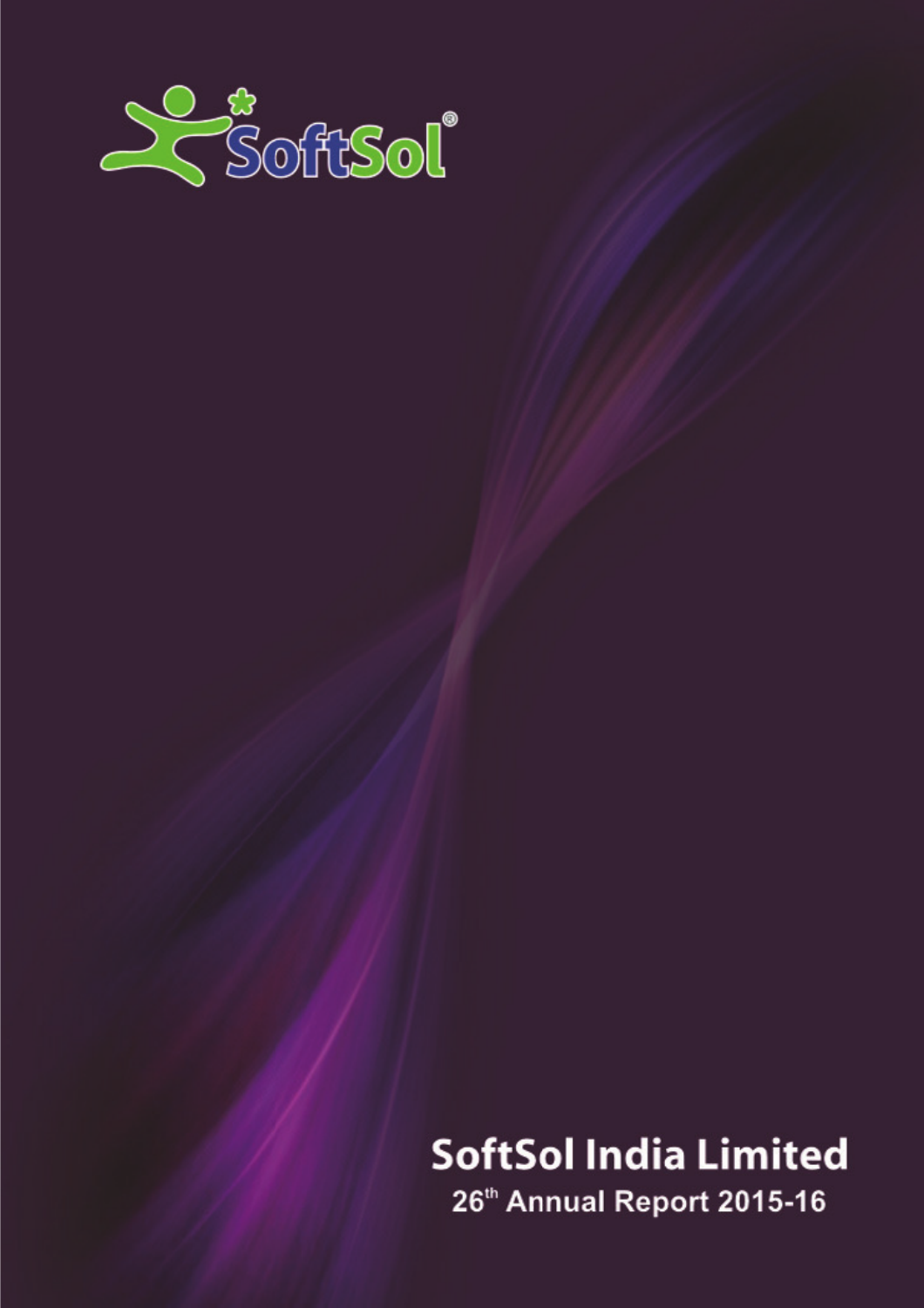## SoftSol India Limited

| <b>Board of Directors</b>   | Mr. Srinivasa Rao Madala                                        | Chairman                    |  |  |
|-----------------------------|-----------------------------------------------------------------|-----------------------------|--|--|
|                             | Mr. Bhaskar Rao Madala                                          | Whole time Director         |  |  |
|                             | Dr. T. Hanuman Chowdary                                         | <b>Independent Director</b> |  |  |
|                             | Mr. B.S. Srinivasan                                             | <b>Independent Director</b> |  |  |
|                             | Mr. P. Venkatramaiah                                            | <b>Independent Director</b> |  |  |
|                             | Mrs. Neelima Thota                                              | <b>Independent Director</b> |  |  |
| Chief Financial Officer     | Mr. Sriniyasa Mandaya                                           |                             |  |  |
| <b>Company Secretary</b>    | Mr. B. Laxman (ACS-20625)                                       |                             |  |  |
| <b>Statutory Auditors</b>   | M/s. JVSL & Associates<br>Chartered Accountants, Hyderabad.     |                             |  |  |
| <b>Internal Auditors</b>    | M/s. Balarami & Nagarjuna,<br>Chartered Accountants, Hyderabad. |                             |  |  |
| <b>Bankers</b>              | Axis Bank Limited, Begumpet, Hyderabad.                         |                             |  |  |
|                             | Axis Bank Limited, Madhapur, Hyderabad.                         |                             |  |  |
|                             | Axis Bank Limited, Dwarakanagar, Visakhapatnam.                 |                             |  |  |
|                             | State Bank of India, Madhapur, Hyderabad.                       |                             |  |  |
| Registered Office           | Plot No. 4, Software Units Layout,                              |                             |  |  |
|                             | Madhapur, Hyderabad - 500 081.                                  |                             |  |  |
|                             | Telephone: +91 (40) 30719500                                    |                             |  |  |
|                             | Facsimile: $+91$ (40) 30784306                                  |                             |  |  |
|                             | E-mail: cs@softsol.com                                          |                             |  |  |
|                             | Website: www.softsolindia.com                                   |                             |  |  |
| Registrars &                | M/s. Karvy Computershare Private Limited,                       |                             |  |  |
| <b>Share Transfer Agent</b> | Karvy Selenium, Tower B, Plot number 31 & 32,                   |                             |  |  |
|                             | Financial District, Gachibowli, Hyderabad 500 008, Telangana    |                             |  |  |
|                             | Phone: 040 - 67161519, Contact: Mr. Shastry M.V.N               |                             |  |  |
|                             | Emails: shastry.mvn@karvy.com, srikrishna.p@karvy.com           |                             |  |  |

1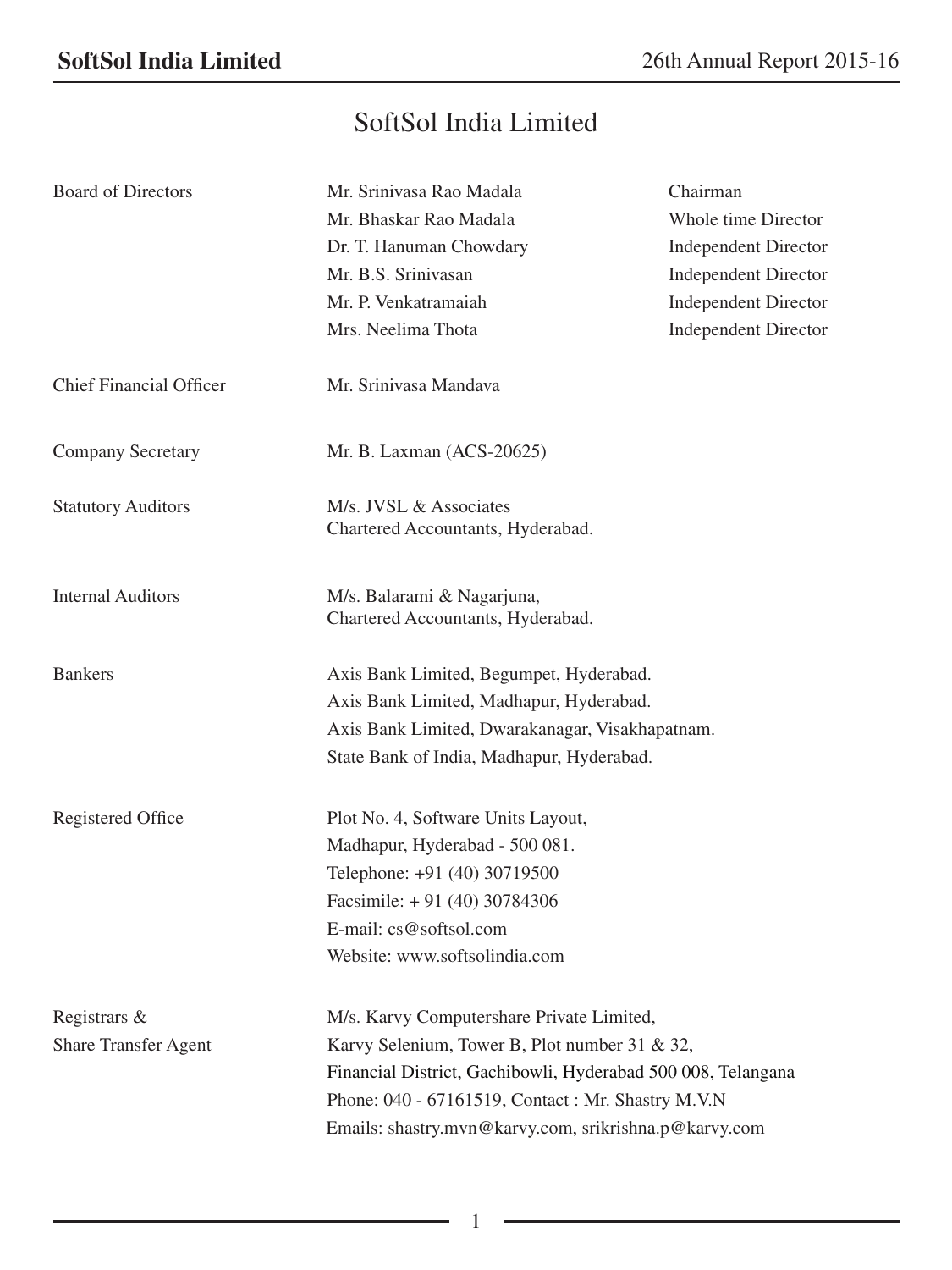## **SoftSol India Limited** 26th Annual Report 2015-16

| <b>Contents</b>                           | Page Nos.      |
|-------------------------------------------|----------------|
| Letter to Shareholders                    | 3              |
| Notice of 26th Annual General Meeting     | $\overline{4}$ |
| Director's Report                         | 10             |
| Corporate Governance Report               | 18             |
| Management Discussion and Analysis Report | 30             |
| Secretarial Audit Report                  | 36             |
| Extract of Annual Return (Form MGT-9)     | 39             |
| Auditor's Report                          | 47             |
| <b>Balance Sheet</b>                      | 53             |
| Profit and Loss Account                   | 54             |
| <b>Cash Flow Statement</b>                | 55             |
| Schedules forming part of the Accounts    | 56             |
| Notes to Accounts                         | 64             |
| <b>Subsidiary Company</b>                 |                |
| Director's Report                         | 72             |
| Auditor's Report                          | 73             |
| <b>Balance Sheet</b>                      | 74             |
| Statement of Income                       | 75             |
| Schedules to Accounts                     | 76             |
| <b>Cash Flow Statement</b>                | 78             |
| Notes to Financial Statements             | 79             |
| <b>Consolidated Financial Statements</b>  |                |
| Auditor's Report                          | 84             |
| <b>Balance Sheet</b>                      | 88             |
| Profit and Loss Account                   | 89             |
| <b>Cash Flow Statement</b>                | 90             |
| Schedules to Accounts                     | 91             |
| Notes to Accounts                         | 99             |
| Attendance Slip & Proxy Form              | 107&108        |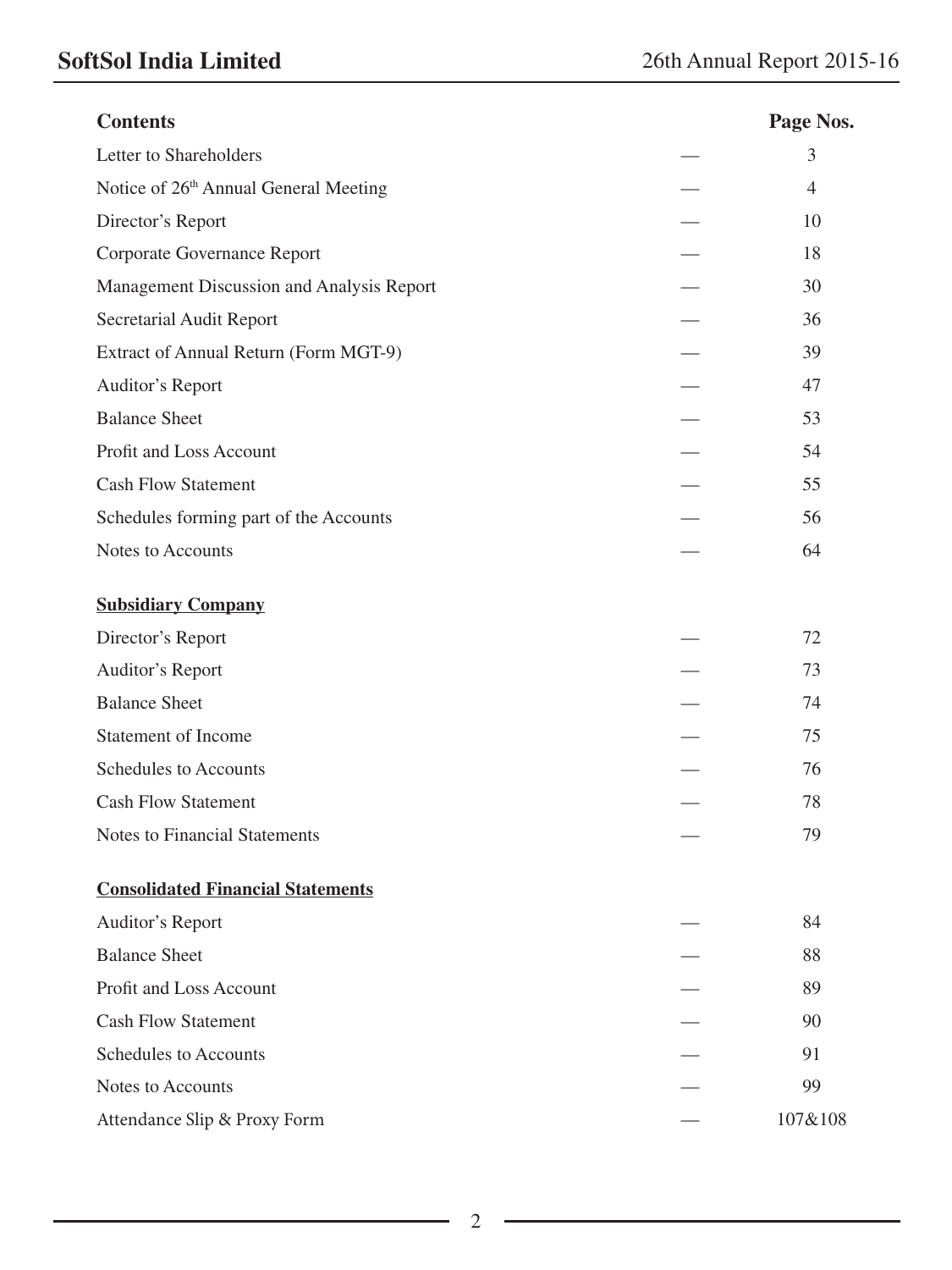## **Letter to Shareholders**



Dear members

On behalf of the SoftSol Board of Directors, I take pleasure in presenting the 26th Annual Report of your Company and happy to welcome you to the 26th Annual General Meeting of your company. Thank you for your presence here today, and for your continued support and goodwill that is critical to the success of our Company.

At SoftSol, we realize the importance of dealing with change. It is not sufficient to recognize and react as change happens; it is important to anticipate and prepare. To do this we need to work both internally and engage with the broader ecosystem. We do this in multiple ways. We invest significantly in reskilling our workforce to take advantage of the newer opportunities that arise out of Digital technologies.

During the year under review, your Company recorded consolidated revenues of Rs. 58.55 crores andachieved net profit of Rs.1.11 crores for the year.

I felt happy in declaring and paying Interim Dividend by the Company during financial year aggregating to Rs. 1.20 paisa per Equity Share of Rs. 10 each fully paid up (12%) aggregating to Rs. 2,01,87,016/- (excluding dividend distribution tax thereof) to equity shareholders of the Company whose names were registered as shareholders of the Company as on the record date 25th November 2015.

We hope to review the Company situation and determine the best course of action to continue to find ways to improve our financial performance and offer liquidity to our shareholders. We will make conscious efforts to focus on IT market in India and also other opportunities available.

Before I conclude, I would also like to thank other stakeholders – our clients, vendors and partners – for their trust and support.

I am confident that our Company will do well in the coming years.

Sincerely Yours

**Srinivasa Rao Madala** Chairman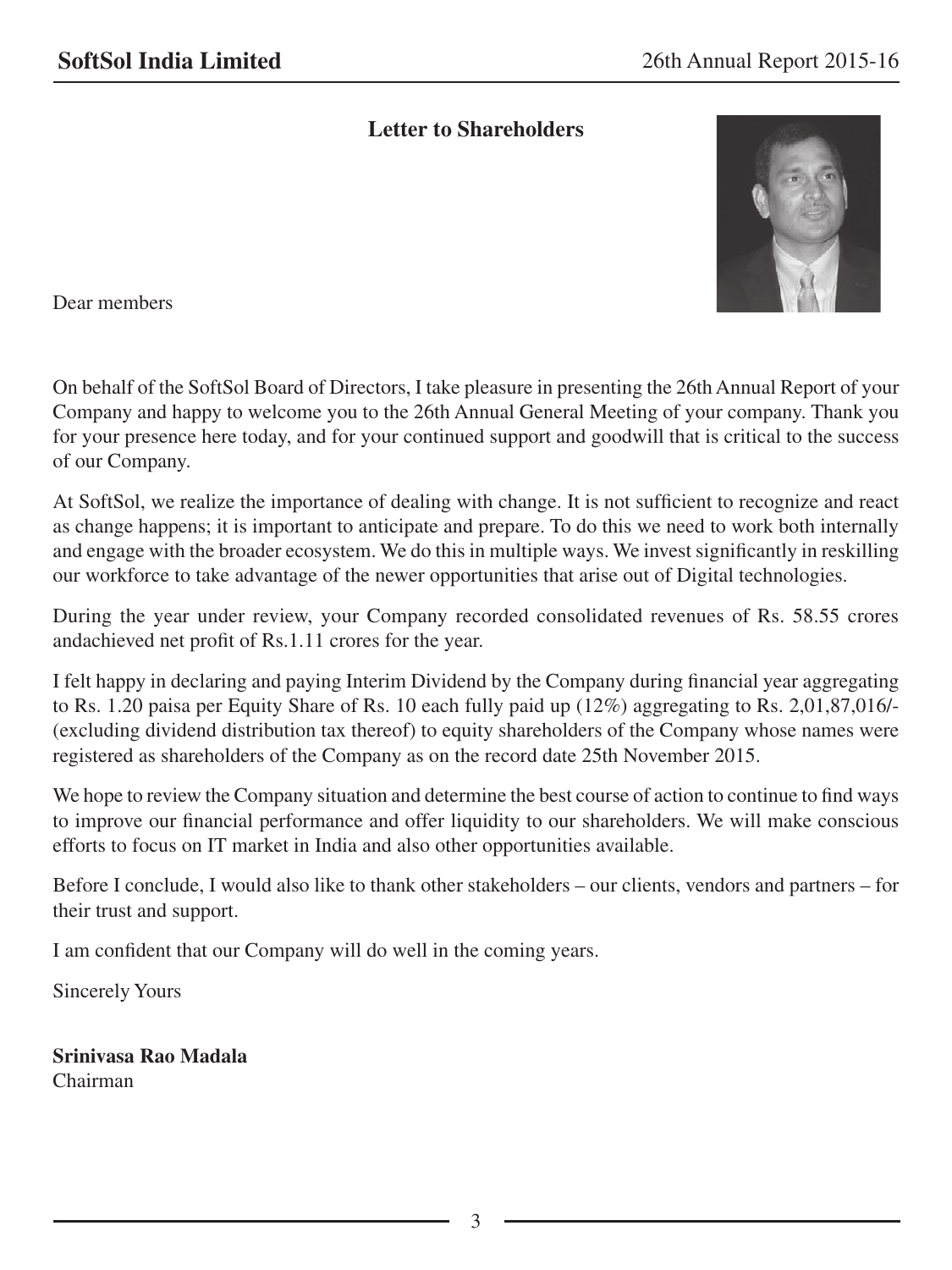## **Notice of the 26th Annual General Meeting**

Notice is hereby given that the Twenty Sixth Annual General Meeting of the members of SoftSol India Limited (CIN: L7220TG1990PLC011771) will be held on Friday, the 30th day of September, 2016 at 10.00 a.m., at the registered office of the Company situated at Plot No. 4, Software Units Layout, Madhapur, Hyderabad - 500 081, Telangana to transact the following business:

- 1. To receive and adopt the Audited Financial Statements of the Company (both standalone and consolidated basis) for the year ended March 31, 2016 and together with the Report of the Directors and the Auditors thereon.
- 2. To appoint a Director in place of Mr. Bhaskara Rao Madala (DIN 00474589), who retires by rotation and being eligible, offers himself for re-appointment.
- 3. To consider and if thought fit to pass with or without modifications(s), the following resolution as ordinary resolution.

"RESOLVED THAT pursuant to the provisions of Section 139, 142 and other applicable provisions, if any, of the Companies Act, 2013 and the Companies (Audit and Auditors) Rules, 2014 (including any statutory modification(s) or re-enactment(s) thereof) for the time being in force and pursuant to the recommendation of the Audit Committee of the Board of Directors and in terms of resolution passed by the members at the Annual General Meeting held on 30th September, 2014, the appointment of M/s. JVSL & Associates, Chartered Accountants, Hyderabad (FRN: 015002S) as the Statutory Auditors of the Company be and is hereby ratified to hold office till the conclusion of the Twenty Seventh Annual General Meeting and on such remuneration and reimbursement of out of pocket expenses, as shall be decided/ approved by the Board of Directors of the Company."

## **On behalf of the Board of Directors**

## **Bhaskar Rao Madala Whole time Director**

Place: Hyderabad Date: 12-08-2016

Registered Office: Plot No. 4, Software Units Layout, Madhapur, Hyderabad - 500 081 Bhaskara.Madala@softsol.com, www.softsolindia.com

Notes:

1) A SHAREHOLDER ENTITLED TO ATTEND AND VOTE AT THE ANNUAL GENERAL MEETING (AGM) IS ENTITLED TO APPOINT A PROXY TO ATTEND AND VOTE ON A POLL ON BEHALF OF HIM AND THE PROXY NEED NOT BE A MEMBER. THE PROXY FORM (AVAILABLE ELSEWHERE IN THE ANNUAL REPORT) SHOULD BE DEPOSITED AT THE REGISTERED OFFICE OF THE COMPANY NOT LESS THAN 48 HOURS BEFORE THE COMMENCEMENT OF THE AGM. A person can act as proxy on behalf of shareholders not exceeding fifty (50) and holding in the aggregate not more than 10% of the total share capital of the company. In case a proxy is proposed to be appointed by a shareholder holding more than 10% of the total share capital of the company carrying voting rights, then such proxy shall not act as a proxy for any other person or shareholder.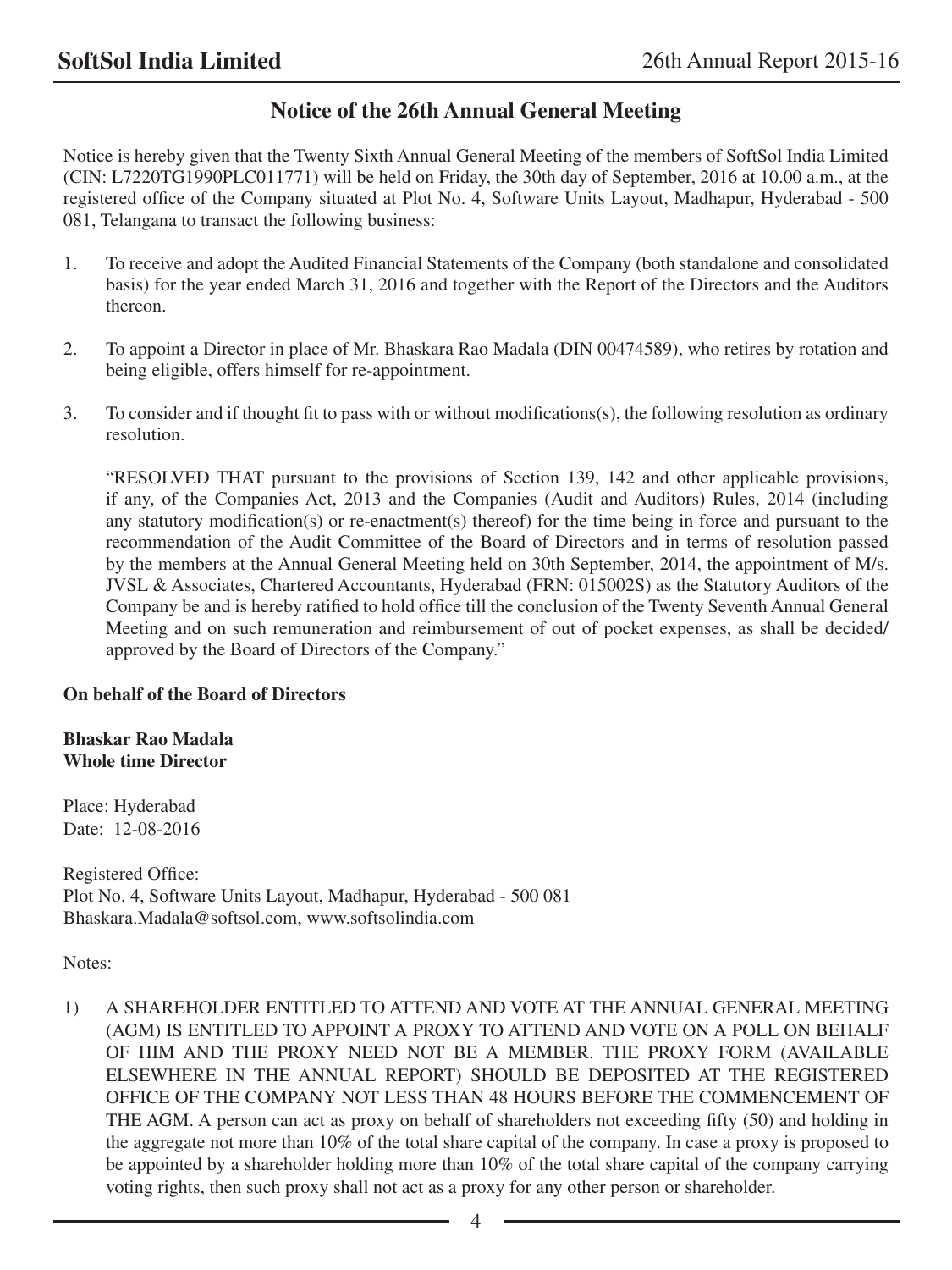- 2) The Register of Members and the Share Transfer Books of the company will be closed from 26 September 2016 to 30 September 2016 (both days inclusive) in connection with the AGM.
- 3) Shareholders/proxies are requested to bring their copies of the Annual Report to the AGM and the attendance slip duly filled in for attending the AGM. Copies of the Annual Report will not be provided at the AGM.
- 4) M/s. Karvy Computershare Private Limited, Karvy Selenium, Tower B, Plot number 31 & 32, Financial District, Gachibowli, Hyderabad 500 008, Telangana is the Registrar and Share Transfer Agent (RTA) for the physical shares of the Company and also the depository interface of the Company with both NSDL and CDSL. Share Transfer documents and all correspondence relating thereto, should be addressed to the RTA.
- 5) Members desiring any information as regards the Accounts are requested to write to the Company at an early date so as to enable the Management to keep the information ready at the meeting.
- 6) SEBI has made it mandatory for every participant in the securities/capital market to furnish details of Income Tax Permanent Account Number (PAN). Accordingly, all members holding shares in physical form are requested to submit their details of PAN, along with a photocopy of the PAN Card, to the R&T agents of the Company.
- 7) The Ministry of Corporate Affairs (vide circular nos. 17/2011 and 18/2011 dated April 21, 2011 and April 29, 2011 respectively), has undertaken a "Green Initiative in Corporate Governance" and allowed companies to share documents with its members in the electronic mode. A recent amendment to the Listing Agreement with the Stock Exchanges permits companies to send soft copies of the Annual Report to all those shareholders who have registered their e-mail address for the said purpose. Members are requested to support this green initiative by registering/ updating their e-mail addresses for receiving electronic communications.

## 8) THE PROCEDURE AND INSTRUCTIONS FOR E-VOTING ARE AS FOLLOWS:

- I. Remote e-voting: In compliance with the provisions of Section 108 of the Companies Act, 2013, read with Rule 20 of the Companies (Management and Administration) Rules, 2014, as amended and the provisions of Regulation 44 of the Securities and Exchange Board of India (Listing Obligations and Disclosure Requirements) Regulations, 2015, the Members are provided with the facility to cast their vote electronically, through the e-voting services provided by Karvy Computershare Private Limited (Karvy) on all resolutions set forth in this Notice, from a place other than the venue of the Meeting (Remote e-voting).
- (A) In case a Member receives an email from Karvy [for Members whose email IDs are registered with the Company/Depository Participants (s)]:
	- i. Launch internet browser by typing the URL: https://evoting.karvy.com.
	- ii. Enter the login credentials (i.e. User ID and password). In case of physical folio, User ID will be EVEN (E-Voting Event Number) xxxx followed by folio number. In case of Demat account, User ID will be your DP ID and Client ID. However, if you are already registered with Karvy for e-voting, you can use your existing User ID and password for casting your vote.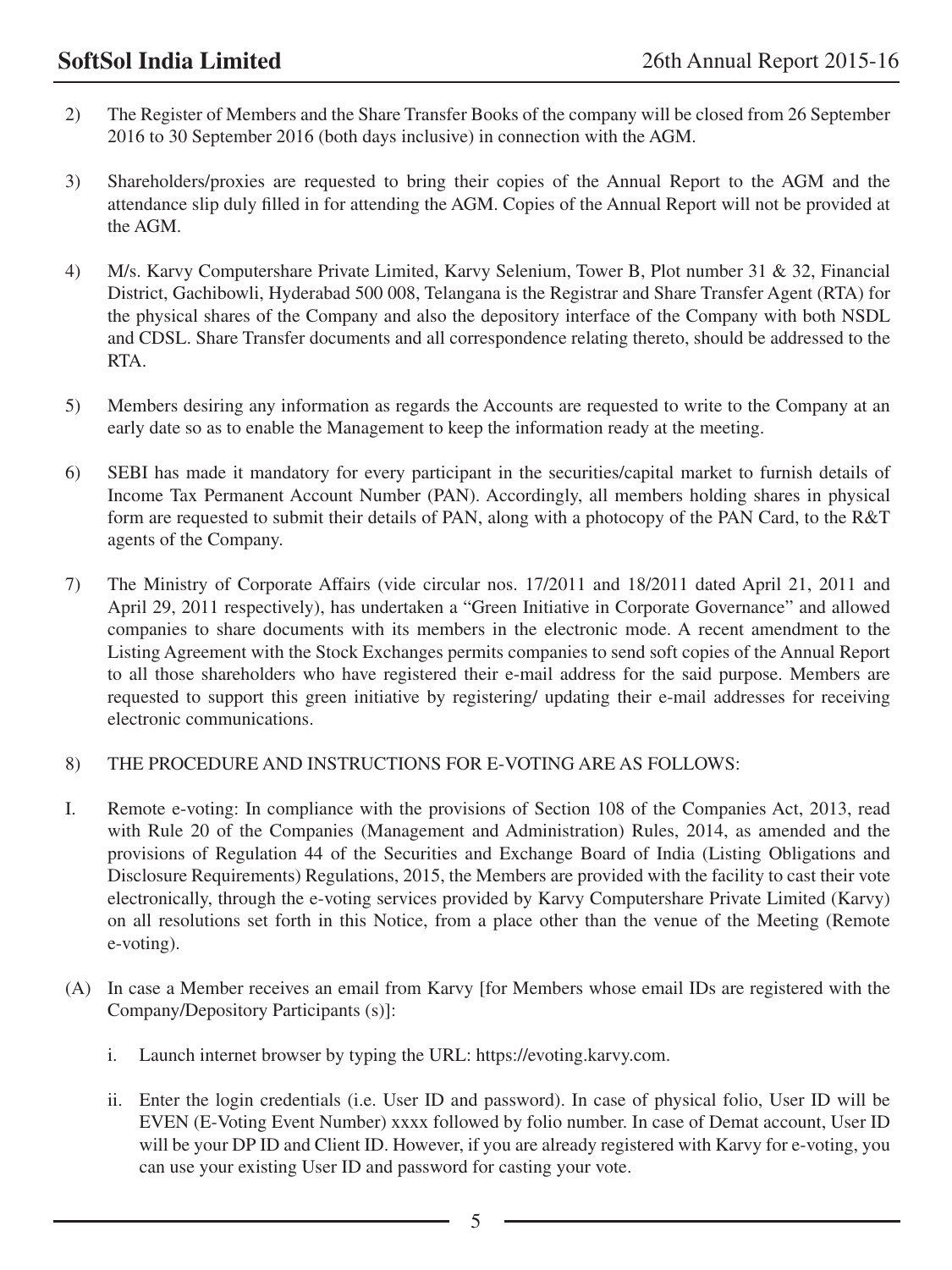- iii. After entering these details appropriately, click on "LOGIN".
- iv. You will now reach password change Menu wherein you are required to mandatorily change your password. The new password shall comprise of minimum 8 characters with at least one upper case (A- Z), one lower case (a-z), one numeric value (0-9) and a special character ( $@,#,$ \$, etc.). The system will prompt you to change your password and update your contact details like mobile number, email ID etc. on first login. You may also enter a secret question and answer of your choice to retrieve your password in case you forget it. It is strongly recommended that you do not share your password with any other person and that you take utmost care to keep your password confidential.
- v. You need to login again with the new credentials.
- vi. On successful login, the system will prompt you to select the "EVENT" i.e., 'Name of the Company"
- vii. On the voting page, enter the number of shares (which represents the number of votes) as on the Cut-off Date under "FOR/AGAINST" or alternatively, you may partially enter any number in "FOR" and partially "AGAINST" but the total number in "FOR/AGAINST" taken together shall not exceed your total shareholding as mentioned herein above. You may also choose the option ABSTAIN. If the Member does not indicate either "FOR" or "AGAINST" it will be treated as "ABSTAIN" and the shares held will not be counted under either head.
- viii.Members holding multiple folios/demat accounts shall choose the voting process separately for each folio/demat accounts.
- ix. Voting has to be done for each item of the notice separately. In case you do not desire to cast your vote on any specific item, it will be treated as abstained.
- x. You may then cast your vote by selecting an appropriate option and click on "Submit".
- xi. A confirmation box will be displayed. Click "OK" to confirm else "CANCEL" to modify. Once you have voted on the resolution (s), you will not be allowed to modify your vote. During the voting period, Members can login any number of times till they have voted on the Resolution(s).
- xii. Corporate/Institutional Members (i.e. other than Individuals, HUF, NRI etc.) are also required to send scanned certified true copy (PDF Format) of the Board Resolution/Authority Letter etc., together with attested specimen signature(s) of the duly authorised representative(s), to the Scrutinizer at email vbmraoassociates@gmail.com with a copy marked to evoting@karvy.com. The scanned image of the above mentioned documents should be in the naming format " Corporate Name\_Event No."
- (B) In case of Members receiving physical copy of Notice [for Members whose email IDs are not registered with the Company/Depository Participants (s)]:
	- i. E-Voting Event Number XXXX (EVEN), User ID and Password is provided in the Attendance Slip.

ii. Please follow all steps from Sl. No. (i) to (xii) above to cast your vote by electronic means.

II. Voting at AGM: The Members, who have not cast their vote through Remote e-voting can exercise their voting rights at the AGM. The Company will make necessary arrangements in this regard at the AGM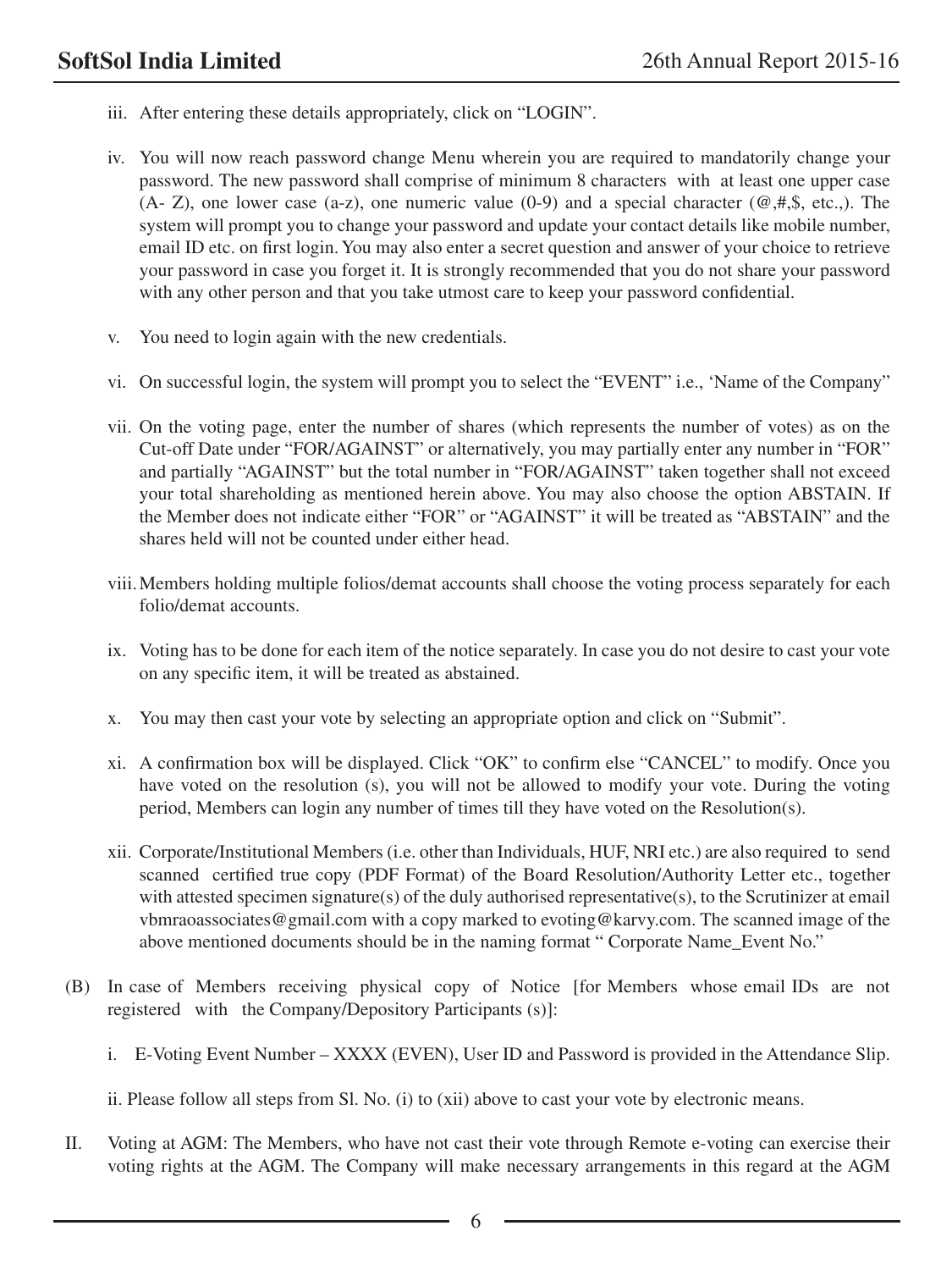Venue. The facility for voting through electronic voting system ('Insta Poll') shall be made available at the Meeting. Members who have already cast their votes by Remote e-voting are eligible to attend the Meeting; however those Members are not entitled to cast their vote again in the Meeting.

A Member can opt for only single mode of voting i.e. through Remote e-voting or voting at the AGM. If a Member casts votes by both modes then voting done through Remote e-voting shall prevail and vote at the AGM shall be treated as invalid.

- a) In case of any query and/or grievance, in respect of voting by electronic means, Members may refer to the Help & Frequently Asked Questions (FAQs) and E-voting user manual available at the download section of https://evoting.karvy.com (Karvy Website) or contact Mr. Shastry M. V. N., (Unit: Name of the Company) of Karvy Computershare Private Limited, Karvy Selenium Tower B, Plot 31-32, Gachibowli, Financial District, Nanakramguda, Hyderabad - 500 032 or at evoting@karvy.com or phone no. 040 – 6716 1500 or call Karvy's toll free No. 1-800-34-54-001 for any further clarifications.
- b) You can also update your mobile number and e-mail id in the user profile details of the folio which may be used for sending future communication(s).
- c) The remote e-voting period commences on 26th September 2016 (10.00 A.M. IST) and ends on 29th September 2016 (5.00 P.M .IST). During this period, Members of the Company, holding shares either in physical form or in dematerialized form, as on the cut-off date of 23rd September 2016, may cast their votes electronically. A person who is not a Member as on the cut-off date should treat this Notice for information purposes only. The remote e-voting module shall be disabled for voting thereafter. Once the vote on a resolution(s) is cast by the Member, the Member shall not be allowed to change it subsequently.
- d) The voting rights of Members shall be in proportion to their share of the paid up equity share capital of the Company as on the cut-off date i.e. 23rd September 2016.
- e) In case a person has become a Member of the Company after dispatch of AGM Notice but on or before the cut-off date for E-voting i.e., 23rd September 2016, he/she may obtain the User ID and Password in the manner as mentioned below :
- i. If the mobile number of the member is registered against Folio No./ DP ID Client ID, the member may sendSMS: MYEPWD <space> E-Voting Event Number+Folio No. or DP ID Client ID to 9212993399

 Example for NSDL: MYEPWD <SPACE> IN12345612345678

 Example for CDSL: MYEPWD <SPACE> 1402345612345678

 Example for Physical: MYEPWD <SPACE> XXXX1234567890

ii. If e-mail address or mobile number of the member is registered against Folio No. / DP ID Client ID, then on the home page of https://evoting.karvy.com, the member may click "Forgot Password" and enter Folio No. or DP ID Client ID and PAN to generate a password.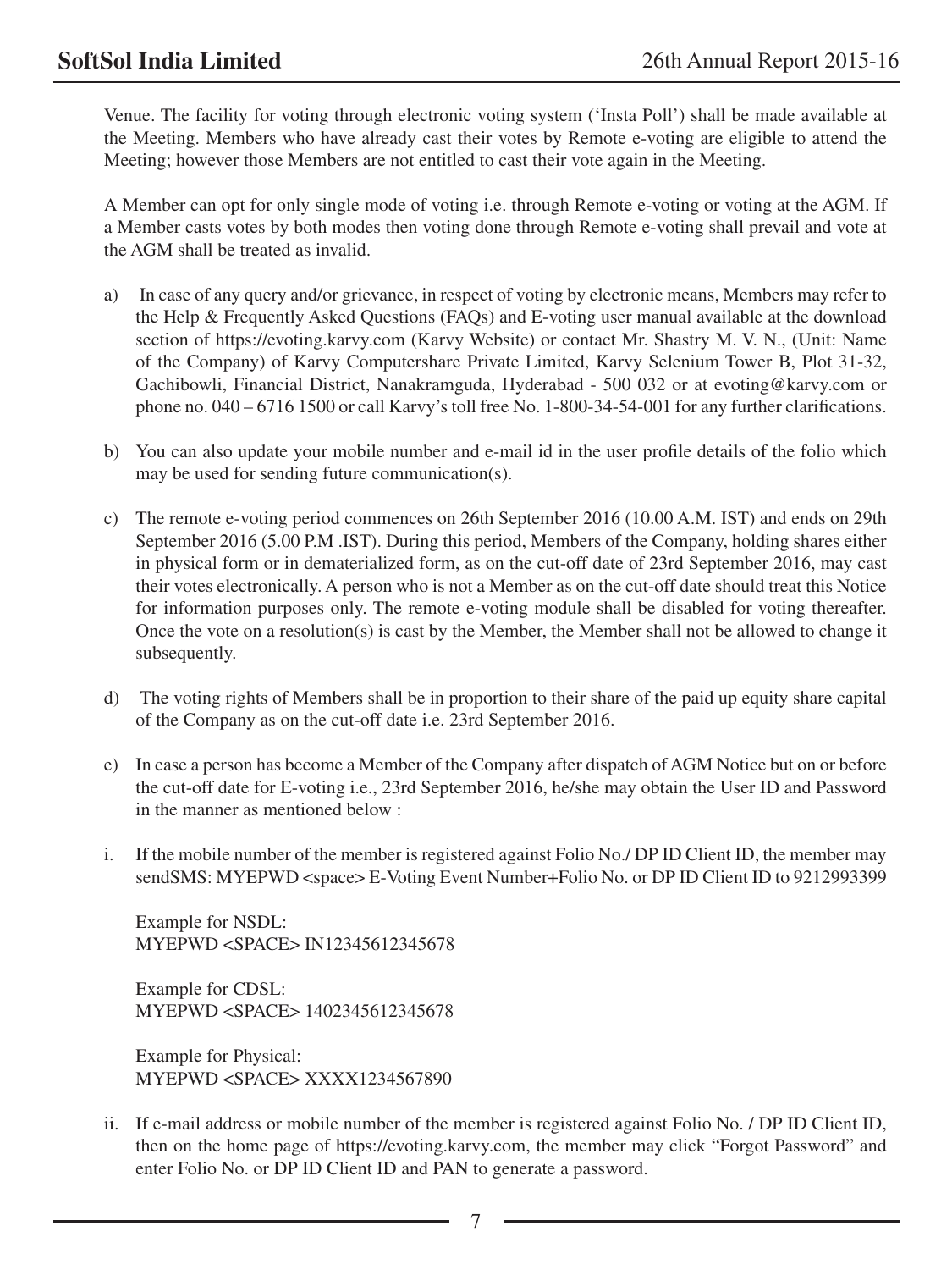- iii. Member may call Karvy's toll free number 1800-3454-001.
- iv. Member may send an e-mail request to evoting@karvy.com. However, Karvy shall endeavour to send User ID and Password to those new Members whose mail ids are available.
- 9) The results shall be declared on or after the AGM. The results along with the Scrutinizer's Report, shall also be placed on the website of the Company.

## BRIEF PROFILE OF DIRECTOR SEEKING RE-APPOINTMENT

Item No. 2: Brief Profile of Directors seeking re-appointment at this Annual General Meeting:

| a)                | Name:                                          | Mr. Bhaskara Rao Madala                        |
|-------------------|------------------------------------------------|------------------------------------------------|
| b)                | DIN:                                           | 00474589                                       |
| C)                | Date of Birth:                                 | $05 - 11 - 1946$                               |
| d)                | Date of Appointment:                           | $02-09-1995$                                   |
| e)                | Designation:                                   | Whole time Director                            |
| f)                | Number of Shares held in the Company:          | 269766                                         |
| g)                | Directorships & Committee memberships          |                                                |
|                   | in other listed companies:                     | <b>NIL</b>                                     |
| h)                | Qualifications and experience and expertise in |                                                |
|                   | Specific functional areas:                     | Graduate in Science and bachelor of education. |
|                   |                                                | He holds 30 years of experience in teaching.   |
|                   |                                                | He is one of the Promoter and Director of the  |
|                   |                                                | Company since its inception. He is looking     |
|                   |                                                | after complete Finance, Legal and Secretarial  |
|                   |                                                | compliances of the Company since 20 years.     |
| $\left( i\right)$ | Relationship with other Directors:             | Related to Mr. Srinivasa Rao Madala,           |
|                   |                                                | Chairman                                       |
| j)                | Number of Board Meetings attended:             | 4                                              |

## **On behalf of the Board of Directors**

## **Bhaskar Rao Madala Whole time Director**

Place: Hyderabad Date: 12-08-2016

Registered Office: Plot No. 4, Software Units Layout, Madhapur, Hyderabad - 500 081 Bhaskara.Madala@softsol.com, www.softsolindia.com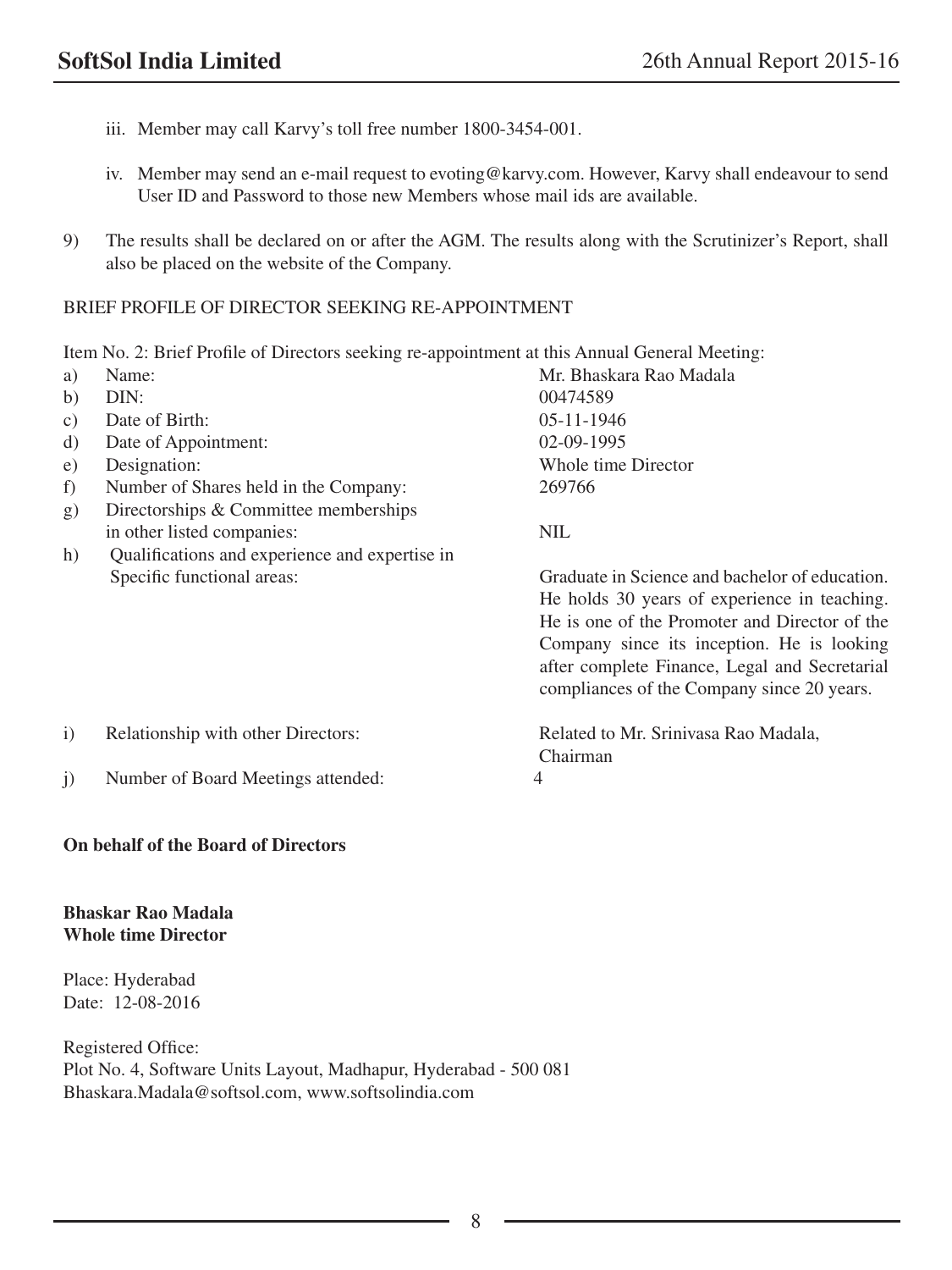SoftSol India Limited

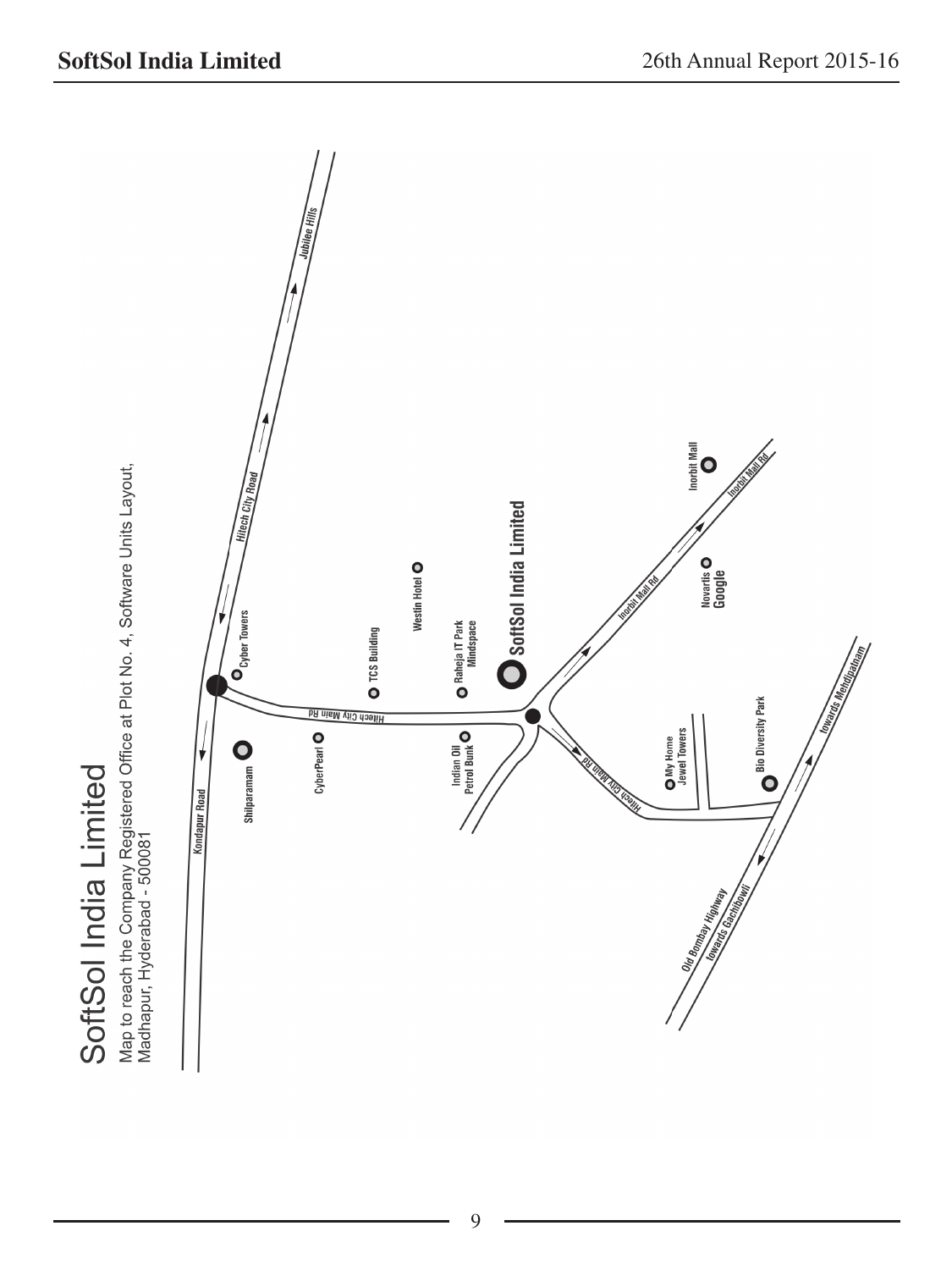## **DIRECTORS' REPORT**

Dear Members,

The Directors have pleasure in presenting the 26th Directors' Report on the business and operations of your Company, for the year ended March 31, 2016.

## **Financial Highlights**

(Amount in Rs. Lakhs)

|                                             | <b>Stand Alone</b> |            | <b>Consolidated</b> |            |
|---------------------------------------------|--------------------|------------|---------------------|------------|
|                                             | 31-03-2016         | 31-03-2015 | 31-03-2016          | 31-03-2015 |
| <b>Revenue from Operations</b>              | 367.69             | 498.41     | 5,855.16            | 6,577.03   |
| Other Income                                | 1,075.31           | 1,029.11   | 1,116.19            | 1,064.37   |
| <b>Total Revenue</b>                        | 1,443.00           | 1,527.52   | 6,971.36            | 7,641.40   |
| <b>Profit before Interest, Depreciation</b> |                    |            |                     |            |
| & Tax (Before Exceptional Items)            | 472.09             | 625.40     | 525.04              | 729.15     |
| Depreciation                                | 336.13             | 458.54     | 340.22              | 470.84     |
| <b>Finance Costs</b>                        | 28.36              |            | 48.62               | 10.02      |
| <b>Profit before Tax</b>                    |                    |            |                     |            |
| (Before Exceptional Items)                  | 107.60             | 166.86     | 136.20              | 248.29     |
| <b>Exceptional Items</b>                    |                    |            |                     |            |
| <b>Current Tax</b>                          | 22.00              | 34.00      | 34.44               | 61.19      |
| Deferred Tax                                | (9.05)             | 11.57      | (9.04)              | 11.57      |
| <b>Profit after Tax</b>                     | 94.65              | 121.29     | 110.80              | 175.53     |
| Dividend (Interim Dividend)                 | 201.87             |            | 201.87              |            |
| <b>General Reserve</b>                      | 696.90             | 696.90     | 696.90              | 696.90     |
| EPS (Basic & Diluted) (in Rs.)              | 0.56               | 0.72       | 0.66                | 1.04       |

## **Review of Operations**

During the year under review, your Company recorded income of Rs. 367.69 lakhs from export of software in comparison with previous year's income of Rs. 498.41 Lakhs. Your company achieved net profit of Rs. 94.65 Lakhs for the year in comparison with the previous year's net profit of Rs. 121.29 Lakhs.

## **Review of operations of Wholly owned subsidiary**

SoftSol Resources Inc., (SRI) a wholly owned subsidiary of your Company, recorded total revenue of US\$ 8.67 Millions for the year 2016 in comparison with the previous year's revenue of US\$ 10.2 Millions. SRI recoded net profit of US\$ 25060 for the year 2016 in comparison with the previous year's net profit of US\$ 88422.

## **Outlook and Business:**

Softsol India Limited is an IT services company that focuses on enabling businesses to achieve their strategic objectives.

The tech industry is being reshaped in numerous ways. Disruption is evident in software and services delivery, business models, the vast amount of money being poured into startups of all stripes, the cloud, big data,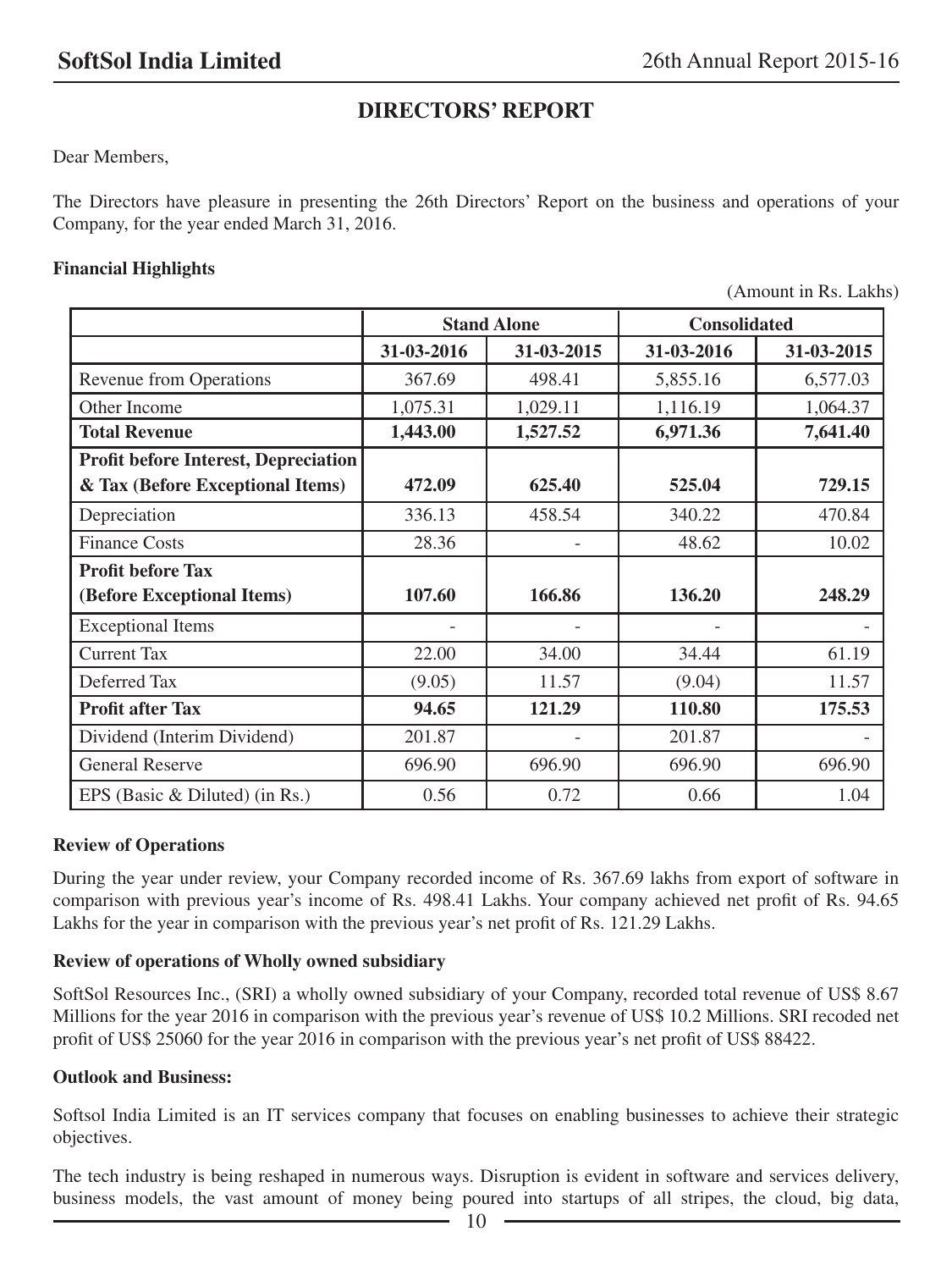entrepreneurialism, and constant innovation. Against that backdrop, companies can no longer rely on one-note value strategies. Analysts indicate which immediate path holds the most chance for short-term success, but over time, both improving margins and finding new revenue streams are critical for success.

The Company is taking planned steps to diversify its revenue sources by changing its strategic growth plan to move to a hybrid outsourcing model with a focus on products and platforms in addition to services offerings. This strategy enables the Company to capitalize onthe opportunities as the world transitions to digital commerce. This transition is prone to challenges as well opportunities which bring potential volatility with it. Fortunately, the Company with its 20+ years of experience has demonstrated success in navigating volatility and achieving managed transition to strengthen its long-term foundation. The Company is committed to use this opportunity to diversify its business and expand its reach to geographies beyond North America.

The Company's approach to focus on strategic accounts, continue to differentiate its service offerings within its focus area, attracting & retaining top talent, focus towards enhancing operational efficiency and scale-up towards building a delivery capability & excellence has established the Company as a preferred partner for its clients within its focused verticals. The client's response towards its solution offering was encouraging. The Company shall continue to propel further in its area of strength through alliances, developing customer center of excellence and by readying its clients to be prepared for digital age. The Company believes that its efforts in becoming a reliable partner to its clients will make it a leader in digital solution provider in the years to come.

The Company will enhance its cutting-edge proposition to address new customers, strengthening its emphasis on marketing to small and medium-sized firms.

## **Management Discussions and Analysis Report**

Pursuant to Regulation 34(2) (e) of SEBI (Listing Obligations and Disclosure Requirements) Regulations, 2015, a Management Discussion and Analysis Report is annexed to this Report.

## **Dividend**

During the year under review, your Company had declared and paid an interim dividend aggregating to Rs. Rs. 1.20 paisa per Equity Shares of Rs. 10 each fully paid up (12%) aggregating to Rs. 2,01,87,016/- (excluding dividend distribution tax thereof) to equity shareholders of the Company whose names were registered as shareholders of the Company as on the record date 25th November 2015.

Total cash outflow on account of dividend payments including dividend distribution tax was Rs. 2,42,96,618 for the financial year 2015-16. Keeping in view the interim dividend already declared by the Company, the Board have not recommended any further dividend.

## **Amounts transferred to Reserves:**

During the year under review the company has not carried any amounts to the Reserves.

## **Share Capital**

The paid up Equity Share Capital as on March 31, 2016 was 16822513 Equity Shares of Rs. 10 each. During the year under review, the Company has not issued any shares including shares with differential voting rights nor granted stock options nor sweat equity.

11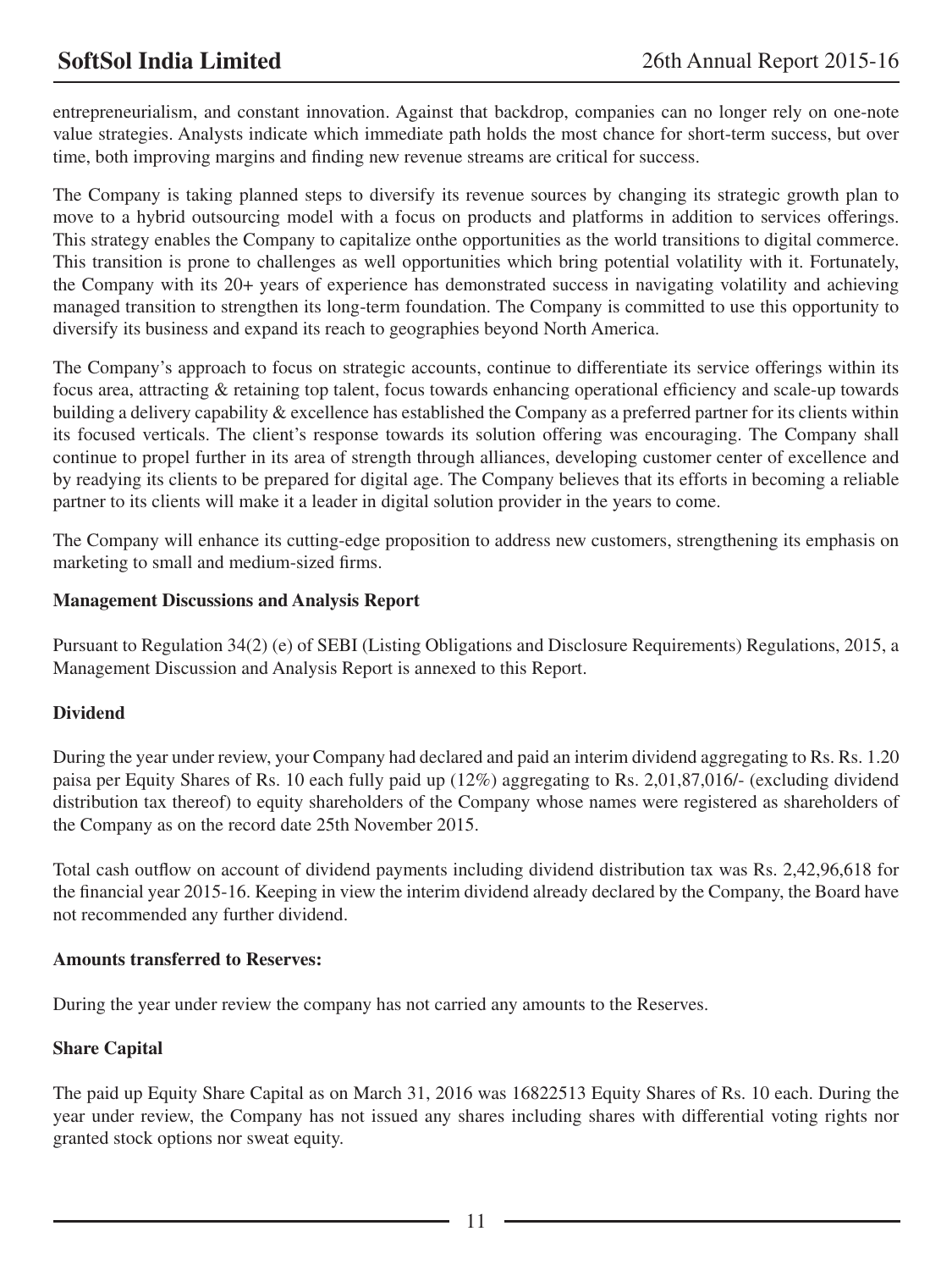As on March 31, 2016 other than Mr. Srinivasa Rao Madala - Chairman and Mr. Bhaskara Rao Madala – Managing Director none of the other Directors of the Company held shares of the Company.

## **Extract of the Annual Return**

The details forming part of the extract of the Annual Return in form MGT 9 is annexed to this report.

## **Directors:**

None of the directors of the company is disqualified under the provisions of the Companies Act, 2013 or under the provisions of SEBI (Listing Obligations and Disclosure Requirements) Regulations, 2015.

As per the provisions of the Companies Act, 2013 read with Articles of Association of the Company, Mr. Bhaskara Rao Madala, retire by rotation and being eligible offer himself for re-appointment at this Annual General Meeting.

The existing composition of the Company's board is fully in conformity with the applicable provisions of the Act 2013 and provisions of SEBI (Listing Obligations and Disclosure Requirements) Regulations, 2015 having the following directors as non-executive Independent Director's, namely Dr T. Hanuman Chowdhary, Mr. B. S. Srinivasan, Mr. P. Venkatramaiah and Mrs. Thota Neelima.

The Members at the 24th Annual General Meeting held on September 30, 2014 appointed the existing Independent Directors as said above under the Companies Act, 2013 each for a term of five years.

All Independent Directors have given declarations that they meet the criteria of independence as laid down under Section 149(6) of the Companies Act, 2013 and Clause 16(1)(b) of Securities and Exchange Board of India (Listing Obligations and Disclosure Requirements) Regulations, 2015.

Pursuant to the provisions of SEBI (Listing Obligations and Disclosure Requirements) Regulations, 2015, brief particulars of the retiring directors who are proposed to be appointed/re-appointed are provided as an annexure to the notice convening the AGM.

## **Key Managerial Personnel**

There is no change in the key managerial personnel during the year. Mr. Srinivas Mandava is the CFO of the Company and Mr. B. Laxman (ACS 20625) is the Company Secretary.

## **Number of meetings of the Board**

During the year Four Board Meetings and Four Audit Committee Meetings were convened and held. The details of these are given in the Corporate Governance Report. The intervening gap between the Meetings was within the period prescribed under the Companies Act, 2013.

## **Board Committees:**

Details regarding the composition, terms and references, number of meetings and attendance of respective members of the various committees of board are provided separately in the Corporate Governance Report.

## **Company's policy on Directors' appointment and remuneration**

The Board has, on the recommendation of the Nomination & Remuneration Committee framed a policy for selection and appointment of Directors, Senior Management and their remuneration including criteria for determining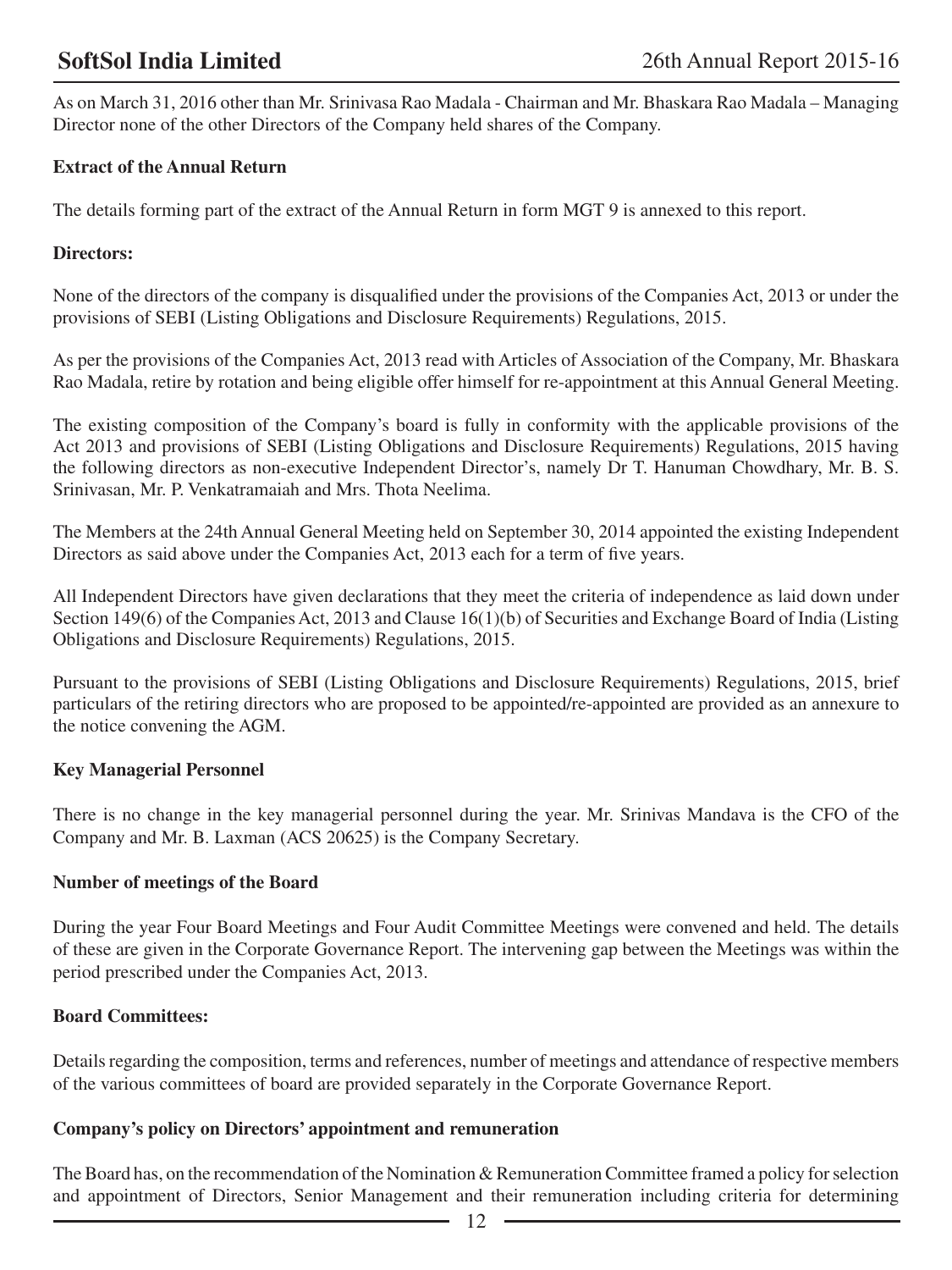qualifications, positive attributes, independence of a Director and other matters provided under sub-section (3) of section 178 relating to the remuneration for the Directors, key managerial personnel, and other employees.

## **Explanations or comments by the Board on every qualification, reservation or adverse remark**

There is no qualification, reservation or adverse remark or disclaimer made – (i) by the auditor in his report; and (ii) by the Company Secretary in practice in her secretarial audit report.

## **Particulars of Loans, Guarantees or Investment**

There are no loans given, guarantees issued or investments made to which provisions of Section 186 are applicable to the Company.

## **Corporate Governance:**

The Company has taken the requisite steps to comply with the recommendations concerning Corporate Governance. A separate statement on Corporate Governance together with a certificate from the auditors of the Company regarding compliance of conditions of Corporate Governance as stipulated under SEBI (Listing Obligations and Disclosure Requirements) Regulations, 2015 forms part of this Annual Report.

## **WTD and CFO Certification**

As required under Regulations 17(8) and 33(2) (a) of SEBI (Listing Obligations & Disclosure Requirements) Regulations, 2015, certificates are duty signed by Mr. Bhaskara Rao Madala, Whole time Director and Mr. Srinivas Mandava, CFO.

## **Listing at Stock Exchange:**

The Equity Shares of the Company continue to be listed on Bombay Stock Exchange Limited and the annual listing fees for the year 2016-17 have been paid to the Exchange.

## **Auditors:**

In accordance with the provisions of Section 139 of the Companies Act, 2013 and the transition period mentioned therein, M/s. JVSL & Associates, Chartered Accountants, Hyderabad were appointed as Statutory Auditors of the Company for a period of three years at the 24th Annual General Meeting of the Company held on 30th September 2014 and they will continue in office upto the conclusion of the 27th Annual General Meeting.

However, in accordance with the provisions of Section 139 of the Companies Act, 2013, their continuance of office as Auditors shall be subject to ratification of members at the forthcoming Annual General Meeting.

The Company has obtained necessary certificate under Section 141 of the Companies Act, 2013 from the Auditors conveying their eligibility for the above appointment. The Audit Committee and Board reviewed their eligibility criteria, as laid down in Section 141 of the Companies Act, 2013 and recommended their appointment as auditors for the aforesaid period.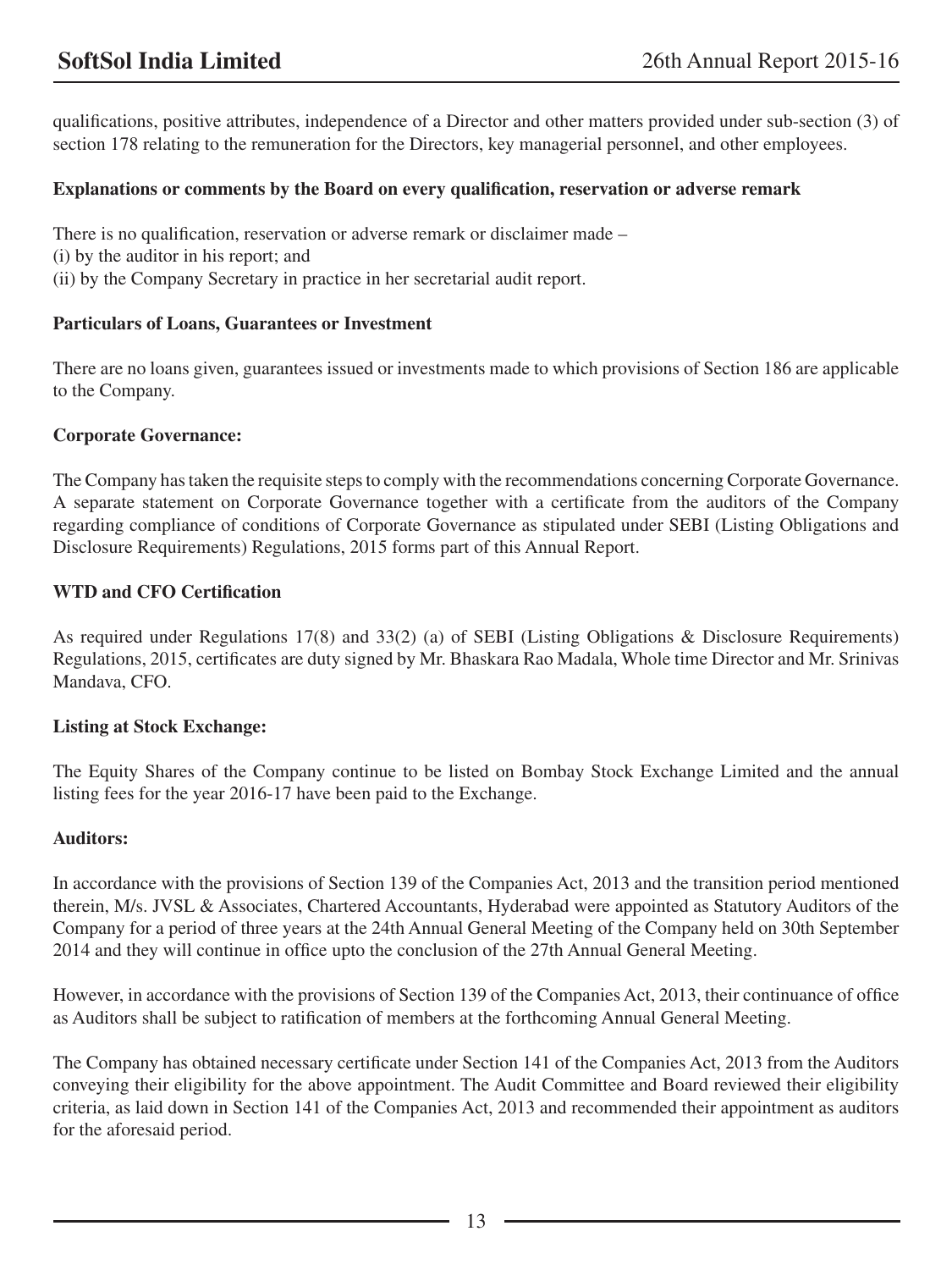## **Secretarial Auditors**

During the year under review the Board of Directors had appointed M/s VBM Rao & Associates, Company Secretaries, Hyderabad for conducting secretarial audit in accordance with the provisions of Companies Act, 2013 and the rules framed there under. The Secretarial Audit Report is annexed and forms part of this report.

## **Fixed Deposits**

During the year the Company has not accepted any deposit under Section 73 of the Companies Act, 2013 and The Companies (Acceptance of Deposits) Rules, 2014. As on 31st March, 2016, there are no unclaimed deposits with the Company. Further the Company has not defaulted in repayment of deposits or payment of interest thereon. Particulars of contracts or arrangements with Related Parties

## **Particulars of contracts or arrangements with related parties**

All related party transactions that were entered into during the financial year were on an arm's length basis and were in the ordinary course of business and same were entered only with SoftSol Resources Inc, USA (a wholly owned Subsidiary Company). The details of related party transactions are provided in the accompanying financial statements and Corporate Governance Report. All transactions entered into with related party (SoftSol Resources Inc, USA, a wholly owned Subsidiary Company) during the year were on an arm's length basis and were in the ordinary course of business. Accordingly, there are no transactions that are required to be reported in Form AOC-2.

There are no materially significant related party transactions made by the Company with Promoters, Directors, Key Managerial Personnel or other designated persons who may have a potential conflict with the interest of the Company at large. None of the Directors has any pecuniary relationships or transactions vis-à-vis the Company.

## **Conservation of energy, technology absorption, foreign exchange earnings and outgo:**

## **A. Conservation of energy:**

- a) The Company continues to work on reducing carbon footprint in all its areas of operations through initiatives like (a) green infrastructure, (b) green IT (data centers, laptops and servers etc, (c) operational energy efficiency.
- b) The steps taken by the Company for utilising alternate sources of energy: NIL
- c) The capital investment on energy conservation equipments: NIL

## **B. Technology absorption:**

- a) The Company continues to use the latest technologies for improving the productivity and quality of its services and products. The Company's operations do not require significant import of technology.
- b) The efforts made towards technology absorption: A continuous interaction and exchange of information in the industry is being maintained with a view to absorbing, adapting and innovating new methods that may be possible.
- (ii) The expenditure incurred on Research and Development: Nil.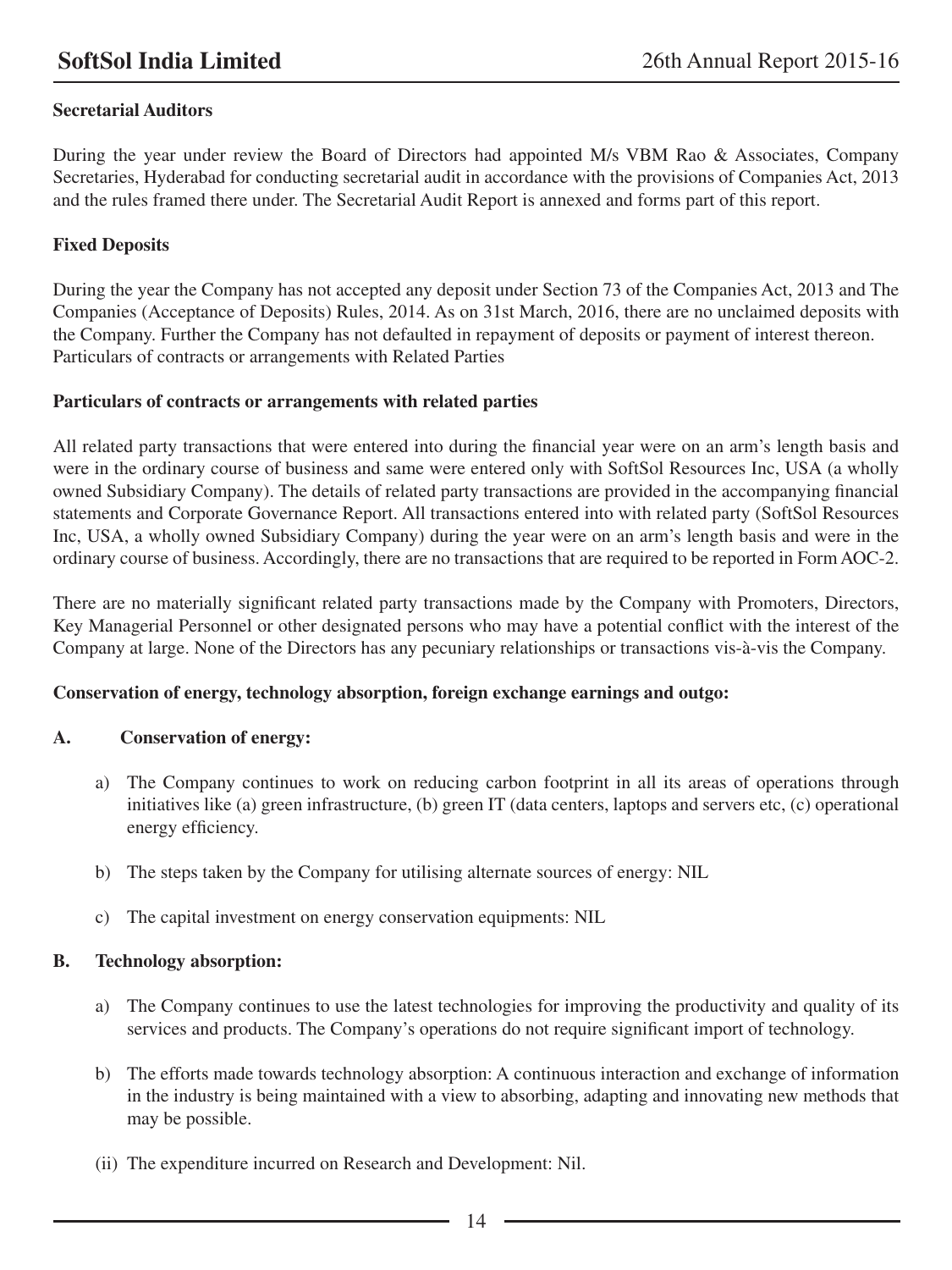C. Foreign Exchange earnings and outgo: Total foreign exchange earnings during the year were Rs. 198.50 Lakhs (Previous year Rs. 444.91 Lakhs) and foreign exchange outgo was: NIL. (previous year: NIL.

## **Corporate Social Responsibility (CSR) Initiatives**

Pursuant to Section 135 Companies Act, 2013 read with Rules issued the provisions of Corporate Social Responsibility is not applicable to the Company for the financial year 2015-16. Hence allocation of CSR Budget for the financial year 2015-16 is not applicable for the Company and also spending of CSR expenditure.

## **Particulars of Employees:**

The information required pursuant to Section 197 read with Rule, 5 of The Companies (Appointment and Remuneration of Managerial Personnel) Rules, 2014 is not required as none of the employee's falls under the category.

## **Employees Relations**

The employees' relation at all levels and at all units continued to be cordial during the year.

## **Board evaluation**

Pursuant to the provisions of the Companies Act, 2013 and Regulation 19 of the SEBI (Listing Obligations and Disclosure Requirements) Regulations, 2015, the Board has carried out an annual performance evaluation of its own performance, the directors individually as well as the evaluation of the working of its Audit Committee, Nomination & Remuneration Committee and Stakeholders Relationship Committee. The Directors were satisfied with the evaluation results, which reflected the overall engagement of the Board and its Committees with the Company.

## **Familiarization programme for Independent Directors**

The Whole time Director has one to one discussion with all Directors to familiarize them with the Company's operations. Further the Company has put in place a system to familiarize the Independent Directors about the Company, its business and on-going events relating to the Company. The details of such familiarization programmes for Independent Directors are posted on the website of the Company viz. www.softsol.com.

## **Significant and Material Orders passed by the Regulators or Courts**

There are no significant material orders passed by the Regulators / Courts which would impact the going concern status of the Company and its future operations.

## **Transfer of Unpaid/Unclaimed amounts to IEPF**

Pursuant to the provisions of Section 125 of Companies Act, 2013 the Unclaimed Dividend and interest thereon which remained unpaid/unclaimed for a period of 7 years have been transferred by the Company to the Investor Education and Protection Fund (IEPF) established by the Central Government pursuant to Section 125 of the Companies Act, 2013.

## **Directors' Responsibility Statement:**

Pursuant to the requirement under Section 134(3)(c) of the Companies Act, 2013, with respect to Directors' Responsibility Statement, it is hereby confirmed that: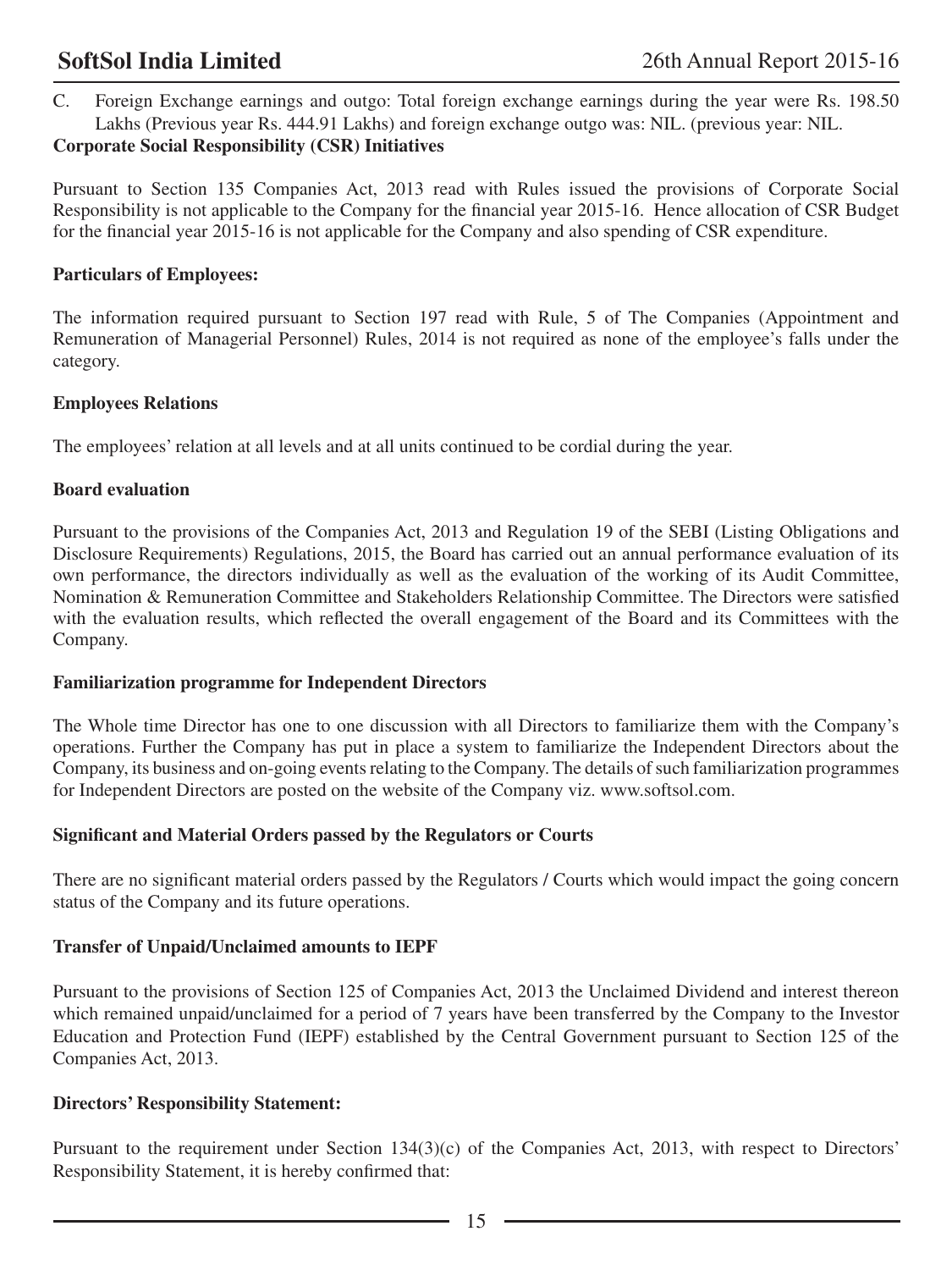- a) in the preparation of the annual accounts for the year ended March 31, 2016, the applicable accounting standards had been followed along with proper explanation relating to material departures;
- b) the directors had selected such accounting policies and applied them consistently and made judgments and estimates that are reasonable and prudent so as to give a true and fair view of the state of affairs of the company as at March 31, 2016 and of the profit and loss of the company for that period;
- c) the directors had taken proper and sufficient care for the maintenance of adequate accounting records in accordance with the provisions of this Act for safeguarding the assets of the company and for preventing and detecting fraud and other irregularities;
- d) the directors had prepared the annual accounts on a going concern basis;
- e) the directors had laid down internal financial controls to be followed by the Company and that such internal financial controls are adequate and were operating effectively;

"Internal Financial Controls" means the policies and procedures adopted by the Company for ensuring the orderly and efficient conduct of its business, including the adherence to company's policies, the safeguarding of its assets, the prevention and detection of frauds and errors, the accuracy and completeness of the accounting records and the timely preparation of reliable financial information;

f) the directors had devised proper systems to ensure compliances with the provisions of the applicable laws and that such systems were adequate and operating effectively.

## **Vigil Mechanism / Whistle Blower Policy**

The Company has a vigil mechanism to deal with instance of fraud and mismanagement, if any. The details of the Whistle Blower Policy is explained in the Corporate Governance Report and also posted on the website of the Company.

## **Subsidiaries, Joint Venture or Associate Companies**

Your company has prepared the consolidated financial statements in accordance with the relevant accounting standards and the provisions of the Companies Act, 2013 (Act). Pursuant to the provisions of the Act, documents in respect of the subsidiary company M/s. SoftSol Resources Inc., USA viz., Directors' Report, Auditor's Report, Balance Sheet and Profit and Loss Account, are attached the Annual Report.

## **Consolidated Financial Statements**

As stipulated under the provisions of the SEBI (Listing Obligations & Disclosure Requirements), Regulations, 2015, the Consolidated Financial Statements have been prepared by the Company in accordance with the applicable Accounting Standards. The audited Consolidated Financial Statements together with Auditors' Report form part of the Annual Report.

## **Material changes and commitments affecting the Financial Position**

There are no material changes and commitments, affecting the financial position of the Company which have occurred between the end of the financial year of the Company to which the financial statement relate and the date of the report.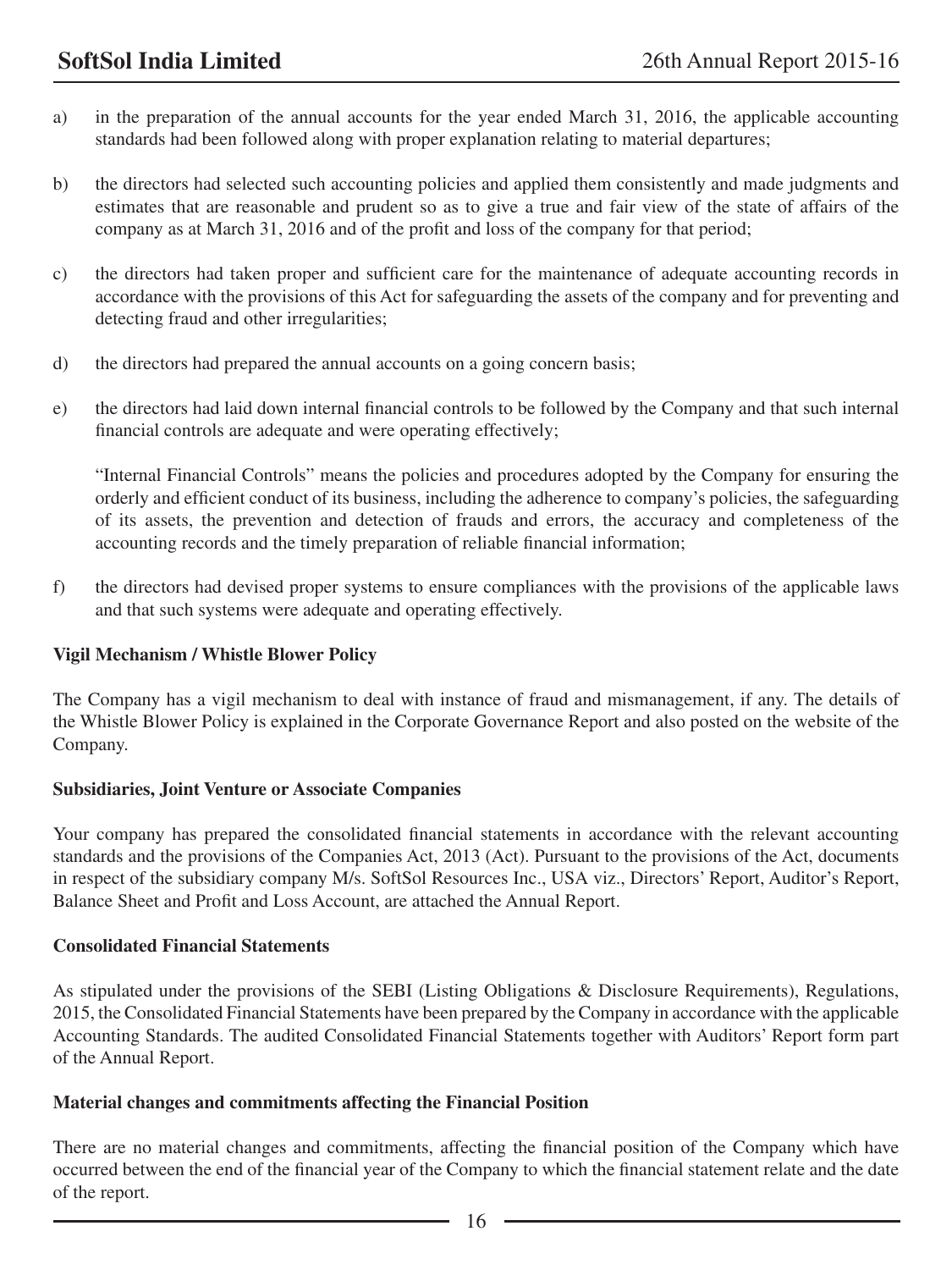## **Details of Significant and Material Orders passed by the Regulators**

There are no significant and material orders passed by the regulators or courts or tribunals impacting the going concern status and Company's operations in future.

## **Internal Financial Controls and their adequacy**

Your Company's internal control systems commensurate with the nature and size of its business operations. Your Company has maintained a proper and adequate system of internal controls. This ensures that all Assets are safeguarded and protected against loss from unauthorized use or disposition and that the transactions are authorised, recorded and

reported diligently.

The Audit Committee and Independent Internal Auditors, regularly review internal financial controls and operating systems and procedures for efficiency and effectiveness. The Internal Auditor's Reports are regularly reviewed by the Audit Committee of the Board.

## **Disclosure under the Sexual Harassment of Women at Workplace (Prevention, Prohibition and Redressal) Act, 2013.**

The Company has put in place a Prevention, Prohibition and Redressal of Sexual Harassment at Workplace in accordance with the requirement of the 'Sexual Harassment of Women at Workplace (Prevention, Prohibition and Redressal) Act, 2013'.

Internal Complaints Committee (ICC) has been set up to redress complaints received regarding sexual harassment. All employees of the Company are covered under the aforementioned Policy.

The summary of complaints received and disposed off up to 31st March 2016 were as under: Number of complaints received: Nil Number of complaints disposed off: Nil

## **Acknowledgements:**

Your Directors take this opportunity to thank all investors, business partners, clients, banks, regulatory and governmental authorities, stock exchanges and employees for their continued support.

## **On behalf of the Board of Directors**

**Bhaskar Rao Madala Whole time Director**

Place: Hyderabad Date: 12-08-2016

Registered Office: Plot No. 4, Software Units Layout, Madhapur, Hyderabad - 500 081 Bhaskara.Madala@softsol.com, www.softsolindia.com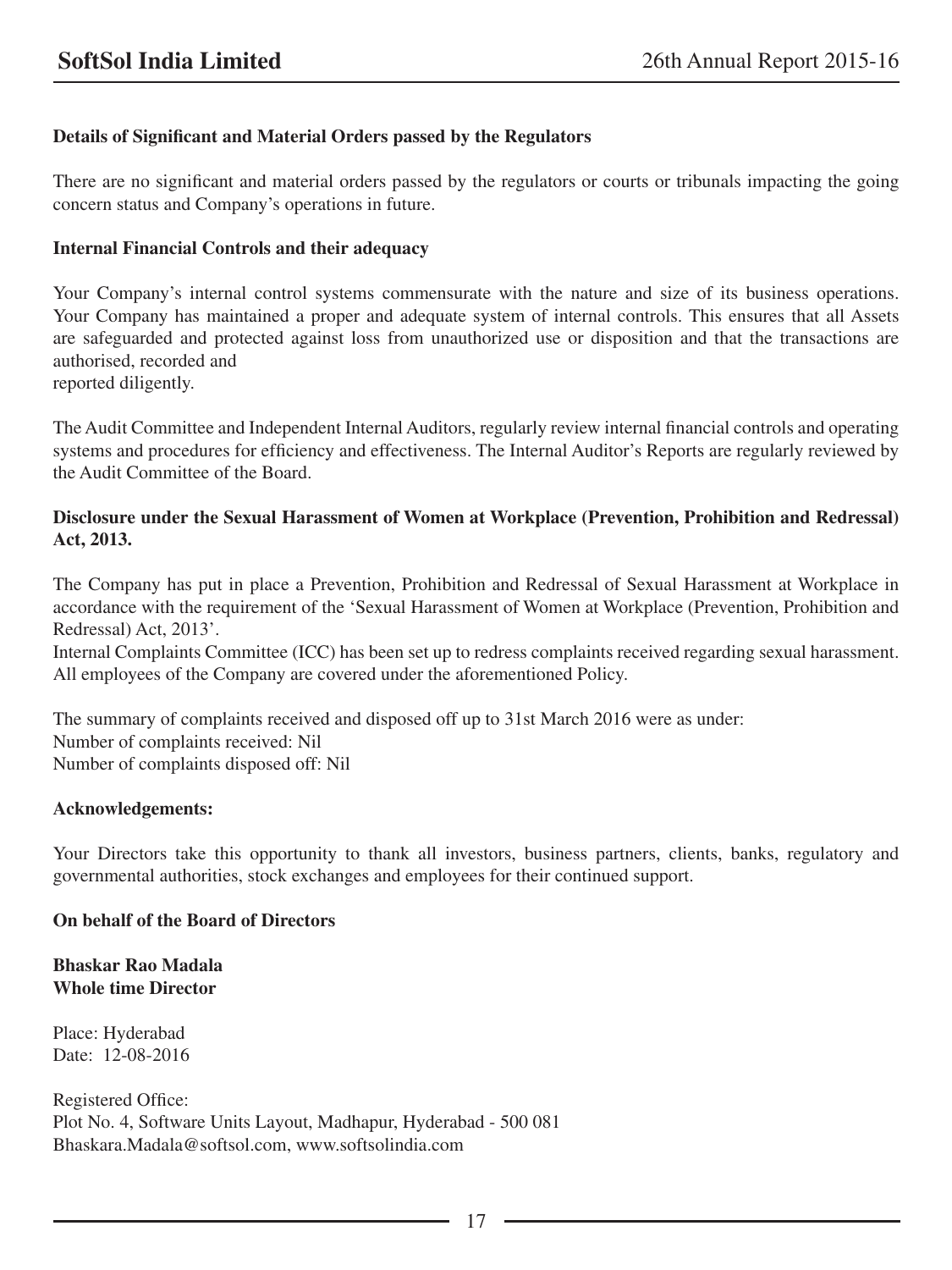## **REPORT ON CORPORATE GOVERNANCE**

## **1. Company's Philosophy on Corporate Governance**

The Directors present the Company's Report on Corporate Governance for the year ended 31st March, 2016. A report on compliance with the principles of Corporate Governance as prescribed by the Securities and Exchange Board of India (SEBI) in Chapter IV read with Schedule V of SEBI (Listing Obligations and Disclosure Requirements) Regulations, 2015 (hereinafter referred to as "SEBI Regulations") is given below:

The Board of Directors of the Company is committed to the consistent adherence to the corporate governance code and constant review of the Board processes, practices and the management systems to maintain a greater degree of responsibility and accountability

## **2. Board of Directors**

## **Composition of the Board:**

The Company has an optimum combination of Executive and Non-Executive Directors. The Chairman is a Non-Executive Director. The number of Independent Non-Executive Directors is more than half of the Board's total strength. All Independent Non-Executive Directors comply with the legal requirements of being "Independent."

The composition of the Board of Directors and their attendance at Board Meetings during year and at the last Annual General Meeting are given below:

| Name of the<br><b>Director</b> | <b>Director</b><br><b>Identification</b><br><b>Number</b> | Category                                 | <b>Designation</b>     | <b>Board</b><br><b>Meetings</b><br>held | <b>Board</b><br><b>Meetings</b><br>attended | <b>Last AGM</b> |
|--------------------------------|-----------------------------------------------------------|------------------------------------------|------------------------|-----------------------------------------|---------------------------------------------|-----------------|
| Mr. Sriniyasa Rao Madala       | 01180342                                                  | Promoter<br>Director                     | Chairman               | 4                                       |                                             | N <sub>o</sub>  |
| Mr. Bhaskara Rao Madala        | 00474589                                                  | Promoter<br>Director                     | Whole time<br>Director | $\overline{4}$                          | $\overline{4}$                              | Yes             |
| Dr. T. Hanuman Chowdary        | 00107006                                                  | Independent<br>Non-Executive<br>Director | Director               | $\overline{4}$                          | $\overline{4}$                              | <b>Yes</b>      |
| Mr. B.S. Srinivasan            | 00482513                                                  | Independent<br>Non-Executive<br>Director | Director               | $\overline{4}$                          | 4                                           | <b>Yes</b>      |
| Mr. P. Venkatramaiah           | 00030102                                                  | Independent<br>Non-Executive<br>Director | Director               | 4                                       | 3                                           | <b>Yes</b>      |
| Mrs. Neelima Thota             | 06938559                                                  | Independent<br>Non-Executive<br>Director | Director               | $\overline{4}$                          | $\overline{\mathcal{A}}$                    | Yes             |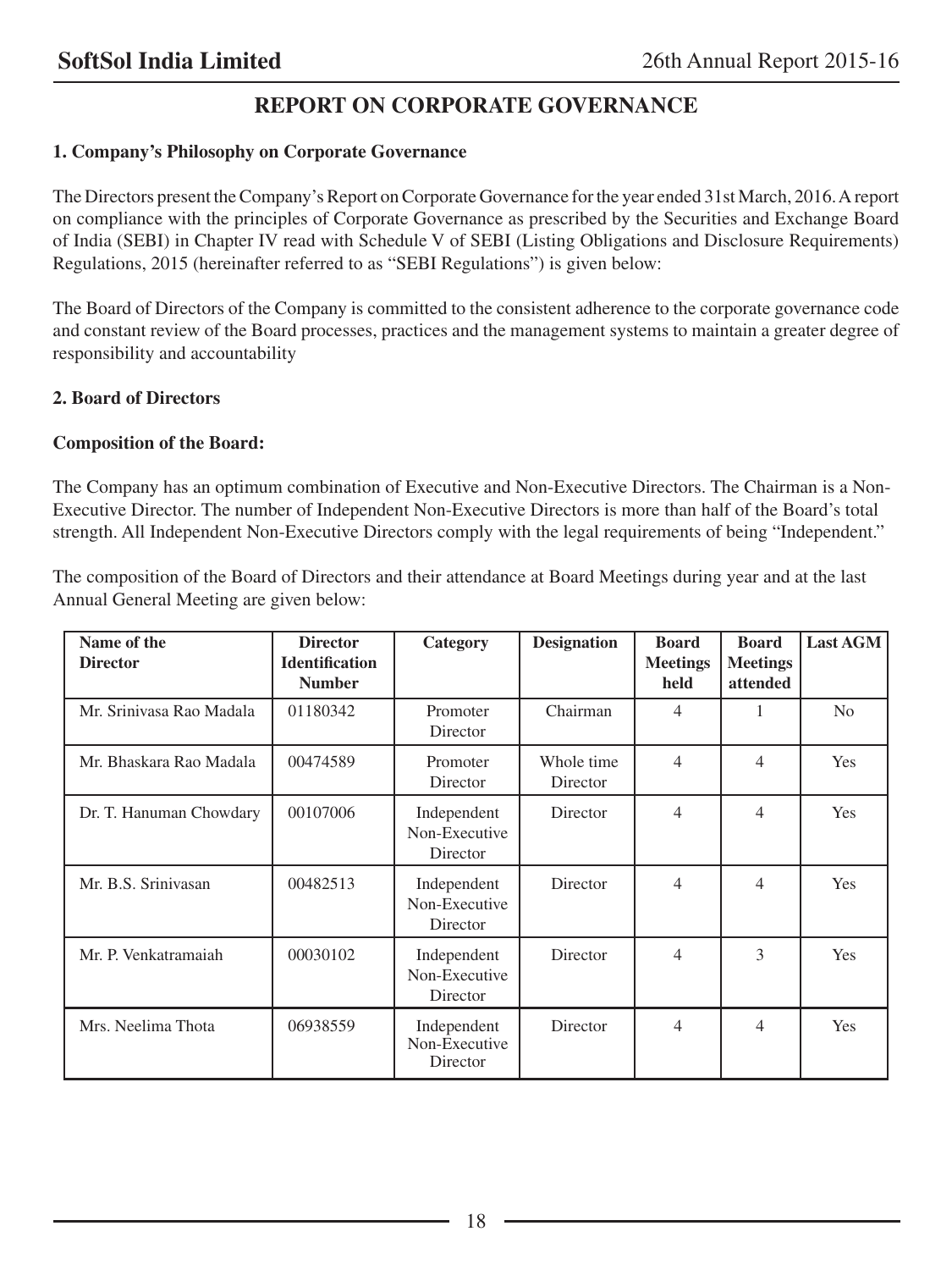| <b>Name of the Director</b> | <b>Board</b> |                  | <b>Committee</b> |                 |
|-----------------------------|--------------|------------------|------------------|-----------------|
|                             | Chairman     | <b>Member</b>    | <b>Chairman</b>  | <b>Member</b>   |
| Mr. Sriniyasa Rao Madala    | Nil          | N <sub>i</sub> l | Nil              | N <sub>il</sub> |
| Mr. Bhaskara Rao Madala     | Nil          | N <sub>il</sub>  | N <sub>il</sub>  | N <sub>il</sub> |
| Dr. T. Hanuman Chowdary     | Nil          |                  |                  |                 |
| Mr. B. S. Srinivasan        | Nil          |                  | Nil              |                 |
| Mr. P. Venkatramaiah        | Nil          | Nil              | N <sub>il</sub>  | Nil             |
| Mrs. Neelima Thota          | Nil          | Nil              | Nil              |                 |

Details of number of Directorships and Committee Memberships held by Directors in other Companies:

## **Relationship between Directors:**

Out of 6 Directors 2 Directors are related Directors viz: Mr. Srinivasa Rao Madala, Non-Executive Chairman and Mr. Bhaskara Rao Madala, Whole time Director. None of the other Directors are related with each other.

## **Board Procedure:**

The calendar of meetings of the Board of Directors is determined well in advance and Notices of the Meetings of the Board are issued by the Company Secretary on the advice and guidance of the Whole time Director. The agenda and notes thereon are finalised by the Whole time Director and circulated sufficiently in advance by the Company Secretary.

During the financial year, Board of Directors of the Company met four times on 26-05-2015, 13-08-2015, 13-11- 2015 and 12-02-2016.

Elaborate and meticulous deliberations take place at the meetings of the Board; all relevant information is put up to the Board and comprehensive presentations are made to it to facilitate considered and informed decision making. Heads of the business verticals also attend the meetings of the Board as invitees to provide a better perspective on the operations. The time gap between two meetings of the Board did not exceed four months.

## **Independent Directors Meeting:**

In Compliance with the Companies Act, 2013 and Regulation 25 of SEBI (Listing Obligations and Disclosure Requirements), Regulations, 2015, the Independent Directors Meeting of the Company was held on 30th September 2015. Independent Directors Meeting considered the performance of Non-Independent Directors and Board as whole, reviewed the performance of Chairman of the Company, taking into account the views of Executive Directors and Non-Executive Directors and assessed the quality, quantity and timeliness of flow of information between the Company Management and the Board. Dr. T. Hanuman Chowdhary is the Chairman of Independent Directors Meeting.

## **Code of Conduct:**

SoftSol India Limited Code of Conduct laid down by the Board of Directors is applicable to all the Directors and Senior Management of the Company. The Code of Conduct is posted on the Company's website www.softsol. com. All the Board Members and Senior Management of the Company have affirmed compliance with the Code of Conduct for the financial year ended 31st March, 2016. A declaration to this effect, duly signed by the Whole time Director is annexed hereto.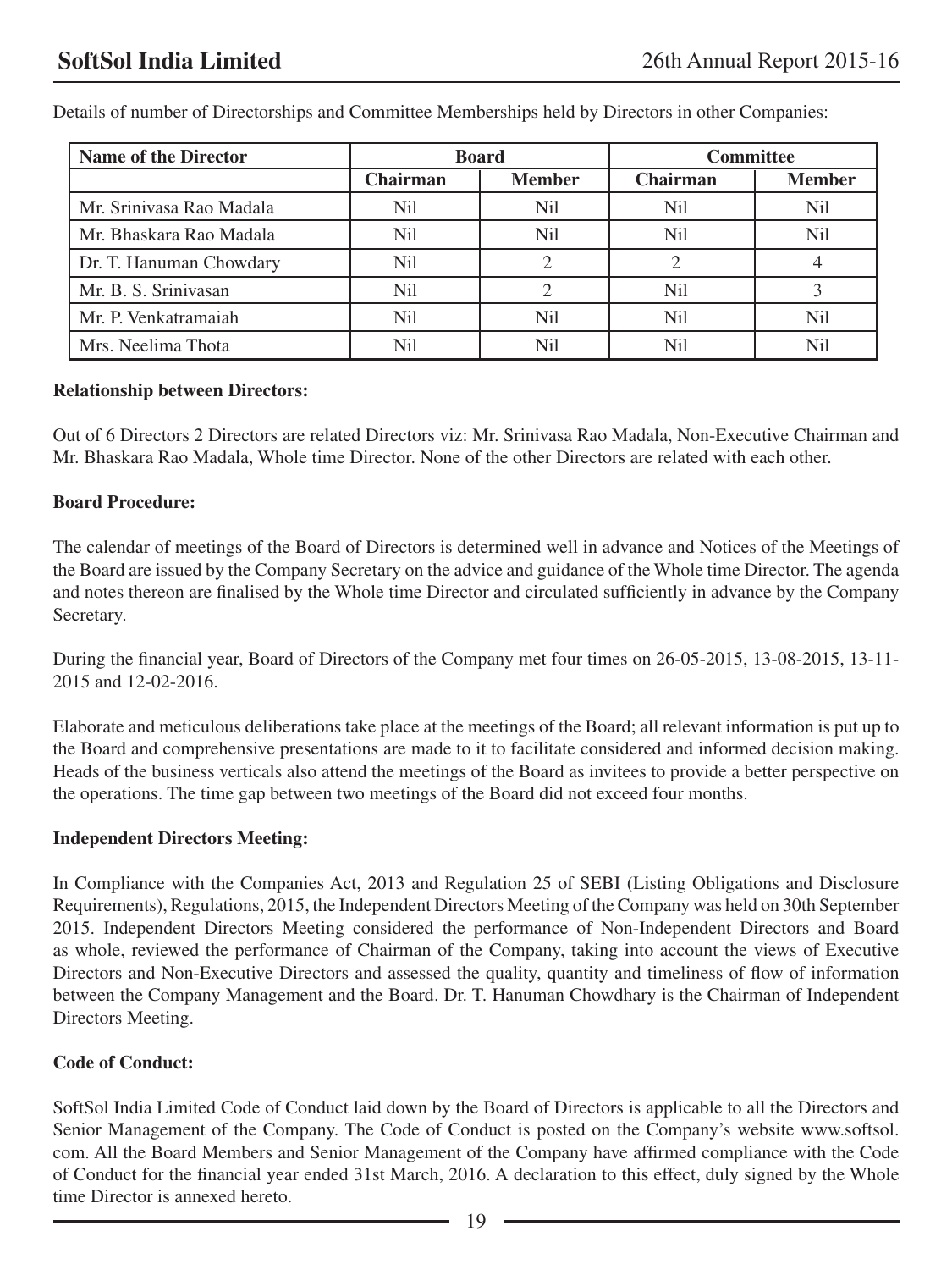## **Compliance with Code of Conduct**

All the Directors and the Senior Management Personnel have affirmed Compliance of the Code of Conduct laid down by the Board of Directors in terms of Regulation 17(5)(a) of SEBI (Listing Obligations and Disclosure Requirements) Regulations, 2015.

## **Bhaskar Rao Madala**

Whole-time Director

Place: Hyderabad Date: 12-08-2016

## **3. Audit Committee**

The Company has an independent Audit Committee. The composition, procedure, Role / Function of the committee complies with the requirements of the Companies Act, 2013 as well as those of SEBI (Listing Obligations and Disclosure Requirements) Regulations, 2015. The brief terms of reference of the Audit Committee includes the following:

- • Overseeing the Company's financial report process and the disclosure of its financial information's.
- • To review quarterly, half yearly and Annual Financial results before submission to the Board.
- • To review the statement of significant related party transactions submitted by management.
- To review the adequacy of internal control systems with the management, external & internal auditors.
- • Discussion with external auditors about the nature and scope of audit including their observation.
- To investigate into any matter referred to by the Board.

## **Composition and Attendance:**

Audit Committee consists of three independent Non-executive Directors and one Executive Director. Members are Dr. T.Hanuman Chowdary, Mr. B.S.Srinivasan, Mr. P. Venkatramaiah and Mr. Bhaskar Rao Madala. Dr. T.Hanuman Chowdary is the Chairman of the Committee. The Company Secretary Mr. Baddam Laxman (ACS – 20625) acts as the Secretary to the Committee. Members of the Committee are well versed in finance, accounts, company law and general business practices.

During the financial year 2015-16 Audit Committee of the Board of Directors met four times on 26-05-2015, 13-08-2015, 13-11-2015 and 12-02-2016. Except Mr. P. Venkatramaiah, who has attended 3 out of 4 Committee meetings, all other members of the Committee attended all the meetings.

The Chairman of the Audit Committee was present at the 25th Annual General Meeting (AGM). Representatives of the statutory and internal auditors attended the meetings of the audit committee. The chief financial officer is present at the meetings of the committee.

## **4. Nomination and Remuneration Committee**

The Nomination and Remuneration Committee comprises of three non-executive independent directors Dr. T.Hanuman Chowdary, Mr. B.S.Srinivasan and Mr. P. Venkatramaiah. Dr. T. Hanuman Chowdary is the Chairman of the Committee. The Committee met once on 13th August 2015 during the financial year and all members present at the meeting.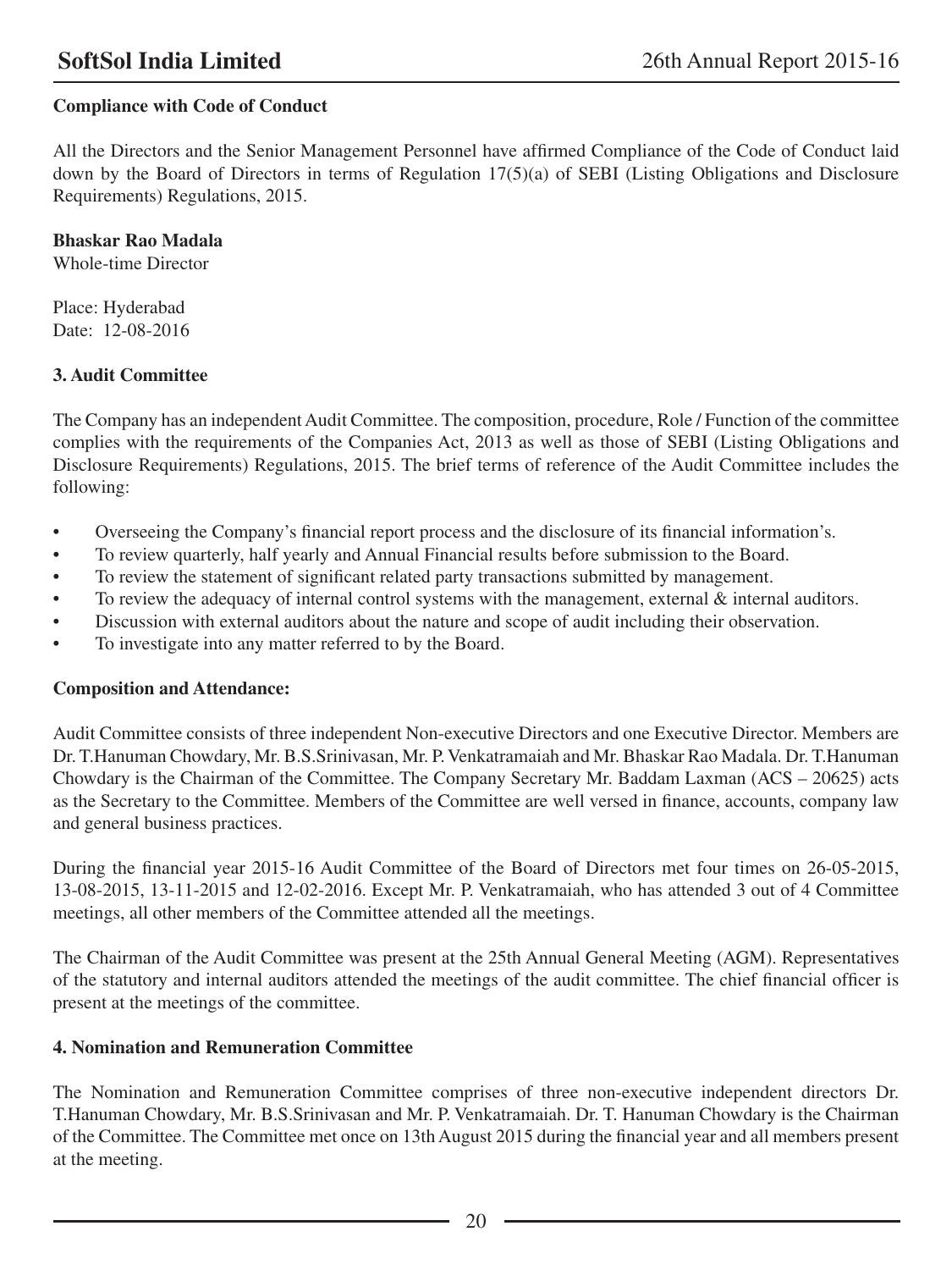The Company Secretary Mr. Baddam Laxman (ACS – 20625) acts as the Secretary to the Committee.

## **The role of Nomination and Remuneration Committee is –**

- • To formulate a criteria for determining qualifications, positive attributes and independence of a Director.
- • Formulate criteria for evaluation of Independent Directors and the Board.
- Identify persons who are qualified to become Directors and who may be appointed in Senior Management in accordance with the criteria laid down in this policy.
- To formulate evaluation of Director's performance policy.
- To recommend to the Board the appointment and removal of Directors and Senior Management.
- • To recommend to the Board policy relating to remuneration for Directors, Key Managerial Personnel and Senior Management.
- Ensure that level and composition of remuneration is reasonable and sufficient, relationship of remuneration to performance is clear and meets appropriate performance benchmarks.
- To devise a policy on Board diversity.
- To carry out any other function as is mandated by the Board from time to time and / or enforced by any statutory notification, amendment or modification, as may be applicable.

To perform such other functions as may be necessary or appropriate for the performance of its duties.

## **Performance Evaluation Criteria for Independent Directors:**

During the year, the Board adopted a formal mechanism for evaluating its performance and as well as that of its Committees and Individual Directors, including the Chairman of the Board. Separate exercise was carried out to evaluate the performance of Non-Independent Directors including the Chairman of the Board who were evaluated on parameters such as Key achievements, Short term and long term targets, challenges faced, Implementation of Strategic decisions, organizational success, participation and attendance in Board and Committee Meetings etc.

The evaluation of the Independent Directors was carried out by the entire Board and that of the Chairman and Non-Independent Directors was carried out by the Independent Directors.

Independent Directors were evaluated on the parameters such as attendance and participation in the meetings and timely inputs on the minutes of the meetings, adherence to ethical standards & code of conduct of the Company, disclosure of non-independence, as and when exists and disclosure of interest, interpersonal relations with other Directors and Management, understanding of the Company and the external environment in which it operates and contribution to strategic direction, safeguarding interest of whistle-blowers under vigil mechanism and safeguard of confidential information. The Directors were satisfied with the evaluation results, which reflected the overall engagement of the Board and its Committees with the Company.

## **Remuneration Policy:**

Payment of remuneration to the Whole time Director is as per the terms of his appointment. The terms of his appointment were approved by the Nomination & Remuneration Committee, the Board and the shareholders in the year 2014. The remuneration structure comprises salary, perquisites and contributions to Provident Fund, Superannuation and Gratuity.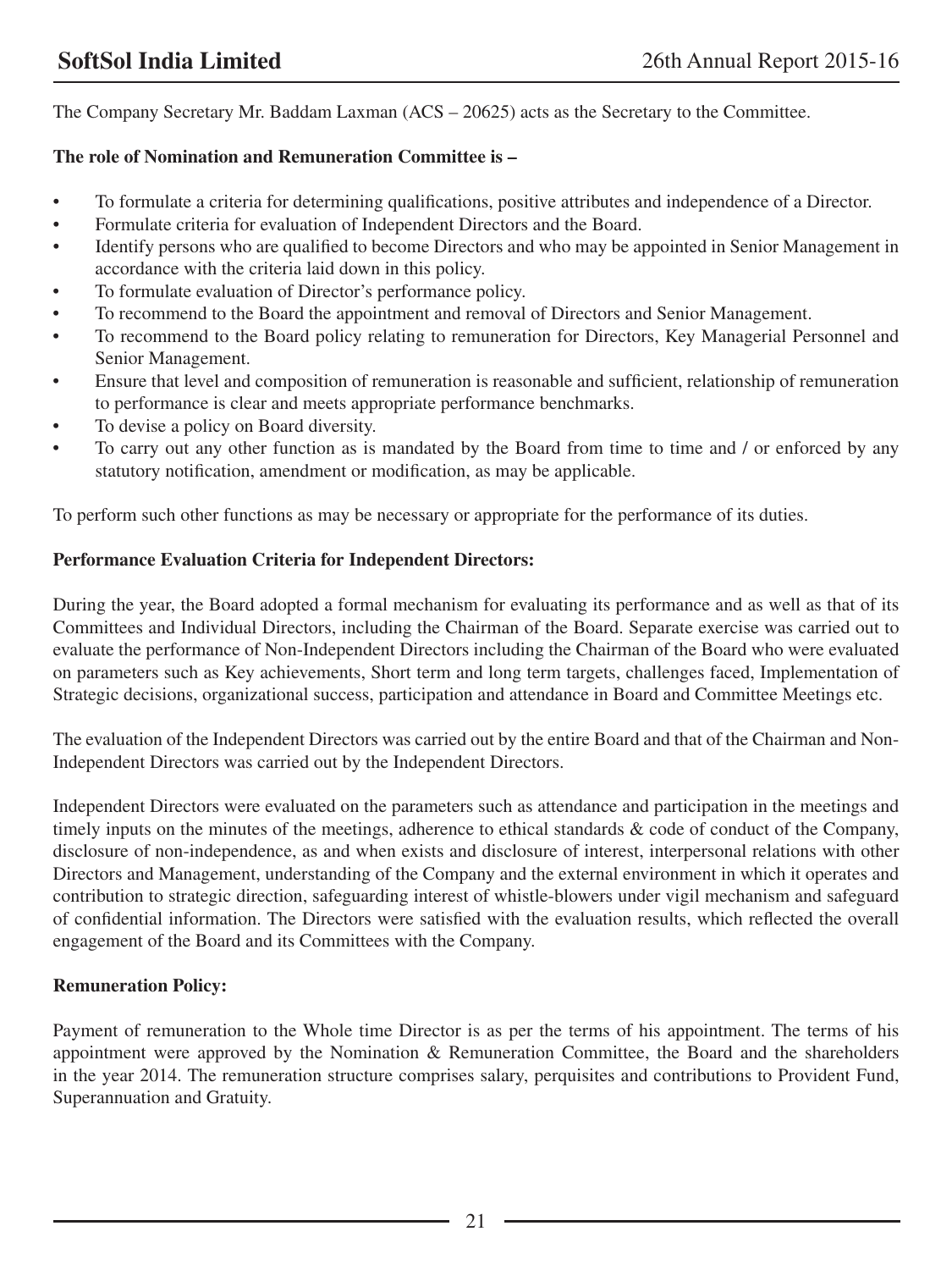$(T \cup D \cup \lambda)$ 

A sitting fee of Rs. 10,000 (Rupees Ten thousand only) is being paid to non-executive directors for attending each board meeting.

The details of remuneration and sitting fees paid or provided to each of the Directors during the year 2015-16 are as follows:

|                             |                    |                          |                   |                               | (111 K.S. )     |
|-----------------------------|--------------------|--------------------------|-------------------|-------------------------------|-----------------|
| <b>Name of the Director</b> | <b>Designation</b> | Salary &<br><b>Perks</b> | <b>Commission</b> | <b>Sitting</b><br><b>Fees</b> | <b>Total</b>    |
| Mr. Sriniyasa Rao Madala    | Director           | <b>Nil</b>               | Nil.              | <b>Nil</b>                    | N <sub>il</sub> |
| Mr. Bhaskara Rao Madala     | Whole-time         | 13,17,600                | N <sub>il</sub>   | N <sub>il</sub>               | N <sub>il</sub> |
|                             | Director           |                          |                   |                               |                 |
| Dr. T. Hanuman Chowdary     | Director           | N <sub>i</sub>           | Nil.              | 40,000                        | 40,000          |
| Mr. B. S. Srinivasan        | Director           | N <sub>i</sub>           | N <sub>il</sub>   | 40,000                        | 40,000          |
| Mr. P. Venkatramaiah        | Director           | N <sub>i</sub>           | Nil               | 30,000                        | 30,000          |
| Mrs. Neelima Thota          | Director           | N <sub>il</sub>          | N <sub>il</sub>   | 40,000                        | 40,000          |

No other benefits, bonuses, stock options, pensions or performance-linked incentives are paid to directors except as mentioned above and there are no pecuniary relationships or transactions by the non-executive directors during the financial year.

## **Shareholding of the Directors in the Company as on 31 March 2016:**

Mr. Srinivasa Rao Madala holds 980691 Equity Shares and Mr. Bhaskar Rao Madala, Whole time Director, holds 2,49,966 equity shares in the Company. No other director holds any shares, convertible instruments or stock options in the company.

## **5. Stakeholders Relationship Committee**

The Stakeholders Relationship Committee comprises of three non-executive independent directors and one executive director. Mr. Bhaskar Rao Madala, Mr. B. S. Srinivasan, Mr. P. Venkatramaiah and Dr. T. Hanuman Chowdary (Chairman). The Committee met once on 13th November 2015 during the financial year and all members present at the meeting.

The Company Secretary Mr. Baddam Laxman (ACS – 20625) acts as the Secretary to the Committee.

## **The role of the committee**

The company has constituted Stakeholders Relationship Committee of the Board of Directors to look into the transfer of Equity Shares/transmission of Equity Shares /issuance of duplicate Equity Share certificates, complaints received from the shareholders of the Company and other allied connected matters.

## **Status of complaints of shareholders/investors is as under:**

| Complaints pending as on 1st April, 2015                         | NIL. |
|------------------------------------------------------------------|------|
| Number of complaints received during year ended 31st March, 2016 | NIL. |
| Number of complaints attended to/resolved during the year        | NIL. |
| Complaints pending as on 31st March, 2016                        | NIL. |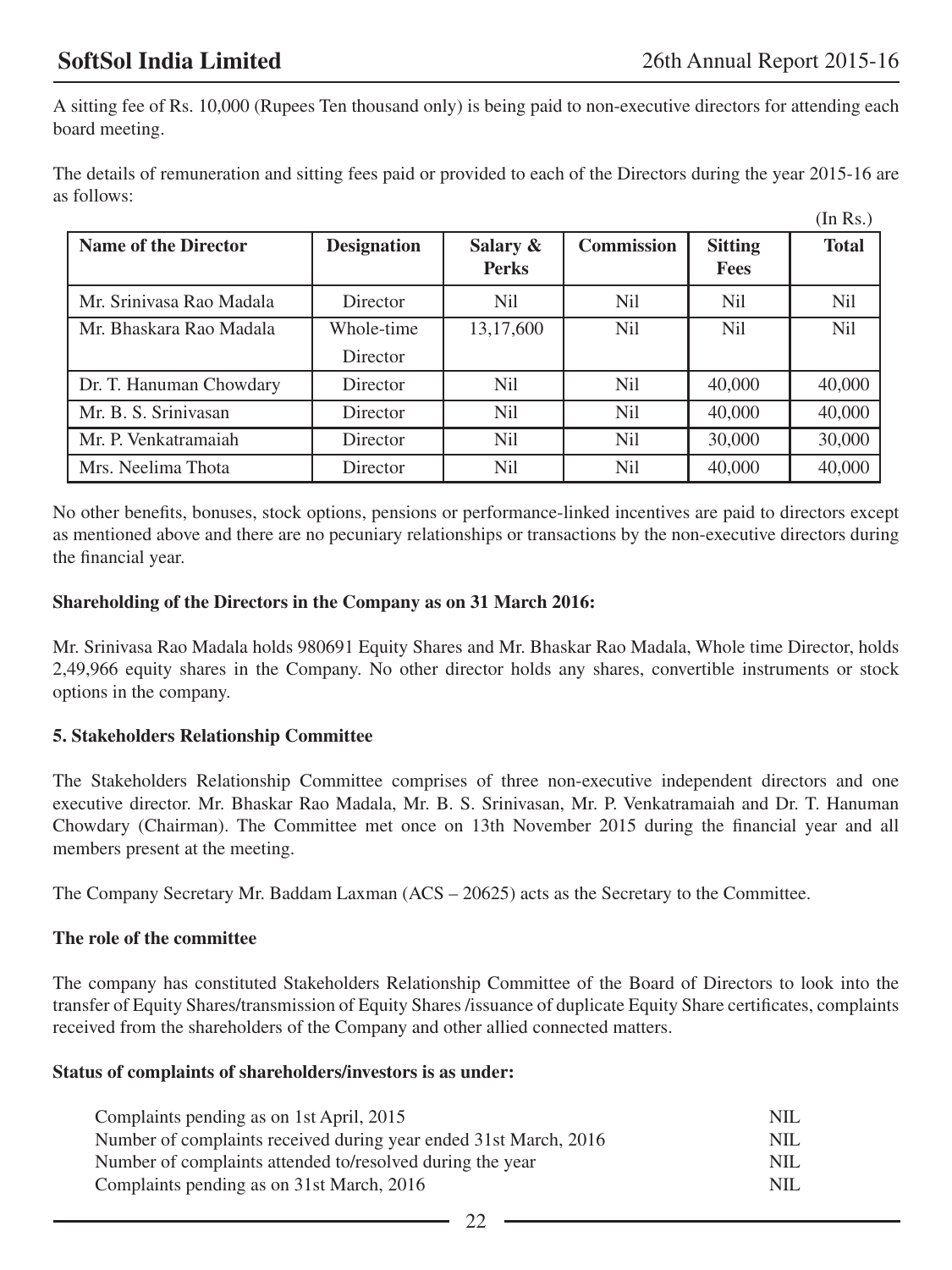The share transfers are processed on behalf of the Company by the Registrar and Transfer Agents viz. Karvy Computershare Private Limited and are placed for approval by the Commitee which are noted and ratified in subsequent board meeting.

Number of share transfers pending for approval as on 31st March, 2016 NIL

Compliance Officer: Mr. Baddam Laxman, Company Secretary Plot No. 4, Software Units Layout, Madhapur, Hyderabad – 500 081 Telephone: + 91 (40) 30719500, Facsimile: + 91 (40) 30784306 E-mail: cs@softsol.com, Website: www.softsolindia.com

## **6. General Body Meetings**

Details of the last three Annual General Meetings (AGM) are as follows:

| <b>Year/Period</b> | Day, Date and Time                            | <b>Location</b>                                                                                                   |
|--------------------|-----------------------------------------------|-------------------------------------------------------------------------------------------------------------------|
| 2012-2013          | Monday, 30th September, 2013 at 10.00 a.m.,   | At the Registered office of the Company<br>at Plot No.4, Software Units Layout,<br>Madhapur, Hyderabad - 500 081. |
| 2013-2014          | Tuesday, 30th September 2014 at 10.00 a.m.,   | At the Registered office of the Company<br>at Plot No.4, Software Units Layout,<br>Madhapur, Hyderabad - 500 081. |
| 2014-2015          | Wednesday, 30th September 2015 at 10.00 a.m., | At the Registered office of the Company<br>at Plot No.4, Software Units Layout,<br>Madhapur, Hyderabad - 500 081. |

a) Whether any special resolutions passed in the previous AGMs: NO.

b) Whether any special resolution passed last year through postal ballot: NO.

c) Whether any special resolution is proposed to be conducted through postal ballot: NO.

d) Procedure for postal ballot: N.A.

## **7. Means of Communication**

The Board of Directors of the Company approves and takes on record the Unaudited Quarterly Results and Audited Annual Results in the proforma prescribed by the Stock Exchange and announces forthwith the results to the Stock Exchange where the shares of the Company are listed. The same are published within 48 hours in The Financial Express (English) and Andhra Prabha (Telugu) and are also uploaded on the Company's website www.softsolindia.com.

All data required to be filed electronically or otherwise pursuant to the SEBI Regulations with the Stock Exchange, such as annual report, quarterly financial statements, Shareholding pattern, report on Corporate Governance are being regularly filed with the Stock Exchange, namely, BSE Limited (www.bseindia.com) through BSE Listing Center and available on their websites.

The Management Discussion and Analysis Report forms part of the Annual Report.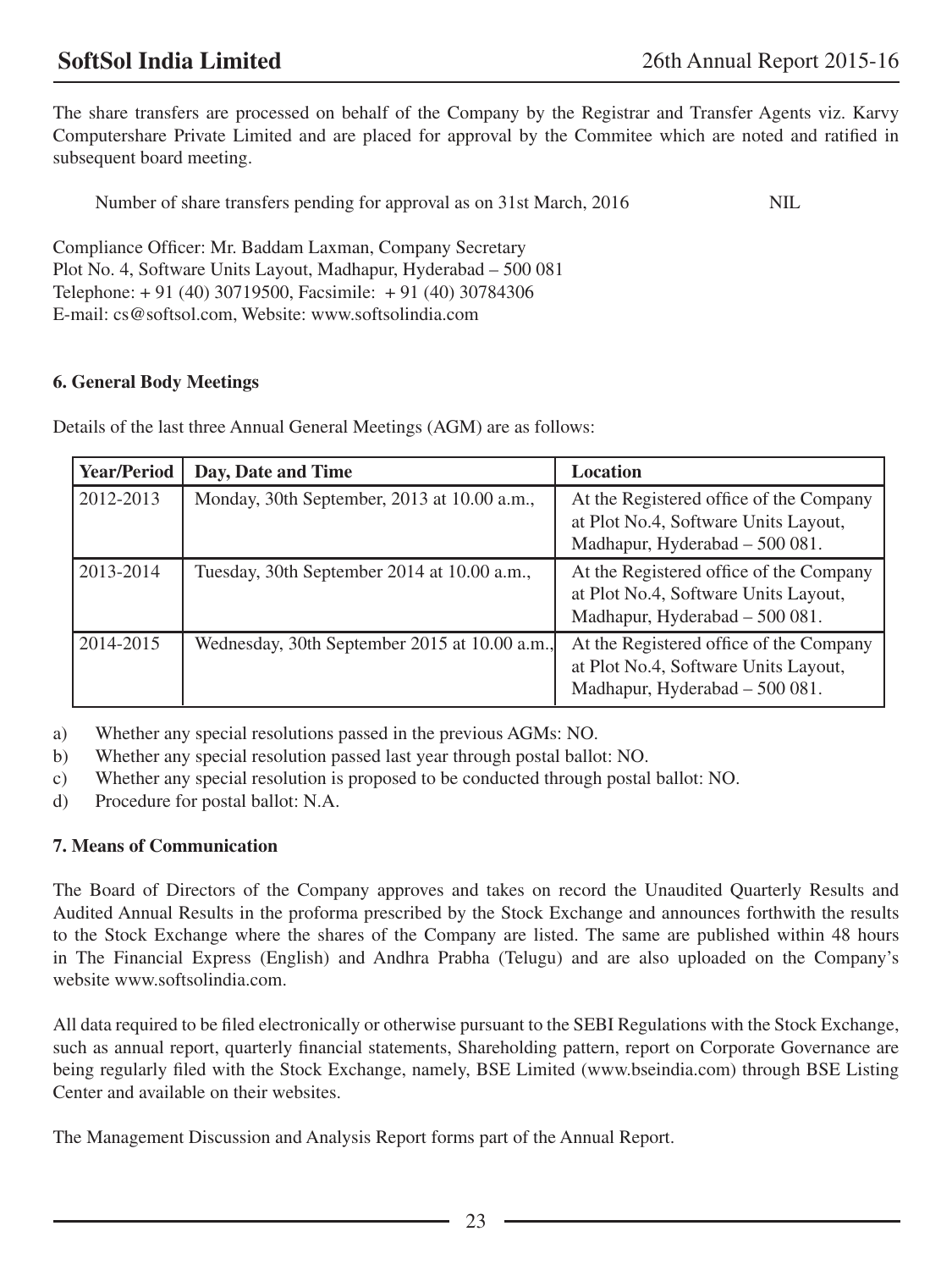## **8. General Shareholders Information:**

a) Company Registration Details:

The Company is registered in the State of Telangana, India. The Corporate Identification Number (CIN) allotted to the Company by the Ministry of Corporate Affairs (MCA) is L72200TG1990PLC011771.

b) Registered Office & address for Correspondence

Plot No. 4, Software Units Layout, Madhapur, Hyderabad – 500 081 Telephone: + 91 (40) 30719500, Facsimile: + 91 (40) 30784306 E-mail: cs@softsol.com, Website: www.softsolindia.com

c) Annual General Meeting: (Date, Time and Venue)

Friday, the 30th day of September 2016 at 10.00 A.M. at the Registered Office of the Company.

d) Financial Calendar

The Company follows April-March as its financial year. The Key Financial Reporting dates for the Financial Year 2016-17 are:

| Unaudited Results for the First<br>Quarter ended June 30, 2016       | On or before 14th August 2016   |
|----------------------------------------------------------------------|---------------------------------|
| Unaudited Results for the Second<br>Quarter ended September 30, 2016 | On or before 15th November 2016 |
| Unaudited Results for the<br>Third Quarter ended December 31, 2016   | On or before 15th February 2017 |
| Audited Results for the Financial year 2016-17                       | On before end 31st May 2017     |

e) Book Closure

From September 26, 2016 to September 30, 2016 (both days inclusive)

f) Listing of Shares

The Company shares are listed on The Bombay Stock Exchange Limited and the Company has paid listing fees for the financial year 2016-17 to the Stock Exchange.

g) Stock Code/Symbol

The Bombay Stock Exchange Limited - 532344

h) Share Transfer Agent

M/s. Karvy Computershare Private Limited, Karvy Selenium, Tower B, Plot number 31 & 32, Financial District, Gachibowli, Hyderabad 500 008, Telangana

Contact Persons: Mr. MVN Shastry, Mr. P. Srikrishna

Phone: 040 - 67161519, Emails: shastry.mvn@karvy.com, srikrishna.p@karvy.com.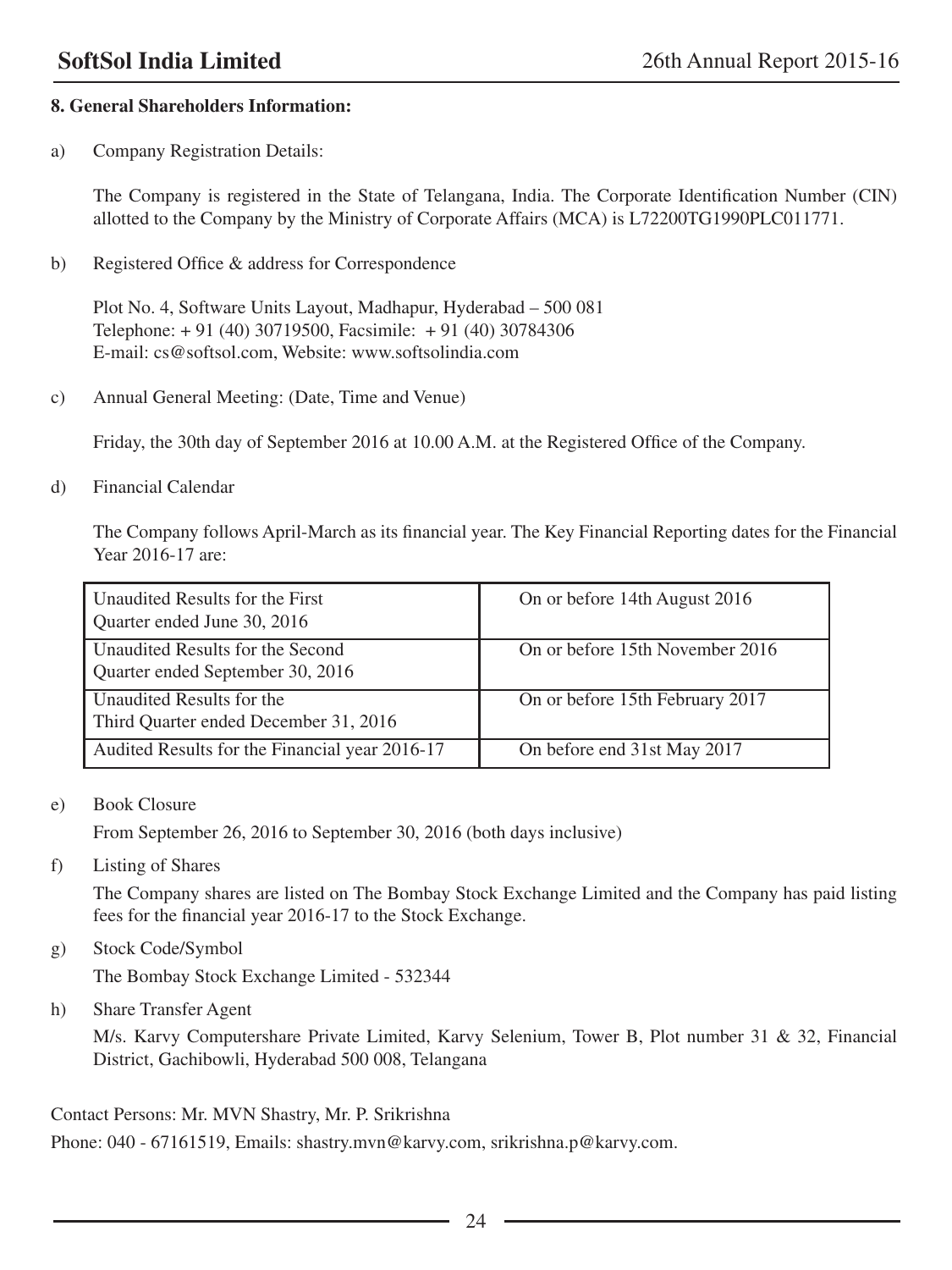## i) Share Transfer System

Equity Shares lodged for transfer in physical mode are normally registered within 15 days from the date of receipt. The Share Transfer Agent is handling all the Share Transfers and related transactions. As on March 31, 2016, no share transfer or complaints were pending.

Shares held in the dematerialised form are electronically traded in the Depository and the Registrars and Share Transfer Agents of the Company periodically receive from the Depository the beneficiary holdings so as to enable them to update their records.

Physical shares received for dematerialization are processed and completed within a period of 21 days from the date of receipt, provided they are in order in every respect. Bad deliveries are immediately returned to Depository Participants under advice to the shareholders.

j) Dematerialization of shares and liquidity

| <b>Mode of Holding</b> | <b>Number of Shares</b> | <b>Percentage of holding</b> |
|------------------------|-------------------------|------------------------------|
| <b>NSDL</b>            | 16638693                | 98.91                        |
| <b>CDSL</b>            | 113840                  | 0.68                         |
| Physical               | 69980                   | 0.42                         |
| Total                  | 16822513                | 100.00                       |

Liquidity: The Company's Equity shares are traded on BSE Limited.

International Securities Identification Number: INE002B01016.

k) Category wise Shareholding as at March 31, 2016

| Category                                                     | Number of<br><b>Shareholders</b> | No. of<br><b>Shares held</b> | Percentage of<br>Shareholding $(\% )$ |
|--------------------------------------------------------------|----------------------------------|------------------------------|---------------------------------------|
| Promoters (Both Indian & Foreign)                            | 6                                | 11797920                     | 70.13                                 |
| Mutual Funds and UTI                                         | $\Omega$                         | Nil                          | Nil.                                  |
| Banks, Financial Institutions,<br><b>Insurance Companies</b> | $\Omega$                         | Nil                          | Nil.                                  |
| <b>FIIs</b>                                                  | $\Omega$                         | N <sub>il</sub>              | <b>Nil</b>                            |
| Private Corporate Bodies                                     | 31                               | 11120                        | 0.07                                  |
| <b>Indian Public</b>                                         | 1795                             | 604109                       | 3.59                                  |
| Non-Resident Indians                                         | 7                                | 2653994                      | 15.78                                 |
| <b>Overseas Body Corporates</b>                              |                                  | 1755370                      | 10.43                                 |
| <b>Total</b>                                                 | 1840                             | 16822513                     | 100                                   |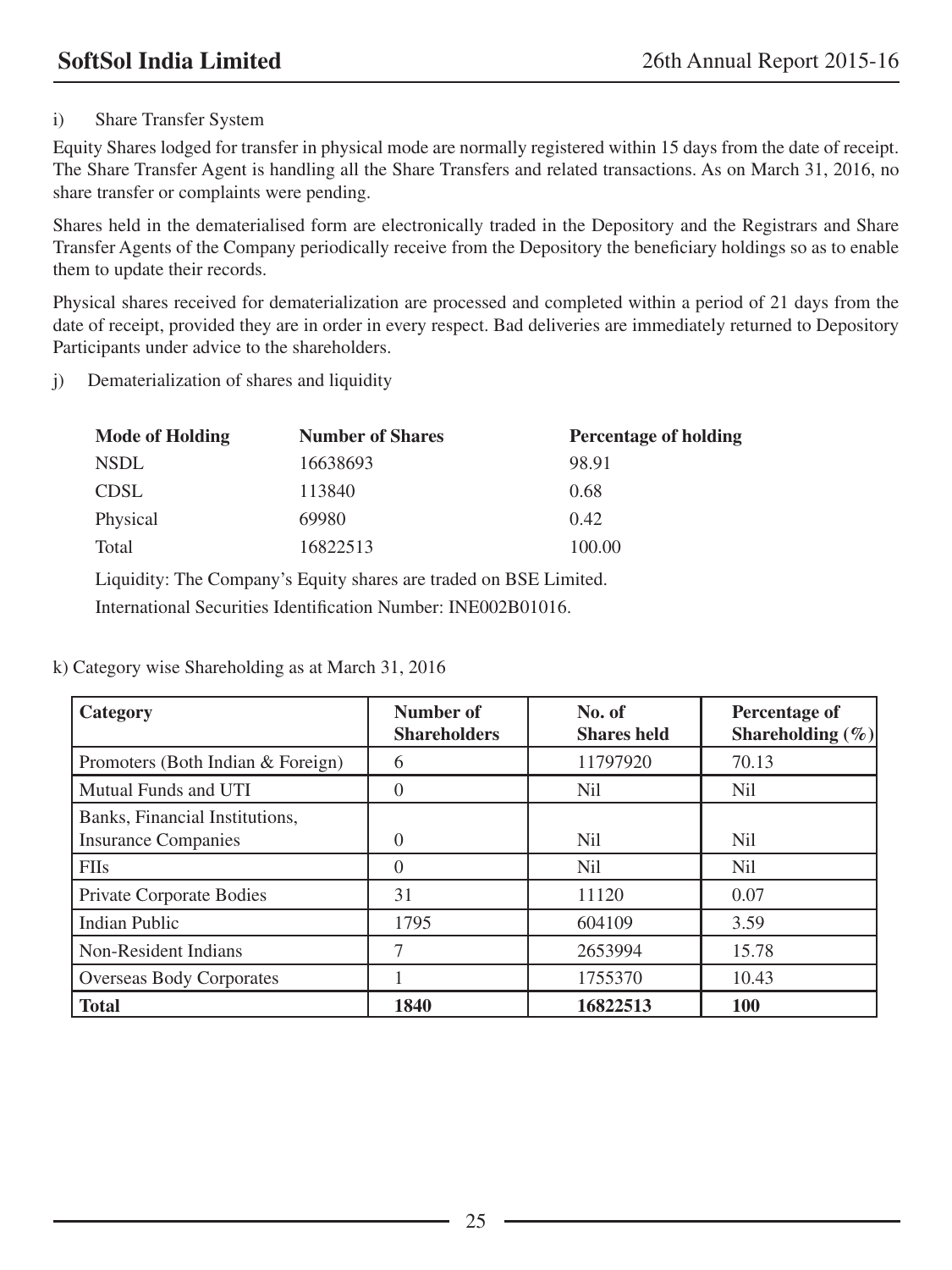l) Shareholders holding more than 1% of the Shares:

| Name of the Shareholder                                                | Number of shares held | Percentage |  |
|------------------------------------------------------------------------|-----------------------|------------|--|
| Promoters:                                                             |                       |            |  |
| Durga VLK Madala                                                       | 9557408               | 56.81      |  |
| Sambasiya Rao Madala                                                   | 918400                | 5.46       |  |
| Sriniyasa Rao Madala                                                   | 980691                | 5.83       |  |
| Bhaskar Rao Madala                                                     | 269766                | 1.60       |  |
| <b>Overseas Corporate Bodies</b><br><b>Adalat Corporation</b>          | 1755370               | 10.43      |  |
| Non-Resident Indians<br>Radha Krishna Ghanta<br>(Trustee of AAM Trust) | 1250000               | 7.43       |  |
| Radha Krishna Ghanta<br>(Trustee of SSM Trust)                         | 1250000               | 7.43       |  |

m) Market Price Data:

The monthly high and low quotations of shares traded on The Bombay Stock Exchange Limited during each month in last financial year are as follows:

| <b>Month</b>   | <b>BSE-</b><br><b>High</b> | <b>BSE-</b><br>Low | <b>Volume</b><br>(number of<br>Shares) | <b>Month</b>  | <b>BSE-</b><br><b>High</b> | BSE-  | <b>Volume</b><br>(number of<br>shares) |
|----------------|----------------------------|--------------------|----------------------------------------|---------------|----------------------------|-------|----------------------------------------|
| April 2015     | 56.70                      | 41.50              | 13.240                                 | October 2015  | 47.90                      | 43.00 | 6,336                                  |
| May 2015       | 53.50                      | 41.50              | 7,245                                  | November 2015 | 59.50                      | 42.35 | 12,768                                 |
| June 2015      | 53.50                      | 40.95              | 9,615                                  | December 2015 | 64.00                      | 52.00 | 14,998                                 |
| July 2015      | 52.90                      | 39.15              | 8,757                                  | January 2016  | 77.50                      | 54.75 | 9,856                                  |
| August 2015    | 46.90                      | 41.55              | 5,061                                  | February 2016 | 61.00                      | 49.30 | 1,240                                  |
| September 2015 | 48.00                      | 44.45              | 2,806                                  | March 2016    | 56.15                      | 50.95 | 1,616                                  |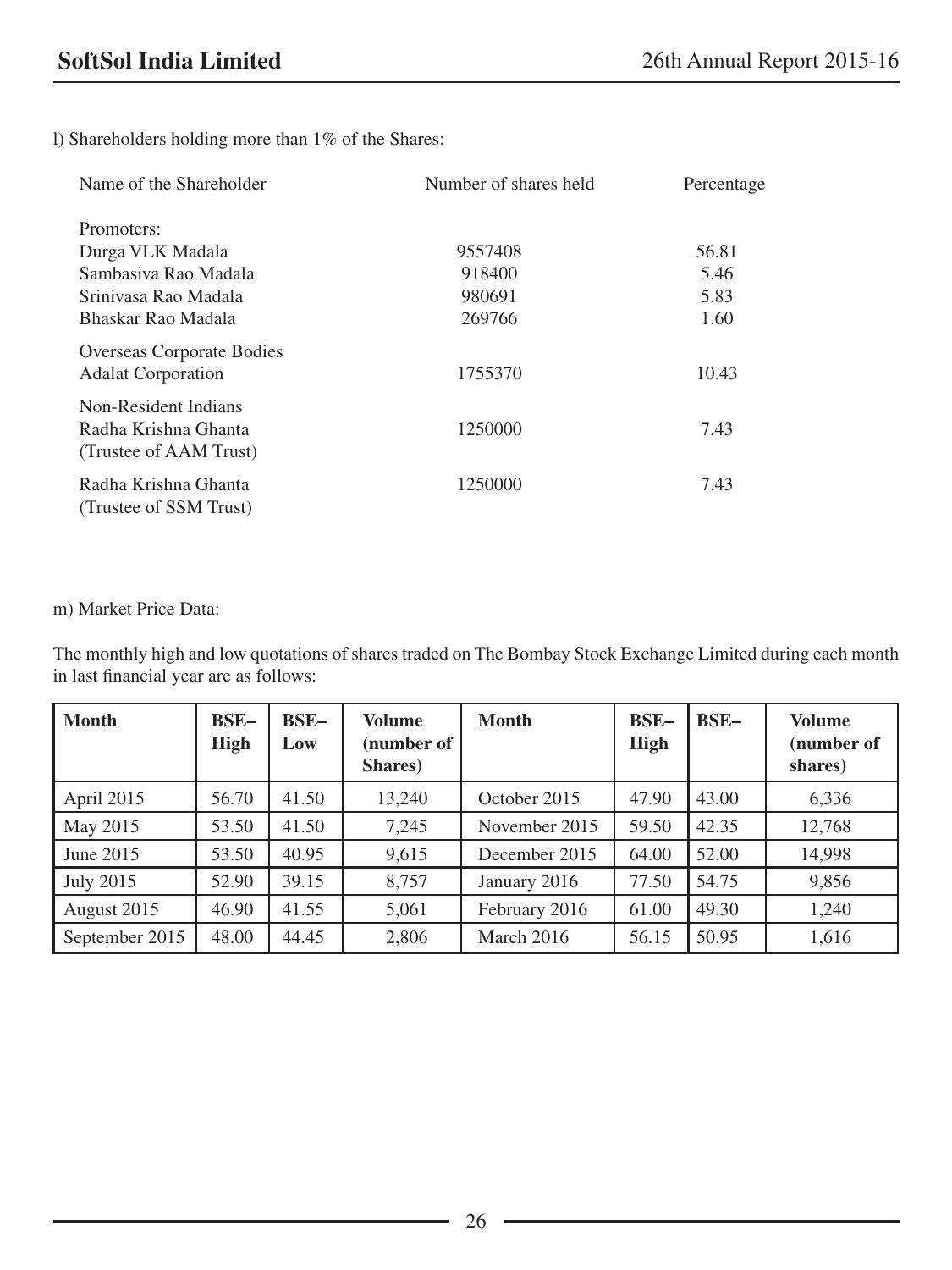| <b>Number of Equity</b><br><b>Shares held</b> | <b>Shareholders</b><br>(Numbers) | <b>Shareholders</b><br>(Percentage) | <b>Shares</b><br>(Numbers) | <b>Shares</b><br>(Percentage) |
|-----------------------------------------------|----------------------------------|-------------------------------------|----------------------------|-------------------------------|
| $1 - 5000$                                    | 1619                             | 87.99                               | 2682900.00                 | 1.59                          |
| $5001 - 10000$                                | 134                              | 7.28                                | 1132010.00                 | 0.67                          |
| $10001 - 20000$                               | 45                               | 2.45                                | 680800.00                  | 0.40                          |
| $20001 - 30000$                               | 17                               | 0.92                                | 423450.00                  | 0.25                          |
| $30001 - 40000$                               | $\mathfrak{2}$                   | 0.11                                | 72000.00                   | 0.04                          |
| $40001 - 50000$                               | 3                                | 0.16                                | 131320.00                  | 0.08                          |
| $50001 - 100000$                              | 3                                | 0.16                                | 164670.00                  | 0.10                          |
| 100001 & above                                | 17                               | 0.92                                | 162937980.00               | 96.86                         |
| Total                                         | 1840                             | 100.00                              | 168225130.00               | 100.00                        |

n) Distribution of Shareholding as at March 31, 2016.

Compliance Officer: Mr. Baddam Laxman, Company Secretary Plot No. 4, Software Units Layout, Madhapur, Hyderabad – 500 081 Telephone: + 91 (40) 30719500, Facsimile: + 91 (40) 30784306 E-mail: cs@softsol.com, Website: www.softsol.com

o) Details with respect to Demat Suspense Account/Unclaimed Share Certificate as per regulation 34(3) of SEBI (Listing Obligations and Disclosure Requirements) Regulations, 2015: Not Applicable.

## **9. Disclosures:**

## **a) Details of Related Party Transactions:**

SoftSol India Limited (SIL) holds 100% shareholding of SoftSol Resources Inc., USA (SRI) and hence SRI is a wholly owned subsidiary of SIL. The transactions details of the Company with the SRI as of 31.03.2016 are:

| <b>Details</b> | <b>Party Name</b>      | $31-03-2016$ (in Rs.) | $31-03-2015$ (in Rs.) |  |
|----------------|------------------------|-----------------------|-----------------------|--|
|                | SoftSol Resources Inc. | 96.89.874             | 2,09,81,461           |  |
| Investment     | SoftSol Resources Inc. | 95, 34, 04, 053       | 95, 34, 04, 053       |  |

No Loans and Advances to Subsidiary Company have been made in the financial year 2015-16. But the Company has issued guarantees / securities to the Bank for the loans granted to the Subsidiary Company. There is no pecuniary relationship or transactions with non-executive director's vis-à-vis the Company, which has potential conflict with the interests of the Company at large.

- b) There were no materially significant related party transactions (i.e. transactions of the Company of material nature), in potential conflict with interests of the Company at large. Transactions with related parties are disclosed in Notes to the Accounts in Annual Report.
- c) There were no strictures or penalties imposed by either SEBI or Stock Exchanges or any statutory authority for non-compliance of any matter relating to Capital Market during last three years.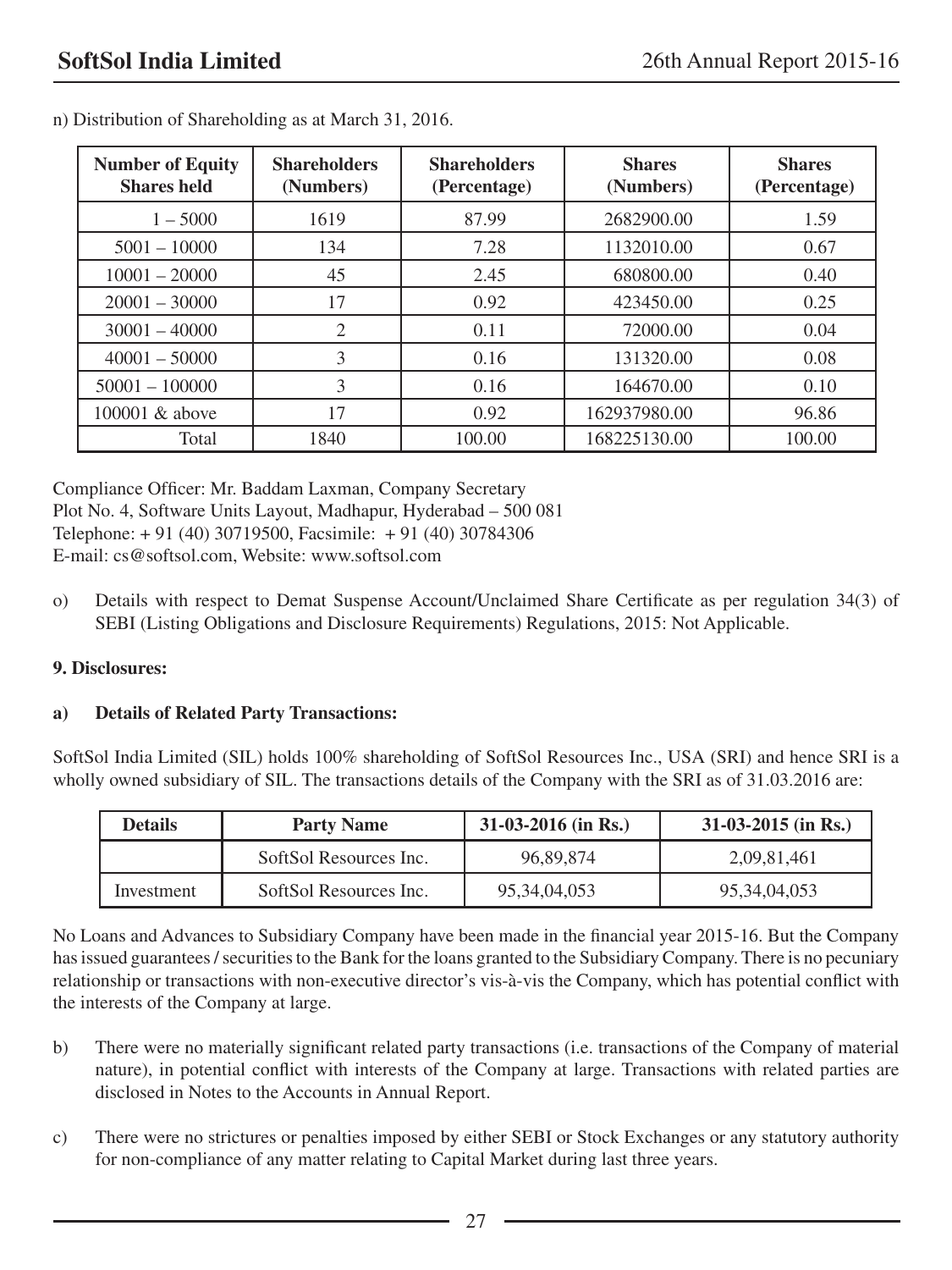- d) During the year under review, the Vigil Mechanism and Whistle Blower Policy was adopted by the board of directors to provide a framework to promote responsible and secure reporting of undesirable activities. During the year there was no reporting of any undesirable activity by any person.
- e) The Company has complied with all the mandatory requirements as prescribed in Chapter IV of SEBI (Listing Obligations and Disclosure Requirements) Regulations, 2015. The following discretionary requirements have been adopted by the Company:
- 1) Auditor's Report does not contain any qualifications.
- 2) The Company has appointed separate persons to the posts of Chairman and Whole time Director.
- 3) The Internal Auditors report directly to the Audit Committee.
- f) Management Discussion and Analysis is annexed to the Directors' Report to shareholders and forms part of Annual Report.
- g) As per disclosures received from senior management personnel, they have not entered into any financial or commercial transactions which may have a potential conflict with interests of the Company at large.

## **Prohibition of Insider Trading:**

With a view to regulate trading in securities by the directors and designated employees, the Company has adopted a Code of Conduct for Prohibition of Insider Trading pursuant to SEBI (Prohibition of Insider Trading) Regulations, 2015.

## **Compliance Report:**

A Compliance report of all applicable Laws and Regulations as certified by the Whole time Director are placed at periodic intervals for review by the Board. The Board reviews the compliance of all the applicable Laws and gives appropriate directions wherever necessary. The Board considers materially important Show Cause/Demand Notices received from Statutory Authorities and the steps/action taken by the Company in this regard.

A status report of material legal cases pending before the various courts is also put up to the Board on a quarterly basis.

The Board regularly discusses the significant business risks identified by the management and the mitigation process being taken up.

## **10. CEO/CFO Certification:**

The requisite certification from the Whole time Director and Chief Financial Officer required to be given under Regulation 17(8) of SEBI (LO&DR) Regulation, 2015 was placed before the Board of Directors of the Company.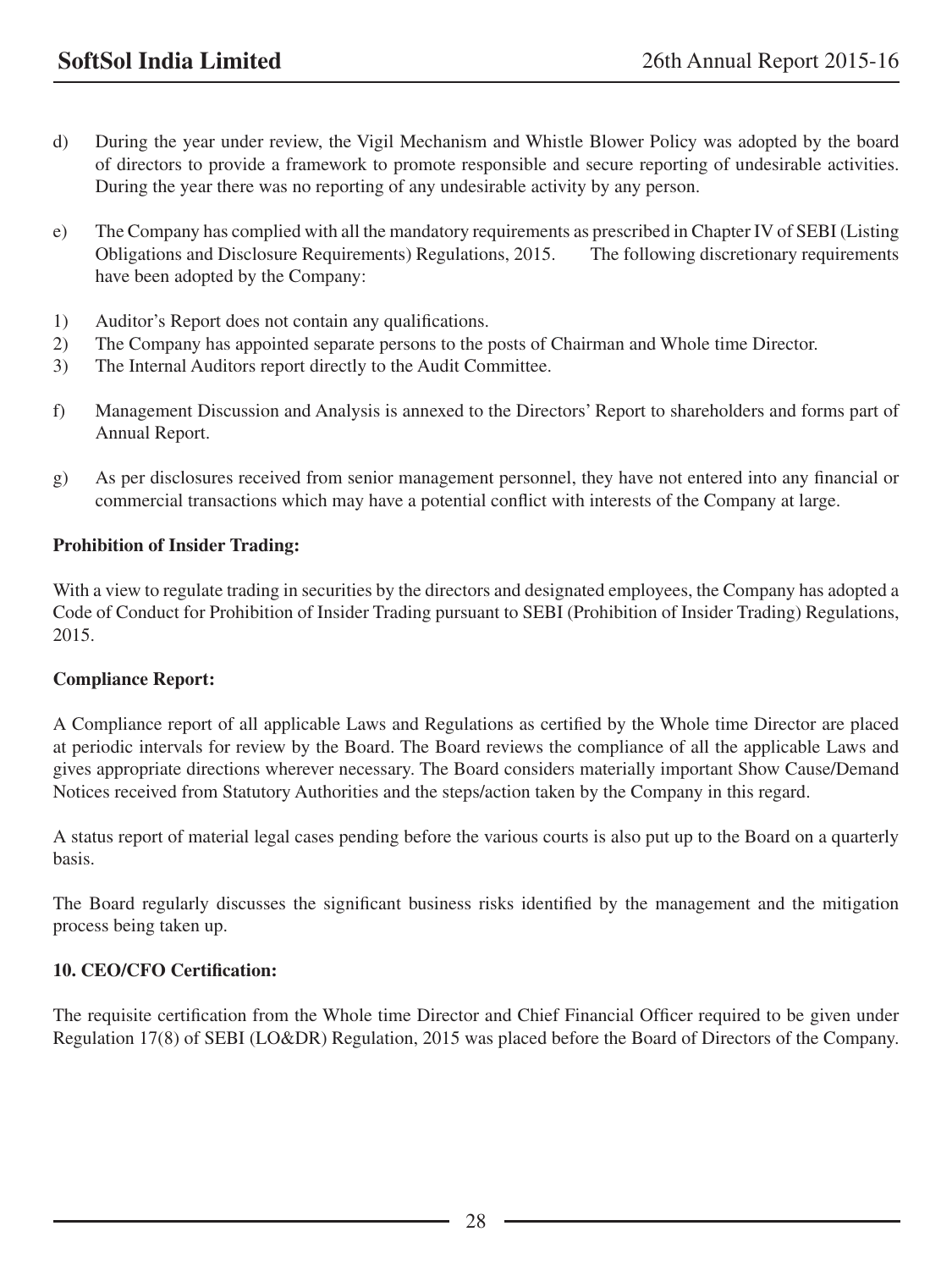## **CEO & CFO Certification (As per Regulation 17(8) of SEBI (LO&DR) Regulation, 2015)**

To The Board of Directors of SoftSol India Limited Hyderabad.

We, Bhaskara Rao Madala, Whole time Director and Mr. Srinivas Mandava, Chief Financial Officer of SoftSol India Limited (the Company) to the best of our knowledge and belief certify that

- a) We have reviewed the Financial Statements and the Cash Flow Statements for the financial year ended March 31, 2016 and based on our knowledge and belief, we state that:
- i. These statements do not contain any materially untrue statement or omit any material fact or contain statements that might be misleading.
- ii. These statements together present a true and fair view of the Company's affairs and are in compliance with existing accounting standards, applicable laws and regulations.
- b) We further state that to the best of our knowledge and belief, there are no transactions entered into by the Company during the year, which are fraudulent, illegal or violative of Company's code of conduct.
- c) We are responsible for establishing and maintaining internal controls and for evaluating the effectiveness of the same over the financial reporting of the Company and have disclosed to the Auditors and the Audit Committee, deficiencies in the design or operation of internal controls, if any, of which we are aware and the steps we have taken or propose to take to rectify these deficiencies.
- d) We have indicated, based on our most recent evaluation, wherever applicable, to the auditors and the Audit Committee
- i. Significant changes, if any, in the internal controls over financial reporting during the year;
- ii. Significant changes, if any, in the accounting policies made during the year and that the same has been disclosed in the notes to the financial statements; and
- iii. Instances of significant fraud of which we have become aware and the involvement therein, if any, of the management or an employee having significant role in the Company's internal control system over financial reporting.

**Bhaskar Rao Madala** Srinivas Mandava Whole-time Director **Chief Financial Officer** 

Place: Hyderabad Date: 12-08-2016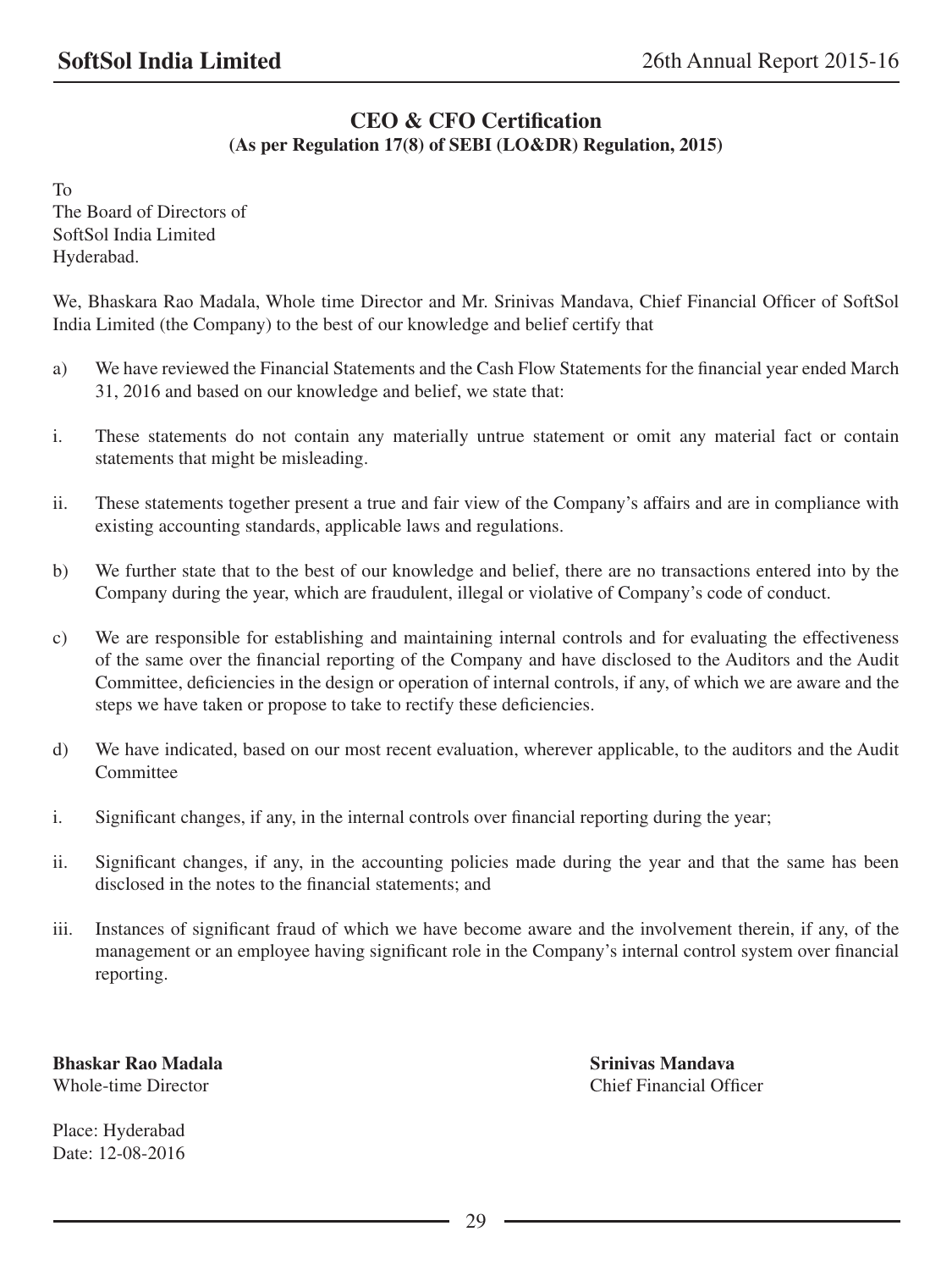## **Management's Discussion and Analysis**

## **Overview**

The financial statements have been prepared in compliance with the requirements of the Companies Act, 1956, guidelines issued by the Securities and Exchange Board of India (SEBI) and the Generally Accepted Accounting Principles (GAAP) in India. Our Management accepts responsibility for the integrity and objectivity of these financial statements, as well as for the various estimates and judgments used therein. The estimates and judgments relating to the financial statements have been made on a prudent and reasonable basis, so that the financial statements reflect in a true and fair manner the form and substance of transactions, and reasonably present our state of affairs, profits and cash flows for the year.

## **A. Industry structure and developments**

Changing economic and business conditions and rapid technological innovation are creating an increasingly competitive market environment that is driving corporations to transform their operations. Consumers of products and services are increasingly demanding accelerated delivery times and lower prices. Companies are focusing on their core competencies and are using outsourced technology service providers to adequately address these needs. The role of technology has evolved from supporting corporations to transforming them. There is an increasing need for highly skilled technology professionals in the markets in which we operate. At the same time, corporations are reluctant to expand their internal IT departments and increase costs. Corporations are increasingly turning to offshore service providers for higher quality, cost competitive technology solutions. As a result, offshore service providers have become critical to the operations of many enterprises and they continue to grow in recognition and sophistication. In view of this, the addressable market for offshore technology services has expanded.

## **India IT Industry**

IT industry trade body Nasscom projected a 10-12 percent growth for the Indian software services industry for the fiscal year 2017, lagging the 12-14 percent growth forecast it had made for the current fiscal (FY16).

Nasscom pointed out that for FY16, the industry's export revenue grew by 12.3 percent to reach \$108 billion, touching the lower end of its earlier revenue projection. During the same period, domestic revenue grew by 10 percent.

According to Nasscom, the Indian IT-BPO industry is expected to reach \$143 billion in revenue (which includes exports and domestic business) by March 31. The latest revenue figures show that the sector has doubled its revenue over the last six years and crossed the \$100 billion milestone in export revenues. In addition, ecommerce contributed \$17 billion in revenue, boosting digital consumption.

The software services export revenue is expected to grow by 10-12 percent in FY17, touching revenue of \$119-121 billion, Nasscom said in a statement, adding that the IT-BPO industry added 2 lakh employees during the current fiscal, touching a total employee base of 3.7 million.

The IT services segment in India has fast evolved from being an application development and management to now a full service provider. The IT outsourcing market prospects in India are very strong and are driven by increased spends in Infrastructure Service Outsourcing (ISO), Software Testing, Custom Application Development and Management (CADM) and SPA / web service segments. With increased digitalization the CADM segment is fast growing driven by mobility, social, cloud and analytics.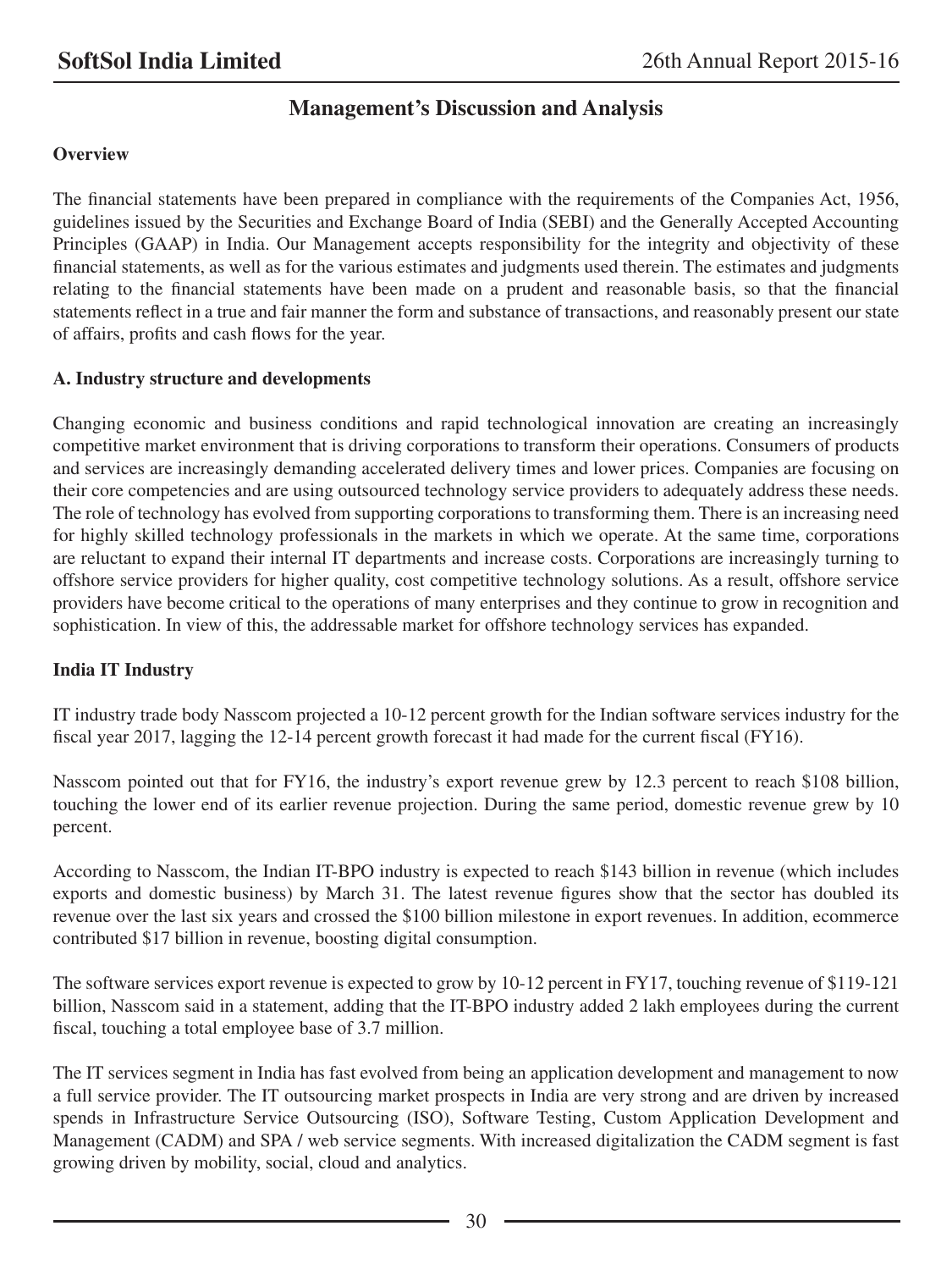Further the nature of technology outsourcing is changing. Historically enterprise either outsourced their technology requirement entirely or on a standalone, project-project basis. In an environment of rapid technological change, globalization and regulatory changes, the complete outsourcing model is often perceived to limit a company's operational flexibility and not fully deliver potential cost savings and efficiency benefits. Similarly, project-byproject out sourcing is also perceived to result in increased operational risk and coordination costs and is failing to leverage technology service provider's full range of capabilities. To address these issues, companies are looking at outsourcing approaches that require their technology service providers to develop specialized systems, processes and solutions along with cost-effective delivery capabilities.

## **B. Opportunities and threats of Global IT services and Products**

These are challenging times for the Indian IT Industry given the current global financial crisis. All companies are under threat given the uncertainties in the market today. India is no longer decoupled from the global economy and all sectors, whether it is IT or BPO which are directly linked to the fortunes of global business or retail, manufacturing and real estate which depend on the prosperity of the citizens to succeed will need to prepare themselves for a period of uncertainty and start building strategies and new capabilities for success in the future.

Every crisis creates new opportunities and there are new possibilities emerging in every segment. Service firms have the opportunity to build wider and deeper relationships with their clients, challenging the assumptions on what work can be done in near shore and offshore locations and identifying new areas to partner to meet the customer's need to preserve profits in difficult times.

Companies in the knowledge services business will need to be watchful and avoid excessive cost or capacity build up at a time when demand will be weak at least for the next few quarters. Product and IP creating firms can identify niche areas that emerge through the periods of instability and education and training firms can address the task of re-skilling both the existing workforce and job seekers to make them more suitable for the new challenges.

The main risks causing concern to the IT Industry and your Company as well are ability to attract and retain talent, withdrawal of Tax benefits, Currency Exchange risks, etc.

Our revenues and expenses are difficult to predict and can vary significantly from period to period, which could cause our share Price to decline. We may not be able to sustain our previous profit margins or levels of profitability. The economic environment, pricing pressure and decreased employee utilization rates could negatively impact our revenues and operating results.

Your Company has a Risk Assessment and minimization process, which is monitored on a periodic basis. Various risks that are closely monitored are Business risks i.e. Client concentration risk, geographical risk, competition risk and financial risk mainly in the area of foreign currency fluctuations.

We have a well-defined business contingency plan and disaster recovery plan to address these unforeseen events and minimize the impact on services delivered from our development centre

With solid management practices driven by a stable leadership team, a well diversified service portfolio aligned to market needs, a wide geographic presence, increased levels of productivity through efficiency frameworks and a proven track record through its Innovation, the Company is confident of increased success in the years to come.

## **C. Outlook**

We have made very good progress in deepening the relationship with existing customers. As we are entering in to the domestic business, we expect to achieve higher growth rates in income and profits during the coming year.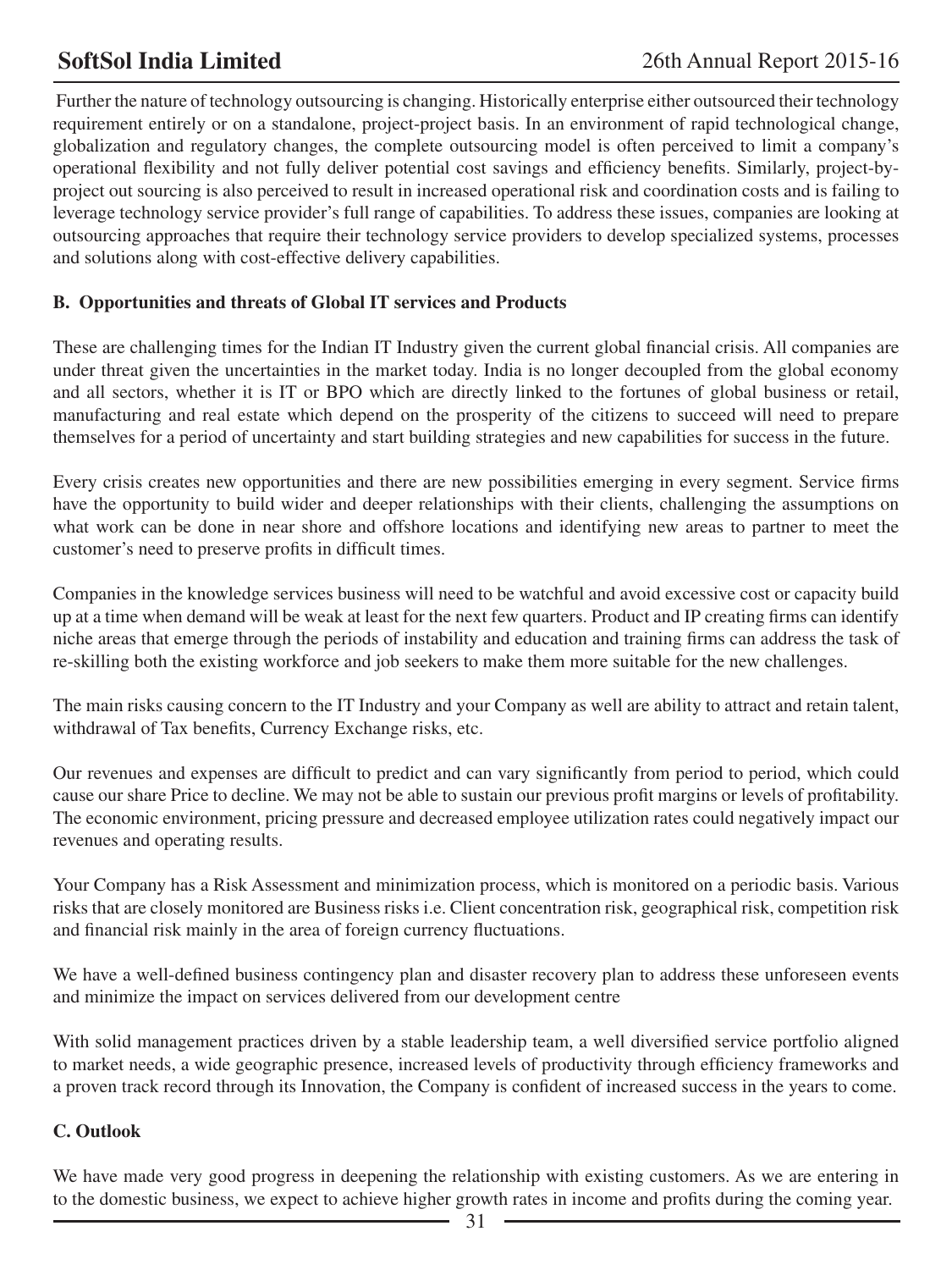With the economic uncertainties, we are exploring the domestic market as well as Asia Pacific region for driving the growth and mitigating risk in the developed world. This growth is largely driven by increased acceptance of IT within the country as a major growth enabler and a competitive tool for Indian corporations to compete in an increasingly globalized environment.

The Company has a positive outlook for the coming year and endeavors to achieve a steady business performance in the coming year. This is however, subject to risks and uncertainties given below.

## **D. Risks and Concerns:**

 It is difficult to pen-down the risks and uncertainties with certainty. They are not limited to risks and uncertainties regarding fluctuating earnings, interest rates, exchange rates, the Company's ability to manage growth intense competition in IT services including those factors which may affect our cost advantage, wage increase, earnings and exchange rate fluctuations, intense IT competition, Government policies, ability to attract and retain skilled professionals, time- cost over-runs on fixed price contracts, client concentration, ability to manage the international marketing and sales operations as well as the local operations, alterations of the government fiscal incentives, political instability, legal frame work and above all general economic conditions affecting the industry.

## **E. Internal Control Systems and their adequacies**

The Company has professional and an adequate internal control system and procedure commensurate with the size of organization and nature of business. This provides adequate safeguards and effective monitoring of the transactions. All areas of the Company's operations are covered by such internal control systems.

The company strictly adheres to the internal control systems proven to be effective over the years. The internal audit team carries out extensive audit on all operations at regular intervals. The company implements the policies and procedures so as to safeguard the assets and interests of the company.

The internal control systems are implemented with a view to achieve good ethical culture within the organization. The internal control systems would ensure that any vulnerability in the achievement of company's objectives caused by risk factors whether internal or external, existing or emerging, is detected and reported in a timely manner and is meted out with appropriate corrective action. Strong internal controls minimize the risk of frauds by introducing effective checks and balances into the financial system.

The company has quarterly internal audit, an independent appraisal function, to evaluate the effectiveness of the company's internal control system. The findings of internal audit are periodically placed before the Audit committee and the Board of Directors of the company.

## **F. Financial Performance of the company**

Your company had recorded consolidated revenues of Rs.5.86 crores and achieved net profit of Rs. 1.11 crores in the current year. We expect to achieve significant growth in revenue and net income in the coming year.

## **G. Human Resources**

Human resource development is paramount in every organization. The management continues to lay emphasis on identifying and developing talent on organization with a view to retain them and impart further training to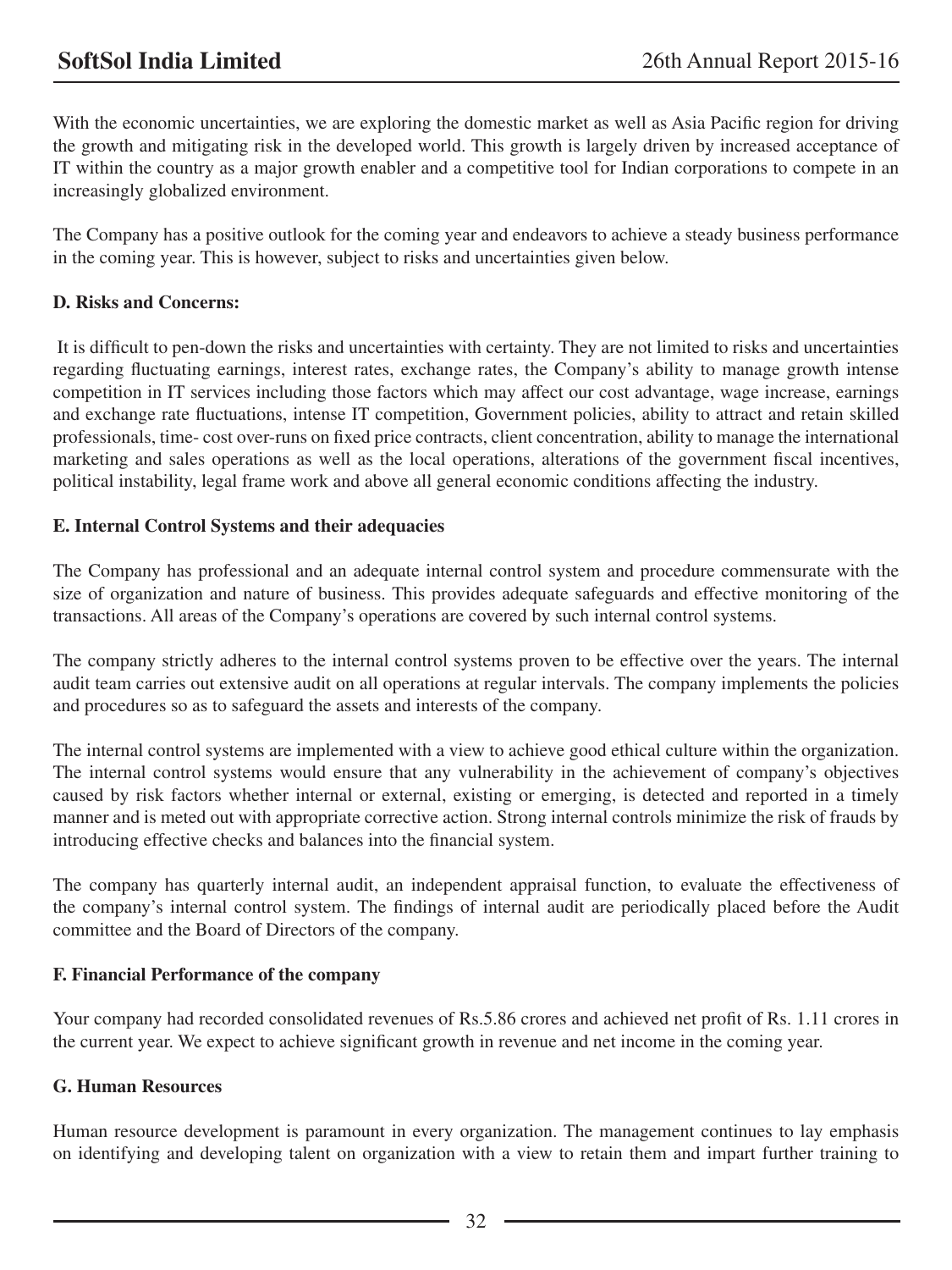those capable of handling additional responsibilities. This works to increase employee satisfaction within the organization, by providing employees with fresh challenges. Developing people and harnessing their ideas are of high priority for the Company.

Our focus is to develop individual and team competencies and capabilities for driving operational excellence and building a high performance organization. Hence our Talent Management program is focused on Talent Acquisition, Development and Retention.

We encourage our employees undergo certification programs each year to develop the skills relevant for their roles. We have also adopted a performance-linked compensation program that links compensation to individual performance, as well as meeting organisational goals.

We have initiated various measures from time to time to maintain a competitive, healthy and harmonious work environment at all levels.

## **Cautionary Statement:**

Statements in this management discussion and analysis describing the Company's objectives, projections, estimates and expectations may constitute "forward looking statements" within the meaning of applicable laws and regulations. Actual results may differ materially from those either expressed or implied.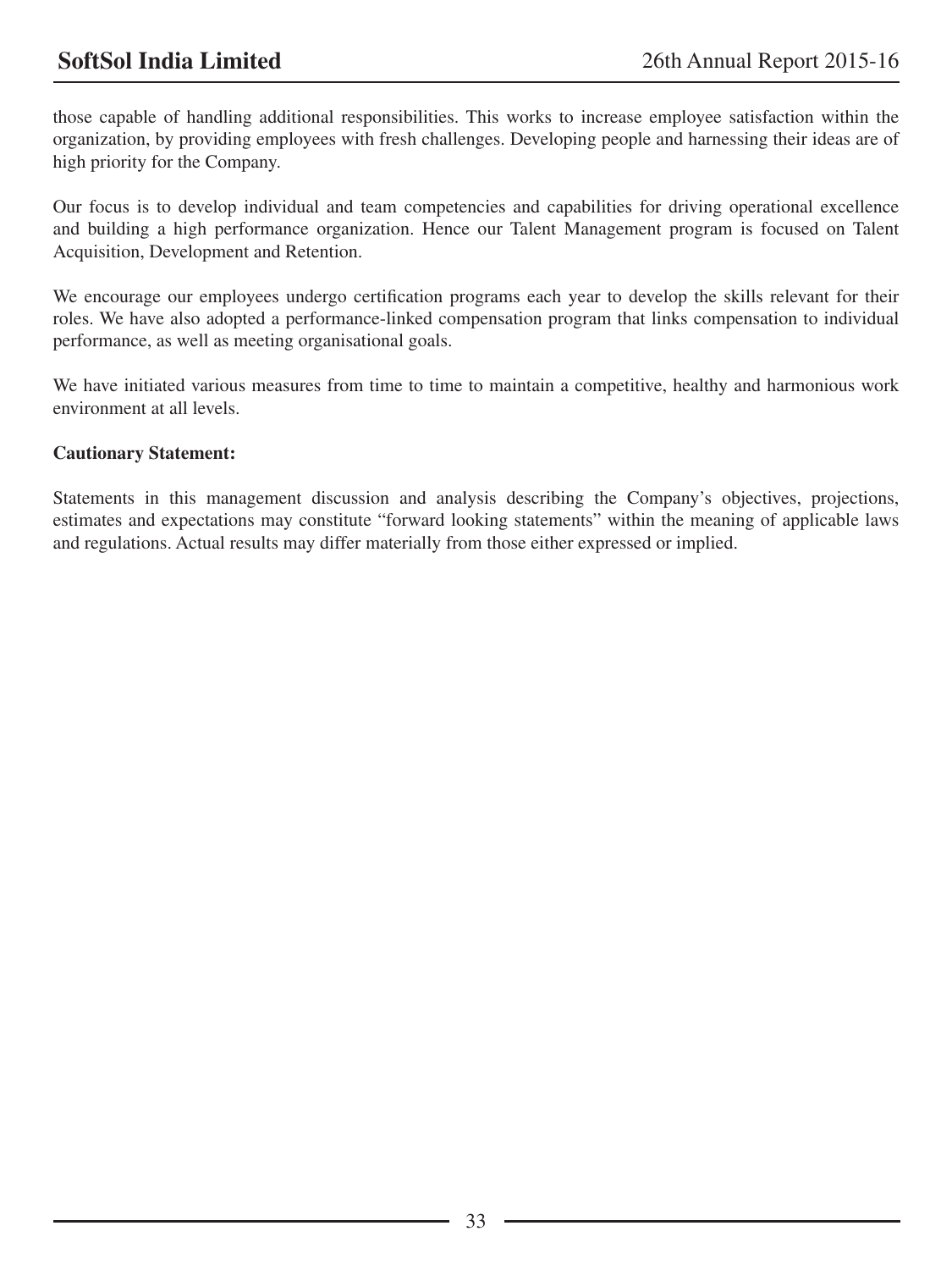## **CERTIFICATE ON COMPLIANCE WITH CONDITIONS OF CORPORATE GOVERNANCE AS STIPULATED UNDER SEBI (LODR) REGULATIONS, 2015**

The members of SoftSol India Limited

- 1. We have examined the compliance of conditions of Corporate Governance by SoftSol India Limited (the Company) the year ended March 31, 2016 as stipulated in Securities and Exchange Board of India (Listing Obligations and Disclosure Requirements) Regulations, 2015, as per the Listing Agreement entered into by the Company with the Bombay Stock Exchange Limited.
- 2. The compliance of conditions of Corporate Governance is the responsibility of the Management. Our examination was limited to procedures and implementation thereof, adopted by the Company for ensuring the compliance of the conditions of Corporate Governance. It is neither an audit nor an expression of opinion on the financial statements of the Company.
- 3. In our opinion and to the best of our information and explanations given to us, we certify that the Company has complied with the conditions of Corporate Governance as stipulated in the above-mentioned listing agreement.
- 4. We further state that such compliance is neither an assurance as to the future viability of the Company nor the efficiency or effectiveness with which the Management has conducted the affairs of the Company.

**M. Vijaya Bhaskara Rao**

Company Secretary in Practice Certificate of Practice No. 5237

Place: Hyderabad Date: 12-08-2016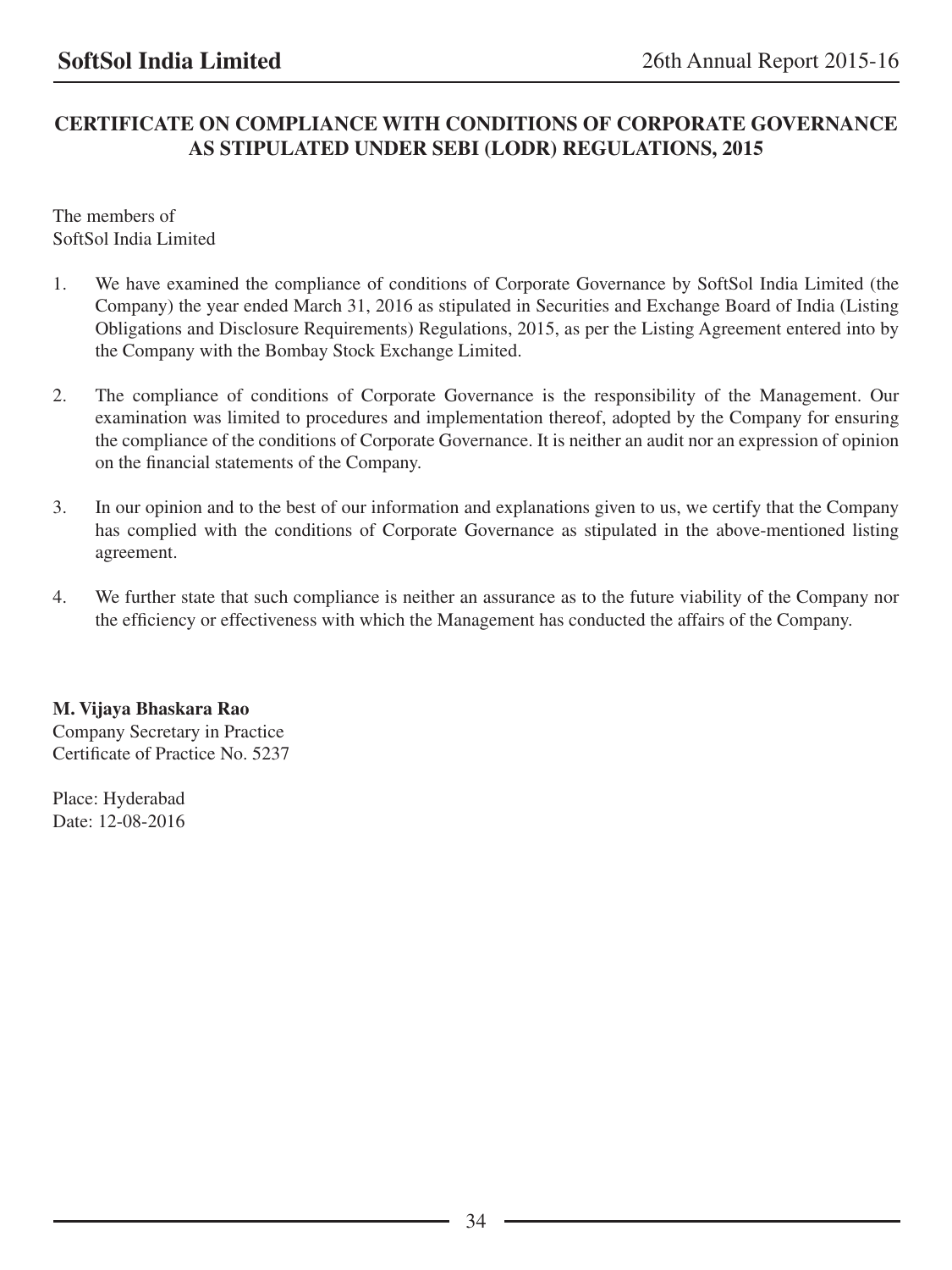## **Form AOC-1**

**(Pursuant to first proviso to sub-section (3) of Section 129 read with Rule 5 of Companies (Accounts) Rules, 2014**

## **Statement containing salient features of the financial statement of Subsidiaries/Associate Companies/Joint Ventures**

## 1 S. No. 01 2 Name of the Subsidiary SOFTSOL RESOURCES INC, USA 3 Reporting period for the subsidiary concerned, if different from the holding company's reporting period  $\vert$  31-12-2014 4 Reporting currency and Exchange rate as on the last date of the relevant financial year in the case of foreign subsidiaries USD 5 Share capital 13120 Ordinary Shares of USD 100 each 6 Reserves & surplus USD 13,50,309 7 | Total assets USD 37,70,554 8 Total Liabilities USD 37,70,554 9 Investments 0 10 Turnover USD 86,63,314 11 Profit before taxation USD 44,363 12 Provision for taxation USD 19,303 13 | Profit after taxation USD 25,060 14 Proposed Dividend 0  $15 \mid \%$  of shareholding  $100\%$

## **Part "A": Subsidiaries**

1. Names of subsidiaries which are yet to commence operation: NIL

2. Names of subsidiaries which have been liquidated or sold during the year: NIL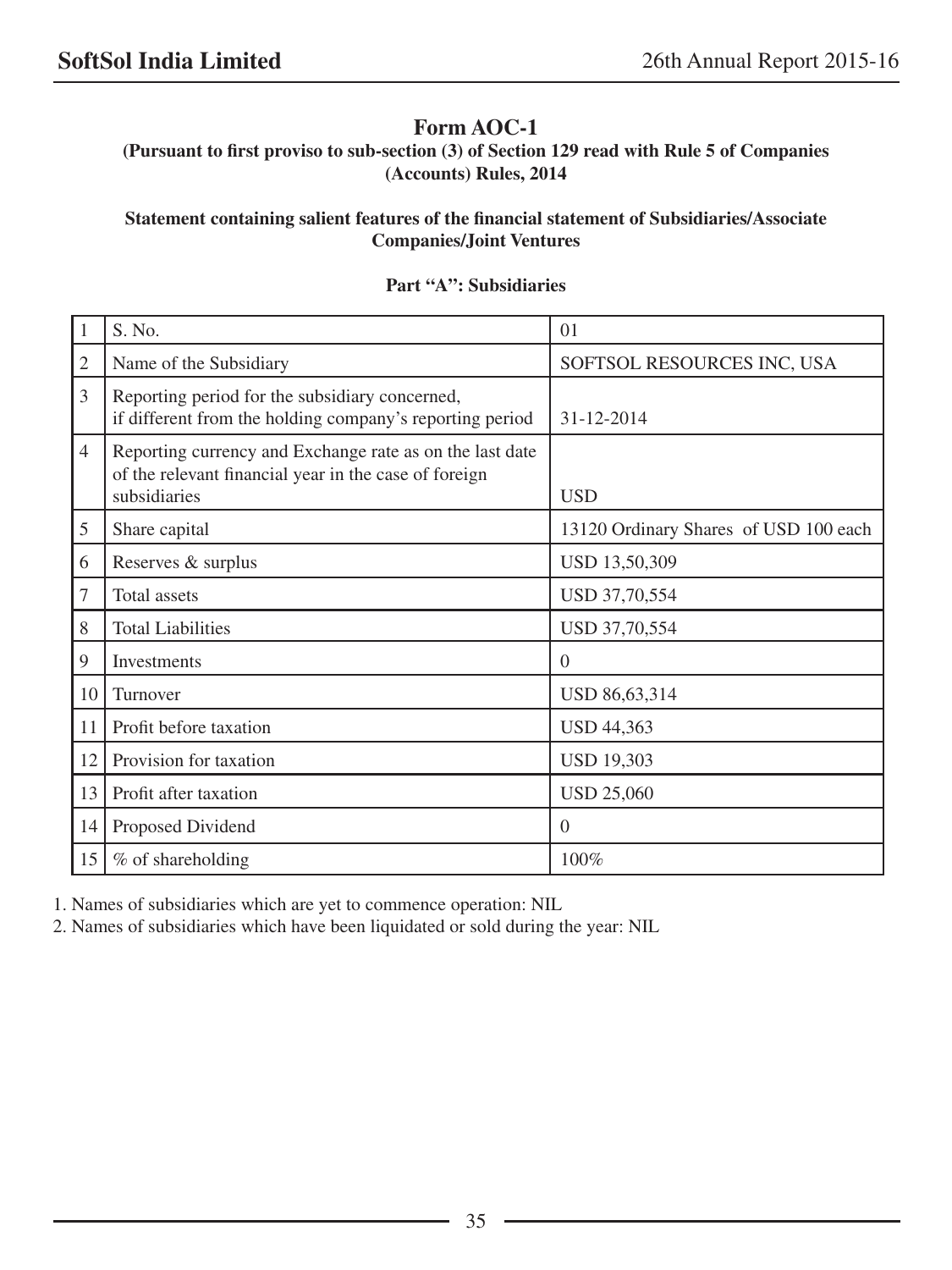# **SECRETARIAL AUDIT REPORT**

**Form No. MR-3**

 [Pursuant to section 204(1) of the Companies Act, 2013 and rule No.9 of the Companies (Appointment and Remuneration Personnel) Rules, 2014] FOR THE FINANCIAL YEAR ENDED 31-03-2016

The Members, SoftSol India Limited (CIN: L72200TG1990PLC011771) Plot No. 4, Software Units Layout, Madhapur Hyderabad - 500 081, Telangana

We have conducted the secretarial audit of the compliance of applicable statutory provisions and the adherence to good corporate practices by SoftSol India Limited (hereinafter called the company). Secretarial Audit was conducted in a manner that provided me a reasonable basis for evaluating the corporate conducts/statutory compliances and expressing my opinion thereon.

Based on my verification of the SoftSol India Limited books, papers, minute books, forms and returns filed and other records maintained by the company and also the information provided by the Company, its officers, agents and authorized representatives during the conduct of secretarial audit, I hereby report that in my opinion, the company has, during the audit period covering the financial year ended on 31-03-2016 complied with the statutory provisions listed hereunder and also that the Company has proper Board-processes and compliance-mechanism in place to the extent, in the manner and subject to the reporting made hereinafter:

We have examined the books, papers, minute books, forms and returns filed and other records maintained by the Company for the financial year ended on 31-03-2016 according to the provisions of:

- 1) The Companies Act, 2013 (the Act) and the rules made thereunder;
- 2) The Securities Contracts (Regulation) Act, 1956 ('SCRA') and the rules made thereunder;
- 3) The Depositories Act, 1996 and the Regulations and Bye-laws framed there under;
- 4) Foreign Exchange Management Act, 1999 and the rules and regulations made thereunder
- 5) The following Regulations and Guidelines prescribed under the Securities and Exchange Board of India Act, 1992 ('SEBI Act'):
	- a) The Securities and Exchange Board of India (Substantial Acquisition of Shares and Takeovers) Regulations, 2011;
	- b) The Securities and Exchange Board of India (Prohibition of Insider Trading) Regulations, 2015;
	- c) The Securities and Exchange Board of India (Issue of Capital and Disclosure Requirements) Regulations, 2009 (not applicable during the audit period);
	- d) The Securities and Exchange Board of India (Employee Stock Option Scheme and Employee Stock Purchase Scheme) Guidelines, 1999 (not applicable during the audit period);
	- e) The Securities and Exchange Board of India (Issue and Listing of Debt Securities) Regulations, 2008 (not applicable during the audit period);
	- f) The Securities and Exchange Board of India (Registrars to an Issue and Share Transfer Agents) Regulations, 1993 regarding the Companies Act and dealing with client;
	- g) The Securities and Exchange Board of India (Delisting of Equity Shares) Regulations, 2009 (not applicable during the audit period); and
	- h) The Securities and Exchange Board of India (Buyback of Securities) Regulations, 1998 (not applicable during the audit period);
	- i) SEBI (Listing Obligations and Disclosure Requirements) Regulations, 2015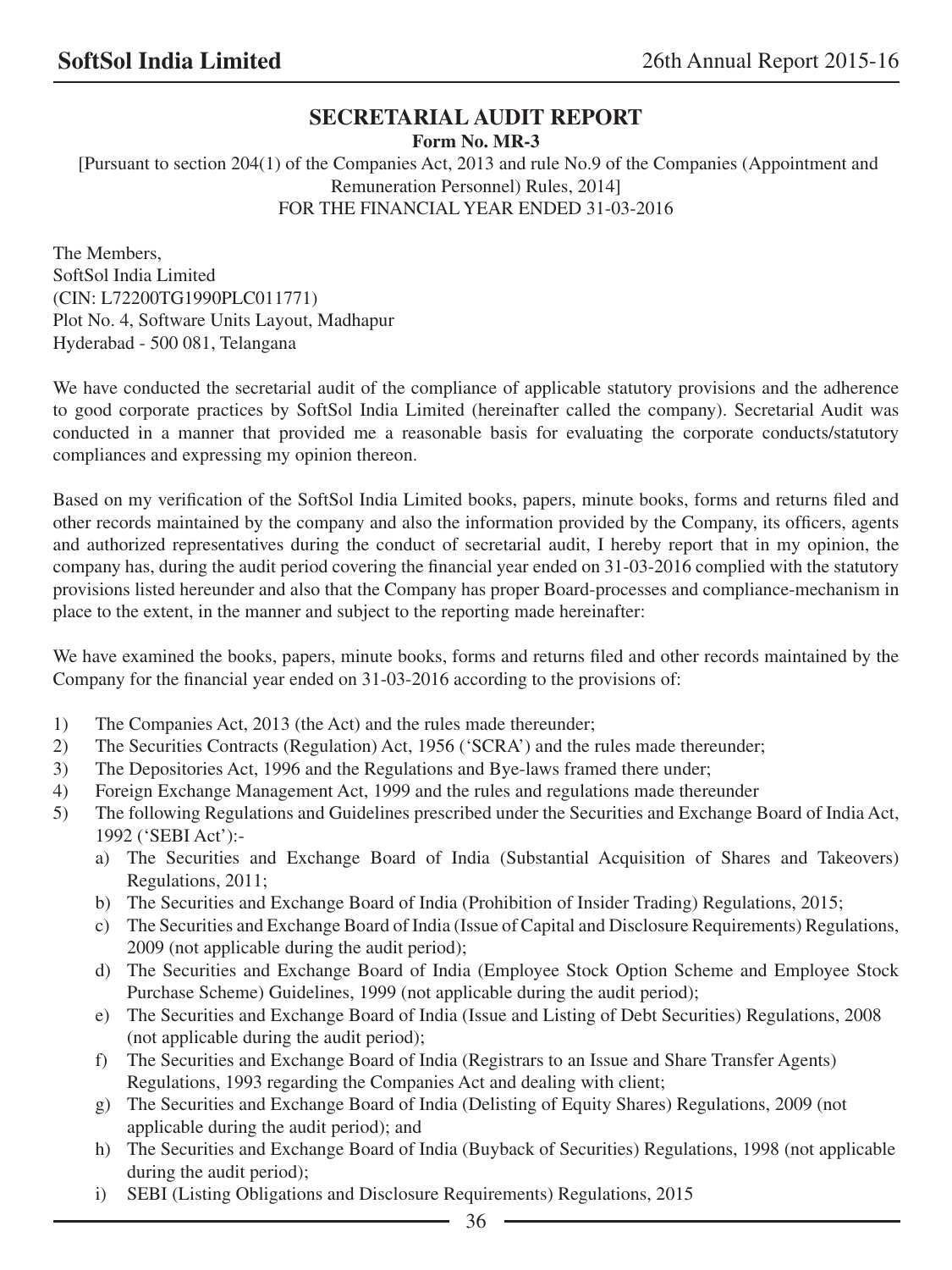- 6) Employees Provident Fund and Miscellaneous Provisions Act, 1952
- 7) Minimum Wages Act, 1948
- 8) Payment of Bonus Act, 1965
- 9) Payment of Gratuity Act, 1972
- 10) Payment of Wages Act, 1936 and other applicable labour laws
- 11) Negotiable Instruments Act, 1881
- 12) Income Tax Act, 1961
- 13) Chapter V of the Finance Act 1994 (Service Tax)
- 14) Professional Tax Act, 1975
- 15) Andhra Pradesh Shops and Establishments Act, 1988
- 16) Other laws generally applicable to the company.

# **I have also examined compliance with the applicable clauses of the following:**

- a) Secretarial Standards issued by The Institute of Company Secretaries of India.
- b) The Listing Agreements entered into by the Company with BSE Limited (SEBI (Listing Obligations and Disclosure Requirements) Regulations, 2015)

During the period under review the Company has complied with the provisions of the Act, Rules, Regulations, Guidelines, Standards, etc. mentioned above.

I further report that the Board of Directors of the Company is duly constituted with proper balance of Executive Directors, Non-Executive Directors and Independent Directors. The changes in the composition of the Board of Directors that took place during the period under review were carried out in compliance with the provisions of the Act.

Adequate notice is given to all directors to schedule the Board Meetings, agenda and detailed notes on agenda were sent at least seven days in advance, and a system exists for seeking and obtaining further information and clarifications on the agenda items before the meeting and for meaningful participation at the meeting.

All decisions of the board were unanimous and the same was captured and recorded as part of the minutes.

I further report that there are adequate systems and processes in the company commensurate with the size and operations of the company to monitor and ensure compliance with applicable laws, rules, regulations and guidelines.

I further report that during the audit period, there were no instances of:

- a) Public/Right/Preferential issue of shares / debentures/sweat equity, etc.
- b) Redemption / buy-back of securities
- c) Merger / amalgamation / reconstruction, etc.
- d) Foreign technical collaborations

For VBM Rao & Associates Company Secretaries

## **M. Vijaya Bhaskara Rao**

Company Secretary in Practice FCS No. 6273, CP No. 5237

Place: Hyderabad Date: 30-05-2016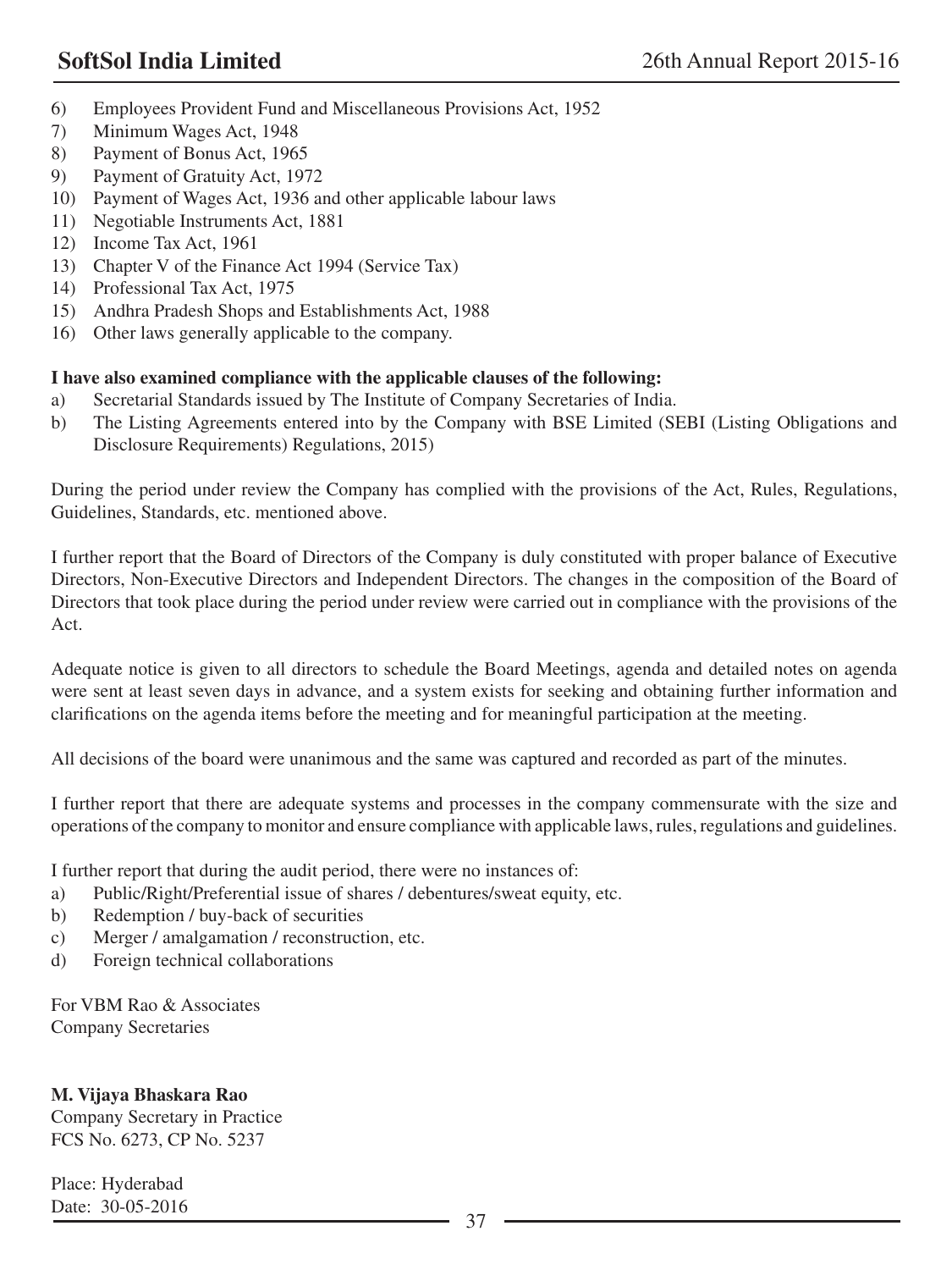The Members, SoftSol India Limited (CIN: L72200TG1990PLC011771) Plot No. 4, Software Units Layout, Madhapur Hyderabad - 500 081, Telangana

Our report of even date is to be read along with this letter.

- 1. Maintenance of secretarial record is the responsibility of the management of the Company. Our responsibility is to express an opinion on these secretarial records based on our audit.
- 2. We have followed the audit practices and processes as were appropriate to obtain reasonable assurance about the correctness of the contents of the secretarial records. The verification was done on test basis to ensure that correct facts are reflected in secretarial records. We believe that the processes and practices, we followed provide a reasonable basis for our opinion.
- 3. We have not verified the correctness and appropriateness of financial records and Books of Accounts of the Company.
- 4. Wherever required, we have obtained the management representation about the compliance of laws, rules and regulations and happening of events etc.
- 5. The compliance of the provisions of corporate and other applicable laws, rules, regulations, standards is the responsibility of management. Our examination was limited to the verification of procedures on test basis.
- 6. The Secretarial Audit report is neither an assurance as to the future viability of the Company nor of the efficacy or effectiveness and with which the management has conducted the affairs of the Company.

For VBM Rao & Associates Company Secretaries

**M. Vijaya Bhaskara Rao** Company Secretary in Practice FCS No. 6273, CP No. 5237

Place: Hyderabad Date: 30-05-2016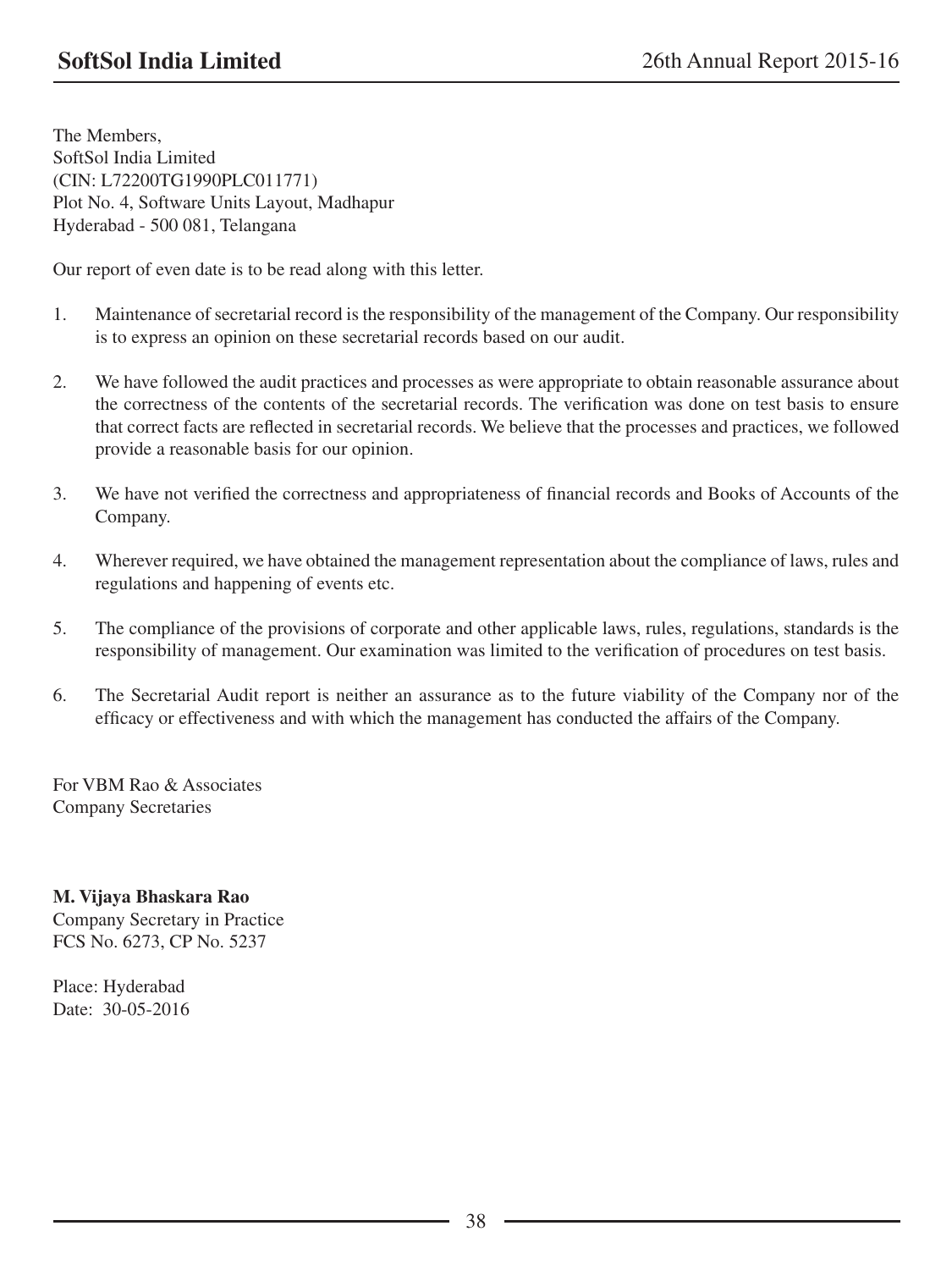# **EXTRACT OF ANNUAL RETURN FORM NO. MGT-9**

**As on the financial year ended on 31/03/2015**

**[Pursuant to section 92(3) of the Companies Act, 2013 and rule 12(1) of the Companies Management and Administration) Rules, 2014]**

## **I. REGISTRATION AND OTHER DETAILS:**

| A             | <b>CIN</b>                                                                   | L72200TG1990PLC011771                                                                                                                                                                                                                                                                                        |
|---------------|------------------------------------------------------------------------------|--------------------------------------------------------------------------------------------------------------------------------------------------------------------------------------------------------------------------------------------------------------------------------------------------------------|
| B             | <b>Registration Date</b>                                                     | 20th September 1990                                                                                                                                                                                                                                                                                          |
| $\mathcal{C}$ | Name of the Company                                                          | <b>SOFTSOL INDIA LIMITED</b>                                                                                                                                                                                                                                                                                 |
| D             | Category/Sub-Category of the Company                                         | Indian Non-Government Company                                                                                                                                                                                                                                                                                |
| E             | Address of the Registered office and contact details                         | Plot No. 4, Software Units Layout,<br>Madhapur, Hyderabad - 500 081, Telangana<br>Compliance Officer : Mr. Baddam Laxman,<br>Company Secretary, Tel: +91 (40) 30719500<br>Facsimile: +91 (40) 30784306<br>Email: cs@softsol.com, Website: www.softsolindia.com                                               |
| $\mathbf{F}$  | Whether listed company Yes/No                                                | Yes, Listed with BSE Limited                                                                                                                                                                                                                                                                                 |
| G             | Name, Address and Contact<br>details of Registrar and Transfer Agent, if any | M/s. Karvy Computershare Private Limited,<br>Karvy Selenium, Tower B, Plot number 31 & 32,<br>Financial District, Gachibowli,<br>Hyderabad 500008, Telangana<br>Contact Persons: Mr. MVN Shastry,<br>Mr. P. Srikrishna<br>Phone: 040 - 67161519,<br>Emails: shastry.mvn@karvy.com,<br>srikrishna.p@karvy.com |

## **II. PRINCIPAL BUSINESS ACTIVITIES OF THE COMPANY:**

All the business activities contributing 10 % or more of the total turnover of the company shall be stated:-

| S.No | <b>Name and Description of</b>                              | <b>NIC Code of the</b> | % to total turnover of |
|------|-------------------------------------------------------------|------------------------|------------------------|
|      | main products / services                                    | <b>Product/service</b> | the company            |
|      | Computer programming,<br>consultancy and related activities | 62-620                 | 100                    |

## **III. PARTICULARS OF HOLDING, SUBSIDIARY AND ASSOCIATE COMPANIES :**

| S. No | Name and address of<br>the company                                                                    | <b>CIN/GLN</b> | Holding/<br>Subsidiary/<br>Associate | $\%$ of<br>shares held<br>held | Applicable<br>Section |
|-------|-------------------------------------------------------------------------------------------------------|----------------|--------------------------------------|--------------------------------|-----------------------|
| 1.    | <b>SOFTSOL</b><br><b>RESOURCES INC</b><br>46755, Frement Blvd,<br>Fremont,<br>California - 94538, USA | Not applicable | <b>SUBSIDIARY</b>                    | 100                            | 2(87)                 |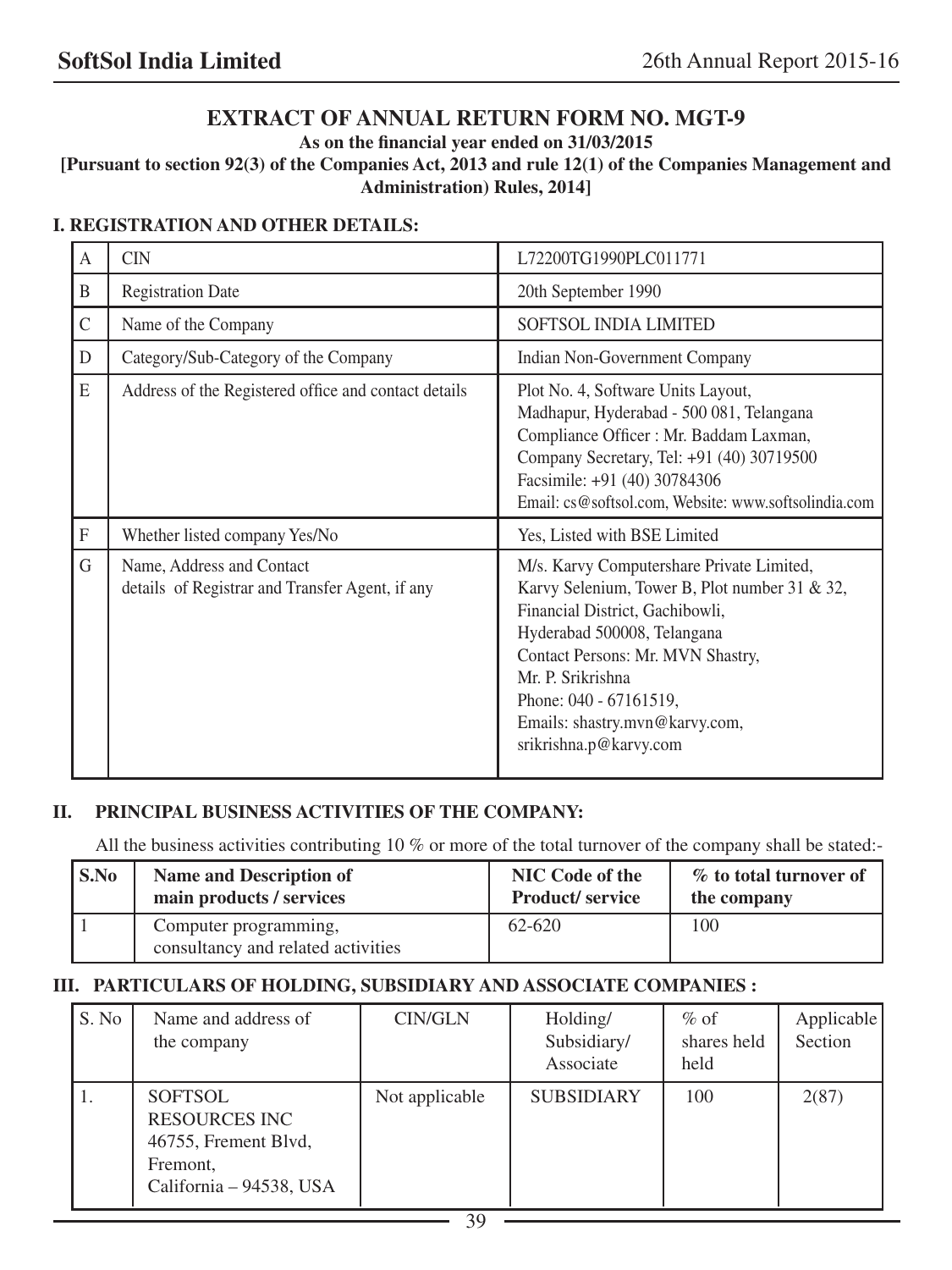# **IV.SHARE HOLDING PATTERN (Equity Share Capital Breakup as percentage of Total Equity) i) Category-wise Share Holding:**

|                                    |                                              |                | No. of Shares held at | the beginning of the year |                                         | No. of Shares held at<br>the end of the year |                          |              |                                         |                                           |
|------------------------------------|----------------------------------------------|----------------|-----------------------|---------------------------|-----------------------------------------|----------------------------------------------|--------------------------|--------------|-----------------------------------------|-------------------------------------------|
|                                    | Category<br>of<br><b>Shareholders</b>        | <b>Demat</b>   | <b>Physical</b>       | <b>Total</b>              | $%$ of<br><b>Total</b><br><b>Shares</b> | <b>Demat</b>                                 | Physical                 | <b>Total</b> | $%$ of<br><b>Total</b><br><b>Shares</b> | $%$ of<br>Change<br>during<br>the<br>year |
| (A)<br>(1)                         | <b>Promoters</b><br><b>Indian</b>            |                |                       |                           |                                         |                                              |                          |              |                                         |                                           |
| (a)                                | Individual/HUF                               | 1234521        | $\overline{0}$        | 1234521                   | 7.34                                    | 1234521                                      | $\boldsymbol{0}$         | 1234521      | 7.34                                    | $\boldsymbol{0}$                          |
| (b)                                | Central Govt                                 |                | ÷,                    |                           | $\blacksquare$                          |                                              | $\overline{\phantom{0}}$ |              |                                         | ÷.                                        |
| (c)                                | State Govt (s)                               | ÷,             | ä,                    | ÷,                        | ä,                                      | ÷,                                           | ÷.                       |              |                                         | $\overline{\phantom{a}}$                  |
| (d)                                | Bodies Corp.                                 | ä,             | ÷,                    | $\overline{a}$            | $\frac{1}{2}$                           | $\overline{\phantom{a}}$                     | ÷                        |              |                                         | $\overline{\phantom{a}}$                  |
| (e)                                | Banks / FI                                   |                | ÷,                    | $\overline{\phantom{a}}$  | ÷,                                      |                                              | $\overline{\phantom{0}}$ |              |                                         | $\overline{\phantom{a}}$                  |
| (f)                                | Any Other                                    | L.             | $\equiv$              |                           | $\frac{1}{2}$                           | ÷,                                           | ÷.                       |              |                                         | $\overline{\phantom{a}}$                  |
|                                    | Sub-Total $(A)$ $(1)$                        | 1234521        | $\bf{0}$              | 1234521                   | 7.34                                    | 1234521                                      | $\bf{0}$                 | 1234521      | 7.34                                    | $\bf{0}$                                  |
| (2)                                | Foreign                                      |                |                       |                           |                                         |                                              |                          |              |                                         |                                           |
| (a)                                | $NRIs -$<br>Individuals                      | 10422708       | $\overline{0}$        | 10422708                  | 61.96                                   | 10563399                                     | $\theta$                 | 10563399     | 62.79                                   | 0.83                                      |
| (b)                                | Other-<br>Individuals                        | ÷,             | ä,                    |                           | ÷,                                      | ÷,                                           | ä,                       |              |                                         |                                           |
| (c)                                | Bodies Corp.                                 | $\overline{a}$ | $\overline{a}$        | ÷,                        | $\overline{a}$                          | ä,                                           | ÷.                       |              | $\sim$                                  | $\mathbf{r}$                              |
| (d)                                | Banks / FI                                   | L.             | $\overline{a}$        |                           | $\frac{1}{2}$                           | $\overline{a}$                               | ÷.                       |              |                                         | ÷.                                        |
| (e)                                | Any Other                                    | ÷,             | ÷,                    |                           | ÷,                                      |                                              | ÷                        |              |                                         |                                           |
| Sub-Total $(A)$ $(2)$              |                                              | 10422708       | $\bf{0}$              | 10422708                  | 61.96                                   | 10563399                                     | $\bf{0}$                 | 10563399     | 62.79                                   | 0.83                                      |
| <b>Total</b><br>(A)<br>$(A)$ $(2)$ | Shareholding<br>of Promoter<br>$= (A) (1) +$ | 11657229       | $\bf{0}$              | 11657229                  | 69.30                                   | 11797920                                     | $\bf{0}$                 | 11797920     | 70.13                                   | 0.83                                      |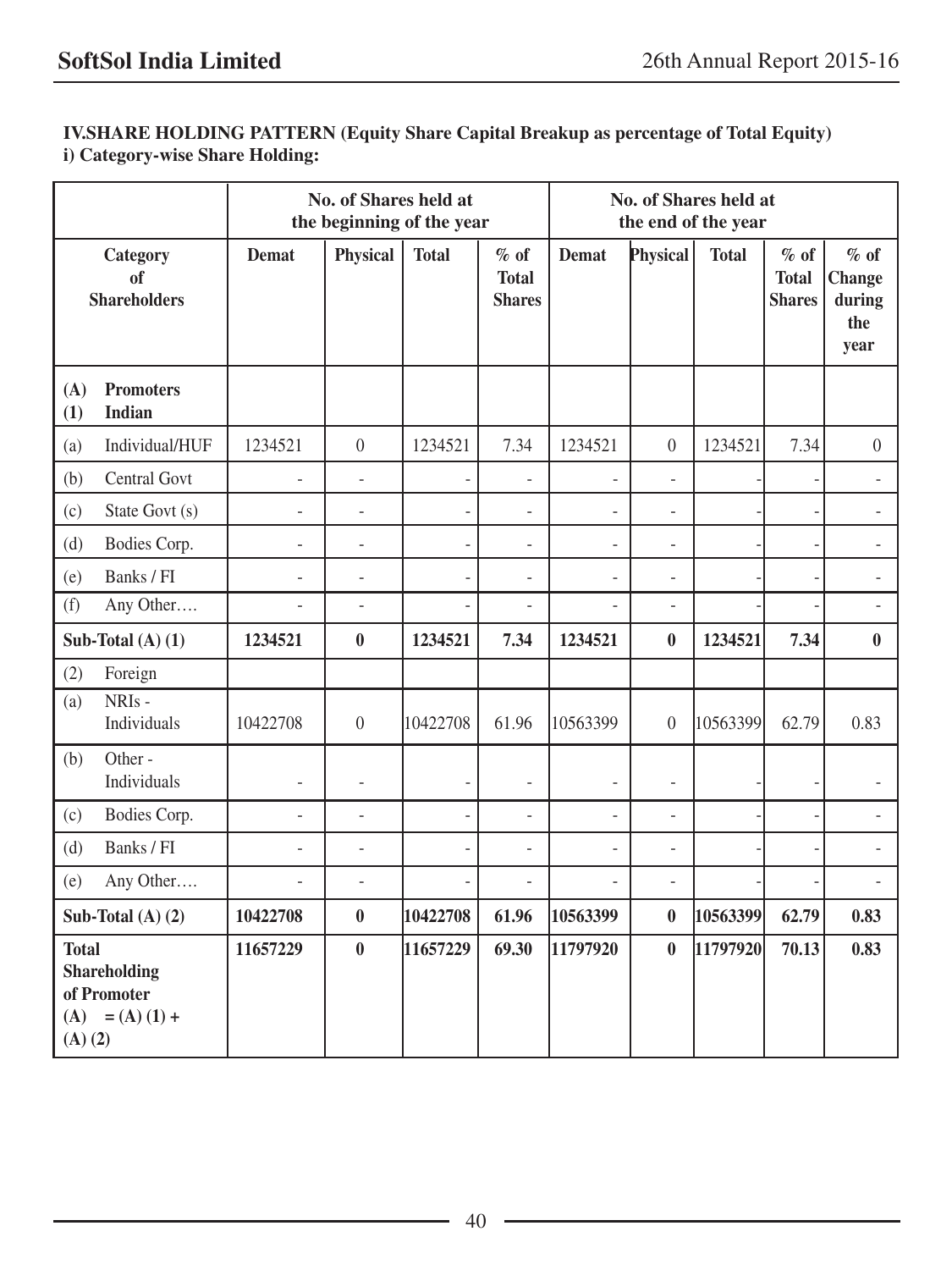|                                                                                                      |                                    | No. of Shares held at<br>the beginning of the year |                          |                                         | No. of Shares held at<br>the end of the year |                      |                    |                                         |                                                  |
|------------------------------------------------------------------------------------------------------|------------------------------------|----------------------------------------------------|--------------------------|-----------------------------------------|----------------------------------------------|----------------------|--------------------|-----------------------------------------|--------------------------------------------------|
| Category<br>of<br><b>Shareholders</b>                                                                | Demat                              | <b>Physical</b>                                    | <b>Total</b>             | $%$ of<br><b>Total</b><br><b>Shares</b> | <b>Demat</b>                                 | Physical             | <b>Total</b>       | $%$ of<br><b>Total</b><br><b>Shares</b> | $%$ of<br><b>Change</b><br>during<br>the<br>year |
| <b>Public</b><br>(B)<br><b>Shareholding</b>                                                          |                                    |                                                    |                          |                                         |                                              |                      |                    |                                         |                                                  |
| <b>Institutions</b><br>(1)                                                                           |                                    |                                                    |                          |                                         |                                              |                      |                    |                                         |                                                  |
| <b>Mutual Funds</b><br>(a)                                                                           | $\overline{\phantom{a}}$           | $\qquad \qquad \blacksquare$                       | $\overline{\phantom{a}}$ | $\overline{\phantom{a}}$                | $\overline{\phantom{a}}$                     |                      |                    |                                         |                                                  |
| Banks/FI<br>(b)                                                                                      | $\overline{\phantom{a}}$           | $\frac{1}{2}$                                      | ÷,                       | $\overline{a}$                          | ÷                                            |                      |                    |                                         |                                                  |
| (c)<br>Central Govt                                                                                  | $\overline{\phantom{a}}$           | $\frac{1}{2}$                                      | $\overline{a}$           | $\overline{\phantom{a}}$                | $\overline{a}$                               |                      |                    |                                         | $\overline{\phantom{a}}$                         |
| State Govt (s)<br>(d)                                                                                | $\overline{a}$                     | $\frac{1}{2}$                                      | $\frac{1}{2}$            | $\overline{\phantom{a}}$                | $\overline{\phantom{a}}$                     | $\overline{a}$       |                    |                                         | $\overline{\phantom{a}}$                         |
| Venture<br>(e)                                                                                       |                                    |                                                    |                          |                                         |                                              |                      |                    |                                         |                                                  |
| Capital funds                                                                                        | $\overline{\phantom{a}}$           | $\overline{a}$                                     | $\overline{\phantom{a}}$ | $\overline{\phantom{a}}$                | $\overline{\phantom{a}}$                     |                      |                    |                                         | $\overline{\phantom{a}}$                         |
| Insurance                                                                                            |                                    |                                                    |                          |                                         |                                              |                      |                    |                                         |                                                  |
| (f)<br>Companies                                                                                     |                                    |                                                    |                          |                                         |                                              |                      |                    |                                         |                                                  |
| FIIs                                                                                                 | $\qquad \qquad \blacksquare$<br>÷. | $\overline{\phantom{m}}$<br>$\overline{a}$         | $\overline{\phantom{m}}$ | $\qquad \qquad \blacksquare$            | $\overline{\phantom{m}}$                     |                      |                    |                                         | ÷                                                |
| (g)                                                                                                  |                                    |                                                    | $\overline{a}$           | $\overline{a}$                          | $\overline{a}$                               |                      |                    |                                         |                                                  |
| Foreign Venture<br>(h)                                                                               |                                    |                                                    |                          |                                         |                                              |                      |                    |                                         |                                                  |
| <b>Capital Funds</b>                                                                                 |                                    | $\overline{a}$                                     |                          | $\overline{\phantom{a}}$                |                                              |                      |                    |                                         |                                                  |
| Others (Specify)<br>(i)                                                                              | $\overline{\phantom{a}}$           | $\overline{a}$                                     | $\overline{\phantom{a}}$ | $\sim$                                  | $\overline{a}$                               |                      |                    |                                         | $\overline{\phantom{a}}$                         |
| Sub-Total $(B)(1)$                                                                                   | $\overline{a}$                     | $\overline{\phantom{m}}$                           |                          | $\overline{\phantom{a}}$                |                                              |                      |                    |                                         |                                                  |
| Non-Institutions<br>(1)                                                                              |                                    |                                                    |                          |                                         |                                              |                      |                    |                                         |                                                  |
| (a)<br><b>Bodies Corp</b>                                                                            |                                    |                                                    |                          |                                         |                                              |                      |                    |                                         |                                                  |
| Indian<br>i.                                                                                         | 24306                              | $\theta$                                           | 24306                    | 0.14                                    | 24306                                        | $\theta$             | 11120              | 0.07                                    | $-0.07$                                          |
| ii.<br>Overseas                                                                                      |                                    |                                                    |                          |                                         |                                              |                      |                    |                                         |                                                  |
| individuals<br>(b)                                                                                   |                                    |                                                    |                          |                                         |                                              |                      |                    |                                         |                                                  |
| $\mathbf{i}$ .<br>Individual<br>shareholders<br>holding nominal<br>share capital up to<br>Rs. 1 lakh | 439655                             | 71526                                              | 511181                   | 3.04                                    | 488066                                       | 70526                | 558592             | 3.32                                    | $+0.28$                                          |
| ii.<br>Individual<br>shareholders<br>holding nominal<br>share capital in<br>excess of Rs 1 lakh      | 79692                              | $\theta$                                           | 79692                    | 0.47                                    | 45717                                        | $\theta$             | 45717              | 0.27                                    | $-0.20$                                          |
| (C) Others (Specify)<br>NRI's                                                                        |                                    |                                                    |                          |                                         |                                              |                      |                    |                                         |                                                  |
| <b>Foreign Bodies</b>                                                                                | 2653990<br>1755370                 | $\overline{54}$<br>$\overline{0}$                  | 2654044<br>1755370       | 15.78<br>10.43                          | 2653940<br>1755370                           | 54<br>$\overline{0}$ | 2653994<br>1755370 | 15.78<br>10.43                          | $\boldsymbol{0}$<br>$\Omega$                     |
| $OCB$ $0$                                                                                            | 140691                             | 140691                                             | 0.84                     | $\overline{0}$                          | $\overline{0}$                               | $\overline{0}$       | 0                  |                                         | $-0.83$                                          |
| <b>Clearing Members</b>                                                                              | $\overline{0}$                     | $\theta$                                           | $\theta$                 | $\overline{0}$                          | $\overline{0}$                               | $\Omega$             | $\overline{0}$     | $\boldsymbol{0}$                        | $\overline{0}$                                   |
| Sub-Total $(B)(2)$                                                                                   | 4953013                            | 212271                                             | 5165284                  | 30.70                                   | 4967399                                      | 70580                | 5024593            | 29.87                                   | $-0.83$                                          |
| <b>Total Public</b>                                                                                  |                                    |                                                    |                          |                                         |                                              |                      |                    |                                         |                                                  |
| <b>Shareholding</b>                                                                                  |                                    |                                                    |                          |                                         |                                              |                      |                    |                                         |                                                  |
| $= (B) (1) + (B) (2)$                                                                                | 4953013                            | 212271                                             | 5165284                  | 30.70                                   | 4967399                                      | 70580                | 5024593            | 29.87                                   | 0.083                                            |
| C. Shares held by                                                                                    |                                    |                                                    |                          |                                         |                                              |                      |                    |                                         |                                                  |
| custodian for                                                                                        |                                    |                                                    |                          |                                         |                                              |                      |                    |                                         |                                                  |
| <b>GDRs &amp; ADRs</b><br><b>Grand Total</b>                                                         | 16610242                           | 212271                                             | 16822513                 | <b>100</b>                              | 16751933                                     | 70580                | 16822513           | <b>100</b>                              | $\mathbf{0}$                                     |
| $(A+B+C)$                                                                                            |                                    |                                                    |                          |                                         |                                              |                      |                    |                                         |                                                  |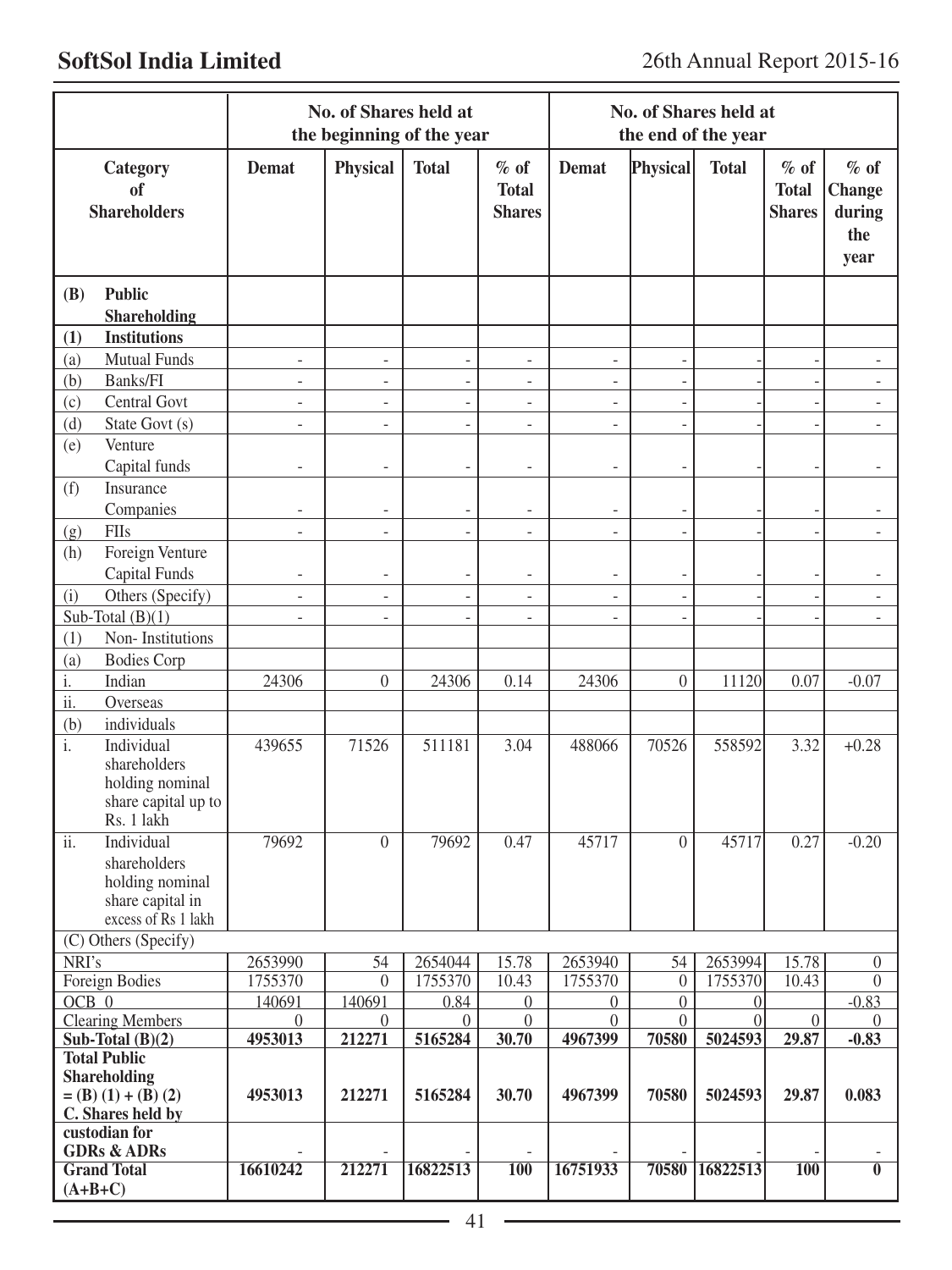# **(ii) Shareholding of Promoters:**

|                      |                                    |                         | <b>Shareholding at</b><br>the end of the year         |                                                                     |                         |                                                        |                                                                     |                                                   |
|----------------------|------------------------------------|-------------------------|-------------------------------------------------------|---------------------------------------------------------------------|-------------------------|--------------------------------------------------------|---------------------------------------------------------------------|---------------------------------------------------|
| S.<br>N <sub>0</sub> | <b>Shareholders</b><br><b>Name</b> | No. of<br><b>Shares</b> | $%$ of<br>total<br><b>Shares</b><br>of the<br>company | <b>% of Shares</b><br>Pledged /<br>encumbered<br>to total<br>shares | No. of<br><b>Shares</b> | $\%$ of<br>total<br><b>Shares</b><br>of the<br>company | <b>% of Shares</b><br>Pledged /<br>encumbered<br>to total<br>shares | $\%$ of<br><b>Change</b><br>during<br>the<br>Year |
| 1                    | SOFTSOL<br><b>TECHNOLOGIES INC</b> | 8875444                 | 52.76                                                 | $\overline{0}$                                                      | $\overline{0}$          | $\mathbf{0}$                                           | $\theta$                                                            | $-52.76$                                          |
| 2                    | SAMBASIVARAO MADALA                | 904715                  | 5.38                                                  | $\theta$                                                            | 904715                  | 5.38                                                   | $\theta$                                                            | Nil                                               |
| 3                    | DURGA V L K MADALA                 | 681964                  | 4.05                                                  | $\theta$                                                            | 9557408                 | 56.81                                                  | $\theta$                                                            | 52.76                                             |
| 4                    | <b>M BHASKARA RAO</b>              | 249966                  | 1.49                                                  | $\theta$                                                            | 249966                  | 1.49                                                   | $\theta$                                                            | Nil                                               |
| 5                    | M SRIDEVI                          | 46355                   | 0.28                                                  | $\theta$                                                            | 46355                   | 0.28                                                   | $\theta$                                                            | Nil                                               |
| 6                    | RAJA RAO BOYAPATI                  | 25300                   | 0.15                                                  | $\theta$                                                            | 25300                   | 0.15                                                   | $\theta$                                                            | Nil                                               |
| 7                    | <b>B ANURADHA</b>                  | 19800                   | 0.12                                                  | $\theta$                                                            | $\Omega$                | $\theta$                                               | $\Omega$                                                            | $-0.15$                                           |
| 8                    | VIJAYA LAKSHMI K                   | 13685                   | 0.08                                                  | $\theta$                                                            | $\Omega$                | $\theta$                                               | $\theta$                                                            | $-0.12$                                           |
| 9                    | <b>MADALA SRINIVASA RAO</b>        | 840000                  | 4.99                                                  | $\theta$                                                            | 980691                  | 5.83                                                   | $\theta$                                                            | 0.84                                              |
|                      | <b>Total</b>                       | 11657229                | 69.30                                                 | $\bf{0}$                                                            | 11797920                | 70.13                                                  | $\mathbf{0}$                                                        | 0.84                                              |

# **(iii) Change in Promoters' Shareholding (please specify, if there is no change): Mr. Srinivasa Rao Madala**

|                      |                               | Shareholding at the<br>beginning of the year |                                           | <b>Cumulative Shareholding</b><br>during the year |                                           |  |
|----------------------|-------------------------------|----------------------------------------------|-------------------------------------------|---------------------------------------------------|-------------------------------------------|--|
| S.<br>N <sub>0</sub> | <b>Particulars</b>            | No. of shares                                | $\%$ of total<br>shares of the<br>company | No. of shares                                     | $\%$ of total<br>shares of the<br>company |  |
|                      | At the beginning of the year  | 840000                                       | 5%                                        | 840000                                            | 5%                                        |  |
|                      | Date wise Increase /          | Transfer of                                  |                                           |                                                   |                                           |  |
|                      | Decrease in Promoters         | Shares on                                    |                                           |                                                   |                                           |  |
|                      | Share holding during the year | $20 - 11 - 2015$                             |                                           |                                                   |                                           |  |
|                      | specifying the reasons for    | (Promoter)                                   |                                           |                                                   |                                           |  |
|                      | increase / decrease (e.g.     | acquired                                     |                                           |                                                   |                                           |  |
|                      | allotment / transfer /        | 140691                                       |                                           |                                                   |                                           |  |
|                      | bonus/ sweat equity etc):     | Shares)                                      |                                           |                                                   |                                           |  |
|                      | At the End of the year        |                                              |                                           | 980691                                            | 5.83%                                     |  |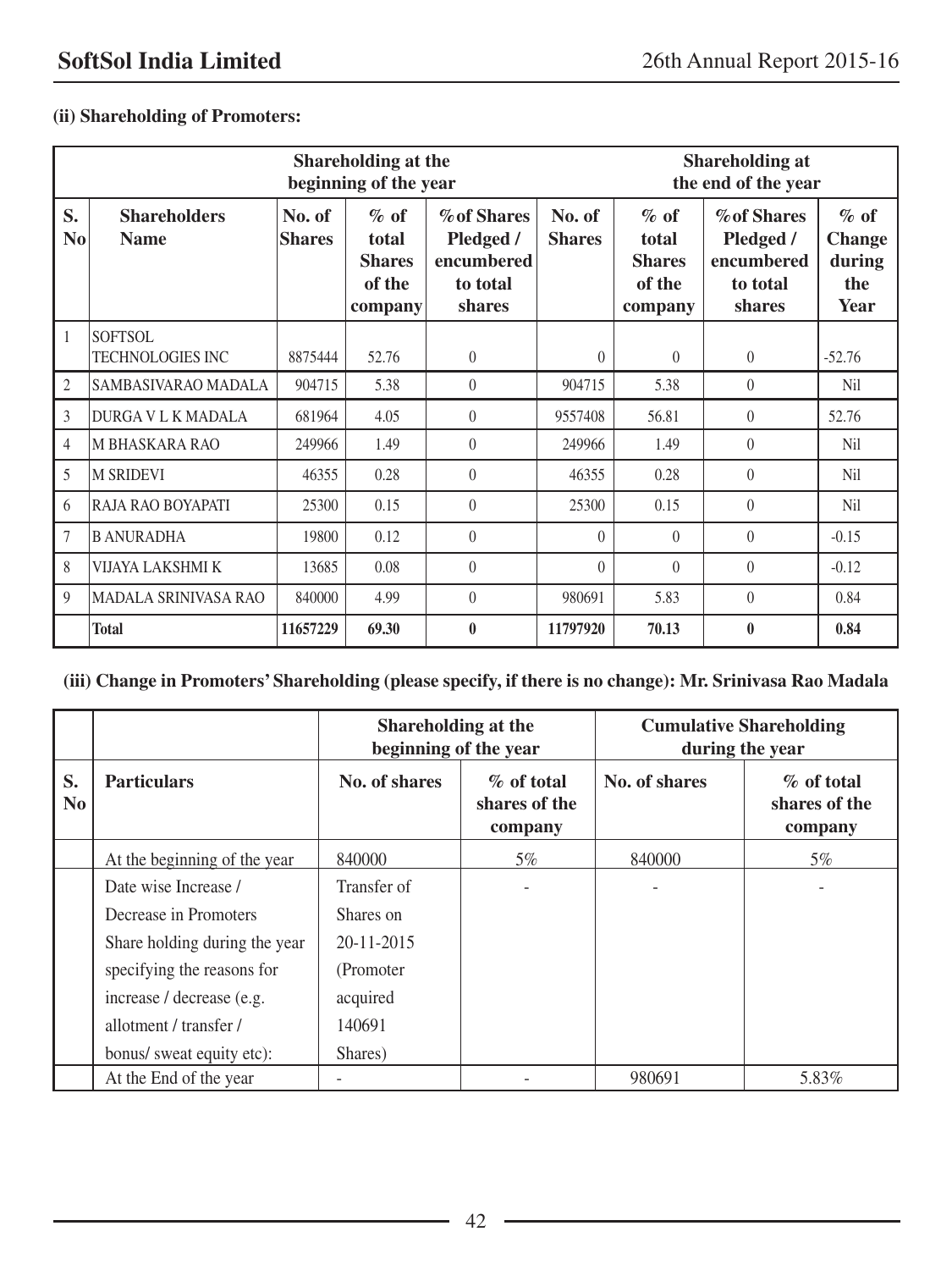**(iv) Shareholding Pattern of top ten Shareholders (other than Directors, Promoters and Holders of GDRs and ADRs):** 

|      |                                                   | Shareholding at the beginning<br>of the year |                                        | <b>Cumulative Shareholding</b><br>during the year |                                        |
|------|---------------------------------------------------|----------------------------------------------|----------------------------------------|---------------------------------------------------|----------------------------------------|
| S.No | For Each of the Top 10<br><b>Shareholders</b>     | No. of shares                                | % of total<br>shares of the<br>company | No. of shares                                     | % of total<br>shares of the<br>company |
| 1.   | <b>Adalat Corporation</b>                         |                                              |                                        |                                                   |                                        |
|      | At the End of the year                            | 1755370                                      | 10.43                                  |                                                   |                                        |
|      | Changes during the year                           | $\Omega$                                     | $\Omega$                               |                                                   |                                        |
|      | At the End of the year                            | 1755370                                      | 10.43                                  |                                                   |                                        |
| 2.   | <b>AAM</b> Trust                                  |                                              |                                        |                                                   |                                        |
|      | At the beginning of the year                      | 1250000                                      | 7.43                                   |                                                   |                                        |
|      | Changes during the year                           | $\theta$                                     | $\Omega$                               |                                                   |                                        |
|      | At the End of the year                            | 1250000                                      | 7.43                                   |                                                   |                                        |
| 3.   | <b>SSM Trust</b>                                  |                                              |                                        |                                                   |                                        |
|      | At the beginning of the year                      | 1250000                                      | 7.43                                   |                                                   |                                        |
|      | Changes during the year                           | $\Omega$                                     | $\theta$                               |                                                   |                                        |
|      | At the End of the year                            | 1250000                                      | 7.43                                   |                                                   |                                        |
| 4.   | <b>National Heritage Foundation</b>               |                                              |                                        |                                                   |                                        |
|      | At the beginning of the year                      | 140691                                       | 0.84<br>$\mathbf{0}$                   | $\Omega$                                          |                                        |
|      | Changes during the year                           | $\overline{0}$                               | $\boldsymbol{0}$                       | <b>Shares Transferred</b>                         |                                        |
|      |                                                   |                                              |                                        | 20-11-2015                                        |                                        |
|      | At the End of the year<br><b>B.</b> Prameela      | 140691                                       | 0.84<br>$\mathbf{0}$                   | $\boldsymbol{0}$                                  |                                        |
| 5.   |                                                   |                                              |                                        |                                                   |                                        |
|      | At the beginning of the year                      | 95369<br>$\theta$                            | 0.57<br>$\mathbf{0}$                   |                                                   |                                        |
|      | Changes during the year<br>At the End of the year | 95369                                        | 0.57                                   |                                                   |                                        |
| 6.   | N. Chandrashekaran Murthy                         |                                              |                                        |                                                   |                                        |
|      | At the beginning of the year                      | 58121                                        | 0.35                                   |                                                   |                                        |
|      | Changes during the year                           | $\overline{0}$                               | $\Omega$                               |                                                   |                                        |
|      | At the End of the year                            | 58121                                        | 0.35                                   |                                                   |                                        |
| 7.   | <b>Ramesh Premchand Mehta</b>                     |                                              |                                        |                                                   |                                        |
|      | At the beginning of the year                      | 25000                                        | 0.15                                   |                                                   |                                        |
|      | Changes during the year                           | $\theta$                                     | $\Omega$                               |                                                   |                                        |
|      | At the End of the year                            | 25000                                        | 0.15                                   |                                                   |                                        |
| 8.   | Dr. K. Vasundhara                                 |                                              |                                        |                                                   |                                        |
|      | At the beginning of the year                      | 20000                                        | 0.12                                   |                                                   |                                        |
|      | Changes during the year                           | 0                                            | $\boldsymbol{0}$                       |                                                   |                                        |
|      | At the End of the year                            | 20000                                        | 0.12                                   |                                                   |                                        |
| 9.   | D. Venkateshwar Rao                               |                                              |                                        |                                                   |                                        |
|      | At the beginning of the year                      | 13391                                        | 0.08                                   |                                                   |                                        |
|      | Changes during the year                           | $\overline{0}$                               | $\boldsymbol{0}$                       |                                                   |                                        |
|      | At the End of the year                            | 13391                                        | 0.08                                   |                                                   |                                        |
| 10.  | Vatsala Gandhi                                    |                                              |                                        |                                                   |                                        |
|      | At the beginning of the year                      | 10770                                        | 0.06                                   |                                                   |                                        |
|      | Changes during the year                           | $\boldsymbol{0}$                             | $\overline{0}$                         |                                                   |                                        |
|      | At the End of the year                            | 10770                                        | 0.06                                   |                                                   |                                        |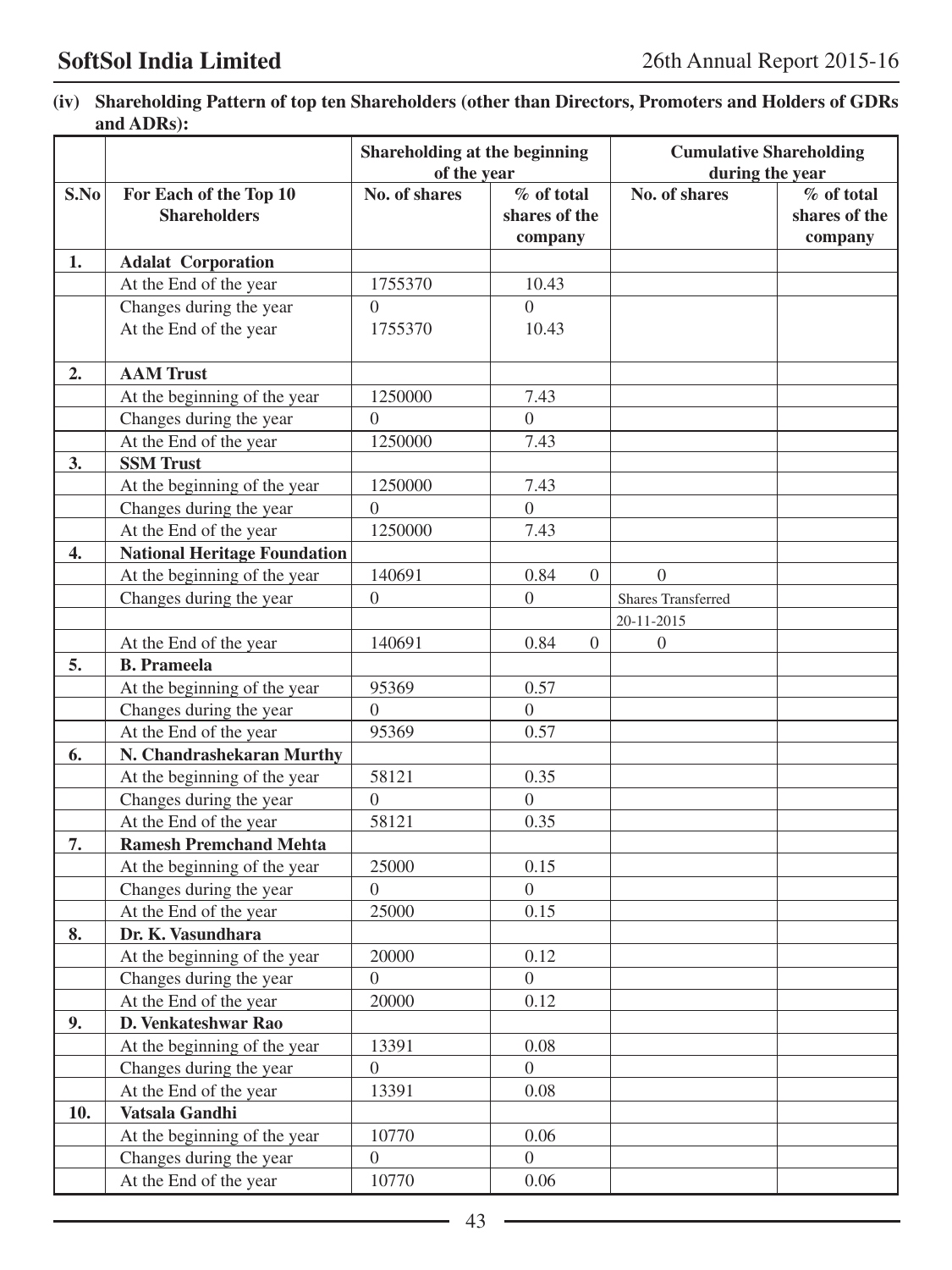# **(v) Shareholding of Directors and Key Managerial Personnel:**

|                      |                               | Shareholding at the<br>beginning of the year |                                           | <b>Cumulative Shareholding</b><br>during the year |                                           |  |
|----------------------|-------------------------------|----------------------------------------------|-------------------------------------------|---------------------------------------------------|-------------------------------------------|--|
| S.<br>N <sub>0</sub> | <b>Particulars</b>            | No. of shares                                | $\%$ of total<br>shares of the<br>company | No. of shares                                     | $\%$ of total<br>shares of the<br>company |  |
|                      | At the beginning of the year  | 1089966                                      | $6.49\%$                                  | 140691                                            | $0.84\%$                                  |  |
|                      | Date wise Increase /          | Transfer of                                  |                                           |                                                   |                                           |  |
|                      | Decrease in Promoters         | Shares on                                    |                                           |                                                   |                                           |  |
|                      | Share holding during the year | $20 - 11 - 2015$                             |                                           |                                                   |                                           |  |
|                      | specifying the reasons for    | (Promoter)                                   |                                           |                                                   |                                           |  |
|                      | increase / decrease (e.g.     | acquired                                     |                                           |                                                   |                                           |  |
|                      | allotment / transfer /        | 840000                                       |                                           |                                                   |                                           |  |
|                      | bonus/ sweat equity etc):     | Shares)                                      |                                           |                                                   |                                           |  |
|                      | At the End of the year        |                                              |                                           | 1230657                                           | 7.33%                                     |  |

## **V. INDEBTEDNESS:**

# **Indebtedness of the Company including interest outstanding/accrued but not due for payment**

|                                                     | <b>Secured Loans</b><br>excluding<br>deposits | <b>Unsecured</b><br>Loans | <b>Deposits</b> | <b>Total</b><br><b>Indebtedness</b> |  |  |  |
|-----------------------------------------------------|-----------------------------------------------|---------------------------|-----------------|-------------------------------------|--|--|--|
| Indebtedness at the beginning of the financial year |                                               |                           |                 |                                     |  |  |  |
| i) Principal Amount                                 |                                               |                           |                 |                                     |  |  |  |
| ii) Interest due but not paid                       |                                               |                           |                 |                                     |  |  |  |
| iii) Interest accrued but not due                   |                                               |                           |                 |                                     |  |  |  |
| Total (i+ii+iii)                                    |                                               |                           |                 |                                     |  |  |  |
| Change in Indebtedness during the financial year    |                                               |                           |                 |                                     |  |  |  |
| Addition                                            |                                               |                           |                 |                                     |  |  |  |
| Reduction                                           |                                               |                           |                 |                                     |  |  |  |
| Net Change                                          |                                               |                           |                 |                                     |  |  |  |
| Indebtedness at the end of the financial year       |                                               |                           |                 |                                     |  |  |  |
| i) Principal Amount                                 |                                               |                           |                 |                                     |  |  |  |
| ii) Interest due but not paid                       |                                               |                           |                 |                                     |  |  |  |
| iii) Interest accrued but not due                   |                                               |                           |                 |                                     |  |  |  |
| Total (i+ii+iii)                                    |                                               |                           |                 |                                     |  |  |  |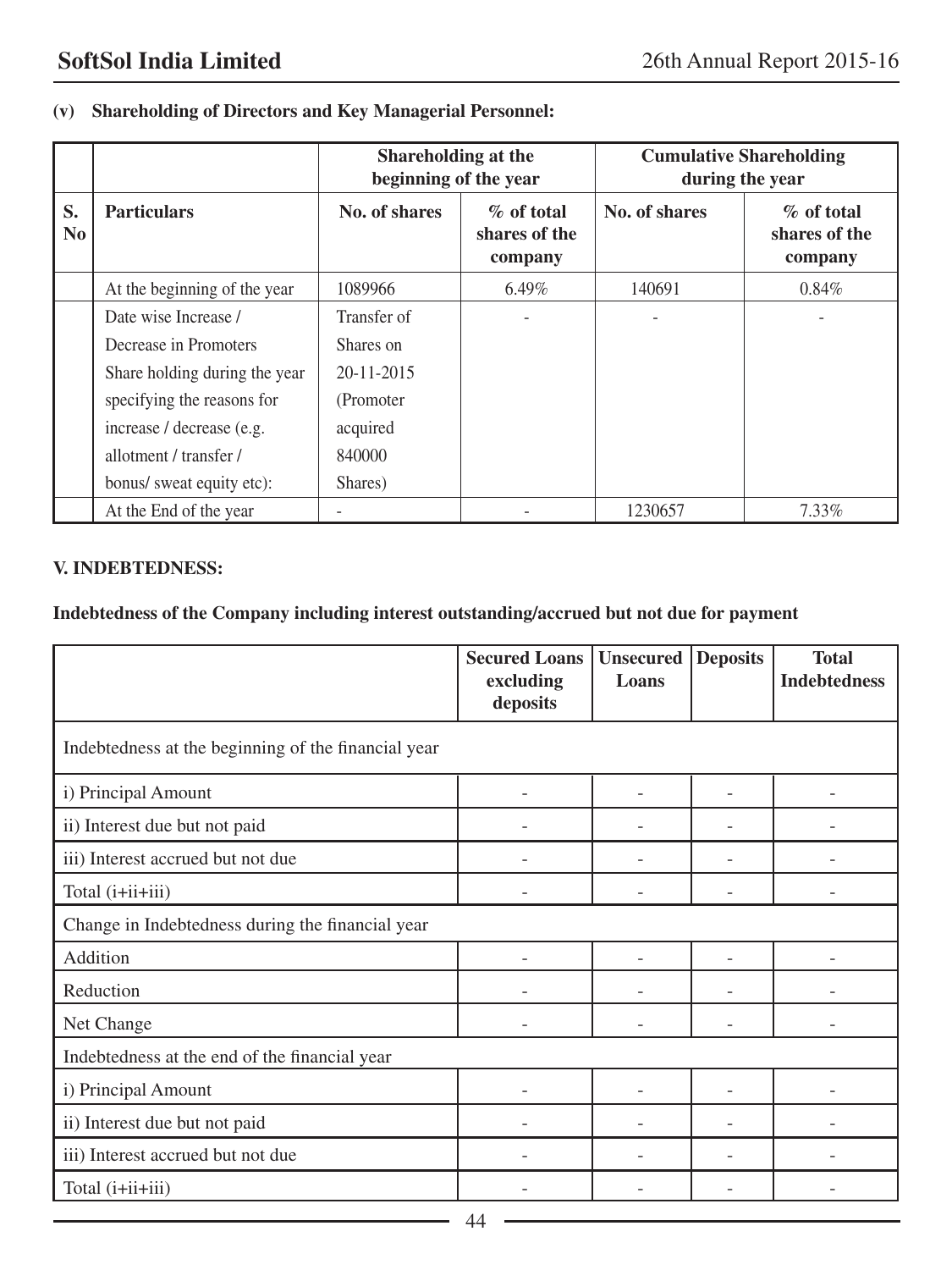# **VI. REMUNERATION OF DIRECTORS AND KEY MANAGERIAL PERSONNEL:**

**A. Remuneration to Managing Director, Whole-time Directors and/or Manager:**

|                | Name of MD/WTD/Manager                                                                                  |                                   |  |  |   |                               |  |  |
|----------------|---------------------------------------------------------------------------------------------------------|-----------------------------------|--|--|---|-------------------------------|--|--|
| S. No          | <b>Particulars of Remuneration</b>                                                                      | Mr. Bhaskara Rao<br><b>Madala</b> |  |  |   | <b>Total</b><br><b>Amount</b> |  |  |
| 1<br>(a)       | Gross salary<br>Salary as per provisions contained<br>in section $17(1)$ of the Income-tax<br>Act, 1961 | 13,17,600                         |  |  |   | 13,17,600                     |  |  |
| (b)            | Value of perquisites<br>u/s 17(2) Income-tax Act, 1961                                                  |                                   |  |  |   |                               |  |  |
| (c)            | Profits in lieu of salary<br>under section $17(3)$<br>Income-tax Act, 1961                              |                                   |  |  |   |                               |  |  |
| $\overline{2}$ | <b>Stock Option</b>                                                                                     |                                   |  |  |   |                               |  |  |
| 3              | <b>Sweat Equity</b>                                                                                     |                                   |  |  |   |                               |  |  |
| $\overline{4}$ | Commission - as % of profit<br>- others, specify                                                        |                                   |  |  |   |                               |  |  |
| 5              | Others, please specify                                                                                  |                                   |  |  |   |                               |  |  |
| Total $(A)$    |                                                                                                         | 13,17,600                         |  |  | ٠ |                               |  |  |
|                | Ceiling as per the Act                                                                                  | 60,00,000                         |  |  |   |                               |  |  |

### **B. Remuneration to other Directors:**

|             |                                      |          |          | <b>Name of Directors</b>                                      |                    |              |
|-------------|--------------------------------------|----------|----------|---------------------------------------------------------------|--------------------|--------------|
| S.          | <b>Particulars of</b>                |          |          | Dr. T. H. Chowdhary Mr. B. S. Srinivasan Mr. P. Venkatramaiah | Mrs. Neelima Thota | <b>Total</b> |
| No          | <b>Remuneration</b>                  |          |          |                                                               |                    | Amount       |
|             | 3. Independent Directors             | 40,000   | 40,000   | 30,000                                                        | 40,000             | 150,000      |
|             | • Fee for attending board /          |          |          |                                                               |                    |              |
|             | committee meetings                   |          |          |                                                               |                    |              |
|             | • Commission                         |          |          |                                                               |                    |              |
|             | • Others, please specify             |          |          |                                                               |                    |              |
| Total $(1)$ |                                      |          |          |                                                               |                    |              |
|             | 4. Other Non-Executive               | $\theta$ | $\theta$ | $\theta$                                                      | $\mathbf{0}$       |              |
|             | <b>Directors</b>                     |          |          |                                                               |                    |              |
|             | • Fee for attending board /          |          |          |                                                               |                    |              |
|             | committee meetings                   |          |          |                                                               |                    |              |
|             | • Commission                         |          |          |                                                               |                    |              |
|             | • Others, please specify             |          |          |                                                               |                    |              |
| Total $(2)$ |                                      | 40,000   | 40,000   | 30,000                                                        | 40,000             | 150,000      |
|             | Total $(B) = (1)+(2)$                |          |          |                                                               |                    | 14,67,600    |
|             | <b>Total Managerial Remuneration</b> |          |          |                                                               |                    | 14,07,600    |
|             | Overall Ceiling as per the Act       |          |          |                                                               |                    | 61,50,000    |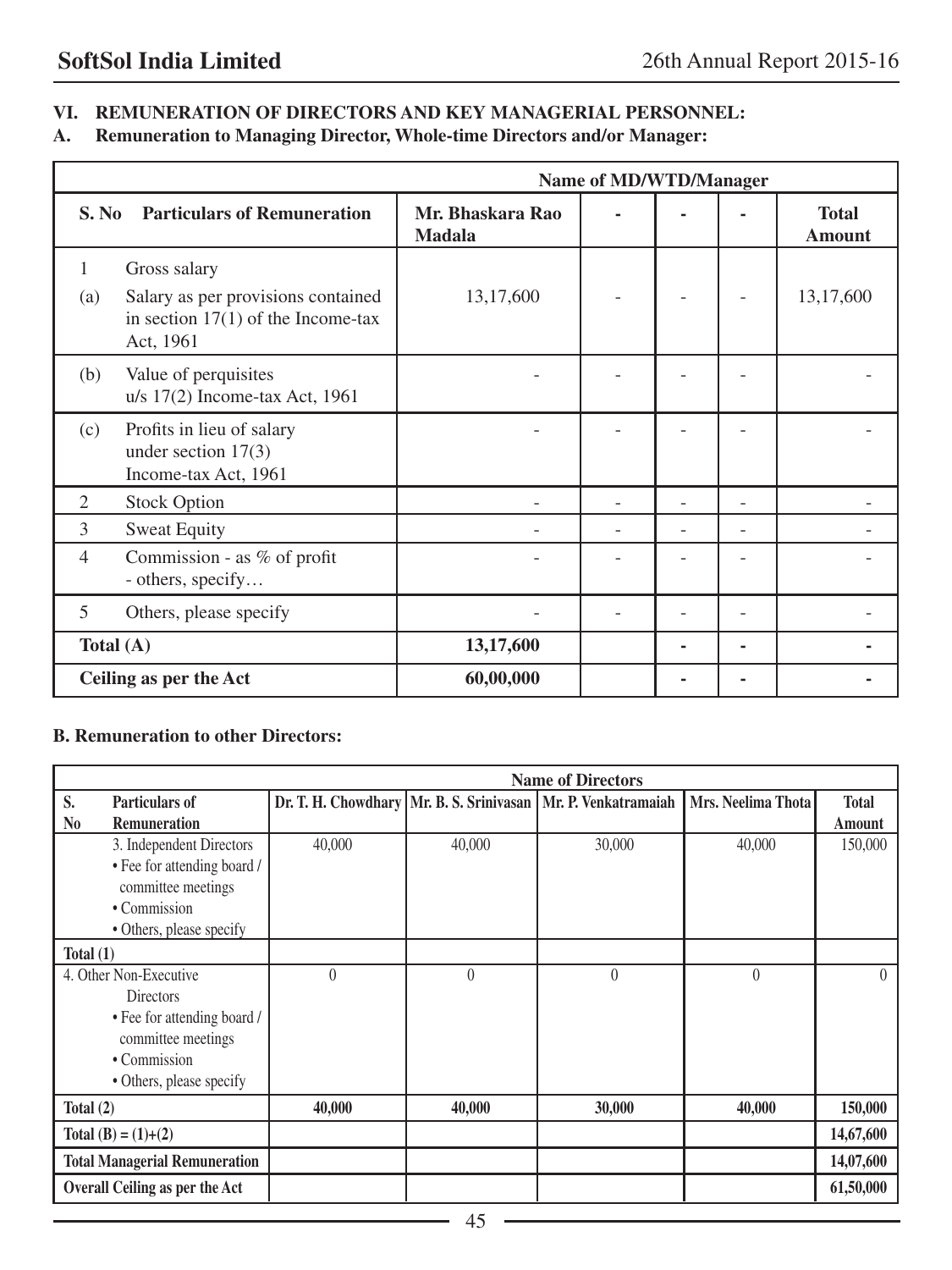|             |                                                                                      | <b>Key Managerial Personnel</b> |               |            |                 |
|-------------|--------------------------------------------------------------------------------------|---------------------------------|---------------|------------|-----------------|
| S. No       | <b>Particulars of Remuneration</b>                                                   | <b>CEO</b>                      | $\mathbf{CS}$ | <b>CFO</b> | <b>Total</b>    |
| (a)         | Salary as per provisions contained in section<br>$17(1)$ of the Income-tax Act, 1961 |                                 | 615000        |            | 1485000 2100000 |
| (b)         | Value of perquisites $u/s$ 17(2)<br>Income-tax Act, 1961                             |                                 |               |            |                 |
| (c)         | Profits in lieu of salary under section $17(3)$<br>Income-tax Act, 1961              |                                 |               |            |                 |
| 2           | <b>Stock Option</b>                                                                  |                                 |               |            |                 |
| 3           | <b>Sweat Equity</b>                                                                  |                                 |               |            |                 |
| 4           | Commission<br>- as % of profit<br>- others, specify                                  |                                 |               |            |                 |
| 5           | Others, please specify                                                               |                                 |               |            |                 |
| Total $(A)$ |                                                                                      |                                 | 615000        |            | 1485000 2100000 |

# **C. Remuneration to other Directors key managerial personnel other than MD/MANAGER/WTD:**

# **VII. PENALTIES / PUNISHMENT/ COMPOUNDING OF OFFENCES:**

| <b>Type</b>                  | <b>Section of</b><br>the companies<br>Act | <b>Brief</b><br><b>Description</b> | Details of<br><b>Penalty</b><br>Punishment/<br>Compounding<br>fees imposed | <b>Authority</b><br>[RD/NCLT/<br><b>COURT]</b> | <b>Appeal</b><br>Made if any<br>(give Details) |
|------------------------------|-------------------------------------------|------------------------------------|----------------------------------------------------------------------------|------------------------------------------------|------------------------------------------------|
| Penalty                      |                                           |                                    |                                                                            |                                                |                                                |
| Punishment                   |                                           |                                    |                                                                            |                                                |                                                |
| Compounding                  |                                           |                                    |                                                                            |                                                |                                                |
| C. OTHER OFFICERS IN DEFAULT |                                           |                                    |                                                                            |                                                |                                                |
| Penalty                      |                                           |                                    |                                                                            |                                                |                                                |
| Punishment                   |                                           |                                    |                                                                            |                                                |                                                |
| Compounding                  |                                           |                                    |                                                                            |                                                |                                                |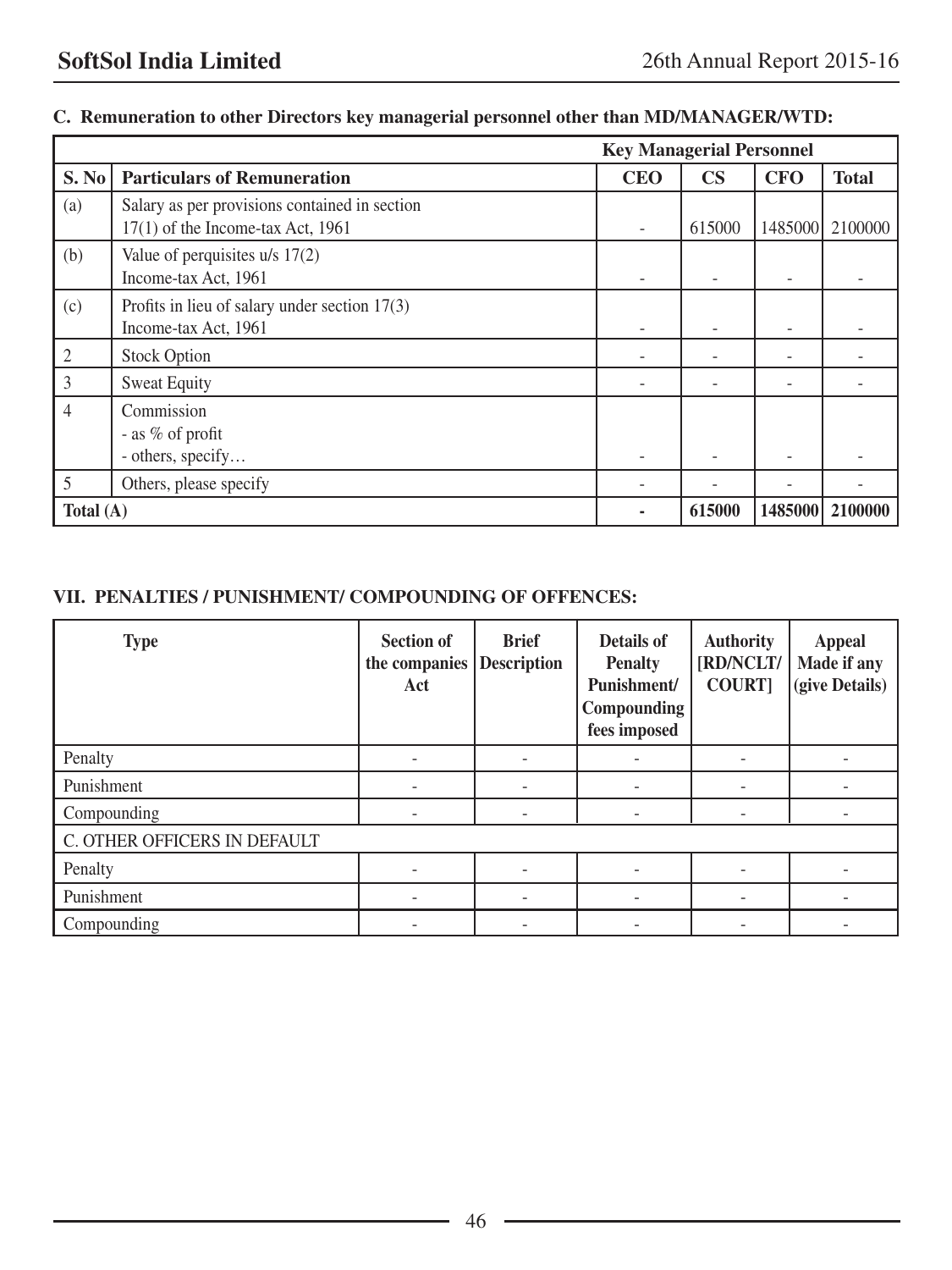# **Independent Auditor's Report**

### TO THE MEMBERS OF **SOFTSOL INDIA LIMITED**

### **Report on the Standalone Financial Statements**

We have audited the accompanying standalone financial statements of SOFTSOL INDIA LIMITED ("the Company"), which comprise the Balance Sheet as at 31st March, 2016, the Statement of Profit and Loss, the Cash Flow Statement for the year then ended, and a summary of the significant accounting policies and other explanatory information.

### **Management's Responsibility for the Standalone Financial Statements**

The Company's Board of Directors is responsible for the matters stated in Section 134(5) of the Companies Act, 2013 ("the Act") with respect to the preparation of these standalone financial statements that give a true and fair view of the financial position, financial performance and cash flows of the Company in accordance with the accounting principles generally accepted in India, including the Accounting Standards specified under Section 133 of the Act, read with Rule 7 of the Companies (Accounts) Rules, 2014. This responsibility also includes maintenance of adequate accounting records in accordance with the provisions of the Act for safeguarding of the assets of the Company and for preventing and detecting frauds and other irregularities; selection and application of appropriate accounting policies; making judgments and estimates that are reasonable and prudent; and design, implementation and maintenance of adequate internal financial controls, that were operating effectively for ensuring the accuracy and completeness of the accounting records, relevant to the preparation and presentation of the financial statements that give a true and fair view and are free from material misstatement, whether due to fraud or error.

### **Auditor's Responsibility**

Our responsibility is to express an opinion on these standalone financial statements based on our audit.

We have taken into account the provisions of the Act, the accounting and auditing standards and matters which are required to be included in the audit report under the provisions of the Act and the Rules made thereunder.

We conducted our audit in accordance with the Standards on Auditing specified under Section 143(10) of the Act. Those Standards require that we comply with ethical requirements and plan and perform the audit to obtain reasonable assurance about whether the financial statements are free from material misstatement.

An audit involves performing procedures to obtain audit evidence about the amounts and the disclosures in the financial statements. The procedures selected depend on the auditor's judgment, including the assessment of the risks of material misstatement of the financial statements, whether due to fraud or error. In making those risk assessments, the auditor considers internal financial control relevant to the Company's preparation of the financial statements that give a true and fair view in order to design audit procedures that are appropriate in the circumstances. An audit also includes evaluating the appropriateness of the accounting policies used and the reasonableness of the accounting estimates made by the Company's Directors, as well as evaluating the overall presentation of the financial statements.

We believe that the audit evidence we have obtained is sufficient and appropriate to provide a basis for our audit opinion on the standalone financial statements.

### **Opinion**

In our opinion and to the best of our information and according to the explanations given to us, the aforesaid standalone financial statements give the information required by the Act in the manner so required and give a true and fair view in conformity with the accounting principles generally accepted in India, of the state of affairs of the Company as at 31st March, 2016, and its profit and its cash flows for the year ended on that date.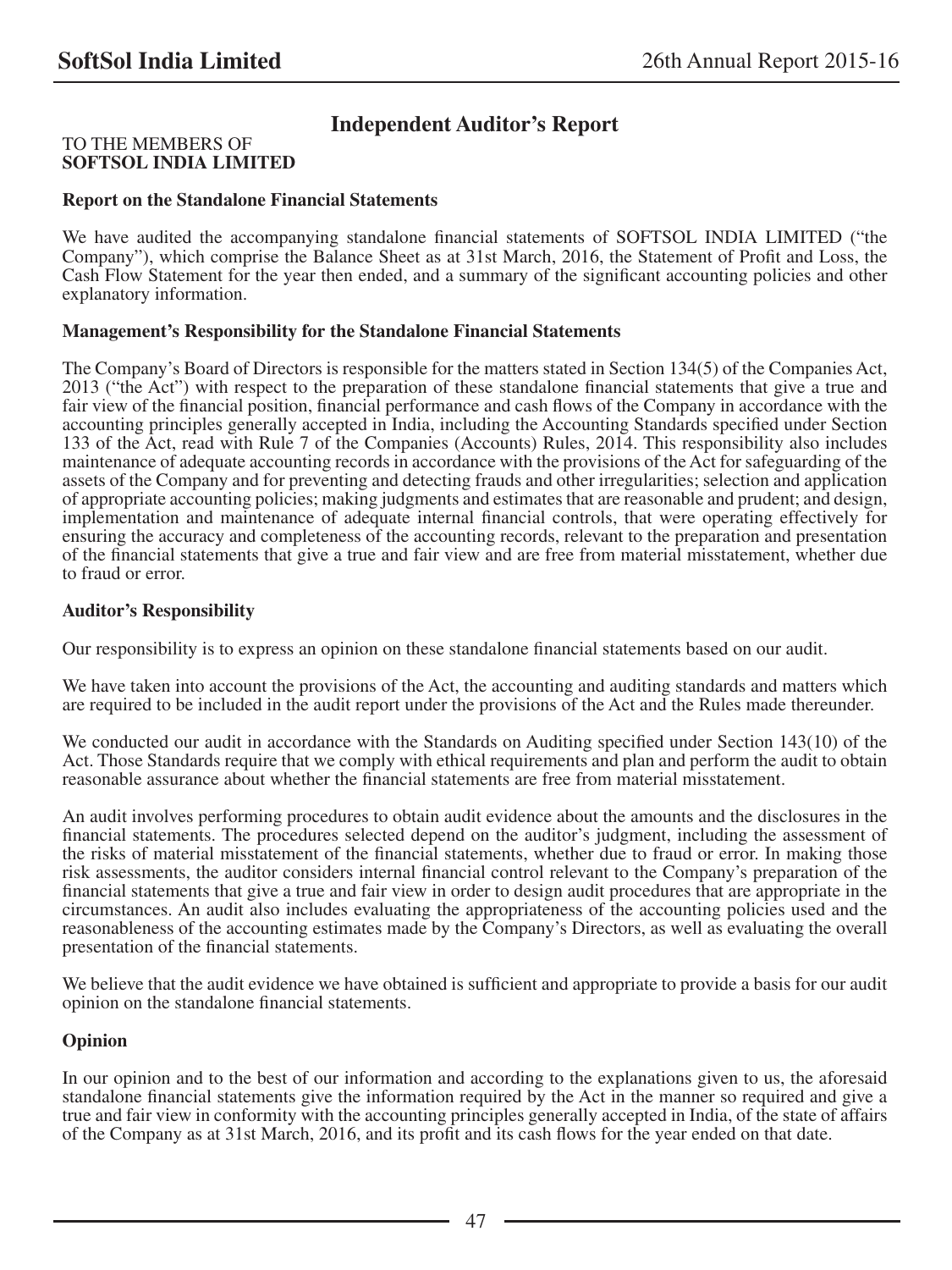### **Report on Other Legal and Regulatory Requirements**

- 1. As required by the Companies (Auditor's Report) Order, 2016 ("the Order") issued by the Central Government of India in terms of Sub-section  $(1\hat{1})$  of Section-143 of the Act, we give in the Annexure – A a statement on the matters specified in paragraph 3 and 4 of the Order, to the extent applicable.
- 2. As required by Section 143 (3) of the Act, we report that:
- (a) We have sought and obtained all the information and explanations which to the best of our knowledge and belief were necessary for the purposes of our audit.
- (b) In our opinion, proper books of account as required by law have been kept by the Company so far as it appears from our examination of those books.
- (c) The Balance Sheet, the Statement of Profit and Loss, and the Cash Flow Statement dealt with by this Report are in agreement with the books of account.
- (d) In our opinion, the aforesaid standalone financial statements comply with the Accounting Standards specified under Section 133 of the Act, read with Rule 7 of the Companies (Accounts) Rules, 2014.
- (e) On the basis of the written representations received from the directors as on 31st March, 2016 taken on record by the Board of Directors, none of the directors is disqualified as on 31st March, 2016 from being appointed as a director in terms of Section 164 (2) of the Act.
- (f) With respect to the adequacy of the internal financial controls over financial reporting of the Company and the operating effectiveness of such controls, refer to our separate Report in "Annexure B".
- (g) With respect to the other matters to be included in the Auditor's Report in accordance with Rule 11 of the Companies (Audit and Auditors) Rules, 2014, in our opinion and to the best of our information and according to the explanations given to us:
	- i) The Company has no any pending litigations which would impact its financial position.
	- ii) The Company has no long-term contracts including derivative contracts for which there were any material foreseeable losses.
	- iii) There were no amounts which were required to be transferred to the Investor Education and Protection Fund by the Company.

For J V S L & ASSOCIATES Chartered Accountants (Firm Regn No.015002S)

Place: Hyderabad Date: 30-05-2016

> J VENKATESWARLU Partner ICAI Ms. No. 022481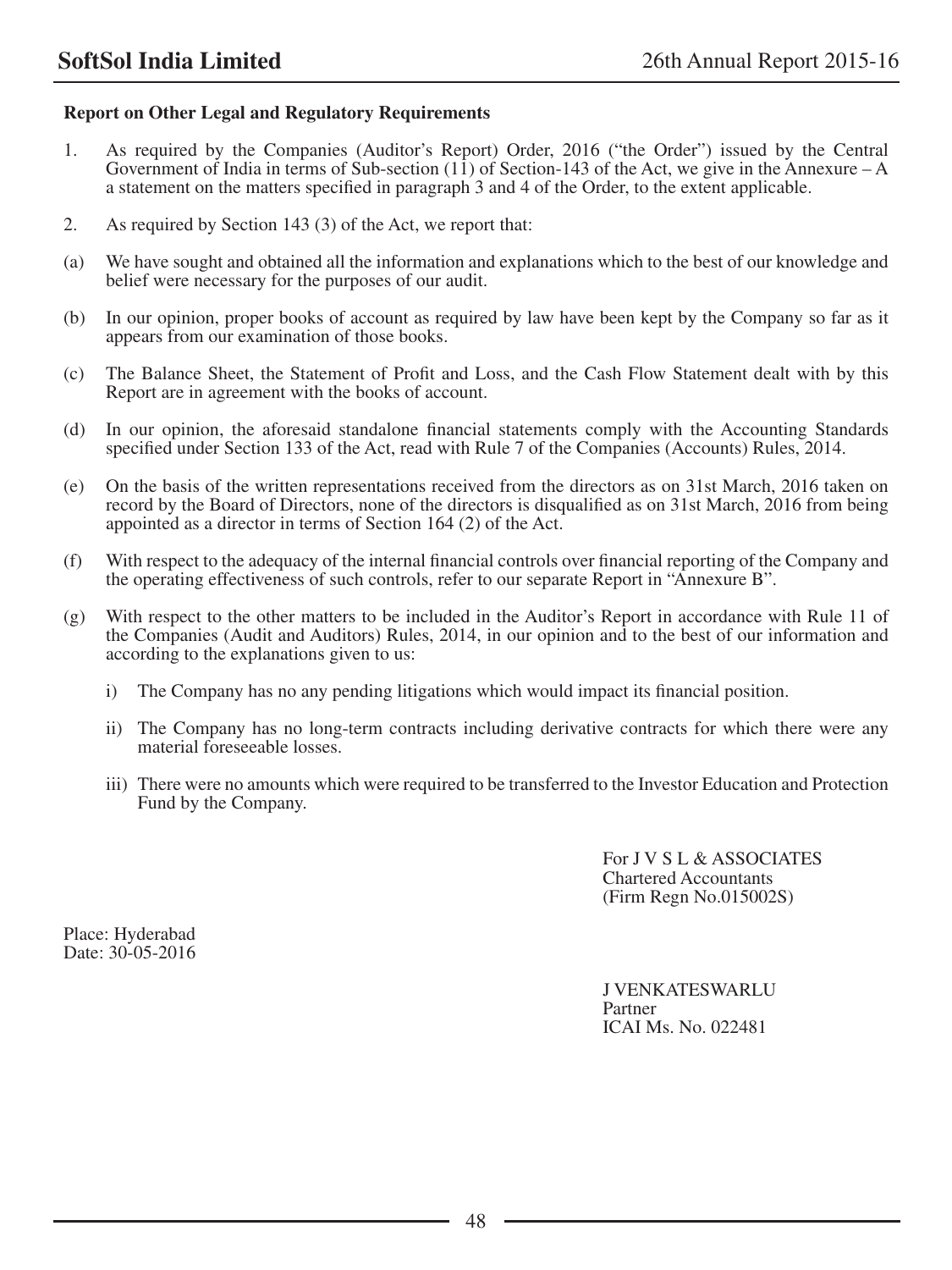# **Annexure – A to Independent Auditors' Report dated 30.05.2016 issued to the Members of SOFTSOL INDIA LIMITED**

# **Statement on the matters specified in Paragraphs 3 and 4 of the Companies (Auditor's Report) Order, 2016**

- i) (a) The company has maintained proper records showing full particulars, including quantitative details and situation of its fixed assets.
	- (b) The company's fixed assets have been physically verified by the management at reasonable intervals as per a regular programme of verification which, in our opinion, is reasonable having regard to the size of the Company and the nature of its assets. No material discrepancies were noticed on such verification.
	- (c) The title deeds of immovable properties of the Company are held in the name of the company.
- ii) The company has not acquired / handled / dealt in / held any inventory. Hence, Clause (ii) of paragraph 3 of the order is not applicable to the company for the year under report.
- (iii) The Company has not granted any loans, secured or unsecured to companies, firms, Limited Liability Partnerships or other parties covered in the register maintained U/s.189 of the Companies Act, 2013. Hence, our comments on sub-clauses (a),(b) and (c) of clause (iii) of paragraph 3 of the order are Nil.
- (iv) In our opinion and according to the information and explanations given to us, the Company has not given any loans during the year under audit. In respect of investments made, guarantees given and security provided, the Company has complied with the provisions of Section 185 and 186 of the Companies Act, 2013.
- (v) In our opinion and according to the information and explanations given to us, the Company has not accepted deposits and hence compliance with the directives issued by the Reserve Bank of India and the provisions of Sections 73 to 76 and other applicable provisions of the Companies Act, 2013 and the Rules framed thereunder is not applicable. No order has been passed by the Company Law Board or National Company Law Tribunal or Reserve Bank of India or any Court or any other Tribunal against this company in any matter relating to the deposits
- (vi) According to the information and explanations furnished to us, the Central Government has not prescribed maintenance of cost records U/s.148(1)(d) of the Companies Act, 2013 to this company.
- vii) (a) The company is regular in depositing undisputed statutory dues including Provident Fund, employees' state insurance, income tax, Sales-Tax, Service Tax, Duty of Customs, Duty of Excise, Value added tax, Cess and other material statutory dues as applicable to it to the appropriate authorities.

 According to the information and explanations given to us, no undisputed amounts in respect of the above statutory dues are in arrears as at 31/03/2016 for a period of more than six months from the date they became payable.

(b) According to the information and explanations given to us, there are no material dues of Income Tax, Sales tax, Duty of Customs, Duty of Excise, Value added tax which have not been deposited on account of any dispute. However, according to the information and explanations given to us, the following Service tax amounts have not been deposited on account of disputes: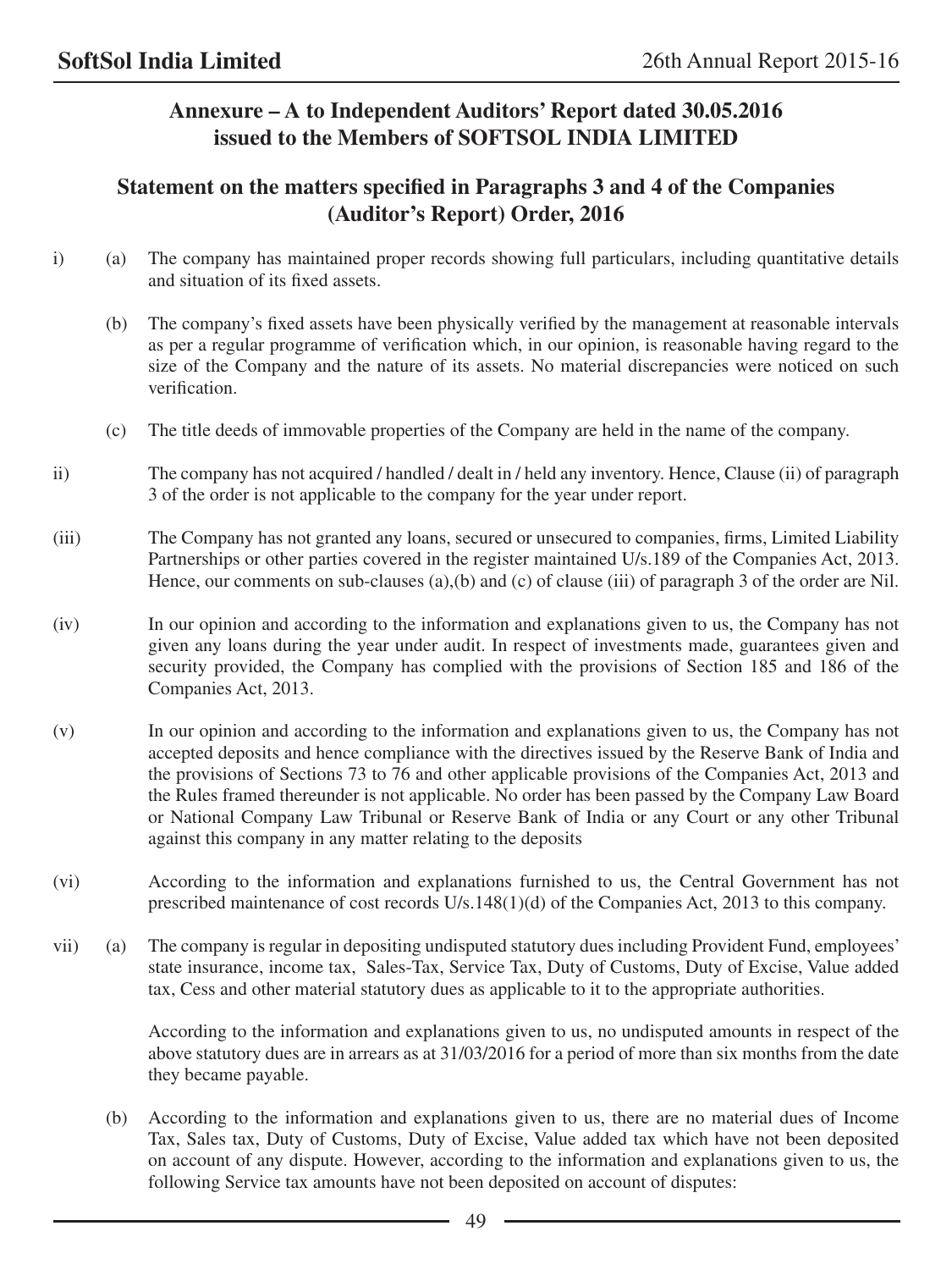| Name of the<br><b>Statute</b>                     | Nature of<br>the dues | Amount of<br>demand $(\xi)$ | Period to which<br>the amount<br>relates | Forum where<br>dispute is<br>pending | Amount<br>deposited |
|---------------------------------------------------|-----------------------|-----------------------------|------------------------------------------|--------------------------------------|---------------------|
| Finance Act.<br>1994 (Service)<br>tax Provisions) | Service tax           | $6,18,962/-$                | $2007 - 08$ to<br>$2011 - 12$            | CESTAT,<br>Banglore                  | $ 2,23,544$ /-      |

- (viii) In our opinion and according to the information and explanations given to us, the Company has not defaulted in repayment of loans or borrowing to financial institution, bank and Government. The company has not issued debentures.
- (ix) During the year under review, the company has not raised any moneys by way of initial public offer or further public offer (including debt instruments). The Company has not availed any Term loans.
- (x) During the year under review, no fraud by the company or on the Company by its officers or employees has been noticed or reported.
- (xi) As per the information and explanations given to us, managerial remuneration has been paid / provided in accordance with the requisite approvals mandated by the provisions of section 197 read with schedule V to the Companies Act.
- (xii) The Company is not a Nidhi Company and hence our comments on clause (xii) of para 3 of the order are nil.
- (xiii) As per the information and explanations given to us and based on our audit, in our opinion, all transactions with the related parties are in compliance with Section 177 and 188 of the Companies Act, 2013 and the details have been disclosed in the Financial Statements as required by the applicable accounting standards.
- (xiv) During the year under review, the company has not made any preferential allotment or private placement of shares or fully or partly convertible debentures. Hence, compliance with the provisions of Section 42 of the Companies Act, 2013 is not applicable.
- (xv) As per the information and explanations given to us and based on our audit, the company has not entered into any non-cash transactions with directors or persons connected with him. Hence, compliance with provisions of Section 192 of Companies Act, 2013 is not applicable.
- (xvi) As per the information and explanations given to us and based on our audit, the company is not required to be registered under section 45-IA of the Reserve Bank of India Act, 1934.

For J V S L & ASSOCIATES Chartered Accountants (Firm Regn No. 15002S)

Place: Hyderabad Date: 30-05-2016

> J. VENKATESWARLU Partner ICAI Ms. No. 022481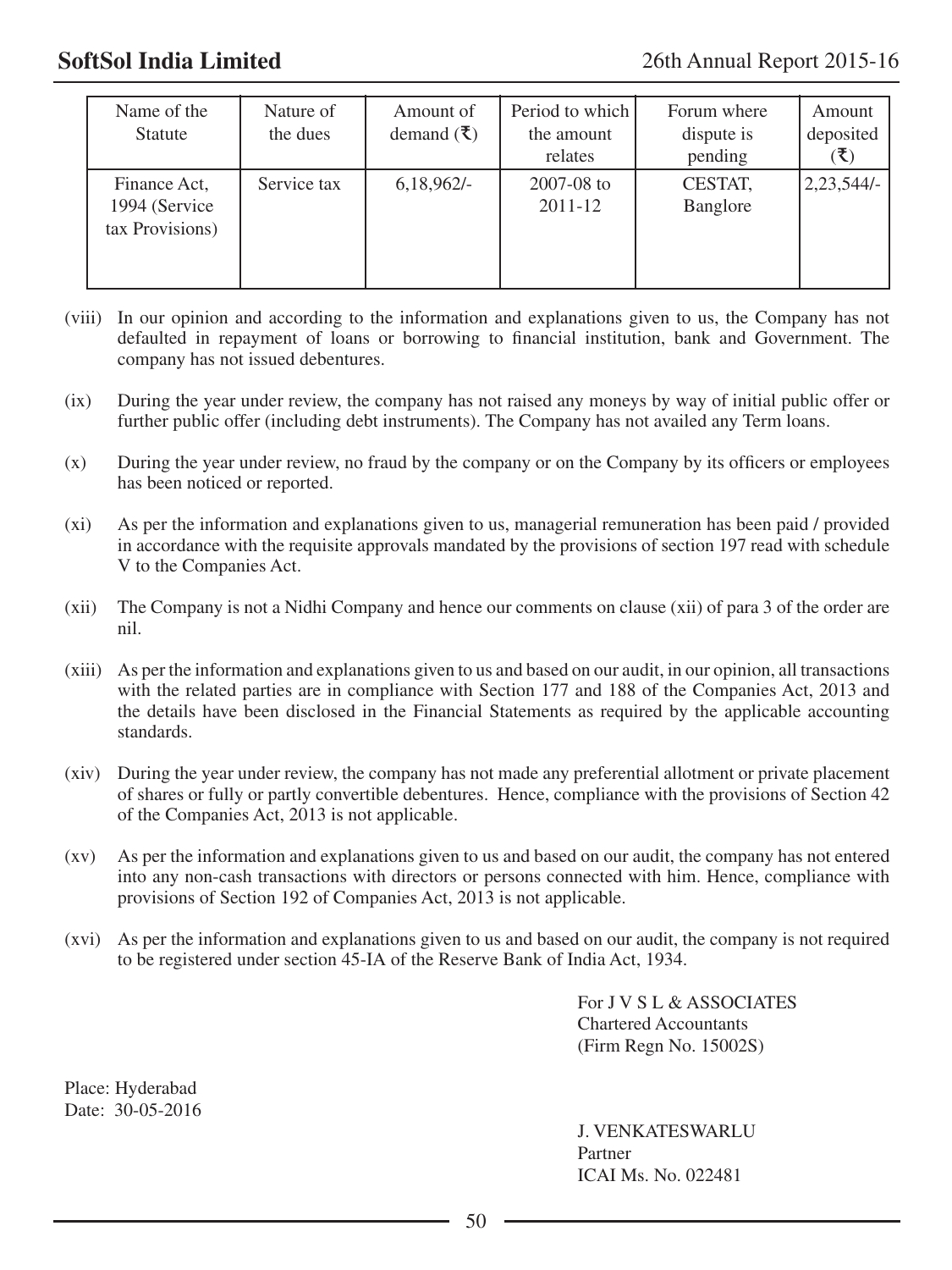# **Annexure - B to Independent Auditors' Report dated 30.05.2016 issued to the Members of SOFTSOL INDIA LIMITED**

# **Report on the Internal Financial Controls over Financial Reporting in terms of Clause (i) of Sub-section 3 of Section 143 of the Companies Act, 2013 ("the Act").**

We have audited the Internal Financial Controls over financial reporting of SOFTSOL INDIA LIMITED("the Company") as of March 31, 2016 in conjunction with our audit of the standalone financial statements of the Company for the year ended on that date.

# **1. Management's Responsibility for Internal Financial Controls**

The Company's Management is responsible for establishing and maintaining Internal Financial Controls based on "the internal control over financial reporting criteria established by the Company considering the essential components of internal control stated in the Guidance Note on Audit of Internal Financial Controls Over Financial Reporting issued by the Institute of Chartered Accountants of India". These responsibilities include the design, implementation and maintenance of adequate internal financial controls that were operating effectively for ensuring the orderly and efficient conduct of its business, including adherence to company's policies, the safeguarding of its assets, the prevention and detection of frauds and errors, the accuracy and completeness of the accounting records, and the timely preparation of reliable financial information, as required under the Companies Act, 2013.

# **2. Auditors' Responsibility**

Our responsibility is to express an opinion on the Company's internal financial controls over financial reporting based on our audit. We conducted our audit in accordance with the Guidance Note on Audit of Internal Financial Controls Over Financial Reporting (the "Guidance Note") and the Standards on Auditing, issued by ICAI and deemed to be prescribed under section 143(10) of the Companies Act, 2013, to the extent applicable to an audit of internal financial controls, both applicable to an audit of Internal Financial Controls and, both issued by the Institute of Chartered Accountants of India. Those Standards and the Guidance Note require that we comply with ethical requirements and plan and perform the audit to obtain reasonable assurance about whether adequate internal financial controls over financial reporting was established and maintained and if such controls operated effectively in all material respects.

Our audit involves performing procedures to obtain audit evidence about the adequacy of the internal financial controls system over financial reporting and their operating effectiveness. Our audit of internal financial controls over financial reporting included obtaining an understanding of internal financial controls over financial reporting, assessing the risk that a material weakness exists, and testing and evaluating the design and operating effectiveness of internal control based on the assessed risk. The procedures selected depend on the auditor's judgment, including the assessment of the risks of material misstatement of the financial statements, whether due to fraud or error. We believe that the audit evidence we have obtained is sufficient and appropriate to provide a basis for our audit opinion on the Company's internal financial controls system over financial reporting.

# **3. Meaning of Internal Financial Controls Over Financial Reporting**

A company's internal financial control over financial reporting is a process designed to provide reasonable assurance regarding the reliability of financial reporting and the preparation of financial statements for external purposes in accordance with generally accepted accounting principles. A company's internal financial control over financial reporting includes those policies and procedures that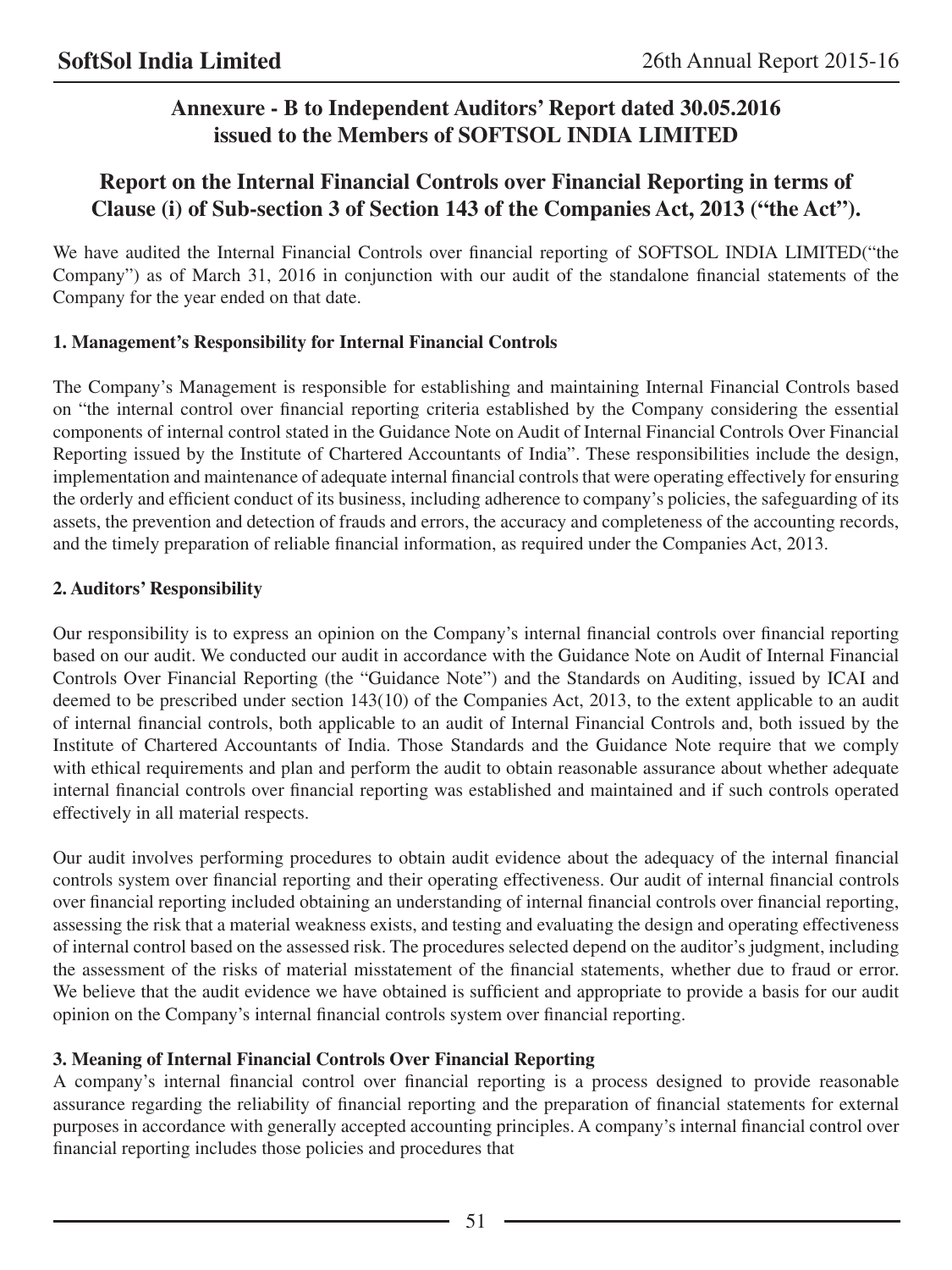- (i) pertain to the maintenance of records that, in reasonable detail, accurately and fairly reflect the transactions and dispositions of the assets of the company;
- (ii) provide reasonable assurance that transactions are recorded as necessary to permit preparation of financial statements in accordance with generally accepted accounting principles, and that receipts and expenditures of the company are being made only in accordance with authorisations of management and directors of the company; and
- (iii) provide reasonable assurance regarding prevention or timely detection of unauthorised acquisition, use, or disposition of the company's assets that could have a material effect on the financial statements.

### **4. Inherent Limitations of Internal Financial Controls Over Financial Reporting**

Because of the inherent limitations of internal financial controls over financial reporting, including the possibility of collusion or improper management override of controls, material misstatements due to error or fraud may occur and not be detected. Also, projections of any evaluation of the internal financial controls over financial reporting to future periods are subject to the risk that the internal financial control over financial reporting may become inadequate because of changes in conditions, or that the degree of compliance with the policies or procedures may deteriorate.

### **5. Opinion**

In our opinion, the Company has, in all material respects, an adequate internal financial controls system over financial reporting and such internal financial controls over financial reporting were operating effectively as at March 31, 2016, based on the internal control over financial reporting criteria established by the Company considering the essential components of Internal Financial Control stated in the Guidance Note on Audit of Internal Financial Controls Over Financial Reporting issued by the Institute of Chartered Accountants of India.

> For J V S L & ASSOCIATES Chartered Accountants (Firm Regn No. 15002S)

Place: Hyderabad Date: 30-05-2016

> J. VENKATESWARLU Partner ICAI Ms. No. 022481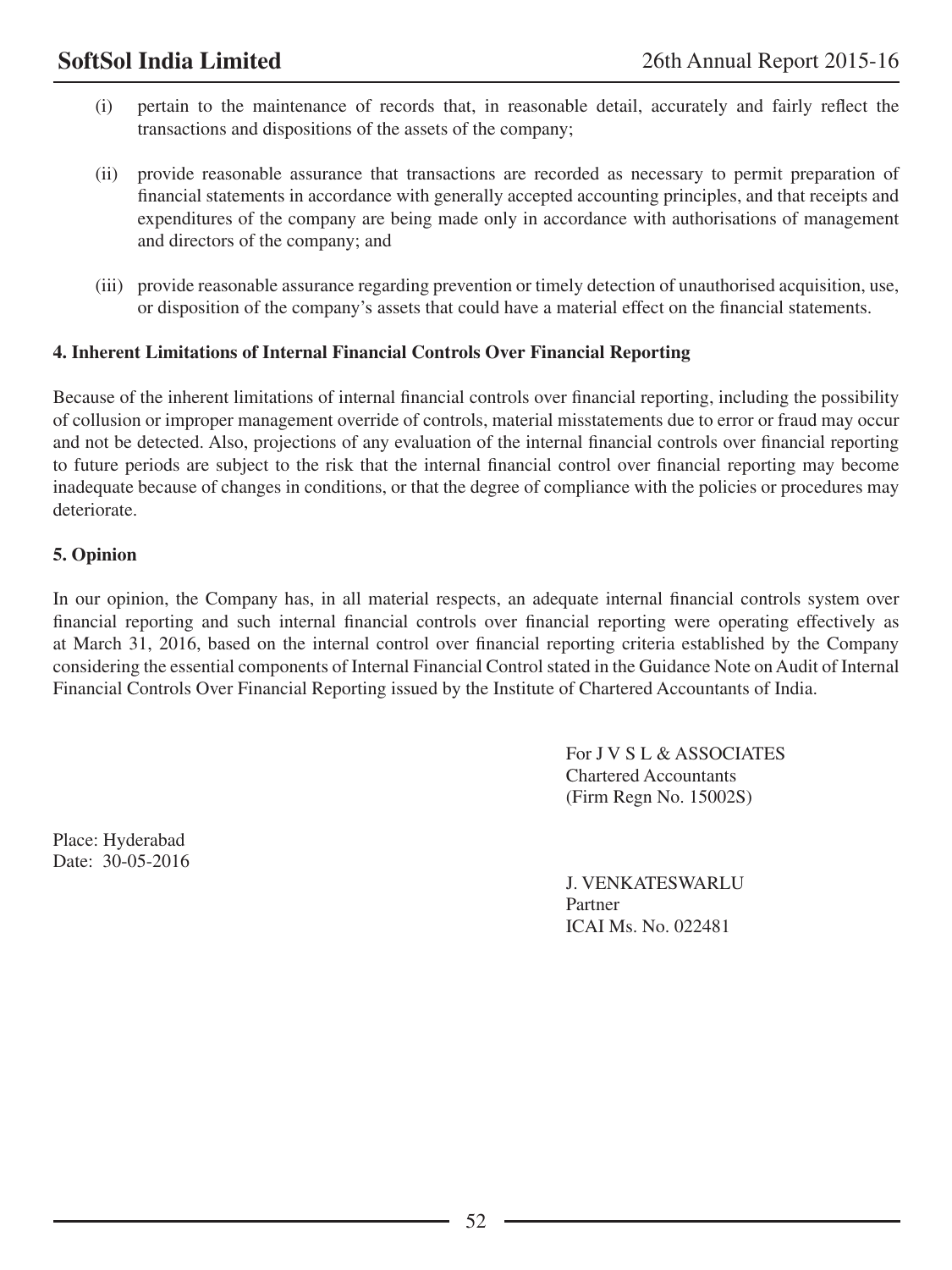# **Particulars Note No As at 31-03-2016 As at 31-03-2015**  र र र **Euity and Liabilities (1) Shareholders' funds** (a) Share capital 01 172,365,240 172,365,240 (b) Reserves and surplus 02 1,646,603,127 1,661,434,984  **1,818,968,367 1,833,800,224 (2) Non-current liabilities** (a) Other Long term liabilities 03 36,390,125 33,747,224 (b) Long-term provisions 04 2,266,730 2,323,019 **38,656,855** 36,070,243 **(3) Current liabilities** (a) Trade Payables 05 2,880,248 2,880,248 (b) Other current liabilities 06 5,424,971 7,785,967 (c) Short term Provisions  $07$   $796.241$   $729.330$ **11,395,545 11,395,545 Total 1,866,726,682 1,881,266,012 II. ASSETS (1) Non-current assets** (a) Fixed assets 08 (i) Tangible assets 308,978,171 340,158,130 (ii) Intangible assets  $11,188$  50,014 (b) Non-current investments 09 1,182,384,053 1,139,538,105 (c) Long-term loans and advances 10 27,891,995 17,806,312 (d) Other non-current assets 11 1,405,872 **1,520,671,279** 1,405,872 **1,498,958,433 (2) Current assets** (a) Current Investments 12 289,270,172 298,256,344 (b) Trade receivables 13 24,008,707 45,306,101 (c) Cash and Bank Balances 14 15,487,727 17,480,517 (d) Short-term loans and advances 15 3,206,552 10,506,625 (e) Other current assets 16 14,082,245 10,757,992 **346,055,403 382,307,579 Total 1,866,726,682 1,881,266,012**  Significant accounting policies and notes on financial statements 22 Per our report of even date For and on behalf of Board of Directors for J V S L & Associates Chartered Accountants (Firm Regn.No:015002S) J. Venkateswarlu Bhaskara Rao Madala Dr. T. Hanuman Chowdary Partner (DIN : 00474589) (DIN:00107006) ICAI Ms.No.022481 Wholetime Director Director Place: Hyderabad B. Laxman B. Laxman Srinivas Mandava Srinivas Mandava Srinivas Mandava Srinivas Mandava Srinivas Mandava Srinivas Mandava Srinivas Mandava Srinivas Mandava Srinivas Mandava Srinivas Mandava Srinivas Mandav Company Secretary

# **BALANCE SHEET AS AT 31 MARCH 2016**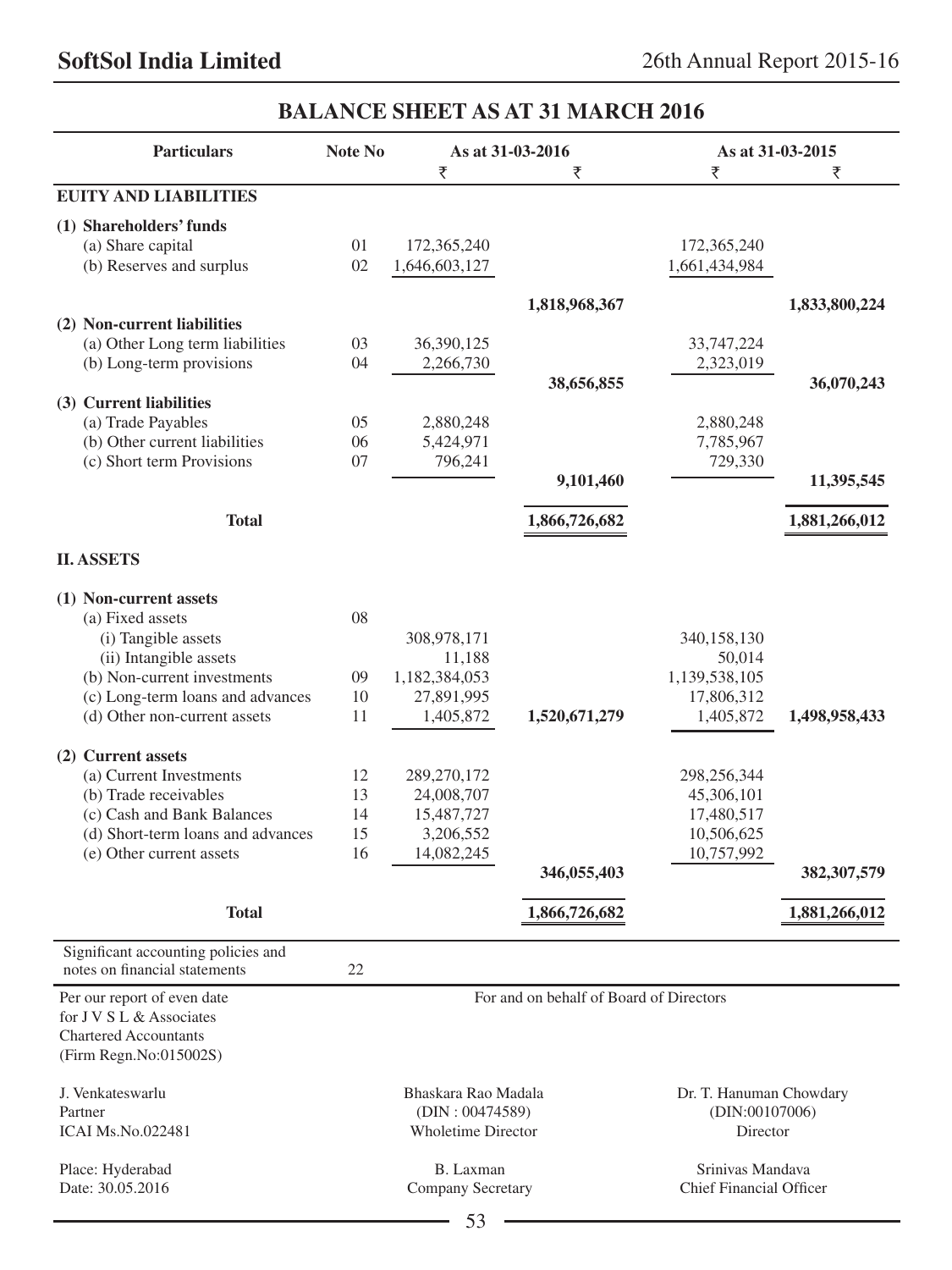# **STATEMENT OF PROFIT AND LOSS FOR THE YEAR ENDED 31.03.2016**

| <b>Particulars</b>                                                                      | Note No             | <b>Year ended</b><br>31-03-2016<br>₹    | <b>Year ended</b><br>31-03-2015<br>₹ |
|-----------------------------------------------------------------------------------------|---------------------|-----------------------------------------|--------------------------------------|
| <b>INCOME</b>                                                                           |                     |                                         |                                      |
| Revenue from operations                                                                 | 17                  | 36,768,992                              | 49,841,013                           |
| Other income                                                                            | 18                  | 107,531,103                             | 102,911,353                          |
| <b>Total Revenue</b>                                                                    |                     | 144,300,095                             | 152,752,366                          |
| <b>EXPENSES</b>                                                                         |                     |                                         |                                      |
| Employee benefits expense                                                               | 19                  | 55,136,116                              | 59,009,012                           |
| Finance costs                                                                           | 20                  | 2,836,171                               |                                      |
| Depreciation and amortization expense                                                   | 08                  | 33,612,690                              | 45,854,084                           |
| Other expenses                                                                          | 21                  | 41,955,024                              | 31,203,713                           |
| <b>Total expenses</b>                                                                   |                     | 133,540,001                             | 136,066,809                          |
| Profit before exceptional and extraordinary items and tax                               |                     | 10,760,094                              | 16,685,557                           |
| Exceptional items<br>Profit before extraordinary items and tax                          |                     | 10,760,094                              | 16,685,557                           |
| <b>Extraordinary Items</b><br>Profit before tax                                         |                     | 10,760,094                              | 16,685,557                           |
| Tax expense:                                                                            |                     |                                         |                                      |
| <b>Current Tax</b>                                                                      |                     | 2,200,000                               | 3,400,000                            |
| <b>Prior Period Taxes</b>                                                               |                     | (904, 667)                              | 1,157,323                            |
| Profit after tax for the year                                                           |                     | 9,464,761                               | 12,128,234                           |
| Earnings per equity share                                                               |                     |                                         |                                      |
| <b>Basic</b>                                                                            |                     | 0.56                                    | 0.72                                 |
| Diluted                                                                                 |                     | 0.56                                    | 0.72                                 |
| Significant accounting policies and<br>notes on financial statements                    | 22                  |                                         |                                      |
|                                                                                         |                     |                                         |                                      |
| Per our report of even date<br>for J V S L & Associates<br><b>Chartered Accountants</b> |                     | For and on behalf of Board of Directors |                                      |
| (Firm Regn.No:015002S)                                                                  |                     |                                         |                                      |
| J. Venkateswarlu                                                                        | Bhaskara Rao Madala |                                         | Dr. T. Hanuman Chowdary              |

Partner (DIN : 00474589) (DIN : 00474589) (DIN:00107006) ICAI Ms.No.022481 (PDIN:00107006) Wholetime Director

Place: Hyderabad B. Laxman B. Laxman Srinivas Mandava Date: 30.05.2016 Srinivas Mandava Company Secretary Chief Financial Office Company Secretary Chief Financial Officer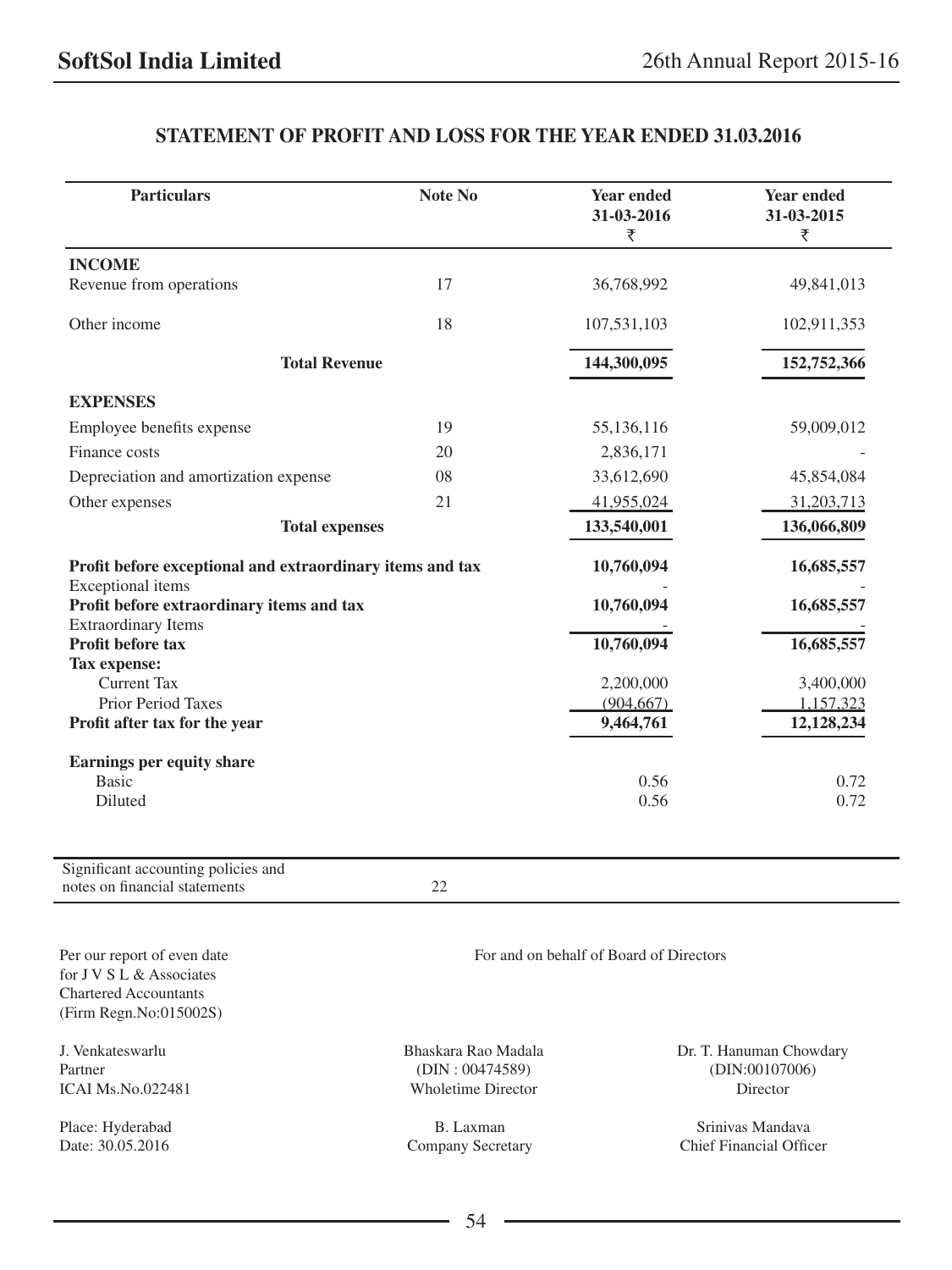# **CASH FLOW STATEMENT FOR THE YEAR ENDED 31ST MARCH, 2016**

|              |                                                        | <b>Year ended</b><br>31-03-2016 | <b>Year ended</b><br>31-03-2015 |
|--------------|--------------------------------------------------------|---------------------------------|---------------------------------|
|              |                                                        | ₹                               | ₹                               |
| $\mathbf{A}$ | <b>CASH FLOW FROM OPERATIANG ACTIVITIES:</b>           |                                 |                                 |
|              | Net Profit before Tax and Extraordinary Items          | 10,760,094                      | 16,685,557                      |
|              | <b>Adjustments for:</b>                                |                                 |                                 |
|              | Depreciation                                           | 33,612,690                      | 45,854,084                      |
|              | Interest (Net)                                         | (815,776)                       | (7,600,145)                     |
|              | Provision for Leave Encashment                         | 20,788                          | (7,052)                         |
|              | Provision for Gratuity                                 | (10, 167)                       | (1,146,665)                     |
|              | Gain on redemption of units of Mutual Funds            | (13, 111, 626)                  | (8,580,763)                     |
|              | Excess Provision/Credit Balnces Written back           | (17,078)                        | (86,650)                        |
|              | Dividend Received                                      |                                 | (134, 052)                      |
|              | <b>Operating Profit before Working Capital changes</b> | 30,438,925                      | 44,984,314                      |
|              | <b>Adjustments for Working Capital:</b>                |                                 |                                 |
|              | Increase/(Decrease) in trade payables                  |                                 | (25, 243, 756)                  |
|              | Increase/(Decrease) in other current liabilities       | (2,343,918)                     | 6,993,476                       |
|              | Increase/(Decrease) in shorterm provisions             | 1,30,219                        | 1,289,218                       |
|              | Increase/(Decrease) in other long term liabilities     | 2,642,901                       | 726,636                         |
|              | (Increase)/Decrease in long term provisions            | (130, 218)                      | 1,018,216                       |
|              | (Increase)/Decrease in trade receivables               | 21,297,394                      | (125, 450)                      |
|              | (Increase)/Decrease in Shortterm loans and advances    | 7,300,073                       | (7,917,757)                     |
|              | (Increase)/Decrease in other current assets            | (3,324,253)                     | 417,761                         |
|              | (Increase)/Decrease in Loans and advances              | (1,226,131)                     | (571, 615)                      |
|              | Increase/Decrease in Other non-current assets          |                                 | 255,460                         |
|              | Net Cash generated from operations                     | 54,784,992                      | 21,826,503                      |
|              | Direct Taxes Paid                                      | (10, 154, 888)                  | (4, 557, 323)                   |
|              | Net Cash from operating activities(A)                  | 44,630,104                      | 17,269,180                      |
|              | <b>B. CASH FLOW FROM INVESTING ACTIVITIES:</b>         |                                 |                                 |
|              | Interest received                                      | 815,776                         | 23,634,381                      |
|              | <b>Purchase of Fixed Assets</b>                        | (2,393,902)                     | (2,658,294)                     |
|              | Purchase of Investments                                | (154, 879, 776)                 | (402, 804, 784)                 |
|              | Sale of Investments                                    | 121,020,000                     | 118,917,250                     |
|              | Gain on redemption of units of Mutual Funds            | 13,111,626                      | 8,580,763                       |
|              | Dividend paid                                          | (20, 187, 016)                  |                                 |
|              | Dividend Tax paid                                      | (4,109,602)                     |                                 |
|              | Dividend Received                                      |                                 | 134,052                         |
|              | Net Cash flow from Investing Activities(B)             | (46,622,894)                    | (254, 196, 632)                 |
|              | Net Increase in Cash and Cash Equivalents (A+B+C)      | (1,992,790)                     | (236, 927, 452)                 |
|              | Cash and cash Equivalants as at beginning of the year  | 17,480,517                      | 254,407,969                     |
|              | Cash and cash Equivalants as at end of the year        | 15,487,727                      | 17,480,517                      |

for J V S L & Associates Chartered Accountants (Firm Regn.No:015002S)

Per our report of even date For and on behalf of Board of Directors

Partner (DIN : 00474589) (DIN:00107006) ICAI Ms.No.022481 Wholetime Director Director

J. Venkateswarlu Bhaskara Rao Madala Dr. T. Hanuman Chowdary

Place: Hyderabad B. Laxman B. Laxman Srinivas Mandava Date: 30.05.2016 Company Secretary Chief Financial Officer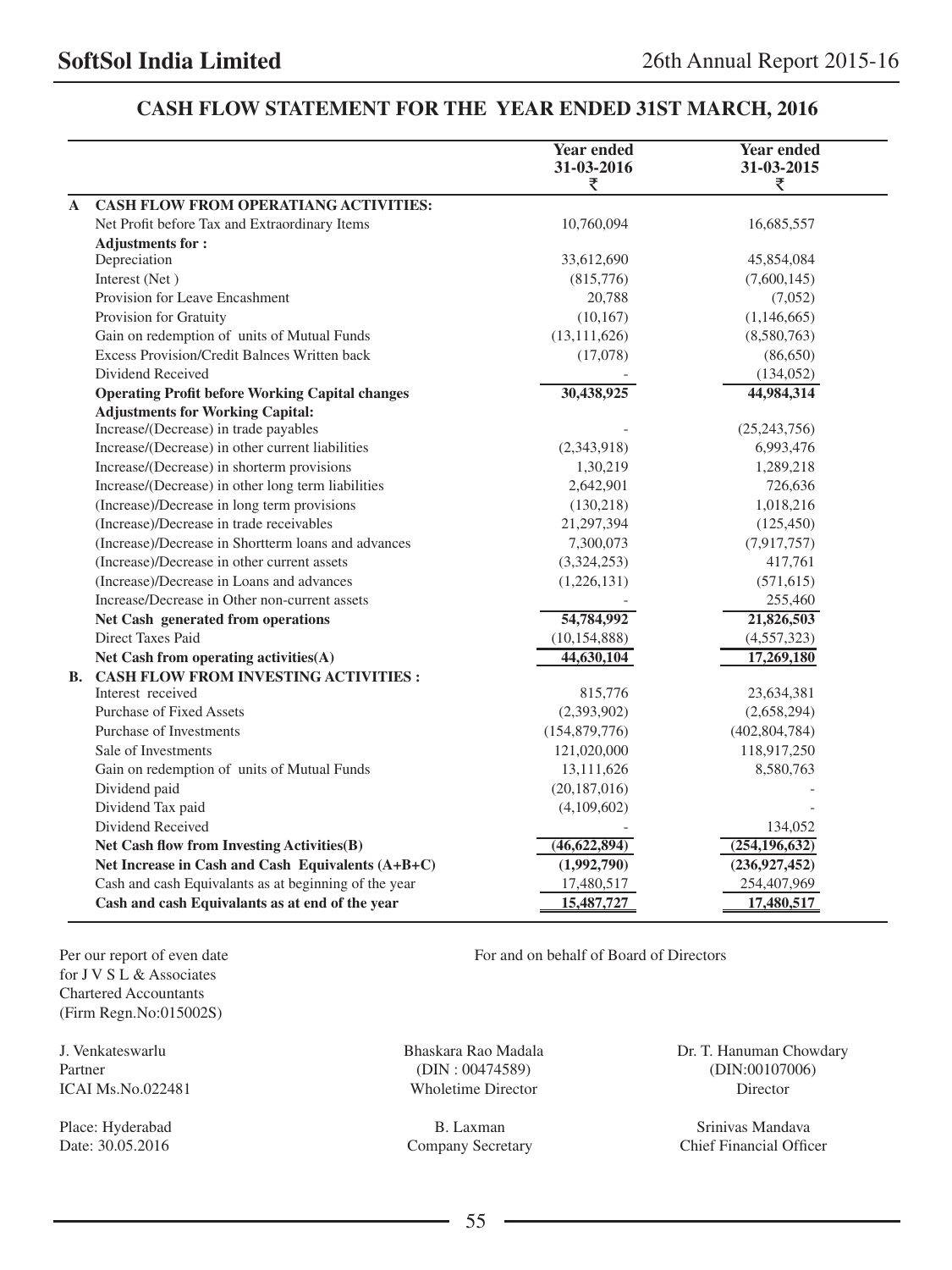# **SoftSol India Limited** 26th Annual Report 2015-16

|                                                     | As at 31-03-2016 |             |               | As at 31-03-2015 |
|-----------------------------------------------------|------------------|-------------|---------------|------------------|
| <b>Particulars</b>                                  | <b>Number</b>    |             | <b>Number</b> |                  |
|                                                     | of shares        | ₹           | of shares     | ₹                |
| <b>1. Share Capital</b><br>Authorised:              |                  |             |               |                  |
| Equity Shares of Rs 10/- each.                      | 50,000,000       | 500,000,000 | 50,000,000    | 500,000,000      |
| Issued, subscribed and paid up:                     |                  |             |               |                  |
| Equity Shares of Rs 10/- each fully paid up<br>ADD: | 16.822.513       | 168,225,130 | 16.822.513    | 168,225,130      |
| Equity Shares of Rs. 10/-each, Rs. 5/-Paid up       | 28,200           | 141,000     | 28,200        | 141,000          |
| Forfeited shares (amount originally paidup)         | 799,822          | 3.999.110   | 799,822       | 3.999.110        |
| <b>Closing Balance</b>                              | 17,650,535       | 172,365,240 | 17,650,535    | 172,365,240      |

# **a. Details of share holders holding more than 5% of total number of shares**

| Name of the Share Holder                   | As at 31-03-2016   |             |                    | As at 31-03-2015 |
|--------------------------------------------|--------------------|-------------|--------------------|------------------|
|                                            | Number of          | $%$ to paid | Number of          | $%$ to paid      |
|                                            | <b>Shares held</b> | up capital  | <b>Shares held</b> | up capital       |
| Durga VLK Madala                           | 9.557.408          | 56.81%      |                    |                  |
| Softsol Technologies Inc.                  |                    |             | 8,875,444          | 52.76%           |
| Sambasiya Rao Madala                       | 918,400            | 5.46%       | 904,715            | 5.38%            |
| Sriniyasa Rao Madala                       | 980.691            | 5.83%       | 840,000            | $4.99\%$         |
| <b>Adalat Corporation</b>                  | 1.755.370          | 10.43%      | 1.755.370          | 10.43%           |
| Radhakrishna Ghanta (Trustee of AAM Trust) | 1.250,000          | 7.43%       | 1,250,000          | 7.43%            |
| Radhakrishna Ghanta (Trustee of SSM Trust) | 1,250,000          | 7.43%       | 1,250,000          | 7.43%            |
| <b>Total</b>                               | 15.711.869         | 93.39%      | 14,875,529         | 88.42%           |

# **b. Reconciliation of Number of Shares of fully paid-up:**

|                      |                                                   |                                                          | As at 31-03-2015 |
|----------------------|---------------------------------------------------|----------------------------------------------------------|------------------|
| Number of            |                                                   | Number of                                                |                  |
| <b>Equity Shares</b> | ₹                                                 | <b>Equity Shares</b>                                     | ₹                |
| of Rs. 10 each       |                                                   | of Rs. 10 each                                           |                  |
|                      |                                                   |                                                          |                  |
| 16,822,513           | 168,225,130                                       | 16,822,513                                               | 168,225,130      |
| 16,822,513           | 168,225,130                                       | 16,822,513                                               | 168,225,130      |
|                      |                                                   |                                                          |                  |
|                      |                                                   |                                                          | As at 31-03-2015 |
| Number of            |                                                   | Number of                                                |                  |
| <b>Equity Shares</b> | ₹                                                 | <b>Equity Shares</b>                                     | ₹                |
|                      |                                                   |                                                          |                  |
| 28,200               | 141,000                                           | 28,200                                                   | 141,000          |
| 28,200               | 141,000                                           | 28,200                                                   | 141,000          |
|                      |                                                   |                                                          |                  |
|                      |                                                   |                                                          | As at 31-03-2015 |
| Number of            |                                                   | Number of                                                |                  |
| <b>Equity Shares</b> | ₹                                                 | <b>Equity Shares</b>                                     | ₹                |
|                      | (d) Forfeited Shares (Amount originally paid up): | As at 31-03-2016<br>As at 31-03-2016<br>As at 31-03-2016 |                  |

**Total 799,822 3,999,110 799,822 3,999,110** 

Equity shares of partly paid Forfeited in earlier Years 799,822 3,999,110 799,822 3,999,110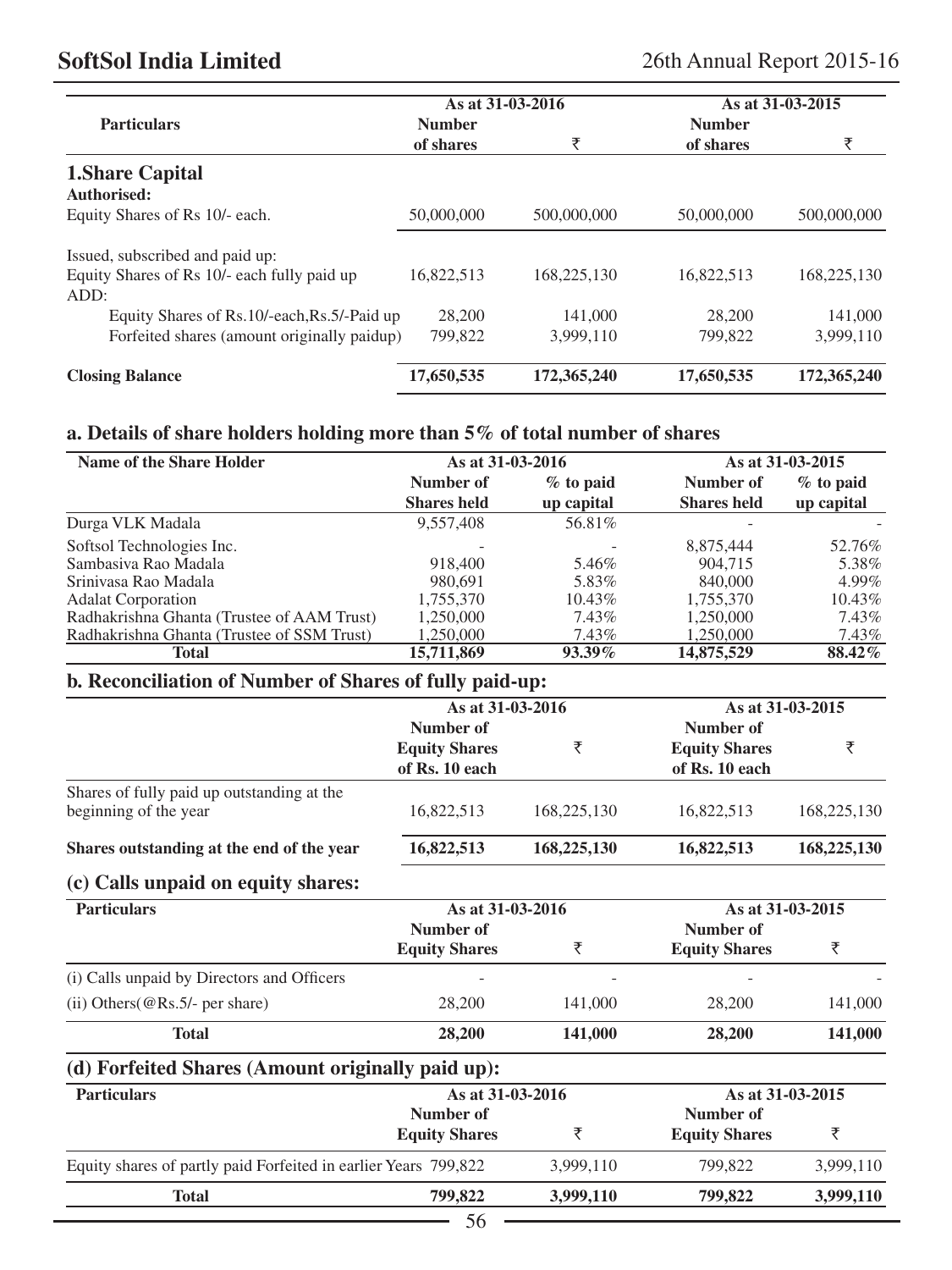# **SoftSol India Limited** 26th Annual Report 2015-16

| <b>Particulars</b>                                        | As at<br>31-03-2016<br>₹ | As at<br>31-03-2015<br>₹ |
|-----------------------------------------------------------|--------------------------|--------------------------|
| 2. Reserves and Surplus                                   |                          |                          |
| (a) Capital Redemption Reserve                            |                          |                          |
| Balance as per last Balance sheet                         | 18,050,950               | 18,050,950               |
| $\text{Closing Balance}(a)$                               | 18,050,950               | 18,050,950               |
| (b) Securities Premium Reserve                            |                          |                          |
| Balance as per last Balance sheet                         | 670,113,578              | 670,113,578              |
| <b>Closing Balance(b)</b>                                 | 670,113,578              | 670,113,578              |
| (c) General Reserve                                       |                          |                          |
| Balance as per last Balance sheet                         | 69,690,129               | 69,690,129               |
| $\text{Closing Balance}(c)$                               | 69,690,129               | 69,690,129               |
| (d) Surplus in Statement of Profit and Loss               |                          |                          |
| Balance as per last Balance sheet                         | 903,580,327              | 897,787,533              |
| Add: Profit for the year                                  | 9,464,761                | 12,128,234               |
| Less: Depreciation on assets whose useful life is expired |                          | 6,335,440                |
| : Interim dividend                                        | 20,187,016               |                          |
| : Tax on Interim dividend                                 | 4,109,602                |                          |
| Closing Balance(d)                                        | 888,748,470              | 903,580,327              |
| Total $(a+b+c+d)$                                         | 1,646,603,127            | 1,661,434,984            |
| 3. Other Long Term Liabilities                            |                          |                          |
| Deposits                                                  | 35,162,426               | 33,718,844               |
| Liabilities for Capital Goods                             | 1,227,699                | 28,380                   |
| <b>Total</b>                                              | 36,390,125               | 33,747,224               |
| 4. Long-term provisions                                   |                          |                          |
| <b>Provision for Employee benefits:</b>                   |                          |                          |
| Gratuity                                                  | 2,086,830                | 2,164,841                |
| Leave Encashment                                          | 179,900                  | 158,178                  |
| <b>Total</b>                                              | 2,266,730                | 2,323,019                |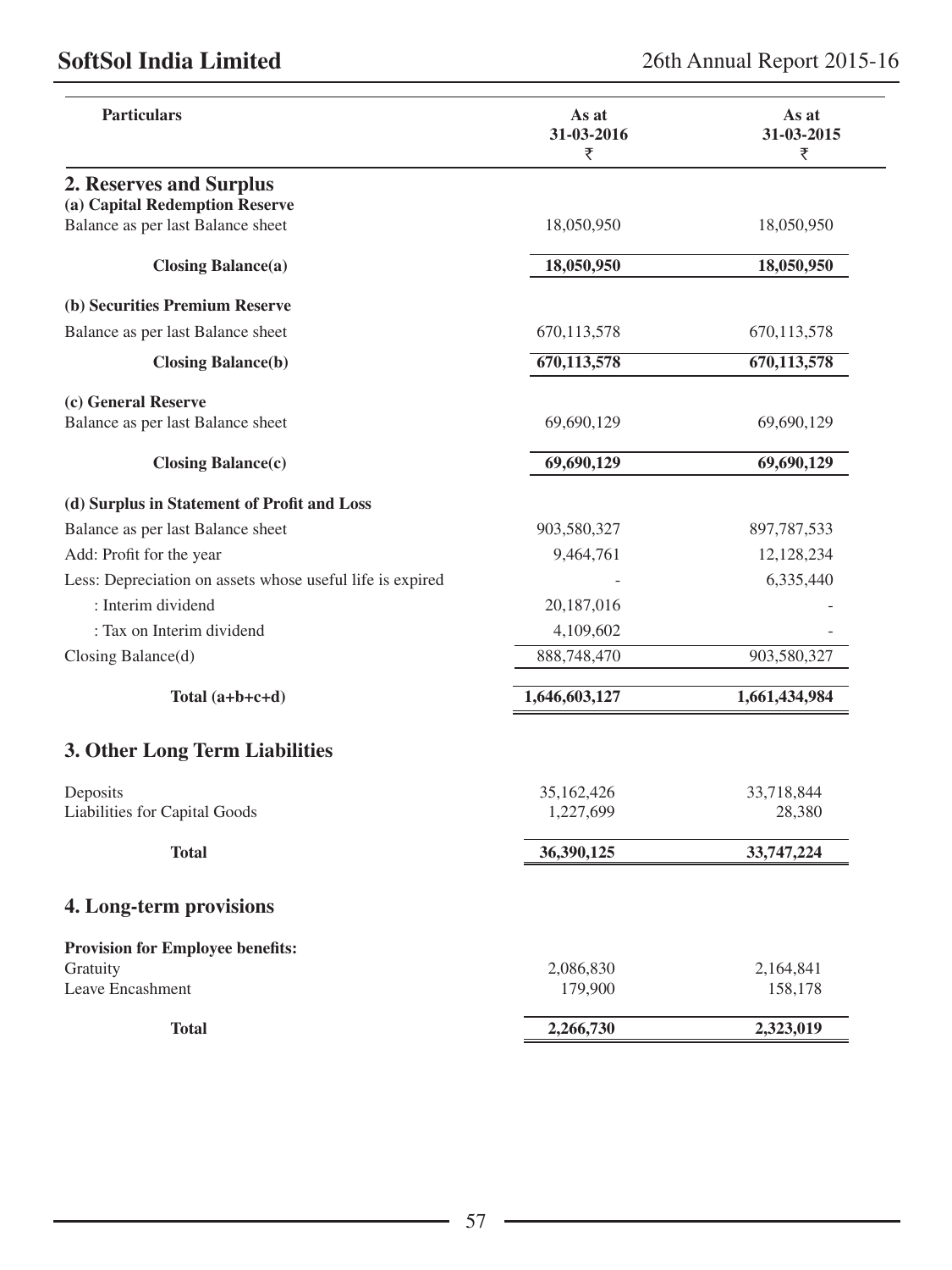| <b>Particulars</b>                                                                                                                                                                                  |                                                                                                                                                                                                                                                                                                                                                      | As at<br>31-03-2016<br>₹       | As at<br>31-03-2015<br>₹          |
|-----------------------------------------------------------------------------------------------------------------------------------------------------------------------------------------------------|------------------------------------------------------------------------------------------------------------------------------------------------------------------------------------------------------------------------------------------------------------------------------------------------------------------------------------------------------|--------------------------------|-----------------------------------|
| <b>5. Trade Payables</b>                                                                                                                                                                            |                                                                                                                                                                                                                                                                                                                                                      |                                |                                   |
| <b>Trade Payables-Unsecured</b>                                                                                                                                                                     | (a) Due to Micro, Small and Medium enterprises                                                                                                                                                                                                                                                                                                       |                                |                                   |
| (Refer sub-note(i) below)                                                                                                                                                                           |                                                                                                                                                                                                                                                                                                                                                      |                                |                                   |
| (b) Others                                                                                                                                                                                          |                                                                                                                                                                                                                                                                                                                                                      | 2,880,248                      | 2,880,248                         |
| <b>Total</b>                                                                                                                                                                                        |                                                                                                                                                                                                                                                                                                                                                      | 2,880,248                      | 2,880,248                         |
| (i)                                                                                                                                                                                                 | There are no defaults as on the balance sheet<br>date in repayment of the trade payables.                                                                                                                                                                                                                                                            |                                |                                   |
| (ii)                                                                                                                                                                                                | Micor, Small and Medium Enterprises as defined<br>in the Micro, Small and Medium Enterprise<br>Development Act, 2006 have been determined to<br>the extent such parties have been identified on the<br>basis of information available with the company                                                                                               |                                |                                   |
| (iii)<br>Medium Enterprises are as under<br><b>Interest Paid</b><br>in succeeding years                                                                                                             | Disclosure relating to Micro, Small and<br>Principal amount due and remaining unpaid<br>Interest due on above and the unpaid interest<br>Payments made beyond the appointment day suring the year<br>Interest due and payable for the period of delay<br>Interest accrued and remaining unpaid<br>Amount of further interest remaining due & payable |                                |                                   |
| <b>6. Other current liabilities</b><br><b>Other Payables:</b><br><b>Expenses Payable</b><br>Liabilities for other Finance<br><b>Unclaimed Dividend</b><br>Amount received against claims receivable |                                                                                                                                                                                                                                                                                                                                                      | 4,889,981<br>464,937<br>70,053 | 4,646,117<br>639,850<br>2,500,000 |
| <b>Total</b>                                                                                                                                                                                        |                                                                                                                                                                                                                                                                                                                                                      | 5,424,971                      | 7,785,967                         |
| 7. Short-term provisions                                                                                                                                                                            |                                                                                                                                                                                                                                                                                                                                                      |                                |                                   |
| Provision for employee benefits:<br>Gratuity<br>Leave Encashment                                                                                                                                    |                                                                                                                                                                                                                                                                                                                                                      | 758,652<br>37,589              | 690,808<br>38,522                 |
| <b>Total</b>                                                                                                                                                                                        |                                                                                                                                                                                                                                                                                                                                                      | 796,241                        | 729,330                           |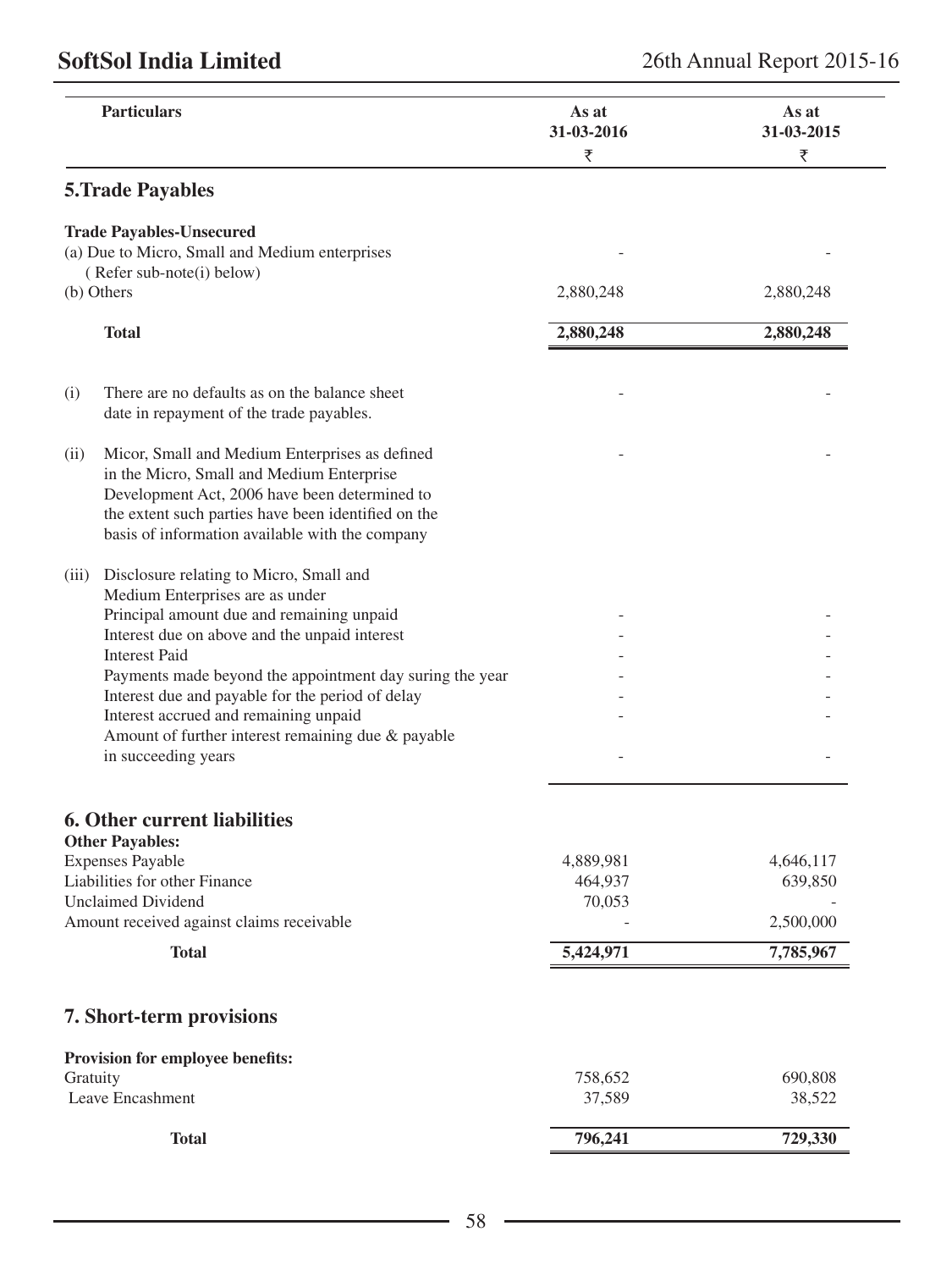|                                                                                                                                                                                         | 31-03-2016<br>₹ | As at<br>31-03-2015<br>₹ |
|-----------------------------------------------------------------------------------------------------------------------------------------------------------------------------------------|-----------------|--------------------------|
| 9. Non-current investments                                                                                                                                                              |                 |                          |
| Other Investments - (Trade - Unquoted)                                                                                                                                                  |                 |                          |
| 13,120 Common Stock of \$100 each fully paid up in                                                                                                                                      |                 |                          |
| Softsol Resources Inc. USA, a Wholly owned subsidiary                                                                                                                                   | 953,404,053     | 953,404,053              |
| <b>Investments in Mutual Funds- (Non trade-quoted)</b>                                                                                                                                  |                 |                          |
| Axis Mutual Fund (Previous year 6760746 Units of Rs.10/- Each)                                                                                                                          |                 | 67,607,460               |
| Reliance Mutual Fund (Previous year 50,02,659.15 Units of Rs.10/- Each)                                                                                                                 |                 | 50,026,592               |
| L & T Mutual Fund -3755424.24 Units of Rs.13.98 Each                                                                                                                                    | 52,500,000      |                          |
| ICICI Prudencial Mutual Fund 9406568.29 Units of Rs.16.90                                                                                                                               |                 |                          |
| Each (Previous year 3034142.60 Units of Rs.20.59 each)                                                                                                                                  | 159,000,000     | 62,500,000               |
| Blume Ventures Fund 1 & IA-1748 Units of Rs10,000/-                                                                                                                                     |                 |                          |
| Each (Previous year 600 Units of Rs. 10,000/- each)                                                                                                                                     | 17,480,000      | 6,000,000                |
| <b>Total</b>                                                                                                                                                                            | 1,182,384,053   | 1,139,538,105            |
| Aggregate amount of Unquoted investments                                                                                                                                                | 953,404,053     | 953,404,053              |
| Aggregate amount market value of quoted investments                                                                                                                                     | 253,401,806     | 199,504,920              |
| Aggregate provision for diminution in value of investments                                                                                                                              |                 |                          |
| 10. Long-term loans and advances                                                                                                                                                        |                 |                          |
| <b>Unsecured, Considered Good</b>                                                                                                                                                       |                 |                          |
| Capital Advances                                                                                                                                                                        | 287,360         |                          |
| <b>Earnest Money Deposits</b>                                                                                                                                                           | 510,000         | 10,000                   |
| <b>Security Deposits</b>                                                                                                                                                                | 5,248,886       | 4,810,115                |
| Advance Income Tax(net of provisions)                                                                                                                                                   | 21,845,749      | 12,986,197               |
| <b>Total</b>                                                                                                                                                                            | 27,891,995      | 17,806,312               |
| Note: Due by Directors or other officers of the company<br>or any of them either severally or jointly with any persons or<br>due by firms/ private companies in which any director is a |                 |                          |
| partner or a director or a member.                                                                                                                                                      | Nil             | Nil                      |
| 11. Other Non-Current Assets<br><b>Bank Balances</b>                                                                                                                                    |                 |                          |
| Fixed Deposits with Banks held as margin money for Bank<br>Guarantees-maturity of more than 12 months                                                                                   | 1,405,872       | 1,405,872                |
|                                                                                                                                                                                         | 1,405,872       | 1,405,872                |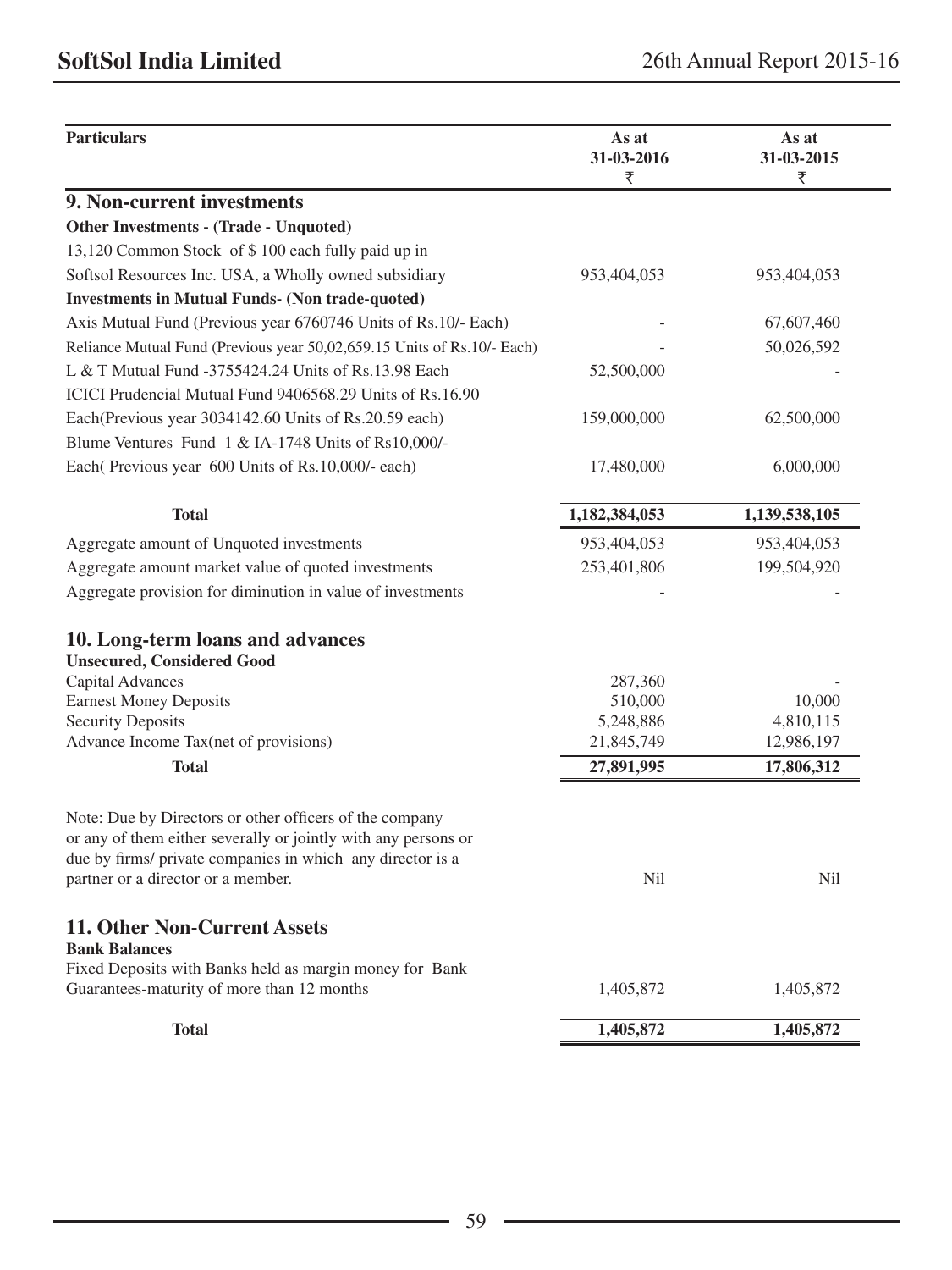|                          | 8. FIXED ASSETS                       |                     |                    |                     |                                                           |                     |                                             |                                                    |                                                           |                     |
|--------------------------|---------------------------------------|---------------------|--------------------|---------------------|-----------------------------------------------------------|---------------------|---------------------------------------------|----------------------------------------------------|-----------------------------------------------------------|---------------------|
|                          |                                       |                     | <b>GROSS BLOCK</b> |                     |                                                           | <b>DEPRECIATION</b> |                                             |                                                    | NET BLOCK                                                 |                     |
| $\overrightarrow{a}$     | Particulars                           | 01.04.2015<br>As at | Additions          | 31.03.2016<br>As at | $\begin{array}{c} \text{As at} \\ 31.03.2015 \end{array}$ | For the<br>year     | Whose Useful<br>On Assets                   | <b>TOTAL</b><br>$\mathbb{A} S\, \mathbb{A} \Gamma$ | $\begin{array}{c} \text{AS AT} \\ 31.03.2016 \end{array}$ | 31.03.2015<br>AS AT |
|                          |                                       | ⊮                   | ⊮                  | ⊮                   | ⊮                                                         | ₩                   | Life is expired $\overline{\overline{\xi}}$ | 31.03.2016                                         | ⊮                                                         | ⊮                   |
| Ł                        | TANGIBLE ASSETS:                      |                     |                    |                     |                                                           |                     |                                             |                                                    |                                                           |                     |
| $\overline{\phantom{0}}$ | $\ensuremath{\text{\textsf{Land}}}$ : |                     |                    |                     |                                                           |                     |                                             |                                                    |                                                           |                     |
|                          | Own                                   | 13,918,307          |                    | 13,918,307          |                                                           |                     |                                             |                                                    | 13,918,307                                                | 13,918,307          |
|                          | Leasehold (see note no.22.9.2)        | 5,540,142           |                    | 5,540,142           | 391,728                                                   | 56,000              |                                             | 447,728                                            | 5,092,414                                                 | 5,148,414           |
| $\sim$                   | Building                              | 355,763,121         |                    | 355,763,121         | 94,321,070                                                | 14,020,253          |                                             | 108,341,323                                        | 247,421,798                                               | 261,442,051         |
| $\tilde{\phantom{a}}$    | Plant & Equipment                     |                     |                    |                     |                                                           |                     |                                             |                                                    |                                                           |                     |
|                          | a) Computers                          | 31,038,592          |                    | 31,038,592          | 30,781,847                                                | 162,977             |                                             | 30,944,824                                         | 93,768                                                    | 256,745             |
|                          | b) Others                             | 138,676,754         | 454,848            | 139, 131, 602       | 97,069,984                                                | 11,385,354          |                                             | 108,455,338                                        | 30,676,264                                                | 41,606,770          |
| 4                        | Furniture & Fixtures                  | 71,828,583          | 1,924,554          | 73,753,137          | 55,420,043                                                | 7,322,231           |                                             | 62,742,274                                         | 11,010,863                                                | 16,408,540          |
| 5                        | Office Equipment                      | 11,968,042          | 14,500             | 11,982,542          | 11,541,141                                                | 125,231             |                                             | 11,666,371                                         | 316,170                                                   | 426,900             |
| $\circ$                  | Vehicles                              | 9,664,368           |                    | 9,664,368           | 8,713,966                                                 | 501,817             |                                             | 9,215,782                                          | 448,588                                                   | 950,402             |
| $\overline{r}$           | Library Books                         | 18,592              |                    | 18,592              | 18,592                                                    |                     |                                             | 18,592                                             |                                                           |                     |
|                          |                                       |                     |                    |                     |                                                           |                     |                                             |                                                    |                                                           |                     |
|                          | TOTAL-A                               | 638,416,501         | 2,393,902          | 640,810,403         | 298,258,371                                               | 33,573,863          |                                             | 331,832,233                                        | 308,978,171                                               | 340,158,129         |
|                          | PREVIOUS YEAR                         | 583,604,440         | 54,812,061         | 638,416,501         | 246,420,774                                               | 45,680,446          | 6,157,151                                   | 298,258,371                                        | 340,158,129                                               | 337,183,666         |
| $\blacksquare$           | INTANGIBLE ASSETS:                    |                     |                    |                     |                                                           |                     |                                             |                                                    |                                                           |                     |
| $\overline{a}$           | Computer Software                     | 3,109,217           |                    | 3,109,217           | 3,059,203                                                 | 38,827              |                                             | 3,098,030                                          | 11,187                                                    | 50,014              |
|                          |                                       |                     |                    |                     |                                                           |                     |                                             |                                                    |                                                           |                     |
|                          | TOTAL-B                               | 3,109,217           |                    | 3,109,217           | 3,059,203                                                 | 38,827              |                                             | 3,098,030                                          | 11,187                                                    | 50,014              |
|                          | <b>PREVIOUS YEAR</b>                  | 3.109.217           |                    | 3.109.217           | 2.707.274                                                 | 173,638             | 178.291                                     | 3.059.203                                          | 50.014                                                    | 401.943             |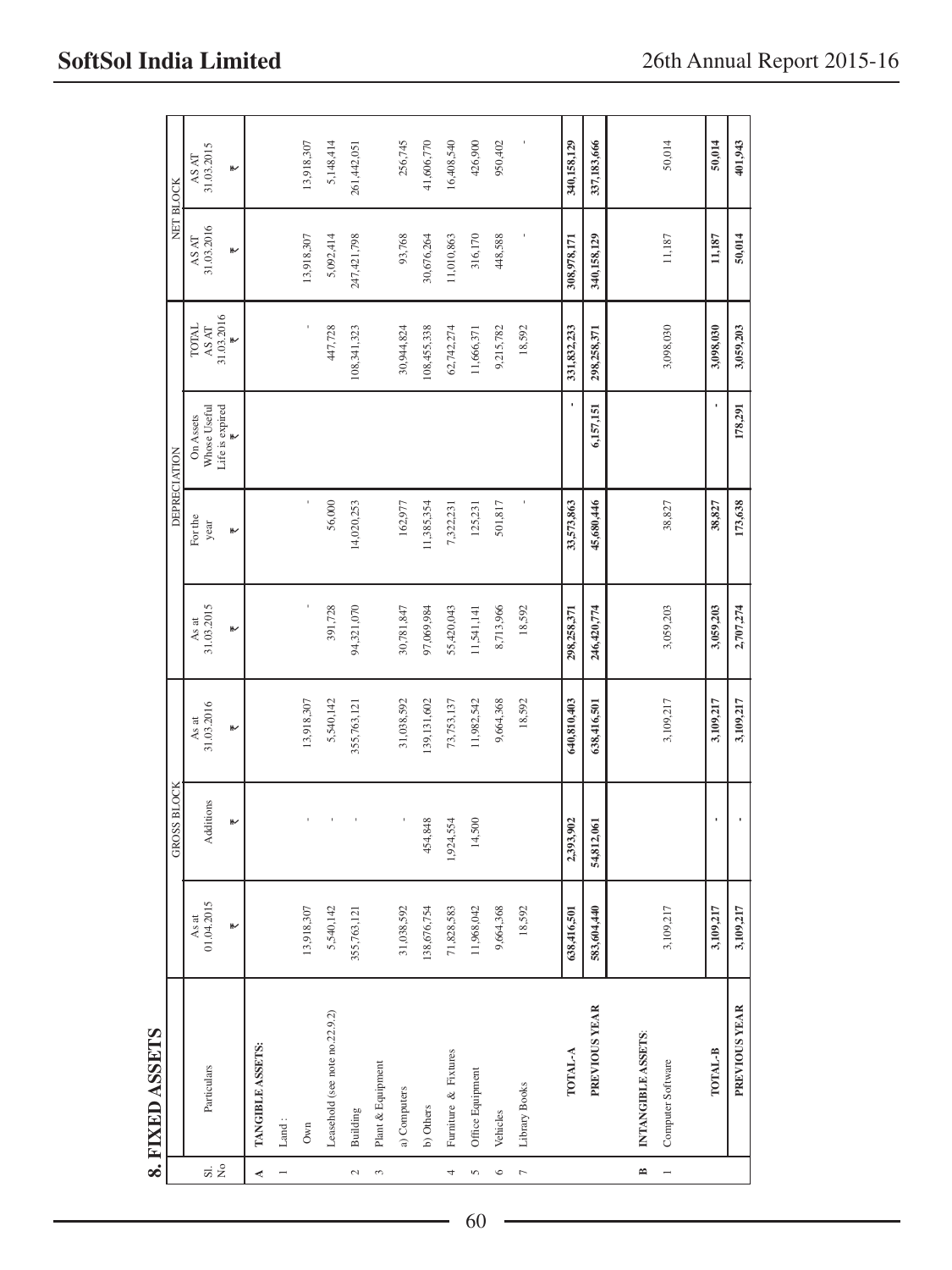| <b>12. Current Investments</b><br><b>Current Investments - (Quoted)</b><br><b>Investments in Mutual Funds: (Non trade - quoted)</b><br>Axis Mutual Fund -6760746 Units of Rs.10/- Each<br>(Previous year $52,50,000$ units of Rs.10/- each)<br>Reliance Mutual Fund -5002659.15 Units of Rs.10/- Each<br>(Previous year 5,50,000 Units of Rs.10/- each)<br>TATA Mutual Funds(Previous year 6,00,286 Units of Rs.10/- each)<br>L & T Mutual Fund -6893935.81 Units of Rs.15.62 Each<br>(Previous year Units of 1,03,91,584.81 Units of Rs.12.51 each)<br>Kotak Mutual Fund-4295025.99 Units of Rs.10.76 Each<br>(Previous year 35,99,250.62 Units of Rs.11.11 each)<br>ICICI Prudencial Mutual Fund -1168287.65 Units of Rs.15.63 Each<br>(Previous year 46,11,533.26 Units of Rs.13.93 each)<br>(Out of the above units 40,82,877 of ICICI Prudencial Mutual Fund and<br>units $37,55,424$ of L & T Mutual Fund agregating to | 67,607,460<br>50,026,592<br>107,682,172<br>46,200,467<br>17,753,482 | 52,500,000<br>5,500,000<br>6,002,862<br>130,000,000<br>40,000,000 |
|-------------------------------------------------------------------------------------------------------------------------------------------------------------------------------------------------------------------------------------------------------------------------------------------------------------------------------------------------------------------------------------------------------------------------------------------------------------------------------------------------------------------------------------------------------------------------------------------------------------------------------------------------------------------------------------------------------------------------------------------------------------------------------------------------------------------------------------------------------------------------------------------------------------------------------|---------------------------------------------------------------------|-------------------------------------------------------------------|
|                                                                                                                                                                                                                                                                                                                                                                                                                                                                                                                                                                                                                                                                                                                                                                                                                                                                                                                               |                                                                     |                                                                   |
|                                                                                                                                                                                                                                                                                                                                                                                                                                                                                                                                                                                                                                                                                                                                                                                                                                                                                                                               |                                                                     |                                                                   |
|                                                                                                                                                                                                                                                                                                                                                                                                                                                                                                                                                                                                                                                                                                                                                                                                                                                                                                                               |                                                                     |                                                                   |
|                                                                                                                                                                                                                                                                                                                                                                                                                                                                                                                                                                                                                                                                                                                                                                                                                                                                                                                               |                                                                     |                                                                   |
|                                                                                                                                                                                                                                                                                                                                                                                                                                                                                                                                                                                                                                                                                                                                                                                                                                                                                                                               |                                                                     |                                                                   |
|                                                                                                                                                                                                                                                                                                                                                                                                                                                                                                                                                                                                                                                                                                                                                                                                                                                                                                                               |                                                                     |                                                                   |
|                                                                                                                                                                                                                                                                                                                                                                                                                                                                                                                                                                                                                                                                                                                                                                                                                                                                                                                               |                                                                     |                                                                   |
|                                                                                                                                                                                                                                                                                                                                                                                                                                                                                                                                                                                                                                                                                                                                                                                                                                                                                                                               |                                                                     |                                                                   |
|                                                                                                                                                                                                                                                                                                                                                                                                                                                                                                                                                                                                                                                                                                                                                                                                                                                                                                                               |                                                                     |                                                                   |
|                                                                                                                                                                                                                                                                                                                                                                                                                                                                                                                                                                                                                                                                                                                                                                                                                                                                                                                               |                                                                     |                                                                   |
|                                                                                                                                                                                                                                                                                                                                                                                                                                                                                                                                                                                                                                                                                                                                                                                                                                                                                                                               |                                                                     |                                                                   |
|                                                                                                                                                                                                                                                                                                                                                                                                                                                                                                                                                                                                                                                                                                                                                                                                                                                                                                                               |                                                                     |                                                                   |
|                                                                                                                                                                                                                                                                                                                                                                                                                                                                                                                                                                                                                                                                                                                                                                                                                                                                                                                               |                                                                     |                                                                   |
|                                                                                                                                                                                                                                                                                                                                                                                                                                                                                                                                                                                                                                                                                                                                                                                                                                                                                                                               |                                                                     | 64,253,482                                                        |
|                                                                                                                                                                                                                                                                                                                                                                                                                                                                                                                                                                                                                                                                                                                                                                                                                                                                                                                               |                                                                     |                                                                   |
|                                                                                                                                                                                                                                                                                                                                                                                                                                                                                                                                                                                                                                                                                                                                                                                                                                                                                                                               |                                                                     |                                                                   |
| Rs.10,90,00,000/- under lien to Citi bank agianst Bank Guarantee                                                                                                                                                                                                                                                                                                                                                                                                                                                                                                                                                                                                                                                                                                                                                                                                                                                              |                                                                     |                                                                   |
| for arrangement of Loan to M/s Softsol Resources Inc.(Subsidiary)                                                                                                                                                                                                                                                                                                                                                                                                                                                                                                                                                                                                                                                                                                                                                                                                                                                             |                                                                     |                                                                   |
| <b>Total</b>                                                                                                                                                                                                                                                                                                                                                                                                                                                                                                                                                                                                                                                                                                                                                                                                                                                                                                                  | 289,270,172                                                         | 298,256,344                                                       |
| Aggregate amount market value of quoted investments                                                                                                                                                                                                                                                                                                                                                                                                                                                                                                                                                                                                                                                                                                                                                                                                                                                                           | 330,811,520                                                         | 3,205,852,515                                                     |
| Aggregate amount of unquoted investments                                                                                                                                                                                                                                                                                                                                                                                                                                                                                                                                                                                                                                                                                                                                                                                                                                                                                      |                                                                     |                                                                   |
| Aggregate provision for diminution in value of investments                                                                                                                                                                                                                                                                                                                                                                                                                                                                                                                                                                                                                                                                                                                                                                                                                                                                    |                                                                     |                                                                   |
|                                                                                                                                                                                                                                                                                                                                                                                                                                                                                                                                                                                                                                                                                                                                                                                                                                                                                                                               |                                                                     |                                                                   |
| <b>13. Trade Receivables</b>                                                                                                                                                                                                                                                                                                                                                                                                                                                                                                                                                                                                                                                                                                                                                                                                                                                                                                  |                                                                     |                                                                   |
|                                                                                                                                                                                                                                                                                                                                                                                                                                                                                                                                                                                                                                                                                                                                                                                                                                                                                                                               |                                                                     |                                                                   |
| <b>Unsecured, Considered Good</b>                                                                                                                                                                                                                                                                                                                                                                                                                                                                                                                                                                                                                                                                                                                                                                                                                                                                                             |                                                                     |                                                                   |
| Outstanding for a period exceeding six months                                                                                                                                                                                                                                                                                                                                                                                                                                                                                                                                                                                                                                                                                                                                                                                                                                                                                 |                                                                     |                                                                   |
| from the date they are due for payment                                                                                                                                                                                                                                                                                                                                                                                                                                                                                                                                                                                                                                                                                                                                                                                                                                                                                        | 4,656,133                                                           | 15,540,621                                                        |
| Others                                                                                                                                                                                                                                                                                                                                                                                                                                                                                                                                                                                                                                                                                                                                                                                                                                                                                                                        | 19,352,574                                                          | 29,765,480                                                        |
| <b>Total</b>                                                                                                                                                                                                                                                                                                                                                                                                                                                                                                                                                                                                                                                                                                                                                                                                                                                                                                                  | 24,008,707                                                          | 45,306,101                                                        |
| 14. Cash and Bank Balances                                                                                                                                                                                                                                                                                                                                                                                                                                                                                                                                                                                                                                                                                                                                                                                                                                                                                                    |                                                                     |                                                                   |
|                                                                                                                                                                                                                                                                                                                                                                                                                                                                                                                                                                                                                                                                                                                                                                                                                                                                                                                               |                                                                     |                                                                   |
| (a) Cash and Cash Eauivalents                                                                                                                                                                                                                                                                                                                                                                                                                                                                                                                                                                                                                                                                                                                                                                                                                                                                                                 |                                                                     |                                                                   |
| I. Cash on hand<br>II. Balance with scheduled banks in India                                                                                                                                                                                                                                                                                                                                                                                                                                                                                                                                                                                                                                                                                                                                                                                                                                                                  | 74,161                                                              | 26,931                                                            |
| (i) In Current Accounts                                                                                                                                                                                                                                                                                                                                                                                                                                                                                                                                                                                                                                                                                                                                                                                                                                                                                                       | 14,418,513                                                          | 5,054,366                                                         |
| (ii) In Fixed Deposits maturing less than twelve months                                                                                                                                                                                                                                                                                                                                                                                                                                                                                                                                                                                                                                                                                                                                                                                                                                                                       |                                                                     | 11,143,760                                                        |
| (b) Other Bank Balance                                                                                                                                                                                                                                                                                                                                                                                                                                                                                                                                                                                                                                                                                                                                                                                                                                                                                                        |                                                                     |                                                                   |
| (i) In unpaid dividend accounts                                                                                                                                                                                                                                                                                                                                                                                                                                                                                                                                                                                                                                                                                                                                                                                                                                                                                               | 70,053                                                              |                                                                   |
| (ii) In Fixed Deposits with Banks held as margin money                                                                                                                                                                                                                                                                                                                                                                                                                                                                                                                                                                                                                                                                                                                                                                                                                                                                        |                                                                     |                                                                   |
| for Bank Guarantees-maturity of less than 12 months                                                                                                                                                                                                                                                                                                                                                                                                                                                                                                                                                                                                                                                                                                                                                                                                                                                                           | 925,000                                                             | 1,255,460                                                         |
| <b>Total</b>                                                                                                                                                                                                                                                                                                                                                                                                                                                                                                                                                                                                                                                                                                                                                                                                                                                                                                                  | 15,487,727                                                          | 17,480,517                                                        |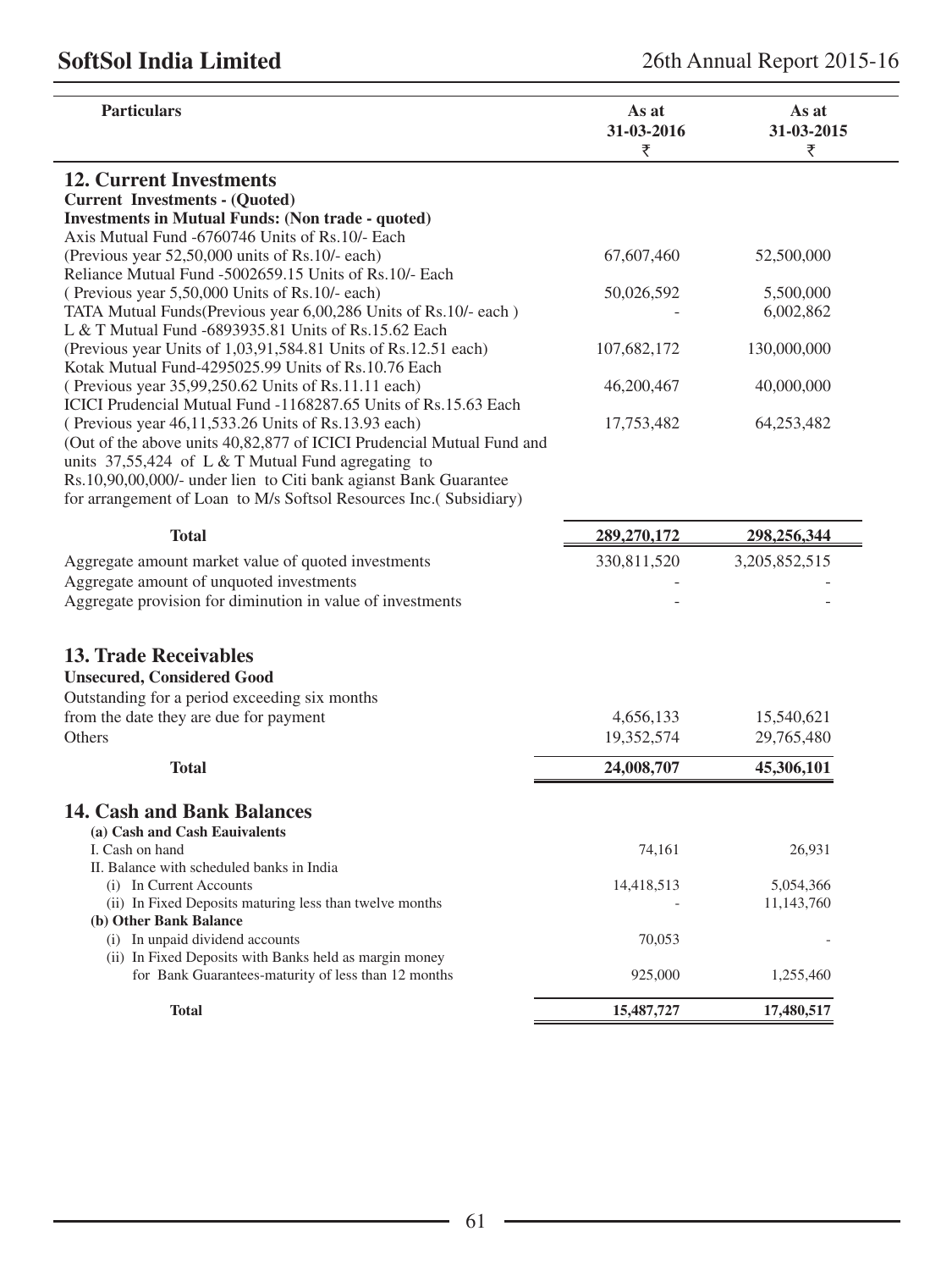| <b>Particulars</b>                                              | As at<br>31-03-2016<br>₹ | As at<br>31-03-2015<br>₹ |
|-----------------------------------------------------------------|--------------------------|--------------------------|
| 15. Short-term loans and advances                               |                          |                          |
| <b>Unsecured, Considered Good</b>                               |                          |                          |
| Advance for Expenses                                            | 85,711                   | 6,589,241                |
| Prepaid Expenses                                                | 431,519                  | 2,467,253                |
| Advance for Capital Goods                                       | 1,329,452                | 270,182                  |
| Balance with Central Government Departments-CENVAT input credit | 1,359,870                | 1,179,949                |
| <b>Total</b>                                                    | 3,206,552                | 10,506,625               |
| Note: Due by Directors or other officers of the                 |                          |                          |
| company or any of them either severally or jointly              |                          |                          |
| with any persons or due by firms/ private companies             |                          |                          |
| in which any director is a partner or a director or a member.   | Nil                      | Nil                      |
| 16. Other current assets                                        |                          |                          |
| <b>Rent Receivable</b>                                          | 13,547,501               | 8,667,613                |
| <b>Interest Accrued on Deposits</b>                             | 534,744                  | 2,090,379                |
| <b>Total</b>                                                    | 14,082,245               | 10,757,992               |
| <b>Particulars</b>                                              | <b>Year ended</b>        | <b>Year ended</b>        |
|                                                                 | 31-03-2016               | 31-03-2015               |
|                                                                 | ₹                        | ₹                        |
|                                                                 |                          |                          |
| 17. Revenue from operations                                     |                          |                          |
| Sale of Software Products/Services:                             |                          |                          |
| <b>Exports</b>                                                  | 19,849,735               | 44,490,556               |
| Domestic:                                                       |                          |                          |
| Services                                                        | 16,919,257               | 5,350,457                |
| <b>Total</b>                                                    | 36,768,992               | 49,841,013               |
| 18. Other Income                                                |                          |                          |
|                                                                 | 295,328                  | 6,577,855                |
| Interest on Deposits<br>Interest on IT refund                   | 520,448                  | 1,022,290                |
| Rent for premises                                               | 91,383,993               | 85,751,779               |
| Dividend on Mutual Funds                                        |                          | 134,052                  |
| Excess Provisions written back                                  | 17,078                   | 86,650                   |
| Gain on redemption of Mutual funds                              | 13,111,626               | 8,580,763                |
|                                                                 | 2,157,918                | 607,964                  |
|                                                                 |                          |                          |
| Foreign exchange Fluctuation gain<br>Miscellanious Receipts     | 44,712                   | 150,000                  |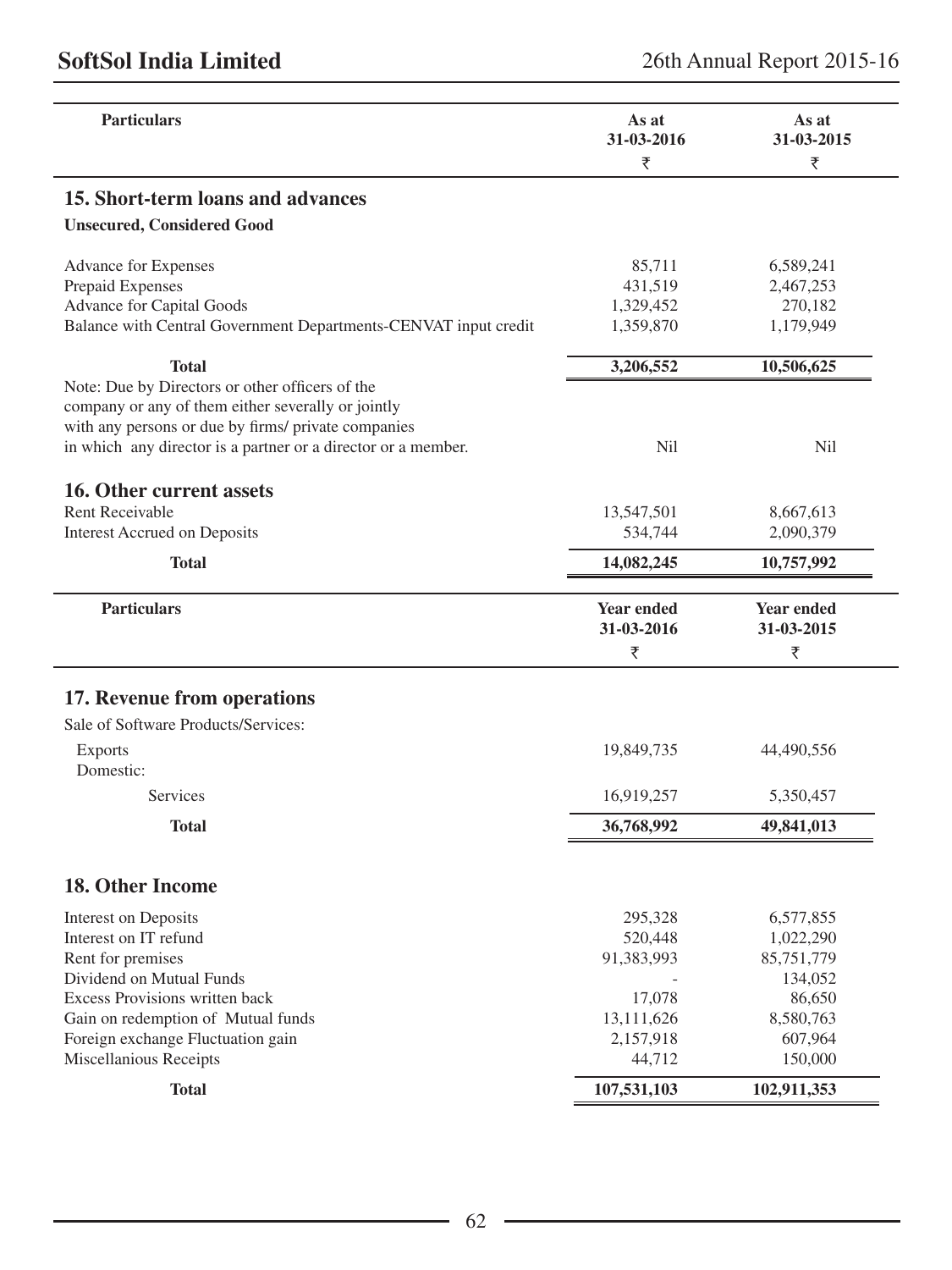| <b>Particulars</b>                        | <b>Year ended</b><br>31-03-2016<br>₹ | Year ended<br>31-03-2015<br>₹ |
|-------------------------------------------|--------------------------------------|-------------------------------|
| <b>19. Employee Benefits</b>              |                                      |                               |
| Salaries and Wages                        | 51,754,255                           | 54, 341, 427                  |
| Contribution to provident and other funds | 2,228,624                            | 2,804,888                     |
| Staff welfare expenses                    | 1,153,237                            | 1,862,697                     |
| <b>Total</b>                              | 55,136,116                           | 59,009,012                    |
|                                           |                                      |                               |
| <b>20. Finance Costs</b>                  |                                      |                               |
| Loan Processing Charges                   | 2,836,171                            |                               |
| <b>Total</b>                              | 2,836,171                            | $\blacksquare$                |
| 21. Other Expenses                        |                                      |                               |
| Power and fuel                            | 5,687,007                            | 5,812,011                     |
| Repairs to: Buildings                     | 8,200,428                            | 1,906,741                     |
| : Machinery                               | 7,198,372                            | 5,162,526                     |
| : Others                                  | 2,616,749                            | 1,414,860                     |
| Insurance                                 | 690,349                              | 513,449                       |
| Rates and taxes                           | 3,222,014                            | 3,719,853                     |
| Payments to Auditor for: as auditor       | 113,965                              | 84,270                        |
| : for taxation matters                    | 148,350                              | 46,068                        |
| : for other services                      | 34,350                               |                               |
| Legal and Professional Charges            | 4,759,213                            | 1,802,981                     |
| Director's Sitting Fee                    | 170,544                              | 123,596                       |
| Internet & Communication Expenses         | 1,781,974                            | 1,616,756                     |
| Fees and Subscriptions                    | 333,236                              | 192,276                       |
| <b>Travelling Expenses</b>                | 1,966,312                            | 2,141,051                     |
| Staff trainning & Recruitment Charges     |                                      | 695,739                       |
| <b>Advertisement Charges</b>              | 71,635                               | 53,054                        |
| Commission                                | 147,146                              | 171,090                       |
| <b>STPI</b> Charges                       | 197,220                              | 70,787                        |
| Printing & Stationery                     | 230,082                              | 304,265                       |
| Security Service Charges                  | 2,380,179                            | 2,127,387                     |
| Miscellaneous expenses                    | 2,005,899                            | 3,244,953                     |
| <b>Total</b>                              | 41,955,024                           | 31,203,713                    |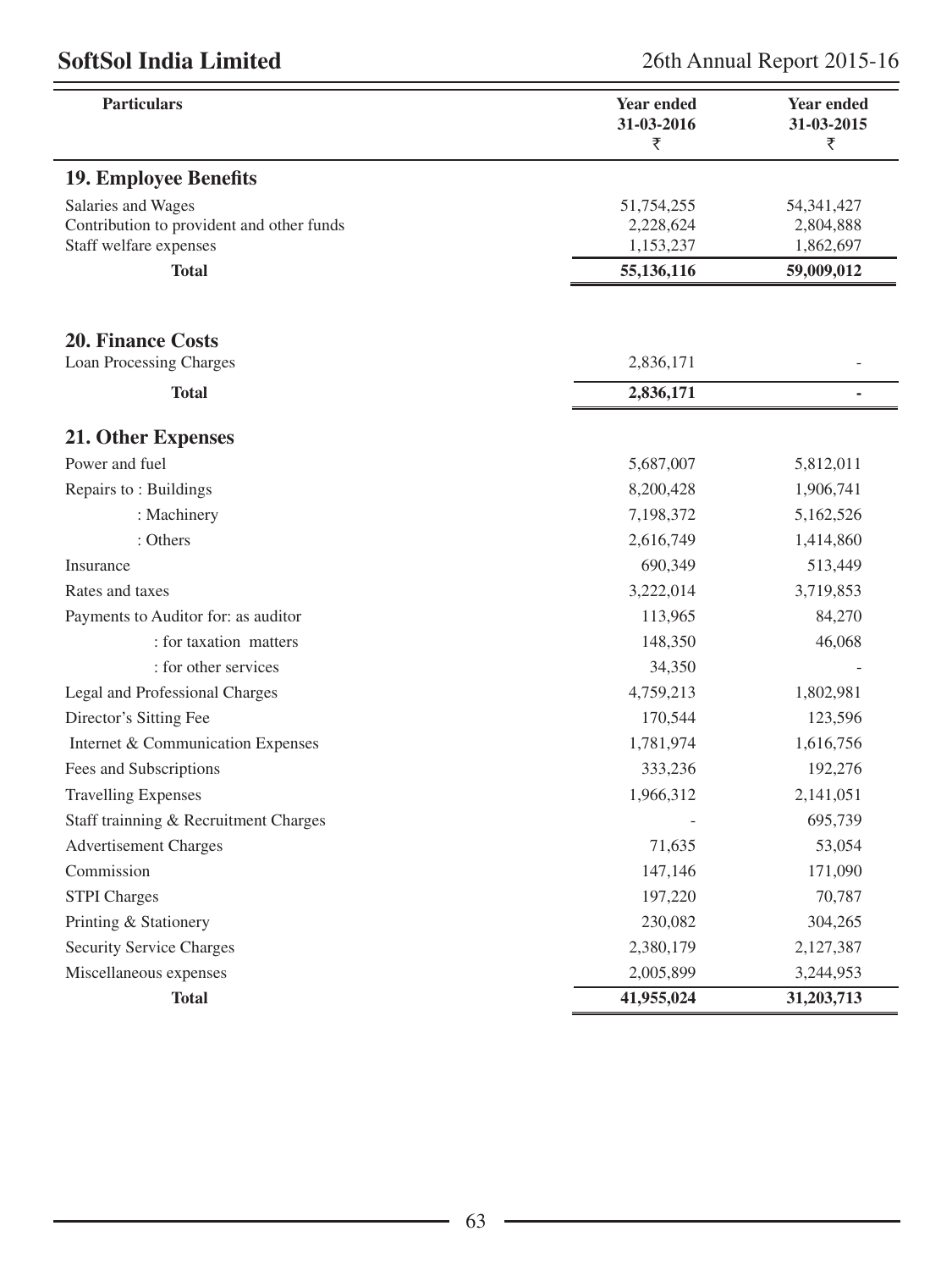# **21. SIGNIFICANT ACCOUNTING POLICIES AND OTHER NOTES TO THE FINANCIAL STATEMENTS**

# **22.1 Significant Accounting Policies – (AS-1):**

## **A. Basis of Preparation of Financial Statements :**

Financial statements have been prepared and presented under historical cost convention in accordance with the accounting principles generally accepted in India (GAAP). GAAP comprises the mandatory accounting standards as specified U/s 133 of the Companies Act, 2013 read with rule 7 of the Companies (Accounts) rules 2014 and other applicable provisions of the Act. All incomes and expenditures, having a material bearing on the financial statements, are recognized on an accrual basis.

### **B. Use of Estimates:**

The preparation of financial statements in conformity with the GAAP requires that the management make estimates and assumptions that affect the reported amounts of assets and liabilities, disclosure of contingent liabilities as at the date of the financial statements, and the reported amounts of incomes and expenses during the reporting year. Such estimates include, estimate of useful life of fixed assets, provision for doubtful debts etc. Actual results could differ from those estimates. Changes in estimates are reflected in financial statements in the year in which changes are made and, if material, their effects are disclosed in the financial statements.

### **C. Revenue recognition:**

- i) Revenue from software services is recognised under proportionate completion method for the services rendered and delivered as per the contracts entered.
- ii) Revenue from sale of products is recognised when significant risks and rewards in respect of ownership of products are transferred to customers. Revenue from products is stated exclusive of sales tax.
- iii) Interest income on deposits with banks is recognized on time proportion basis taking into account the amount outstanding and the rate applicable and interest on IT refund is recognized on receipt basis.
- iv) Rental income is recognised on accrual basis.
- v) Insurance Claims are recognised as and when they are settled / admitted.

## **D. Fixed Assets:**

i) Fixed assets are carried at cost of construction or acquisition less accumulated depreciation. Cost includes non-refundable taxes, duties, freight, borrowing costs and other incidental expenses related to the acquisition and installation of the respective assets.

 Assets under installation or under construction as at the Balance sheet date are shown as Capital work–in-progress. Advances paid towards acquisition of assets are included under Capital Advances.

 Fixed assets which are found to be not usable or retired from active use or when no further benefits are expected from their use are removed from the books of account and the difference if any, between the cost of such assets and the accumulated depreciation thereon is charged to Statement of Profit & Loss.

ii) Computer software is classified as an "Intangible Asset".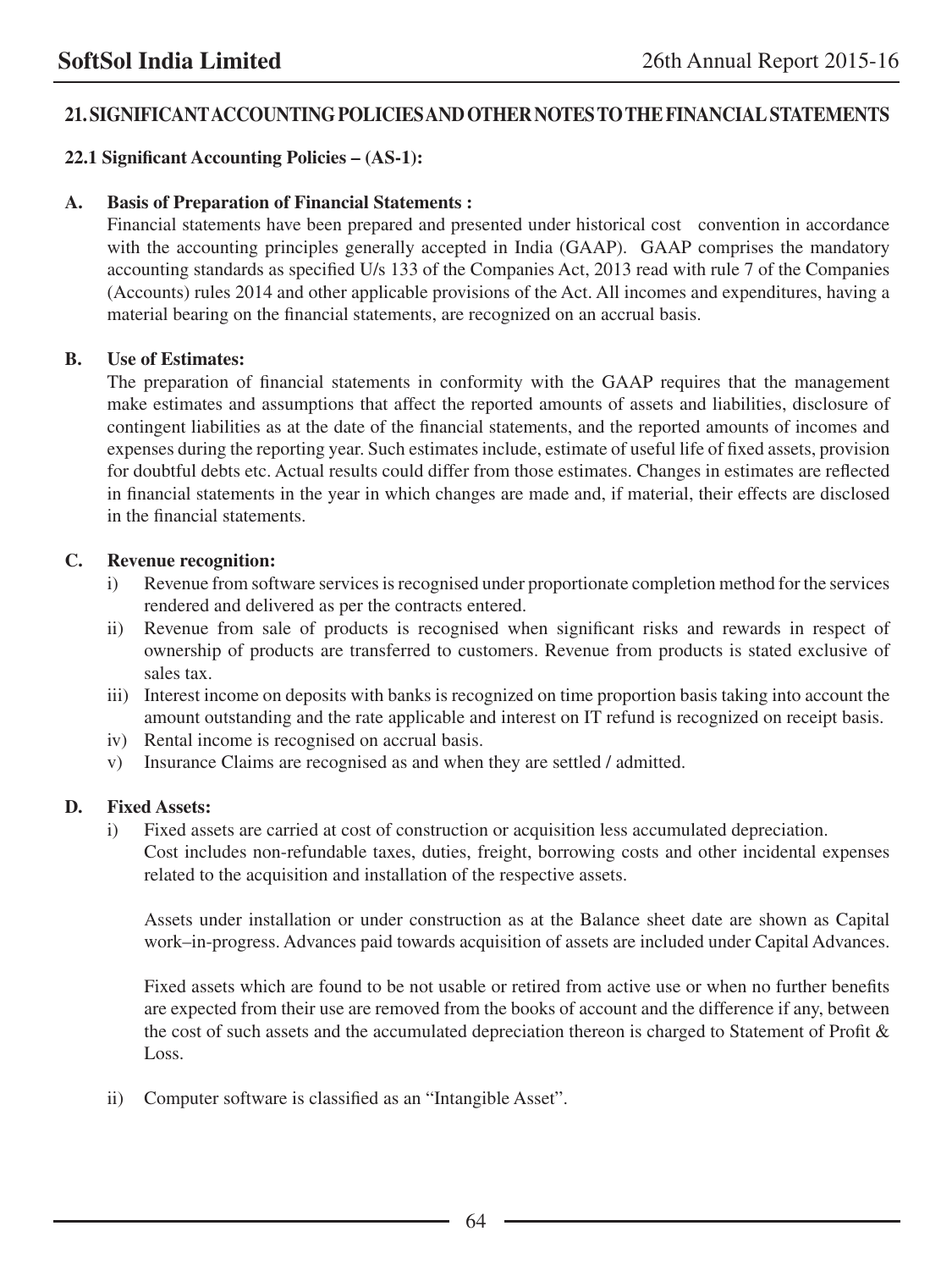# **E. Depreciation:**

- i) Depreciation on Tangible assets is provided under Written down value method over the useful lives of assets estimated by the management. Depreciation on additions/deletions during a period is charged on prorata basis from the date of addition or deletion, as the case may be.
- ii) The Management estimated the useful life of fixed assets as follows.

| <b>Buildings</b>              | 60 Years |
|-------------------------------|----------|
| Plant and Machinery           | 10 Years |
| Office Equipment              | 5 Years  |
| Computers                     | 3 Years  |
| <b>Furniture and Fixtures</b> | 10 Years |
| Vehicles - Motor cars         | 8 Years  |

- iii) Intangible assets are amortized over their estimated useful life of asset.
- iv) Leasehold land is amortised equally over the lease period. The lease rentals are charged to revenue.

## **F. Foreign Currency Transactions:**

- i) Initial Recognition: Transactions in foreign currencies are initially recorded at the exchange rates prevailing on the date of the transaction.
- ii) Conversion: Foreign currency monetary items are reported at the closing exchange rates on Balance Sheet date.
- iii) Exchange Differences:
- a) Exchange differences, arising on reporting of long-term foreign currency monetary items at rates different from those at which they were initially recorded during the period, or reported in previous financial statements, in so far as they relate to the acquisition of depreciable capital assets, are added to or deducted from the cost of assets and are depreciated over the balance life of the assets.
- b) Exchange differences arising on the settlement of monetary items not covered above, or on reporting such monetary items at rates different from those at which they were initially recorded during the year, or reported in previous financial statements, are recognized as income or expense in the year in which they arise.

## **G. Investments:**

 Investments intended to be held for more than one year are treated as long term and others as shortterm. Short-term investments are carried at the lower of cost or quoted / fair value, computed category wise and long term investments are stated at cost. Provision for diminution in the value of long-term investments is made only if such a decline is other than temporary.

## **H. Retirement benefits:**

- i) Defined Contribution Plan: Company's contribution paid/payable during the year to Provident Fund and Employees State Insurance Corporation are recognized in the Statement of Profit and Loss.
- ii) Defined Benefit Plan: At each reporting date, company's liability towards gratuity and leave encashment is determined by independent actuarial valuation using the projected unit credit method which considers each period of service as giving rise to an additional unit of benefit entitlement and measures each unit separately to build up the final obligation which is measured at the present value of estimated future cash flows using a discount rate. Actuarial gain/ losses are recognized in the Statement of Profit and Loss as income or expense.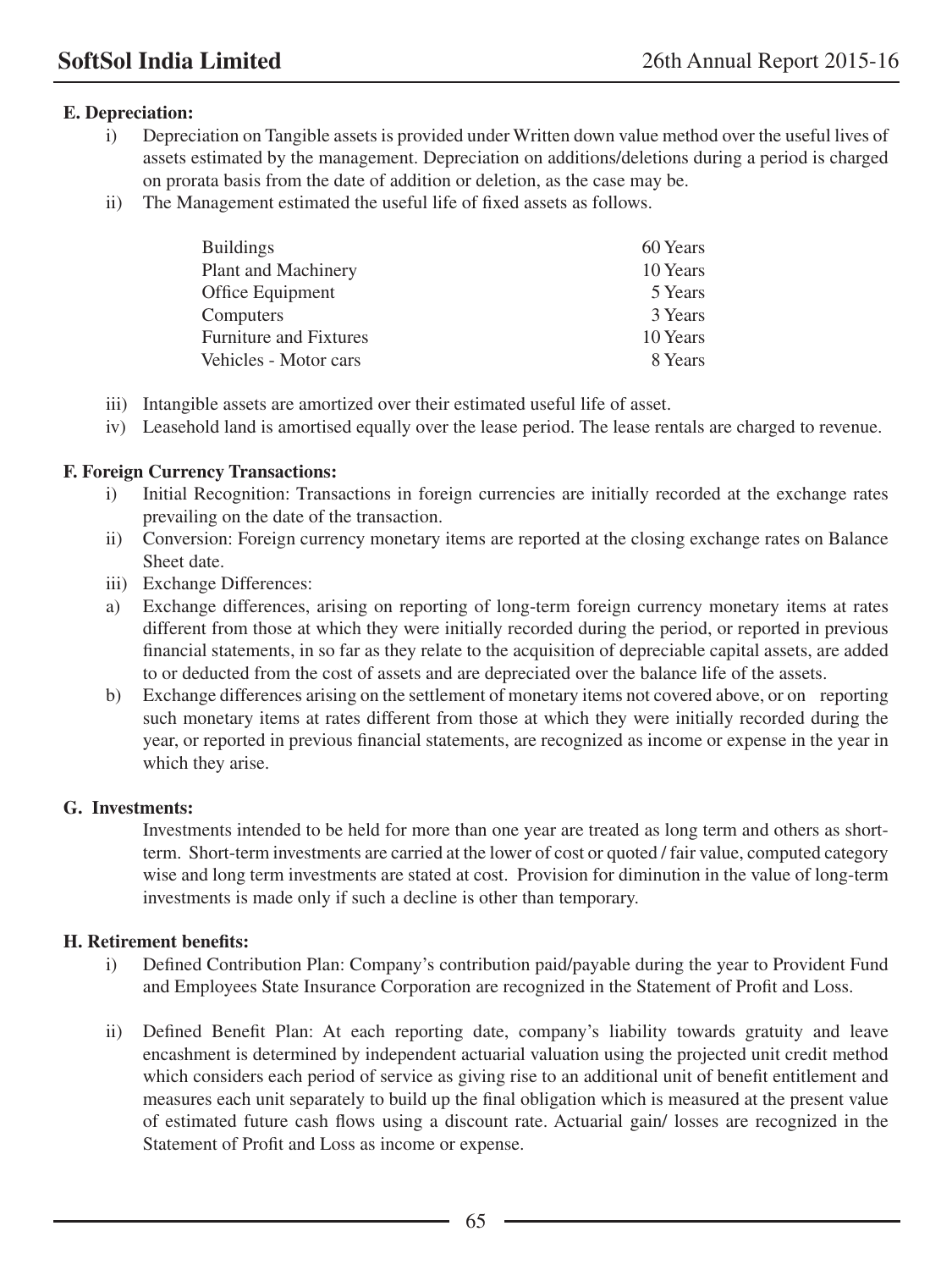### **I. Earnings per share:**

- i) Basic earnings per share is calculated by dividing the net profit or loss for the year attributable to equity shareholders by weighted average number of equity shares outstanding during the year.
- ii) Diluted earnings per share is calculated by dividing the net profit or loss for the financial year attributable to equity shareholders by the weighted average number of equity shares outstanding including equity shares which would have been issued on the conversion of all dilutive potential equity shares unless they are considered anti-dilutive in nature.

### **J. Taxes on Income:**

Tax expense, comprising of current and deferred tax have been determined and charged to statement of Profit & Loss.

### **i) Current Tax:**

 Provision is made for income tax liability estimated to arise on profit for the year at the current rate of tax in accordance with the Income tax Act, 1961.

### **ii) Deferred Tax:**

In accordance with the Accounting Standard  $-22$  (AS 22) "Accounting for Taxes on income, the company recognizes the deferred tax liability in the accounts, Deferred tax resulting from timing difference between book and tax profits is accounted for at the current rate of tax. Deferred tax asset is recognized only when there is virtual certainty, supported by convincing evidence, that such assets will be realised.

### **iii) Minimum Alternate Tax (MAT) Credit:**

 MAT credit is recognised as an asset only when and to the extent there is convincing evidence that the company will pay normal tax within the specified period and the MAT credit available can be utilised. Such asset is reviewed at each Balance Sheet date and the carrying amount is written down if considered not recoverable within the specified period.

### **K. Impairment of Assets:**

The Company assesses at each balance sheet date whether there is any indication that an asset may be impaired. If any such indication exists, the Company estimates the recoverable amount of the asset. If such recoverable amount of the asset or the recoverable amount of the cash generation unit to which the asset belongs is less than its carrying amount, the carrying amount is reduced to its recoverable amount. The reduction is treated as an impairment loss and is recognized in the Statement of profit and loss account. If at the balance sheet date there is an indication that if previously assessed impairment loss no longer exists, the recoverable amount is reassessed and the asset is reflected at the recoverable amount subject to a maximum of depreciated historical cost.

### **L. Business / Geographical Segments:**

The Company is engaged in the business of Software development and service. Since the inherent nature of development of software and services all types are integrated and govern by the same set of risks and returns and operating in the same economic environment, these are treated as a single Business and Geographical Segment. The said treatment is in accordance with the Accounting Standard – 17, Segment Reporting.

### **M. Provisions and Contingent Liabilities:**

i) A provision is recognised when the Company has a present obligation as a result of past event it is probable that an outflow of resources will be required to settle the obligation, in respect of which a reliable estimate can be made. Provisions are not discounted to their present value and are determined based on best estimate required to settle the obligation at the balance sheet date. These are reviewed at each balance sheet date and adjusted to reflect the current best estimates.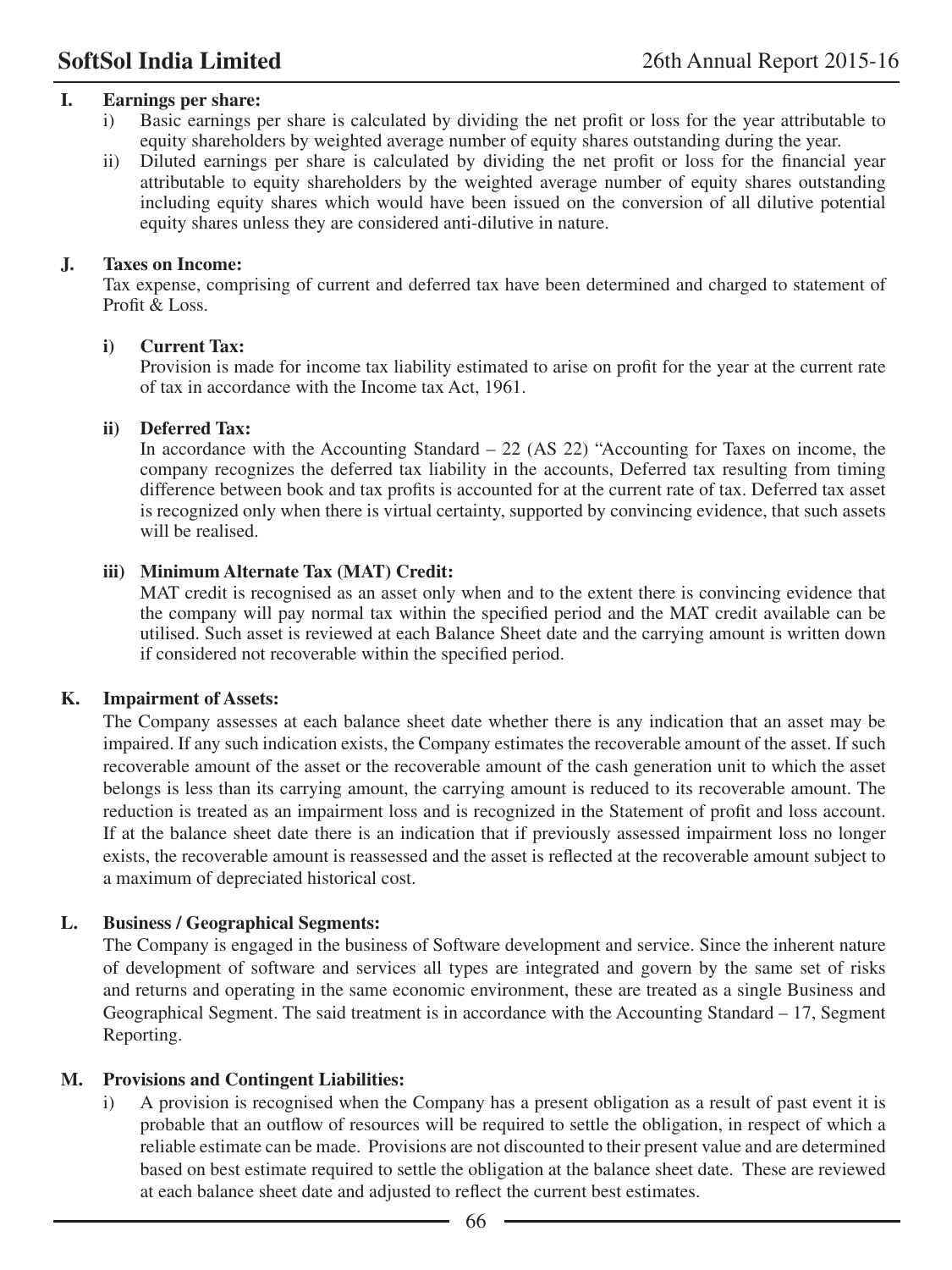ii) Contingent liabilities are disclosed when there is a probable obligation arising from past events, the existence of which will be confirmed only by the occurrence or non occurrence of one or more uncertain future events not wholly within the control of the company or a present obligation that arises from past events where it is either not probable that an outflow of resources will be required to settle or a reliable estimate of the amount cannot be made, and such liability that may arise is termed as a contingent liability.

### **N. Prior Period Expense/Income:**

The company follows the practise of making adjustments through "Expenses/Income under/ over provided "in previous years in respect of material transactions pertaining to in that period prior to the current accounting year.

### **O. General:**

Accounting policies not specifically referred to above are in consistent with the generally accepted accounting principles followed in India.

### **22.2. Employee benefits (AS-15):**

The following tables summarizes the components of expense / benefit recognized in the Statement of Profit and Loss and Balance Sheet for the respective employee benefit plans.

| <b>Particulars</b>                                   | <b>Gratuity</b>     |                      | <b>Leave Encashment</b> |                      |
|------------------------------------------------------|---------------------|----------------------|-------------------------|----------------------|
|                                                      | <b>Current Year</b> | <b>Previous Year</b> | Current Year            | <b>Previous Year</b> |
|                                                      |                     |                      |                         |                      |
| <b>Current Service Cost</b>                          | 8,01,431            | 11,77,763            | 53,279                  | (64, 417)            |
| Interest Cost on benefit obligation                  | 2,04,813            | 1,57,226             | 15,343                  | 25,420               |
| Net Actuarial (Gain)/Loss<br>Recognized in the year  | (5,56,724)          | (1,88,324)           | (47, 854)               | (40,601)             |
| Past Service Cost                                    | <b>NIL</b>          | <b>NIL</b>           | <b>NIL</b>              | <b>NIL</b>           |
| Expenses recognized<br>in Statement of Profit & Loss | 4,49,250            | 11,46,665            | 20.768                  | (79,598)             |

### **a. Statement of Profit and Loss**

## **b. Balance Sheet**

| <b>Particulars</b>                  | <b>Gratuity</b>       |                       | <b>Leave Encashment</b> |                       |
|-------------------------------------|-----------------------|-----------------------|-------------------------|-----------------------|
|                                     | As at<br>Mar 31, 2016 | As at<br>Mar 31, 2015 | As at<br>Mar 31, 2016   | As at<br>Mar 31, 2015 |
| Opening defined benefit obligation  | 28,55,649             | 17,08,984             | 1,96,700                | 2,76,298              |
| <b>Interest Cost</b>                | 2,04,813              | 1,57,226              | 15,343                  | 25,420                |
| Current service cost                | 8,01,431              | 11,77,763             | 53,279                  | (64, 417)             |
| Benefits paid                       | (4,59,687)            |                       |                         |                       |
| Actuarial (Gain)/Loss on obligation | (5,56,724)            | (1,88,324)            | (47, 854)               | (40,581)              |
| Closing defined benefit obligation  | 28,45,482             | 28,55,649             | 2,17,468                | 1,96,700              |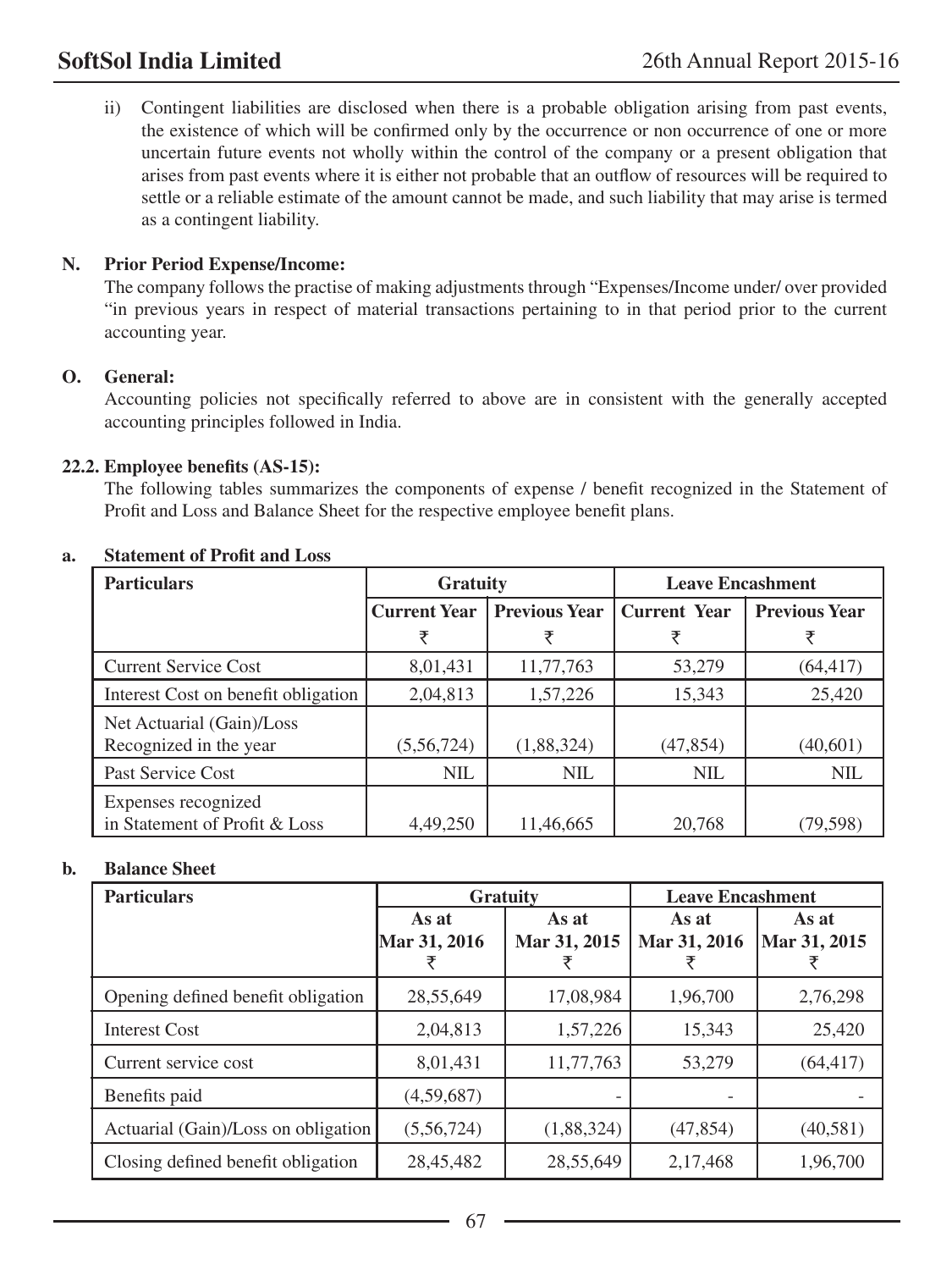The principal assumptions used in determining gratuity and leave benefit obligation in the above plans are as under:

| <b>Particulars</b>  | <b>Current Year</b>                             | <b>Previous Year</b>                          |
|---------------------|-------------------------------------------------|-----------------------------------------------|
| Discount Rate       | $7.80\%$                                        | 7.80 %                                        |
| Employee turnover   | NIL.                                            | <b>NIL</b>                                    |
| Further salary rise | $7.00\%$                                        | $7.00\%$                                      |
| Mortality           | Indian Assured Lives<br>Mortality (2006-08) Ult | Indian Assured Lives<br>Mortality(2006-08)Ult |

The estimates of future salary increases, considered in actuarial valuation, take account of inflation, seniority, promotion and other relevant factors, such as supply and demand in the employment market.

### **22.3. Segment Reporting (AS-17):**

The Company is engaged in the business of Software. Since the inherent nature of all software jobs are integrated and govern by the same set of risks and returns and operating in the same economic environment, these are treated as a single Business and Geographical Segment. The said treatment is in accordance with the Accounting Standard – 17, Segment Reporting.

### **22.4. Related Party Disclosures (AS-18):**

Names of the related parties and nature of relationships and particulars of transactions with the said related parties during the year are as follows:

a) Name of related parties and description of relationship:

| Key Management Personnel | Sri. Madala Sriniyasa Rao, Chairman<br>Sri. Madala Bhaskara Rao, WTD<br>Sri. Mandava Srinivas, CFO<br>Sri. B.Laxman, Company Secretary |
|--------------------------|----------------------------------------------------------------------------------------------------------------------------------------|
| ii) Subsidiary Comapnay  | SoftSol Resources Inc., USA                                                                                                            |
| iii) Holding Company     | SoftSol Technologies Inc., USA (upto 21-09-2015)                                                                                       |

**Note:** Information of related parties and the relationship is as identified by the Company on the basis of information available with them and relied upon by the auditors.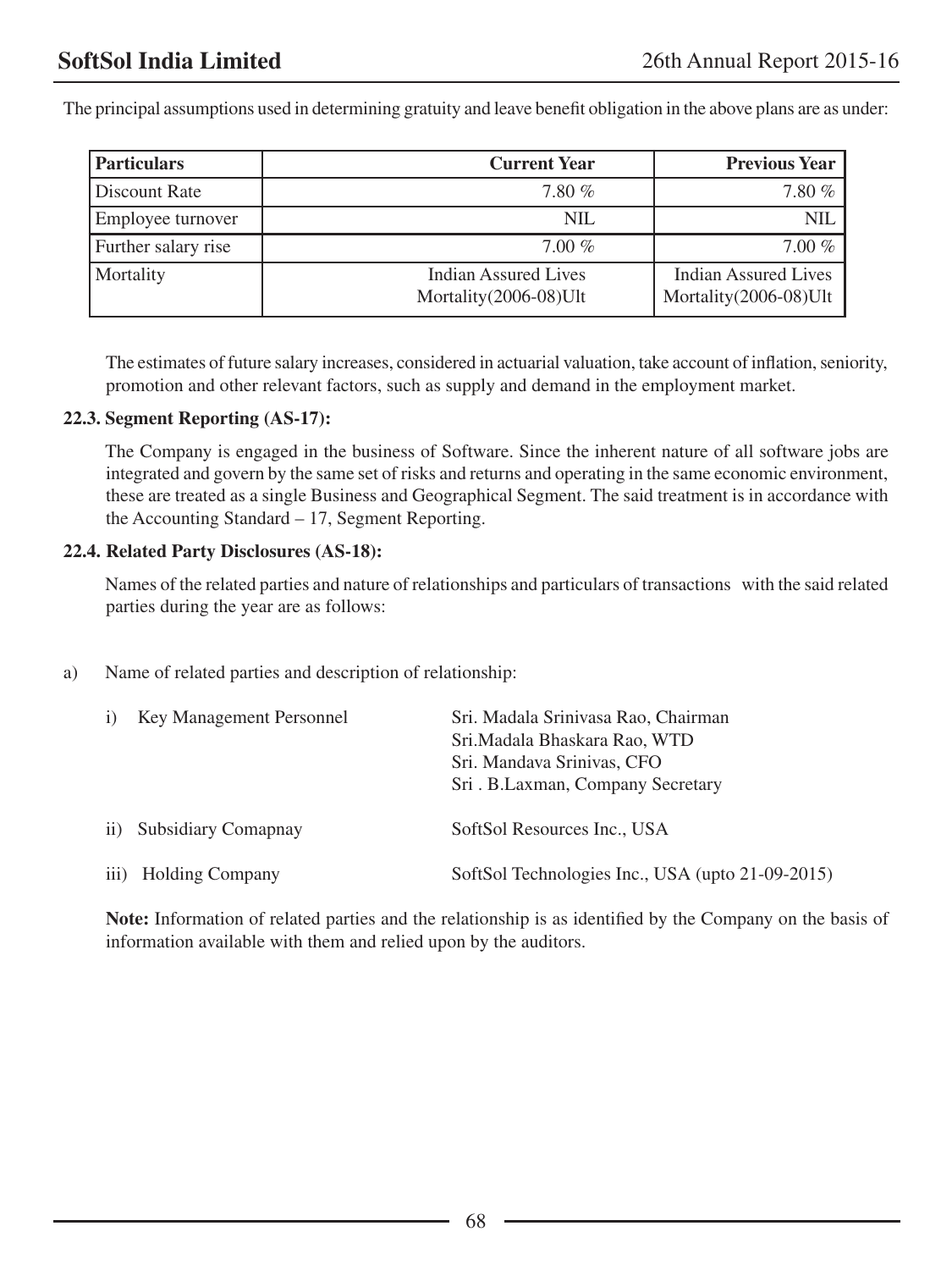## b) Aggregate Related Party transactions

|                                           | <b>Key</b><br><b>Management</b><br><b>Personnel</b> | Holding/<br><b>Subsidiaries</b><br>₹ |
|-------------------------------------------|-----------------------------------------------------|--------------------------------------|
| Remuneration to Key Management            | 28, 21, 200                                         |                                      |
| Personnel (Incl. PF Contribution)         |                                                     |                                      |
| (Previous year)                           | (23,67,600)                                         |                                      |
| Sales to Holding Company                  |                                                     | 1,01,59,861                          |
| (Previous year)                           |                                                     | (2,35,09,095)                        |
| Trade receivables from Holding Company    |                                                     | 70,24,654                            |
| (Previous year)                           |                                                     | (2,34,71,550)                        |
| Sales to subsidiary company               |                                                     | 96,89,874                            |
| (Previous year)                           |                                                     | (2,09,81,461)                        |
| Trade receivables from subsidiary company |                                                     | 84, 49, 219                          |
| (Previous year)                           |                                                     | (1,58,35,786)                        |

**Note:** As the liability for Gratuity is provided on actuarial basis for all the employees of the company as a whole, the amount pertaining to the Key Management Personnel is not ascertainable and therefore not included in the above.

## **22.5. Earnings per Equity Share (AS-20):**

|                                                         | <b>Current Year</b> | <b>Previous Year</b> |
|---------------------------------------------------------|---------------------|----------------------|
|                                                         |                     |                      |
| Net profit after tax $(\bar{\zeta})$                    | 94, 64, 761         | 1,21,28,234          |
| Weighted average number of equity shares                | 1,68,36,613         | 1,68,36,613          |
| Basic Earnings per equity share $\bar{\tau}$            | 0.56                | 0.72                 |
| Nominal value of shares (fully paid up) $(\bar{\zeta})$ | 10                  |                      |

### **22.6. Accounting for Taxes on Income (AS-22):**

In terms of Accounting Standard 22, there are no deferred tax liabilities (Prev. year–Nil-) Following prudence, no deferred tax asset has been recognized (Previous year -Nil -).

### **22.7. Impairment of Assets (AS-28):**

|                  |                                                                                         | <b>Current Year</b> | <b>Prev. Year</b> |
|------------------|-----------------------------------------------------------------------------------------|---------------------|-------------------|
|                  |                                                                                         |                     |                   |
| $\left( \right)$ | Amount of impairment losses recognized<br>in the Statement of Profit & Loss             | Nil                 | N <sub>il</sub>   |
| $\ddot{i}$       | Amount of reversal of impairment losses<br>recognized in the Statement of Profit & Loss | Nil                 | N <sub>il</sub>   |
| iii)             | Amount of impairment losses<br>recognized directly against revaluation surplus          | N <sub>il</sub>     | N <sub>i</sub>    |
| iv)              | Amount of reversals of impairment losses<br>recognized directly in revaluation surplus  | Nil                 | Nil               |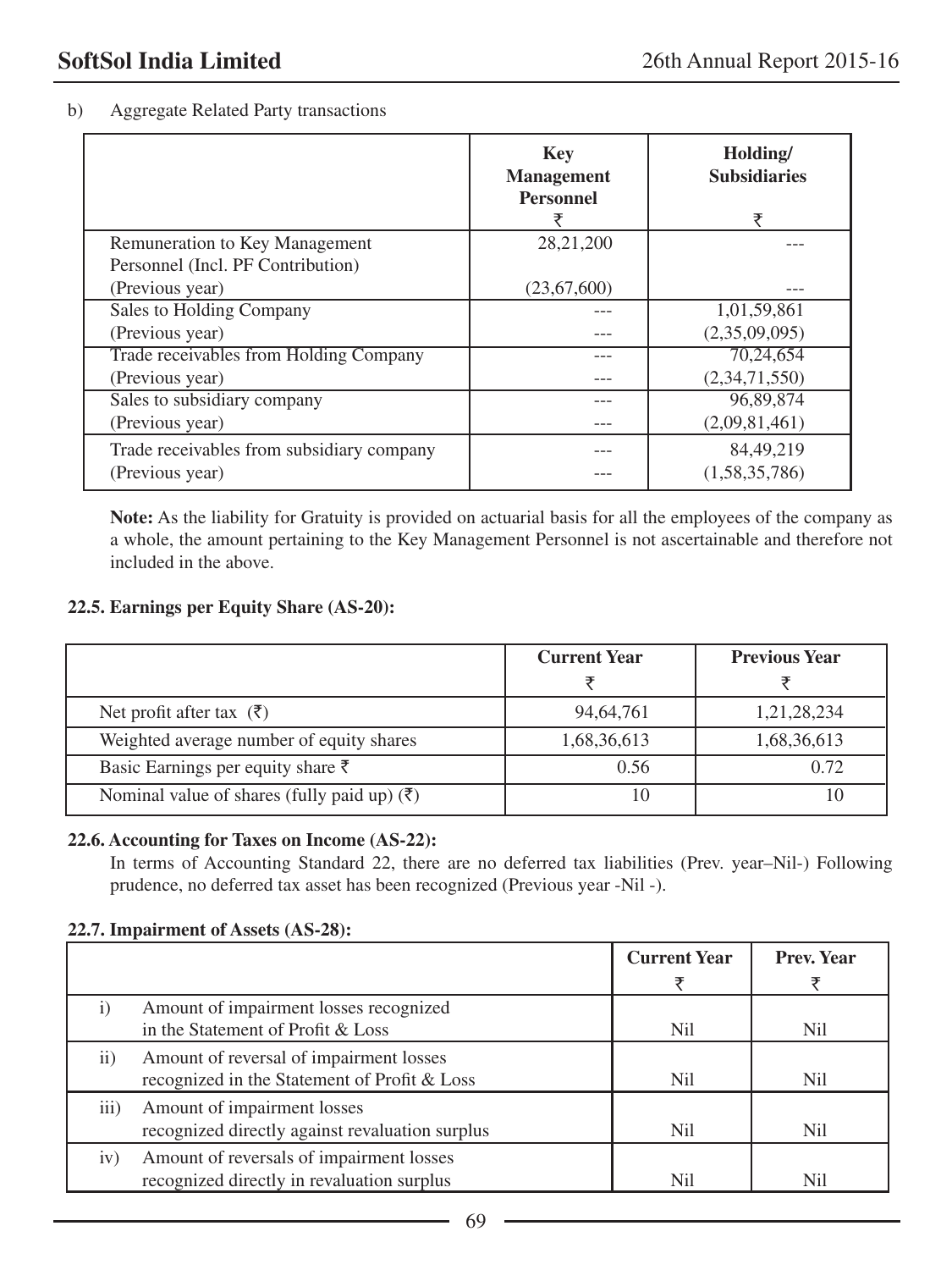## **22.8. Contingent liabilities and commitments (AS-29):**

*(to the extent not provided for)*

| <b>Particulars</b>                                      | As at<br><b>31st March 2016</b> | As at<br><b>31st March 2015</b> |
|---------------------------------------------------------|---------------------------------|---------------------------------|
| A) Contingent liabilities:                              |                                 |                                 |
| (i) Claims against the company not                      |                                 |                                 |
| acknowledged as debt                                    |                                 |                                 |
| Service tax demand for the period from 2007-08 to       |                                 |                                 |
| $2011-12$ , against which Rs. 2,23,544/- was paid under |                                 |                                 |
| protest and company filed appeal before                 | 6,18,962                        | 6,18,962                        |
| <b>CESTAT Bangalore</b>                                 |                                 |                                 |
| (ii) Guarantees given by the bankers                    | 23,30,812                       | 26,61,332                       |
| (iii) Other money for which the company is              |                                 |                                 |
| contingently liable:                                    |                                 |                                 |
| Guarantee given to Citi Bank, N.A., for giving          |                                 |                                 |
| Stand by letter of credit (SBLC) to the wholly          |                                 |                                 |
| owned subsidiary of the company                         | 10,90,00,000                    | 9,00,00,000                     |
| <b>B</b> ) Commitments:                                 |                                 |                                 |
| Capital commitments for investments in venture funds    | 1,20,00,000                     | <b>NIL</b>                      |

### **22.9. Other explanatory information:**

### **22.9.1.Additional Information as required under Schedule III to the Companies Act, 2013 to the extent applicable to the company:**

|                 |                                                                                | <b>Current</b> year | <b>Previous year</b><br>₹ |
|-----------------|--------------------------------------------------------------------------------|---------------------|---------------------------|
| a)              | Value of Imports calculated on CIF Basis                                       | Nil                 | Nil                       |
| b)              | Expenditure in Foreign Currency                                                | N <sub>il</sub>     | <b>Nil</b>                |
| $\mathcal{C}$ ) | Amount remitted during the year in foreign<br>currency on account of dividends | 1,78,96,964         | <b>Nil</b>                |
|                 | No of Shares                                                                   | 1,49,14,137         | <b>Nil</b>                |
|                 | Year to which dividend paid                                                    | 2015-16             | <b>Nil</b>                |
| d)              | Earnings in foreign exchange -<br>Export of Software on FOB basis              | 1,98,49,735         | 4.44.90.556               |

**22.9.2.** During the financial year 2005-06, the Govt. of A.P. allotted a land of one acre to the company, bearing Plot No.6, in Sy.No.408/1, I.T. Industries Layout, Madhurawada Village, Visakhapatnam District on outright sale basis under its ICT policy 2005-10 at a consideration of Rs.10.00 lakhs per acre vide MOU dt.13.06.2005 and Agreement for sale of land dt.23.02.2006. Accordingly, the company has paid the consideration and took possession of the same and started developing the same for its IT facility. Subsequently, on getting the permission from the Govt. of India for developing, operating and maintaining IT / ITES SEZ in the said land, the Govt. of A.P. converted the above sale of land into lease and fixed a one time lease payment of Rs.10.00 lakhs per acre and further fixed an annual lease rental of Rs.1,000/ per acre vide lease deed dated 05.02.2009. As per the above, the GOAP adjusted the amount of Rs.10.00 lakhs paid by the company towards sale consideration for the one time lease premium.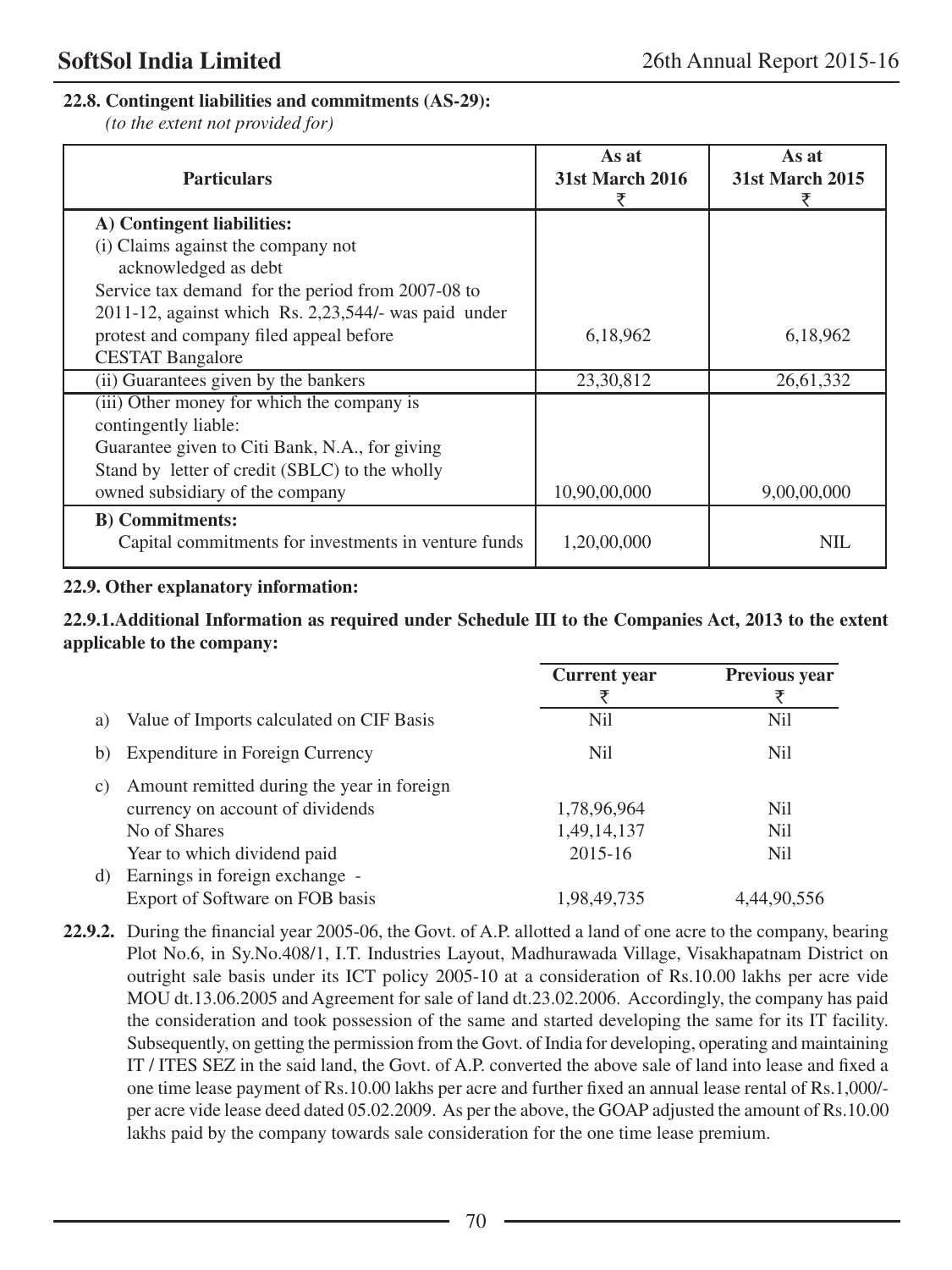As per the lease deed, the land will be converted from leasehold to freehold after a period of 10 years from the execution of the above lease deed, subject to provisions of the SEZ Act, 2005 / SEZ Rules, 2006.

 As the period of 10 years from the execution of the lease deed is not yet completed, the company is continuing to pay the annual lease rental of Rs.1,000/- and showing the said land as a leasehold land in the fixed asset schedule.

- **22.9.3.** Trade Receivables include  $\overline{884,49,219}$ /- (Previous year  $\overline{51,58,35,786}$ ) due from SoftSol Resources Inc., a wholly owned foreign subsidiary of this company. Maximum amount outstanding at any time during the year is  $\overline{52,48,65,293}$ /-(Prev. Years  $\overline{52,00,27,037}$ /-)
- **22.9.4.** In the opinion of the board, the assets other than fixed assets and non–current investments, have a value on realization in the ordinary course of business of atleast equal to the amount at which they are stated in the balance sheet.
- **22.9.5.** Previous year's figures have been regrouped wherever necessary to conform to the layout adopted in the current year.

Per our report of even date For and on behalf of Board of Directors for J V S L & Associates Chartered Accountants

(Firm Regn.No:015002S)

Partner (DIN : 00474589) (DIN : 0017006) ICAI Ms.No.022481 Wholetime Director Director

J. Venkateswarlu Bhaskara Rao Madala Dr. T. Hanuman Chowdary

Place: Hyderabad B. Laxman Srinivas Mandava Date: 30.05.2016 Company Secretary Chief Financial Officer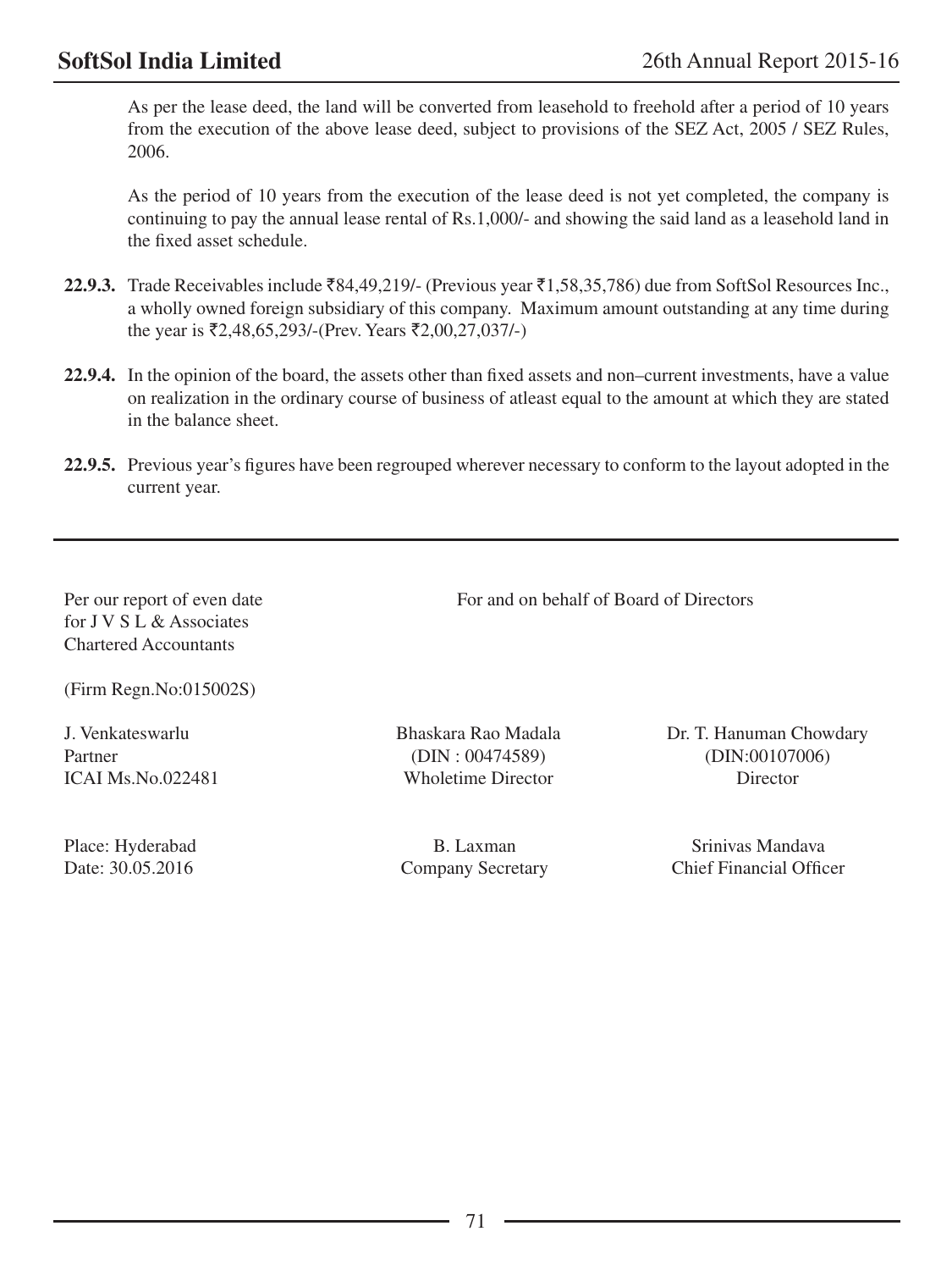## **SoftSol Resources Inc., USA**

#### **Board of Directors**

Mr. Srinivasa Rao Madala President & CEO Dr. Durga V.L.K. Madala Director

## **Registered Office**

46755, Frement Blvd., Fremont, California - 94538. Tel No. (510) 824-2000, Web site: www.softsolusa.com

Note:- In compliance with the provisions the Company's Act 2013 and SEBI LODR Regulations 2015 the subsidiary company audited financial statements for the current year is as at 31.03.2016 but its previous financial year figures are as at 31.12.2014 (as per its last year audited statement in the previous year).

#### **Auditors**

The Chugh Firm, AAC An Accountancy Corporation California, USA.

#### **Board of Director's Report 2016**

Dear Members

Your Directors take pleasure in presenting their report for the financial year 2016

#### **The Financial Highlights :**

|                                | (USD in 000's) |        |
|--------------------------------|----------------|--------|
| <b>Particulars</b>             | 2016           | 2014   |
| <b>Total Revenue</b>           | 8,663          | 10,250 |
| Other Income                   | 32             |        |
| <b>Total Operating Expense</b> | 8,650          | 10,159 |
| Provision for Taxation         | 19             | 44     |
| Net Profit                     | 26             | 88     |

#### **Appreciation:**

The Board places on record its thanks to Management, associates, vendors and other service providers for their continued commitment and support to the company.

**Srinivasa Rao Madala President and CEO May 10, 2016**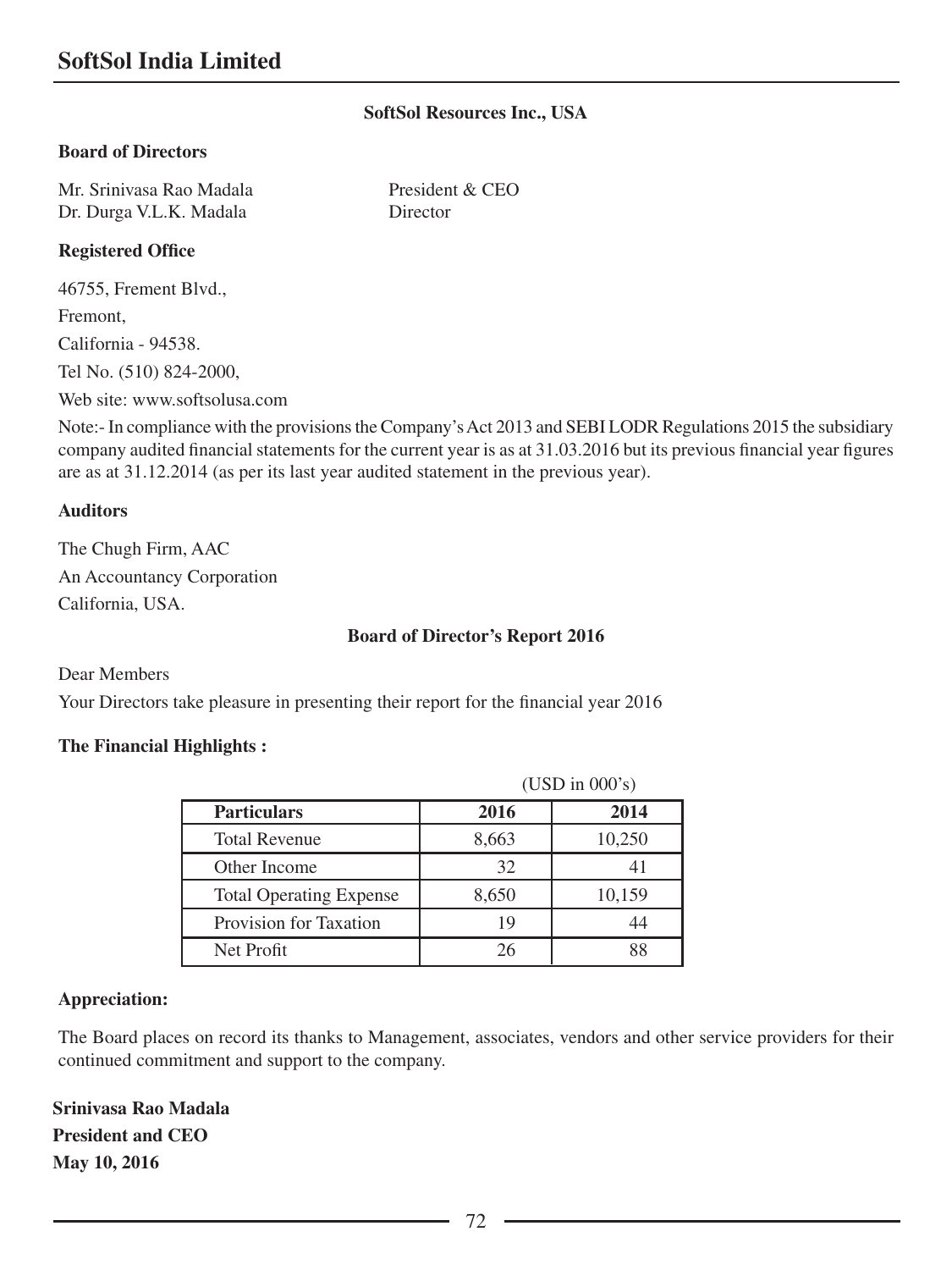## **INDEPENDENT AUDITOR'S COMPILATION REPORT**

To Management Softsol Resources, Inc. Fremont, CA

Management is responsible for the accompanying financial statements of Softsol Resources, Inc. (a California corporation), which comprise the balance sheet as of March 31, 2016 and the related statements of income, stockholder's equity and cash flows for the year then ended, and the related notes to the financial statements in accordance with accounting principles generally accepted in the United States of America. We have performed a compilation engagement in accordance with Statements on Standards for Accounting and Review Services promulgated by the Accounting and Review Services Committee of the AICPA. We did not audit or review the financial statements nor were we required to perform any procedures to verify the accuracy or completeness of the information provided by management. Accordingly, we do not express an opinion, a conclusion, nor provide any form of assurance on these financial statements.

**Chugh CPAs LLP** Cerriots, CA May 10, 2016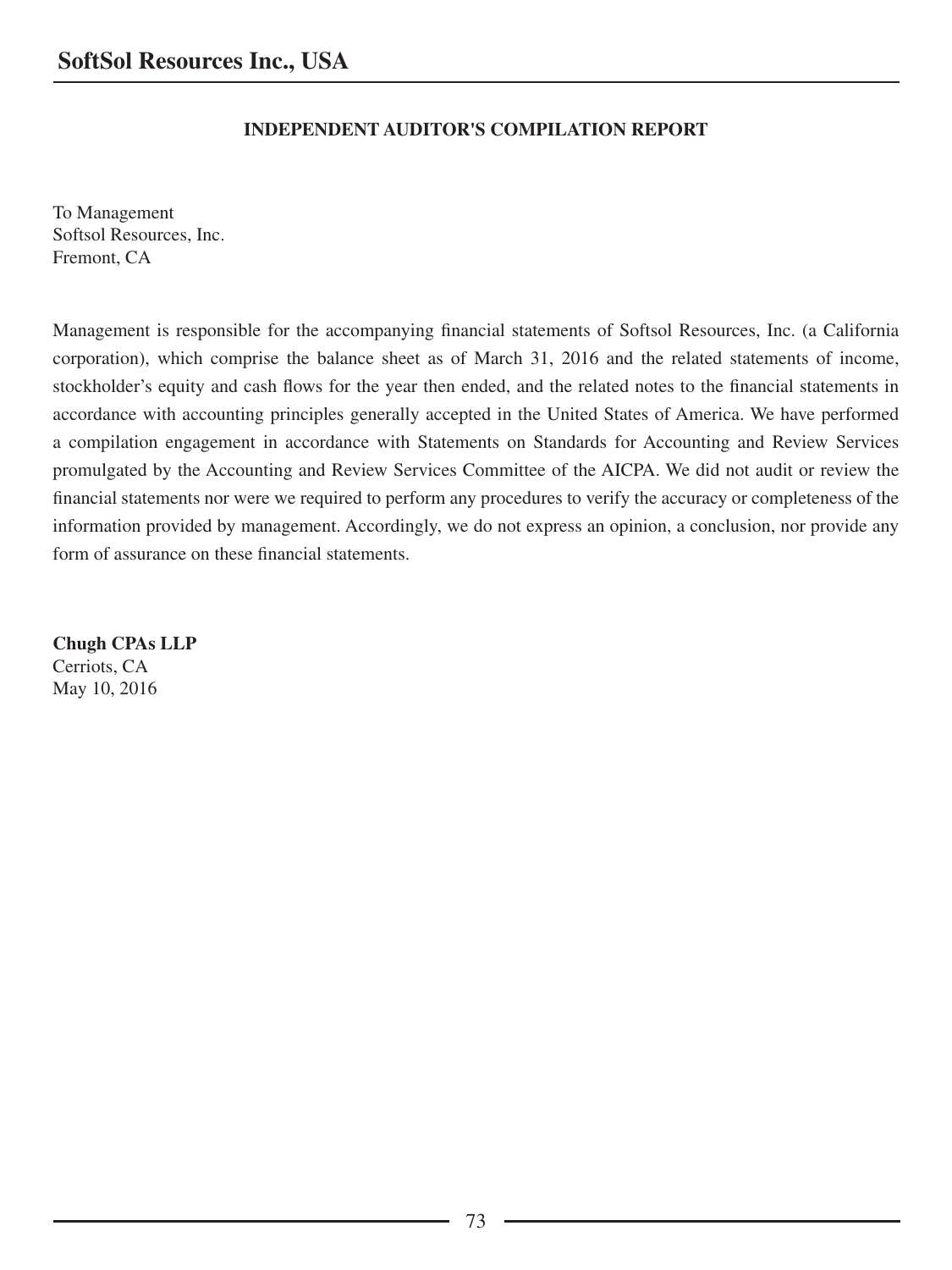# **SoftSol Resources Inc., USA**

|                                                                  | As of<br>31.03.2016<br>in USD | As of<br>31.03.2016<br>in Rs. | As of<br>31.12.2014<br>in USD |
|------------------------------------------------------------------|-------------------------------|-------------------------------|-------------------------------|
|                                                                  | $1USD = 66.33$                |                               |                               |
| <b>Assets</b>                                                    |                               |                               |                               |
| <b>Current Assets</b>                                            |                               |                               |                               |
| Cash                                                             | 1,063,188                     | 70,521,260                    | 936,606                       |
| <b>Accounts Receivable</b>                                       | 1,174,797                     | 77,924,285                    | 1,269,412                     |
| Less: Allowance for doubtful Accounts                            |                               |                               | (97, 717)                     |
| <b>Employee Advances</b>                                         | 25,050                        | 1,661,567                     | 9,200                         |
| Receivable from related party                                    | 1,388,670                     | 92,110,481                    | 2,004,531                     |
| Prepaid Expenses                                                 | 3,393                         | 225,058                       | 56,705                        |
| Deffered tax asset                                               | 59,153                        | 3,923,618                     | 51,429                        |
| <b>Total Current Assets</b>                                      | 3,714,251                     | 246,366,269                   | 4,230,166                     |
| <b>Noncurrent Assets</b>                                         |                               |                               |                               |
| Property and Equipment                                           | 289,374                       | 19,194,177                    | 289,374                       |
| Less: Accumulated Depreciation                                   | (283,772)                     | (18,822,597)                  | (278, 336)                    |
| <b>Total Property &amp; Equipment</b>                            | 5,602                         | 371,581                       | 11,038                        |
| <b>Other Assets</b>                                              |                               |                               |                               |
| Intangible assets                                                | 30,000                        | 1,989,900                     | 30,000                        |
| Less: Accumulated Amortisation                                   | (9,000)                       | (596, 970)                    | (6,500)                       |
| Deferred Tax Assets-Non Current                                  | 12,736                        | 844,779                       | 12,487                        |
| Refundable Deposits                                              | 16,965                        | 1,125,288                     | 16,965                        |
| <b>Total Non Current Assets</b>                                  | 56,303                        | 3,362,997                     | 63,990                        |
| <b>Total Assets</b>                                              | 3,770,554                     | 250,100,847                   | 4,294,156                     |
| <b>Liabilities and Stock Holders equity</b>                      |                               |                               |                               |
| <b>Current Liabilities</b>                                       |                               |                               |                               |
| Bank Line of credit                                              | 750,000                       | 49,747,500                    | 750,000                       |
| <b>Account Payable</b>                                           | 190,311                       | 12,623,329                    | 496,779                       |
| Account Payable-Related parties                                  | 127,376                       | 8,448,850                     | 263,493                       |
| Income Tax Payable                                               | 2,201                         | 145,992                       | 28,498                        |
| Accrued Expenses and Other Liabilities                           | 38,357                        | 2,544,220                     | 147,701                       |
| <b>Total Current Liabilities</b>                                 | 1,108,245                     | 73,509,891                    | 1,686,471                     |
| <b>Total Liabilities</b>                                         | 1,108,245                     | 73,509,891                    | 1,686,471                     |
| Stockholders Equity                                              |                               |                               |                               |
| Common Stock, \$100 par, 1,000,000 shares authorised,            | 1,312,000                     |                               |                               |
| 13,120 shares issued and outstanding<br><b>Retained Earnings</b> | 1,350,309                     | 87,024,960<br>89,565,996      | 1,312,000<br>1,295,685        |
| <b>Total Stockholders Equity</b>                                 | 2,662,309                     | 176,590,956                   | 2,607,685                     |
|                                                                  |                               |                               |                               |
| <b>Total Liabilities and Stockholders Equity</b>                 | 3,770,554                     | 250,100,847                   | 4,294,156                     |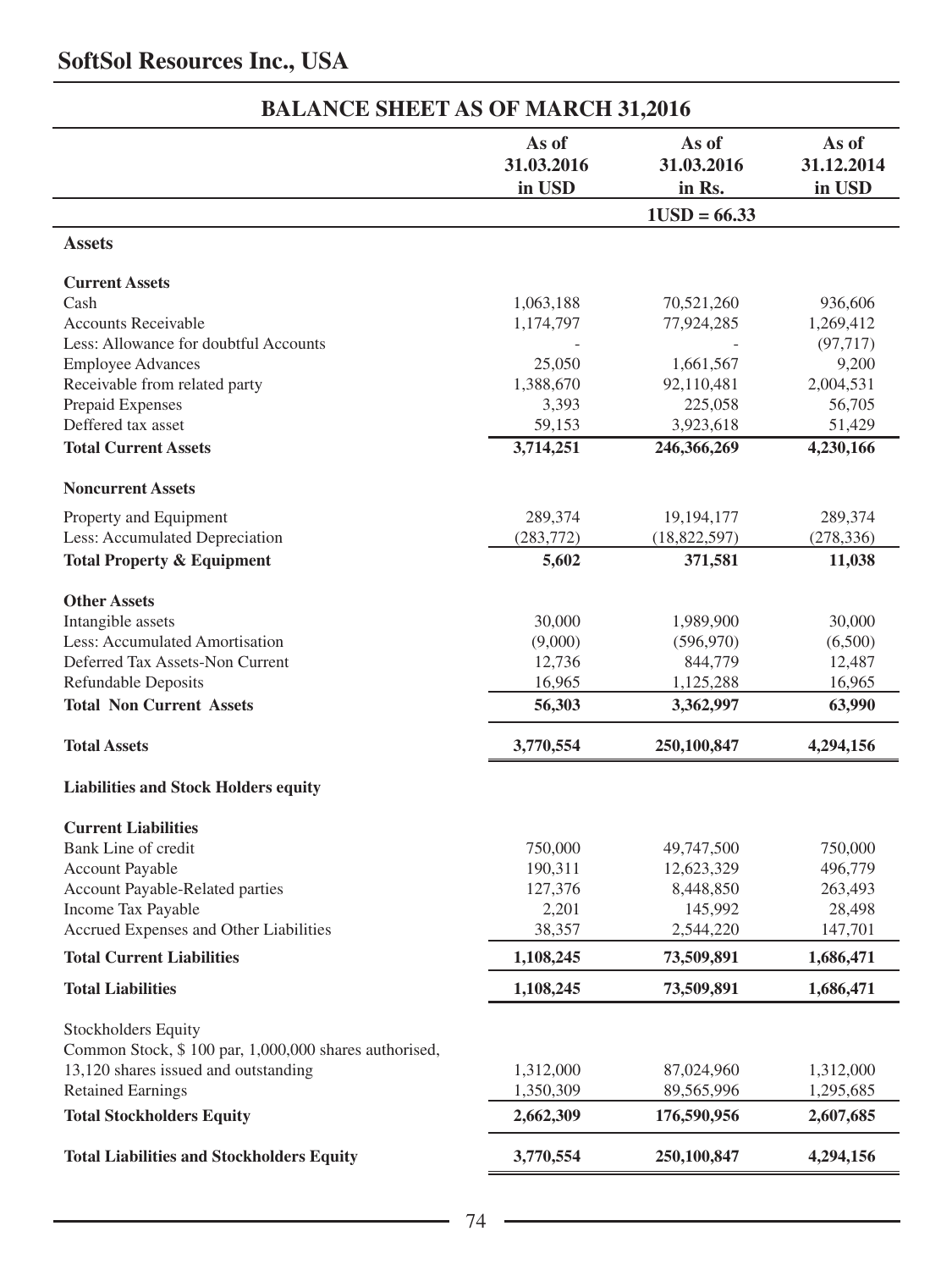# **STATEMENT OF INCOME FOR THE YEAR ENDED MARCH 31, 2016**

|                                                                                        | As of<br>31.03.2016<br>in USD | As of<br>31.03.2016<br>in $\bar{x}$ | As of<br>31.12.2014<br>in USD |
|----------------------------------------------------------------------------------------|-------------------------------|-------------------------------------|-------------------------------|
|                                                                                        |                               | $1USD = 64.46$                      |                               |
| <b>Revenue</b>                                                                         |                               |                                     |                               |
| Consulting Income                                                                      | 8,663,314                     | 558,437,220                         | 10,250,105                    |
| <b>Total Revenue</b>                                                                   | 8,663,314                     | 558,437,220                         | 10,250,105                    |
| <b>Cost of Sales</b>                                                                   |                               |                                     |                               |
| See Schedule I-Analysis of Cost of Sales                                               | (7, 541, 193)                 | (486, 105, 301)                     | (8,813,239)                   |
| <b>Gross Profit</b>                                                                    | 1,122,121                     | 72,331,920                          | 1,436,866                     |
| <b>Operating Expenses</b>                                                              |                               |                                     |                               |
| <b>Selling Expenses</b>                                                                |                               |                                     |                               |
| See Schedule II                                                                        | (245,993)                     | (15,856,709)                        | 485,796                       |
| General & Administrative Expenses<br>See Schedule III                                  | (863,771)                     | (55,678,679)                        |                               |
|                                                                                        |                               |                                     | 859,466                       |
| <b>Total operating expenses</b>                                                        | (1,109,764)                   | (71, 535, 387)                      | 1,345,262                     |
| <b>Income from opeartions</b>                                                          | 12,357                        | 796,532                             | 91,604                        |
| <b>Other Income (Other Expenses)</b>                                                   |                               |                                     |                               |
| <b>Interest Income</b>                                                                 | 26,588                        | 1,713,862                           |                               |
| <b>Rental Income</b>                                                                   | 36,840                        | 2,374,706                           |                               |
| Other Income                                                                           |                               |                                     | 57,470                        |
| <b>Interest Expense</b>                                                                | (31, 422)                     | (2,025,462)                         | (16, 326)                     |
| <b>Total Other Income</b>                                                              | 32,006                        | 2,063,107                           | 41,144                        |
| <b>Income from Operations before Income Taxes</b><br><b>Provision for Income Taxes</b> | 44,363                        | 2,859,639                           | 132,748                       |
| Provision for Income Taxes                                                             | (19,303)                      | (1,244,271)                         | 44,326                        |
| Total Provision for Income Tax                                                         | (19, 303)                     | (1,244,271)                         | 44,326                        |
| <b>Net Income</b>                                                                      | 25,060                        | 1,615,368                           | 88,422                        |

## **Statement of Retained Earnings**

|                                          |           |           | <b>Common Stock Retained Earnings Common Stock Amount Rs.</b> |
|------------------------------------------|-----------|-----------|---------------------------------------------------------------|
| Retained Earnings, December 31, 2014     | 1.312,000 | 1.325.249 | 2.637.249 169.997.071                                         |
| Net Income                               |           | 25,060    | 1,615,368                                                     |
| <b>Retained Earnings, March 31, 2016</b> | 1,312,000 | 1,350,309 | 2,637,249 171,612,438                                         |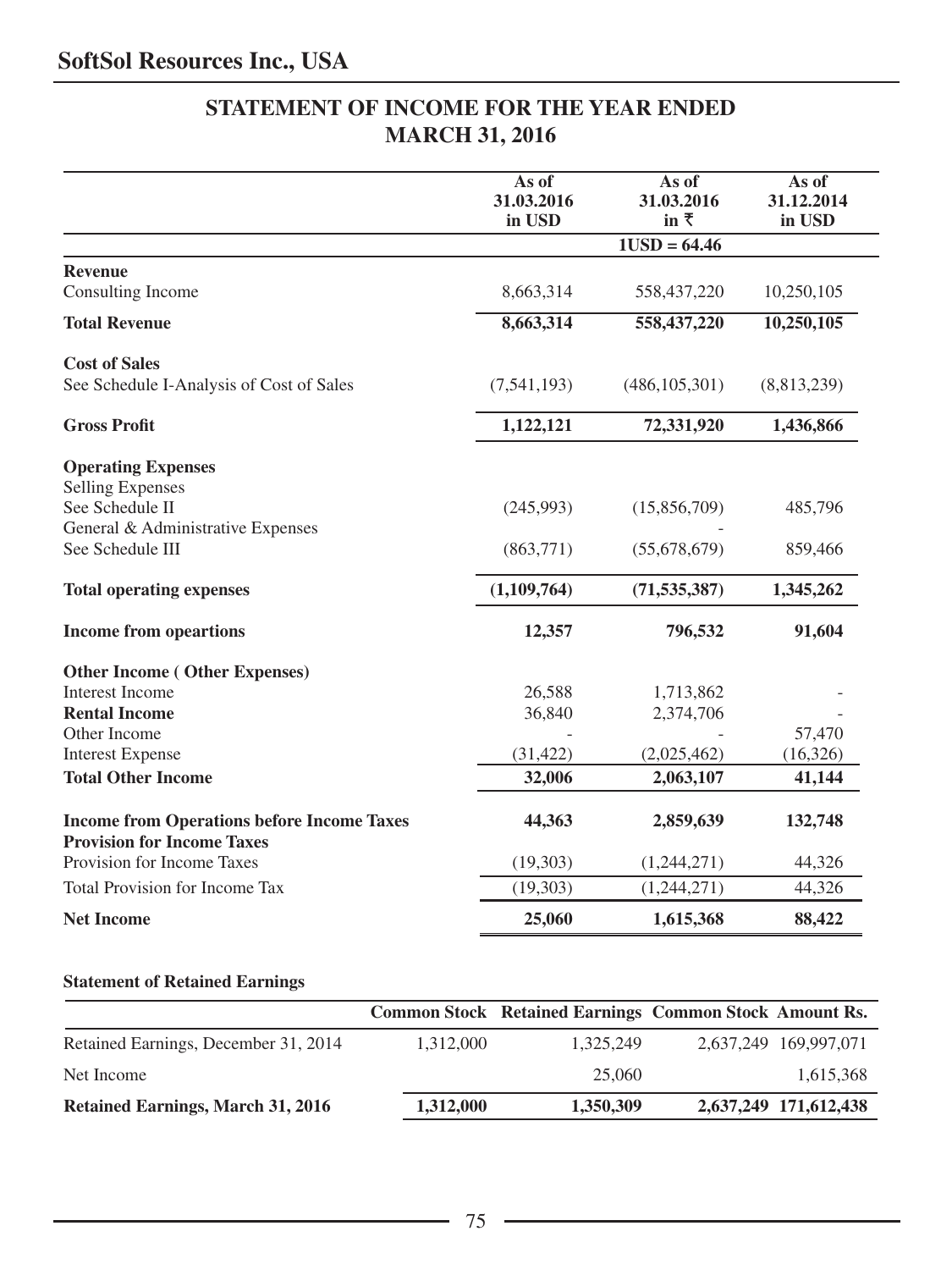# **SoftSol Resources Inc., USA**

# **Schedule-I**

**Analysis of Cost of Sales** 

|                                  | As of      | As of           | As of      |
|----------------------------------|------------|-----------------|------------|
|                                  | 31.03.2016 | 31.03.2016      | 31.12.2014 |
|                                  | in USD     | in $\bar{\tau}$ | in USD     |
| <b>Consulting Outsourced</b>     | 1,255,745  | 80,945,323      | 2,213,341  |
| Salaries & Wages - Consultants   | 5,322,020  | 343,057,409     | 5,615,342  |
| Taxes-Payroll-Consultants        | 403,662    | 26,020,053      | 411,997    |
| Per Diem - consultant            | 1,929      | 124,343         | 14,500     |
| Insurance Medical & Dental       | 437,472    | 28,199,445      | 400,245    |
| Rebate Charges                   | 39,988     | 2,577,626       | 26,632     |
| <b>Relocation Expenses</b>       | 1,812      | 116,802         | 3,500      |
| Reimbursement of Expenses        |            |                 | 1,166      |
| Leagal & Immigration-Consultants | 45,498     | 2,932,801       | 107,350    |
| Travel-Consultancy               | 33,067     | 2,131,499       | 19,165     |
| <b>Total Cost of Sales</b>       | 7,541,193  | 486,105,301     | 8,813,238  |

# **Schedule-II**

## **Analysis of Selling Expenses**

|                               | As of<br>31.03.2016<br>in USD | As of<br>31.03.2016<br>in $\bar{\tau}$ | As of<br>31.12.2014<br>in USD |
|-------------------------------|-------------------------------|----------------------------------------|-------------------------------|
| Salaries & Wages              | 161,911                       | 10,436,783                             | 348,672                       |
| Taxes-Payroll                 | 11,521                        | 742,644                                | 24,351                        |
| Recruiting                    | 46,782                        | 3,015,568                              | 36,636                        |
| Auto Expenses                 |                               |                                        | 3,031                         |
| Conference and Meetings       | 309                           | 19,918                                 |                               |
| Travel -Sales                 | 7,725                         | 497,954                                | 10,399                        |
| Insurance Medical & Dental    |                               |                                        | 10,212                        |
| <b>Business Development</b>   | 17,745                        | 1,143,843                              | 52,494                        |
| <b>Total Selling Expenses</b> | 245,993                       | 15,856,709                             | 485,795                       |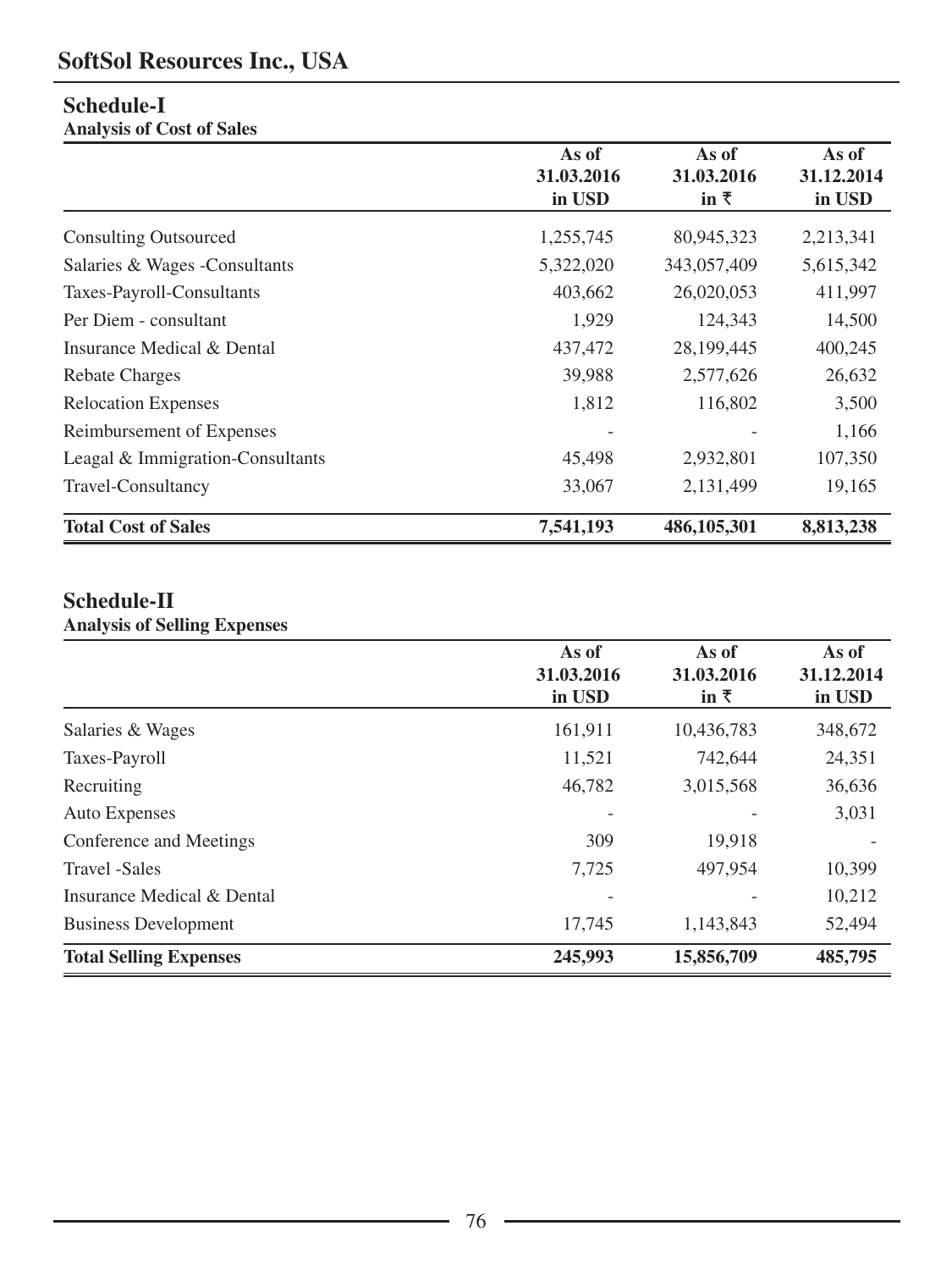# **Schedule-III**

**General & Administrative Expenses** 

|                                                    | As of<br>31.03.2016<br>in USD | As of<br>31.03.2016<br>in $\bar{x}$ | As of<br>31.12.2014<br>in USD |
|----------------------------------------------------|-------------------------------|-------------------------------------|-------------------------------|
| Auto Expenses                                      | 4,150                         | 267,509                             | 9,970                         |
| <b>Bad debt Expenses</b>                           | 56,894                        | 3,667,387                           |                               |
| <b>Bank Charges</b>                                | 3,435                         | 221,420                             | 1,893                         |
| Charitable Contribution                            |                               |                                     | 150                           |
| Depreciation & Amortisation                        | 6,349                         | 409,257                             | 20,057                        |
| Dues & Publication                                 | 28,923                        | 1,864,377                           | 18,781                        |
| Finance and Accounts                               | 71,500                        | 4,608,890                           | 120,000                       |
| Frieght & Postage                                  | 3,130                         | 201,760                             | 3,521                         |
| Internet Access & Web Hosting                      | 2,830                         | 182,422                             | 5,196                         |
| Insurance                                          | 79,017                        | 5,093,436                           | 49,122                        |
| Janitorial                                         | 7,590                         | 489,251                             | 6,909                         |
| Meals & Entertainment                              | 2,037                         | 131,305                             | 5,133                         |
| Miscellaneous Expenses                             | 7,884                         | 508,203                             | 665                           |
| Office Expenses                                    |                               |                                     | 7,023                         |
| Officers Salaraies & Wages                         | 181,385                       | 11,692,077                          | 176,539                       |
| <b>Outside Services</b>                            | 64,425                        | 4,152,836                           | 79,982                        |
| Professional Fees                                  | 51,033                        | 3,289,587                           | 30,986                        |
| Repairs & Maintenance                              | 1,242                         | 80,059                              | 350                           |
| Rent                                               | 98,380                        | 6,341,575                           | 124,887                       |
| Salaries & Wages                                   | 101,863                       | 6,566,089                           | 103,938                       |
| Staffwelfare                                       | 5,505                         | 354,852                             |                               |
| Supplies                                           | 16,377                        | 1,055,661                           | 19,924                        |
| Taxes, Permits & Licenses                          | 12,955                        | 835,079                             | 13,021                        |
| <b>Taxes Payroll</b>                               | 10,182                        | 656,332                             | 9,147                         |
| Penalties                                          |                               |                                     | 600                           |
| Taxes-State Prior Year                             |                               |                                     | 422                           |
| Telephone                                          | 35,450                        | 2,285,107                           | 40,687                        |
| Travel                                             |                               |                                     | 622                           |
| <b>Utilites</b>                                    | 11,235                        | 724,208                             | 9,943                         |
| <b>Total General &amp; Administrative Expenses</b> | 863,771                       | 55,678,679                          | 859,468                       |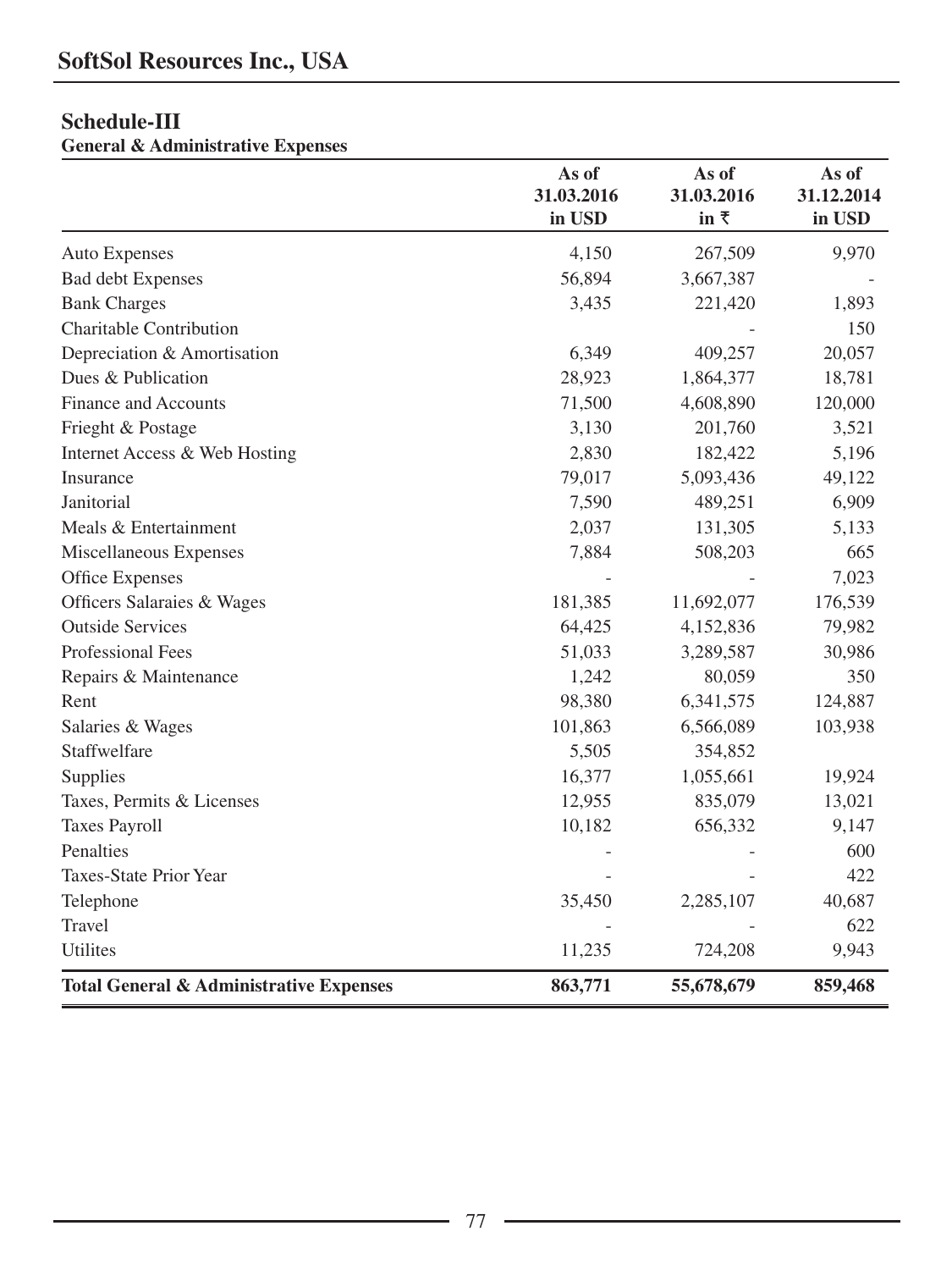|                                                                            | <b>Year Ended</b><br>31.03.2016<br>in USD | <b>Year Ended</b><br>31.03.2016<br>in $\bar{x}$ | <b>Year Ended</b><br>31.12.2014<br>in USD |
|----------------------------------------------------------------------------|-------------------------------------------|-------------------------------------------------|-------------------------------------------|
| <b>Cash Flows from Operating Activities</b>                                |                                           |                                                 |                                           |
| Net Income                                                                 | 25,060                                    | 1,662,230                                       | 88,422                                    |
| Adjustments to reconcile Net Income to Net Cash<br>provided by Opertaions: |                                           |                                                 |                                           |
| Amortisation and Depreciation                                              | 6,350                                     | 421,196                                         | 20,057                                    |
| Accounts written off                                                       | 38,120                                    | 2,528,500                                       |                                           |
| Provision for Bad and Doubtful Accounts                                    | 18,774                                    | 1,245,279                                       | (13, 403)                                 |
| <b>Deferred Taxes</b>                                                      | (7, 974)                                  | (528, 915)                                      | 4,395                                     |
| Decrease/(Increase) in operating assets and liabilities:                   |                                           |                                                 |                                           |
| <b>Accounts Receivable</b>                                                 | 1,574,512                                 | 104,437,381                                     | (243, 698)                                |
| Accounts Receivable related                                                | (1,288,670)                               | (85, 477, 481)                                  | (707, 846)                                |
| Prepaid Expenses                                                           | 71,527                                    | 4,744,386                                       | (3,057)                                   |
| Accounts payable related parties                                           |                                           |                                                 | 113,493                                   |
| Acrrued expenses and other liabilities                                     | (33, 158)                                 | (2,199,370)                                     | (58, 164)                                 |
| <b>Income Taxes</b>                                                        | 1,826                                     | 121,119                                         | (48,766)                                  |
| <b>Employee Advances</b>                                                   | (17,285)                                  | (1,146,514)                                     | (297)                                     |
| <b>Accounts Payable</b>                                                    | (409, 963)                                | (27, 192, 846)                                  | 141,512                                   |
| Accounts Payable related parties                                           | 127,376                                   | 8,448,850                                       |                                           |
| <b>Net Cash Provided by (used in) Operating Activities</b>                 | 106,495                                   | 7,063,813                                       | (707, 352)                                |
| <b>Cash Flow from Investing Activities:</b><br>Acquisition of equipment    |                                           |                                                 | (4, 877)                                  |
| Net Cash provided by (used in) Investing Activities                        |                                           |                                                 | (4,877)                                   |
| Cashflow from Financing activities                                         |                                           |                                                 |                                           |
| Advances from line of credit                                               |                                           |                                                 | 750,000                                   |
| <b>Net Decrease in Cash</b>                                                | 106,495                                   | 7,063,813                                       | 37,771                                    |
|                                                                            |                                           |                                                 |                                           |
| Cash at the Beginning of the Year                                          | 956,693                                   | 63,457,447                                      | 898,836                                   |
| Cash at the end of the Year                                                | 1,063,188                                 | 70,521,260                                      | 936,607                                   |
| <b>Supplementary Disclosure</b>                                            |                                           |                                                 |                                           |
| Interest paid during the Year                                              | 21,812                                    | 1,446,790                                       | 96,635                                    |
| Income Tax paid during the Year                                            | 5,715                                     | 379,076                                         | 15,378                                    |

# **Statement of Cash Flow for the Year ended March 31, 2016**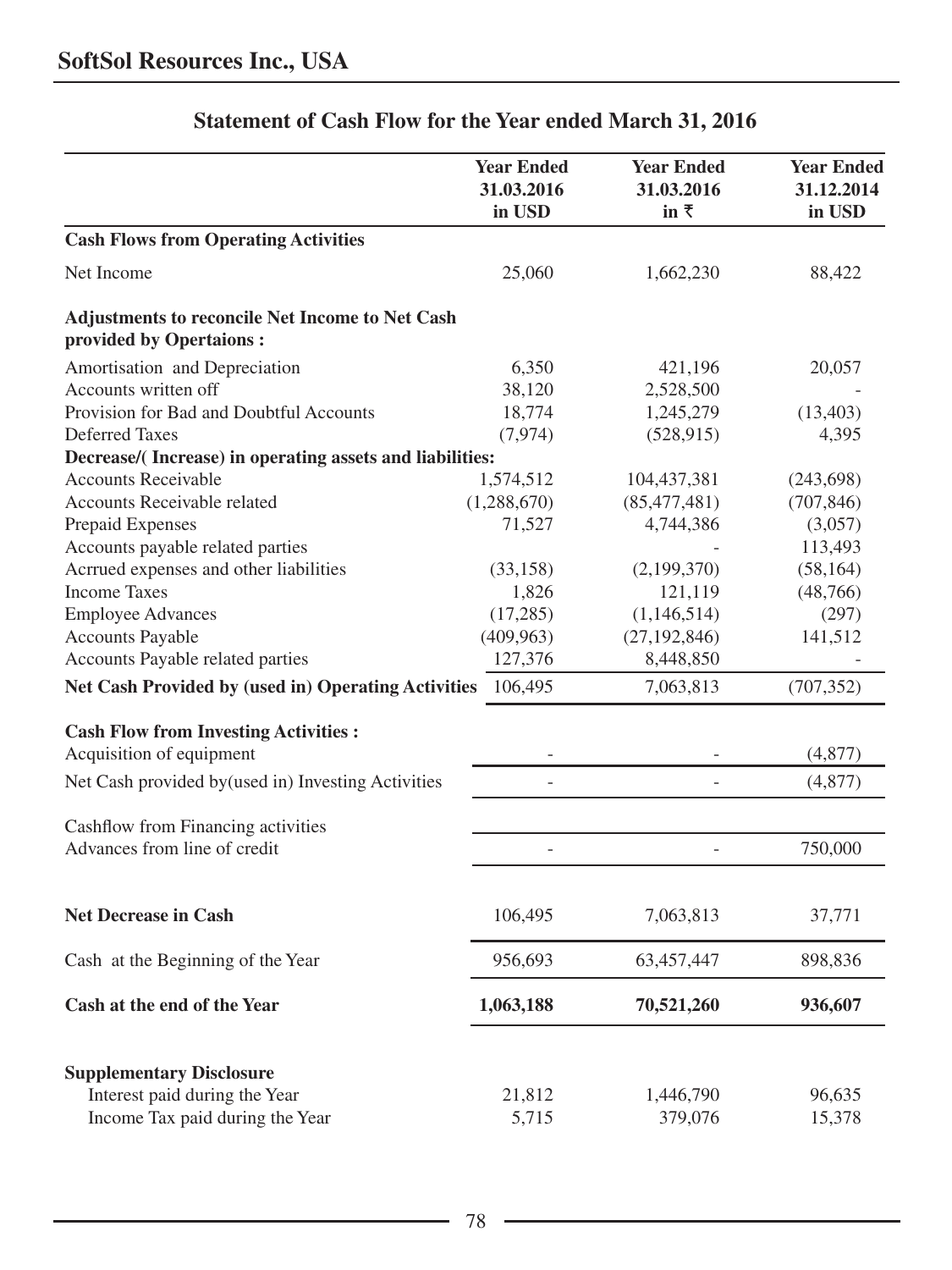## **Notes to Financial Statements (March 31st, 2016)**

## **Note - 1 - Nature of Business**

SoftSol Resources, Inc. dba SoftSol Inc. (the "Company") was incorporated in the state of California on January 11, 1993. The company is a provider of E- commerce, network technology, internet infrastructure and other special technology areas. Its IT services include application development, system integration, IT consulting and staffing, IT project management, domestic and offshore outsourcing. The Company has diverse client-based ranging from large customers to small high-tech start up companies. The Company*'*s vision is to create a global enterprise by taking a leading role in the revolution in Information Technology to provide highly competent and innovative software solutions.

## **Note 2 - Summary of Significant Accounting Policies**

## **Basis of Accounting**

The Company uses the accrual method of accounting for both financial and income tax reporting.

## **Use of Estimates**

The preparation of financial statements and related disclosures in conformity with generally accepted accounting principles requires management to make estimates and assumptions that affect the reported amounts of assets and liabilities and disclosure of contingent assets and liabilities at the date of the financial statements and revenues and expenses during the period reported. Actual results could differ from those estimates. Estimates are used in accounting for, among other things, allowances for uncollectible receivables, depreciation, employee benefits, taxes, restructuring reserves and contingencies. Estimates and assumptions are reviewed periodically and the effects of revisions are reflected in the Financial Statements in the period they are determined to be necessary.

## **Cash**

Cash consist of cash in Bank. Occasionally, the Company has cash deposited in a financial institutions in excess of federally insured limits.

## **Accounts Receivable**

The company uses the Aging of the Accounts Receivable method for valuation of allowance for bad debts. Accordingly, accounts receivable represents the net realizable value.

## **Property and Equipment**

Property and Equipment are stated at cost. Depreciation is provided principally on a straight-line method over the estimated useful lives of the assets. Estimated useful lives are as follows:

| Furniture & Fixtures | 7 years |
|----------------------|---------|
| Office Equipment     | 5 years |
| Automobile           | 5 years |

The cost of significant additions and replacement of components is capitalized and depreciated while expenditures for maintenance and repairs are charged to expense as incurred. When assets are sold or otherwise disposed of, the cost and related depreciation are removed from the books and the resulting gain or loss is reflected in the determination of net income or loss. Depreciation expense for the year ended March 31, 2016 was \$ 4,349.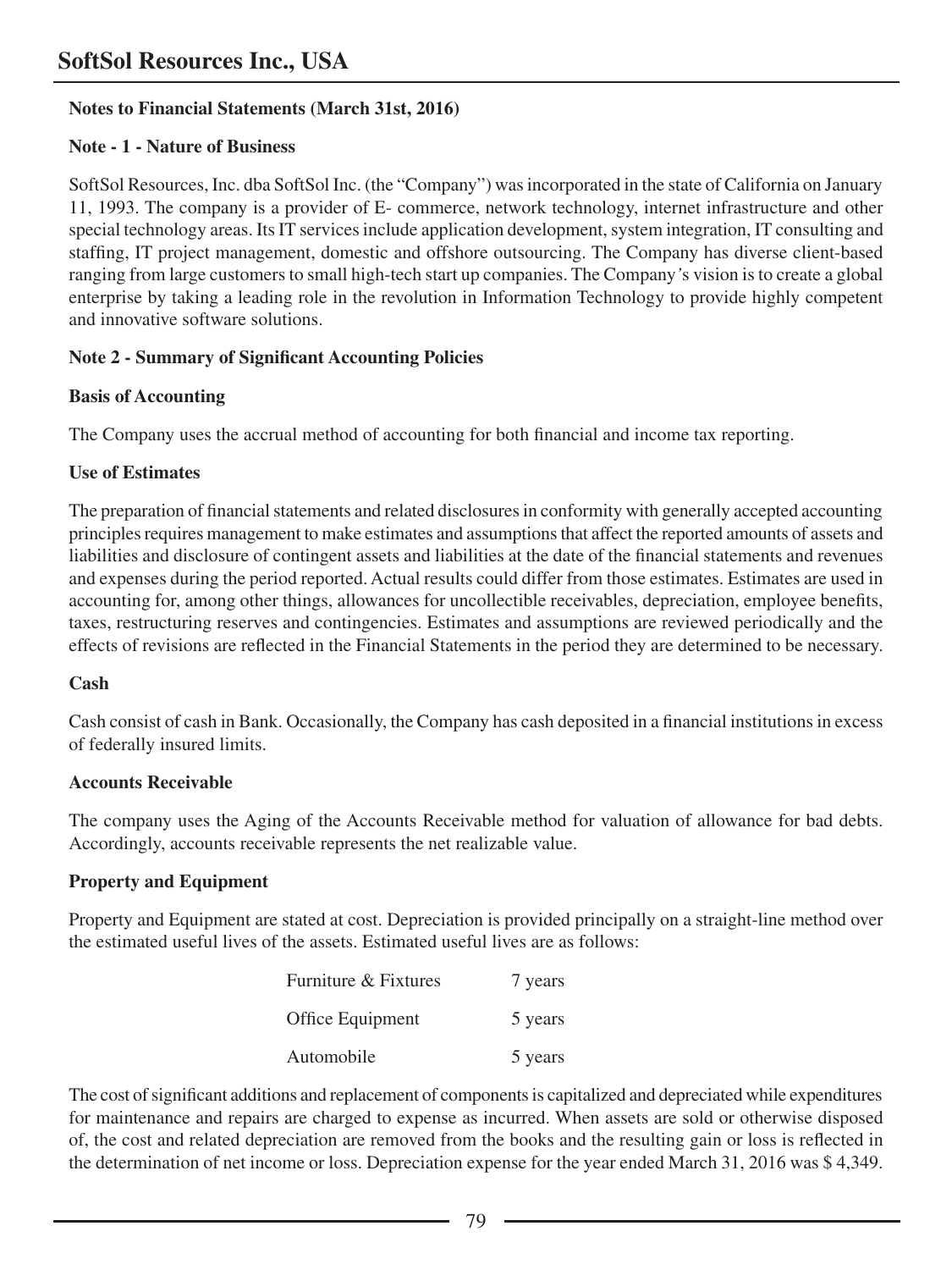## **Long-Lived Assets**

The Company accounts for the impairment and disposition of long-lived assets in accordance with FASB ASC No. 360, "Accounting for the Impairment or Disposal of Long-Lived Assets". ASC No. 360 requires that longlived assets be reviewed for impairment whenever events or circumstances indicate that the carrying amount of an asset may not be recoverable.

#### **Intangible Assets**

Intangible assets consist of the cost to acquire the domain name "SoftSol.com" registered to a third party. It is being amortized on a straight-line basis over the estimated useful lives of 15 years. Amortization expense for the year March 31, 2016 was \$ 2,000.

#### **Revenue Recognition**

The Company derives revenues from consulting projects which are billed by actual time and expenses incurred. Revenues are recognized on the accrual basis as services are rendered.

For Fixed price projects, the Company recognizes revenue and cost of contracts on the percentage-of-completion method, measured by the percentage of cost incurred to date to estimated total cost for each contract. Management considers total cost to be the best available measure of progress on the contracts.

The asset, costs and estimated earnings in excess of billings on uncompleted contracts, represents revenues recognized in excess of amounts billed. The liability, billings in excess of cost and estimated earnings on uncompleted contracts, represents billings in excess of revenues recognized.

There were no fixed price projects during the year ended March 31, 2016.

## **Deferred Revenue**

Advance payment received for services to be provided under contract agreements are deferred until the requisite service is provided and accepted, at which time revenue is considered earned and recognized. There is no deferred revenue as of March 31, 2016.

## **Income Taxes**

The Company accounts for income taxes in accordance with FASB ASC No. 740 "Accounting for Income Taxes", which requires an asset and liability approach to financial accounting and reporting of income taxes. Deferred income tax assets and liabilities are computed annually for differences between the financial statement and tax basis of assets and liabilities that will result in taxable or deductible amounts in future based on the enacted tax laws and rates applicable to the periods in which the differences are expected to affect taxable income. Valuation allowance is established when necessary to reduce deferred tax assets to the amount expected to be realized.

Financial Accounting Standards Boards issued FIN 48 now known as ASC No. 740-10 " Accounting for Uncertainty in Income Taxes" recognizes the tax benefits from uncertain tax positions only if it is more likely than not that the tax position will be sustained on examination by the taxing authorities, based on the technical merits of the position. The tax benefits recognized in the financial statements from such positions are measured based on the largest benefit that has a greater than 50% likelihood of being realized upon ultimate settlement.

The Company's income tax filings are subject to audit by various taxing authorities. The Company's open audit periods are 2012-2014. In evaluating the Company's tax provisions and accruals, future taxable income, and the reversal of temporary differences, interpretations and tax planning strategies are considered. The Company believes their estimates are appropriate based on current facts and circumstances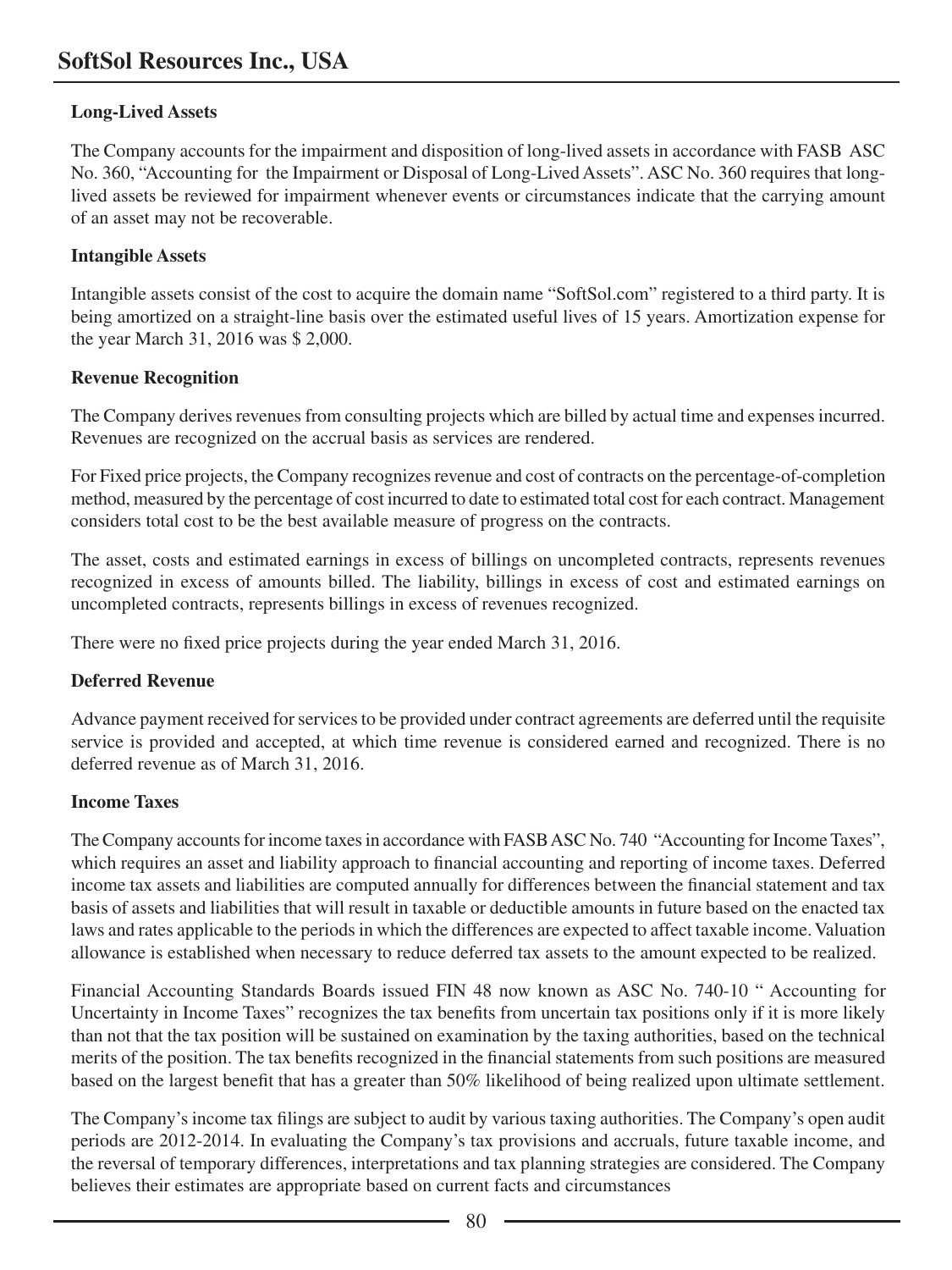## **Advertising Costs**

The cost of advertising is charged to expense as incurred.

## **Note 3 - Concentration of Risk**

## **Cash**

Cash is maintained with one major financial institutions in the United States. Deposits with one banks exceed the amount of the \$250,000 Federal Deposit Insurance Corporation insurance provided on such deposits. The Company has not experienced any losses in such accounts and believes it is inot subject to any significant credit risk as all its depisits are maintained in high quality financial institutions.

## **Accounts Receivable and Sales**

The Company performs ongoing credit evaluations of its customers and maintains allowances for potential uncollectible accounts as deemed necessary. The Company generally does not require collateral to secure its accounts receivable. It estimates credit losses based on management's evaluation of historical experience and current industry trends. Although the Company expects to collect amounts due, actual collections may differ from the estimated amounts.

The Company's sales to its four major customers, totaled approximately \$6 million that accounts for 71% of the Company's total revenue for the year. Accounts receivable from these three customers as of March 31, 2016 was approximately \$543,000 which is 55% of total accounts receivable.

## **Note 4 - Employee Advances**

The advances given to employees are for travel related expenses to which the employees are required to present documentation and any amount not substantiated is refunded to the Company. As of March 31, 2016, the employee advances balance was \$ 25,050.

## **Note 5 - Related Party Transactions**

The Company is wholly owned by SoftSol India Limited (also known as SIL India), an Indian based company.

Softsol Technologies, Inc. (known as STI) a Nevada Corporation is owned by Mrs. Durga Madala, spouse of Mr. Srinivasa Rao Madala, the Company CEO. The Company has entered into professional services agreement with Softsol Technologies, Inc., and Softsol India Limited. The Company also subleases it office space to STI referred to as rental income.

Details of transactions between the Company and its related parties for the year ended March 31, 2016 are as follows:

| Softsol Technologies Inc.    | Amount      |
|------------------------------|-------------|
| Consulting Income            | \$1,762,410 |
| <b>Accounts Receivable</b>   | 1,288,670   |
| Receivable - nontrade        | 100,000     |
| Rental Income                | 36,840      |
| Other Income                 | 26,588      |
| <b>Softsol India Limited</b> | Amount      |
| <b>Consulting Outsourced</b> | \$132,376   |
| <b>Accounts Payable</b>      | 127,376     |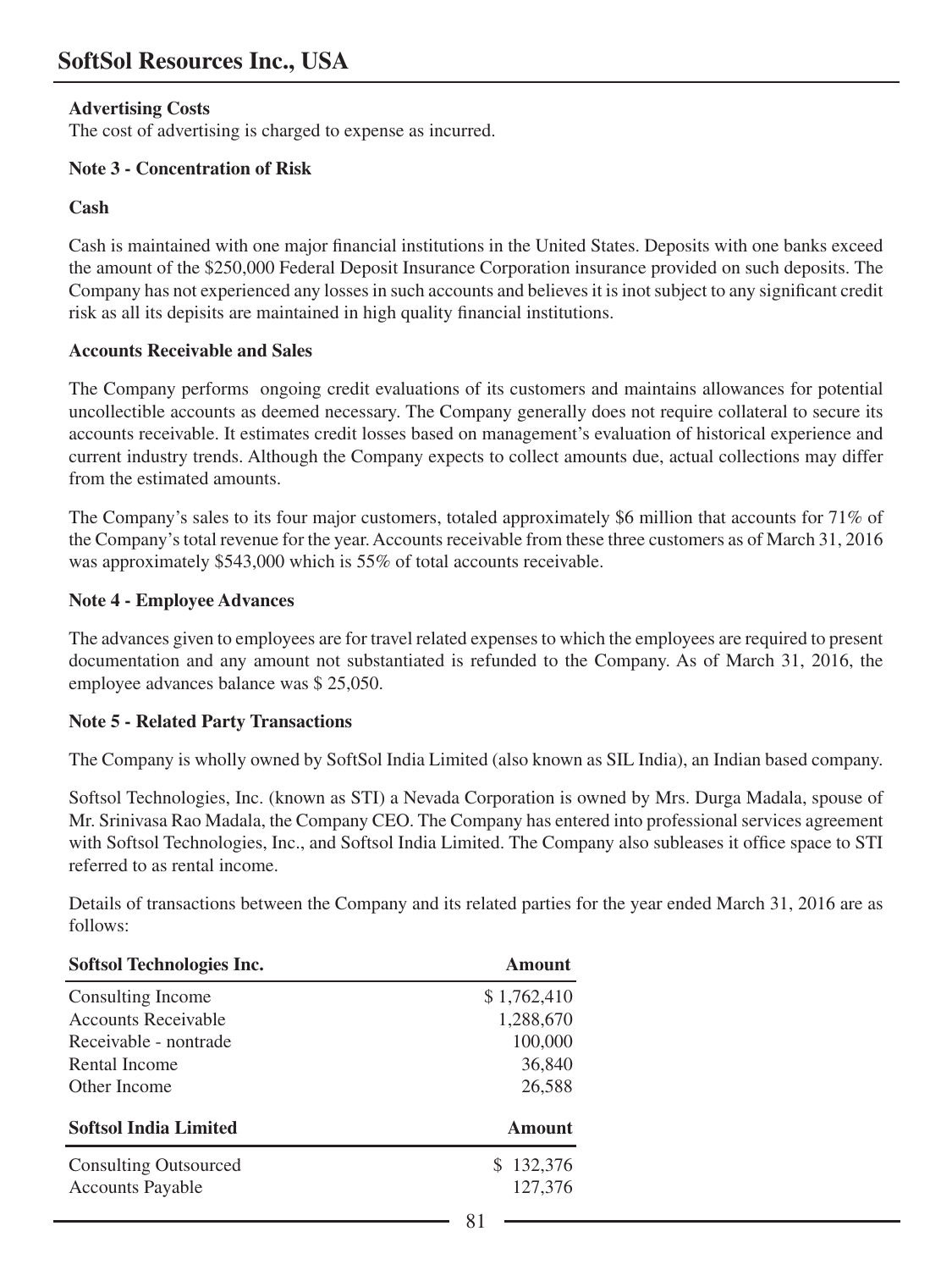## **Note 6 - Line of Credit**

In February 2014, the Company was granted a line of credit ("LOC") from Citibank NA of a maximum of \$750,000. and renewable every year. In August 2015, the line maximum amount increased to \$1,250,000. The line of credit bears an interest of greater of Citibank NA Prime Rate or minimum interest rate plus margin of 0% per annum. In 2015, interest rate was at 3.75%. The LOC is secured by irrevocable standby letter of credit in favor of Citibank NA not to exceed \$800,000 issued by Citibank NA, Hyderabad (SIL). As at March 31, 2016, the total amount outstanding under this LOC was \$750,000. Interest expense during the year was approximately \$27,000.

## **Note 7 - Employee Pension Plan**

The Company had a 401 (K) plan known as the SoftSol Resources & MedSoft, Inc. 401 (K) plan (the "Plan") which was terminated on December 31, 2001. Total accumulated contribution as of March 31, 2016 was \$1,896 and is payable to participants.

A new 401 (k) plan known as Softsol Resources Inc. 401(k) Plan (Plan no. 7113353) was adapted effective October 1, 2005. The Plan is available to eligible employees through payroll deductions within statutory and plan limits. There was no matching contribution from the employer for the year ended December 31, 2015.

## **Note 8 - Flexible Spending**

The Company has a voluntary flexible spending plan wherein a certain amount of money opted by the employee at the beginning of the plan year to be deducted from employee's payroll every month. The contributed amount will be used to reimburse the employees for their eligible medical expenses and childcare expenses. As of March 31, 2016 the accumulated contirbutions was \$19,893. This account is included in the accrued expenses and other liabilities account.

## **Note 9 - Vacation Leave**

The Company provides paid vacation leave to certain employees of the Company. Vacation leave credits are expensed within the year and are not carried forward the following year, therefore, no accrual is recognized in the financial statements.

## **Note 10 - Income Taxes**

The company accounts for income taxes under the provisions of FA SB ASC 740, "Accounting for Income Taxes". Under ASC 740, deferred taxes are required to be classified based on the financial statement classification of the related assets and liabilities which give rise to temporary differences. Deferred taxes result from temporary differences between the financial statement carrying amounts and the tax bases of assets and liabilities.

All of the income before tax as shown in the Statement of Income for the year ended March 31,2016 is derived in the United States.

The components of income tax expense (benefit) relating to earning from operations for the year ended March 31, 2016 are as follows:

|              | Current  | Deferred   | Total    |
|--------------|----------|------------|----------|
| <b>State</b> | \$10,853 | \$(1,802)  | \$9,051  |
| Federal      | 16,425   | (6,173)    | 10.252   |
| <b>Total</b> | \$27,278 | \$ (7,975) | \$19,303 |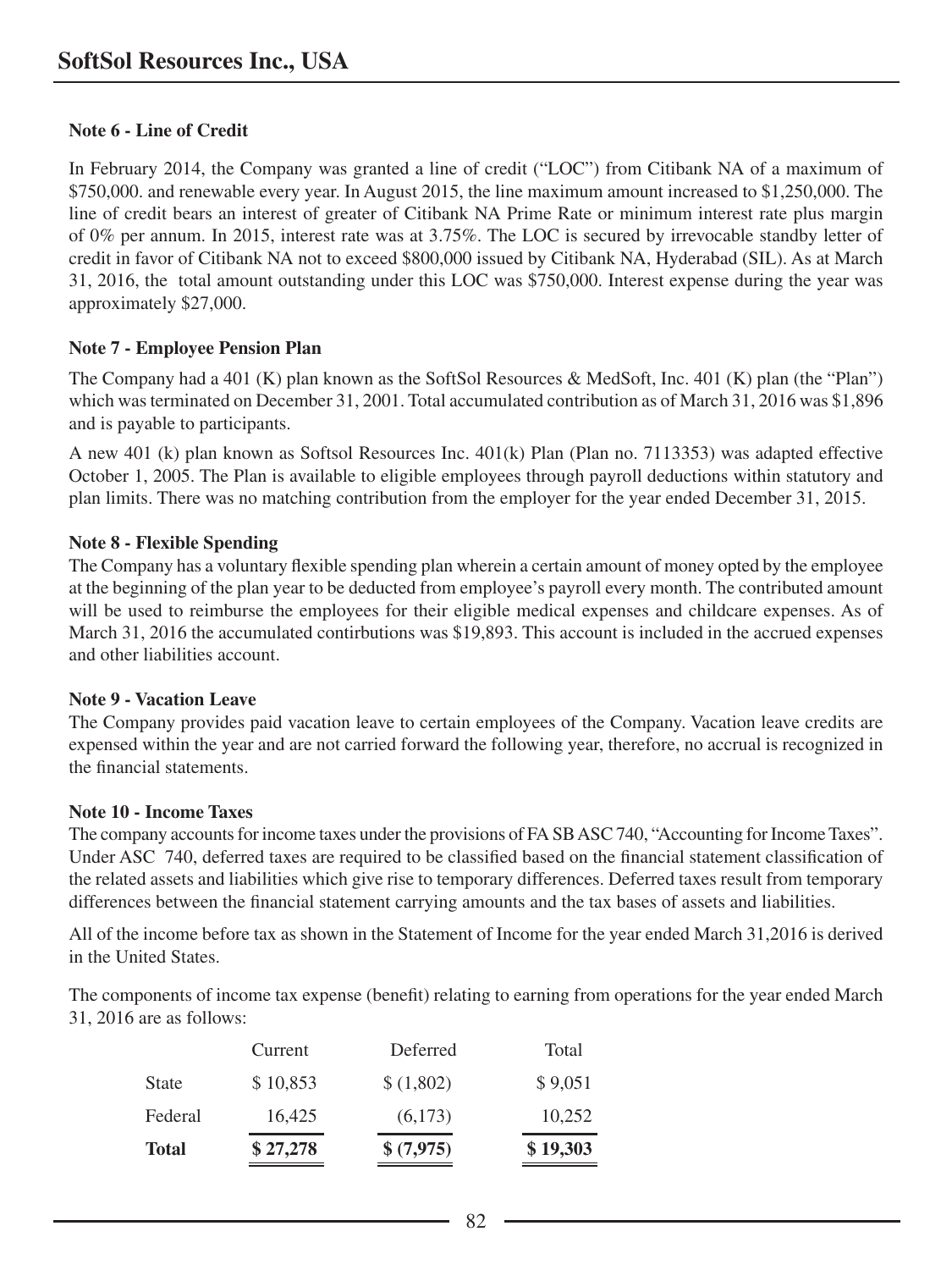# **SoftSol Resources Inc., USA**

The components of deffered tax assets as at March 31, 2016 are as follows:

| Deferred tax assets - Current    |          |
|----------------------------------|----------|
| Bad debt                         | \$51,159 |
| State income tax - current       | 3,256    |
| State income tax - deferred      | 4,738    |
|                                  | 59,153   |
| Deferred tax assets - Noncurrent |          |
| Depreciation - Federal           | 8,748    |
| Depreciation - State             | 3,988    |
|                                  | 12,736   |
| Less: Valuation Allowance        |          |
| Net deferred tax asset           |          |

#### **Note 11 - Commitments Under Operating Lease**

On April 17, 2013 the Company had entered into agreement with Prologis Limited Partnership I to lease 6,825 square feet office located at 46755 Fremont Boulevard, Fremont, California. The lease has tem of five (5) years beginning June 1, 2013. The future minimum lease payments under this operating lease are as follows.

| Year | <b>Amount</b> |
|------|---------------|
| 2017 | \$69,716      |
| 2018 | \$11,676      |

Rent expense related to this lease including common area maintenance charges of approximately \$24,400 totaled approximately \$70,400 for the year ended March 31, 2016.

The Company also leases storage space on a month to month basis.

#### **Note 12 - Stockholders' Equity**

The Company is authorized to issue upto 1,000,000 shares of its common stock, of which 13,120 shares were issued and outstanding. Softsol India Limited owns all these 13,120 shares.

#### **Note 13 - Contingencies**

There are no pending legal actions, including arbitrations, class actions and other litigation, arising in connection with the Company's activities as IT consultants. Legal reserves will be established in accordance with FASB ASC 450 " Accounting for Contingences". Once established, reserves are adjusted when there is more information available or when an event occurs requiring a change. There are no legal reserves in the statement of financial condition as of March 31, 2016.

#### **Note 14 - Subsequent Events**

Subsequent events have been evaluated through May 10, 2016, which is the date the financial statements were available to be issued.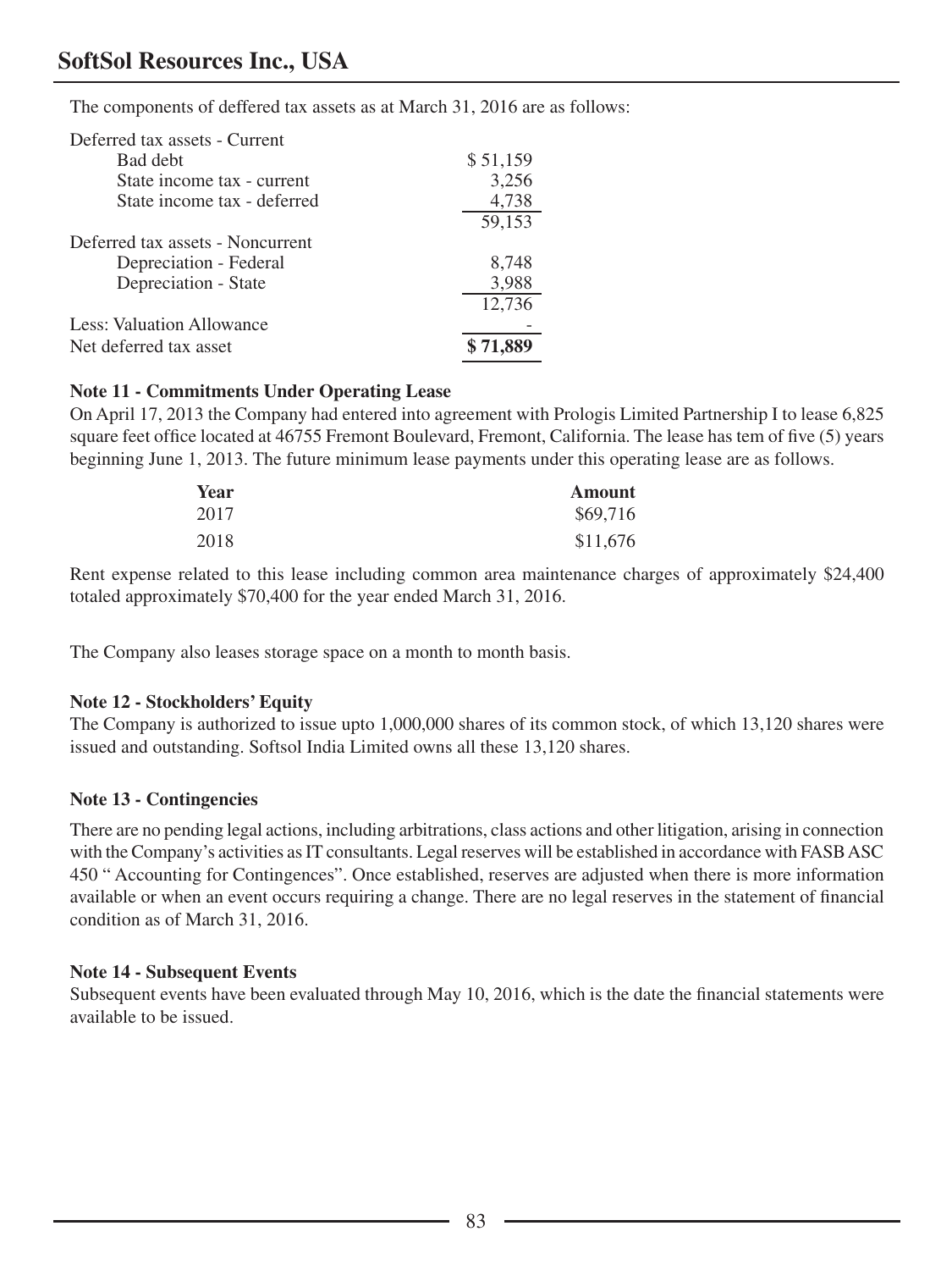# **Independent Auditor's Report on Consolidated Financial Statements**

#### TO THE MEMBERS OF **SOFTSOL INDIA LIMITED**

#### **Report on the Consolidated Financial Statements**

We have audited the accompanying consolidated financial statements of Softsol India Limited ('the Company') and its subsidiary company (the Company and its subsidiary company together referred as 'the Group'), which comprise the Consolidated Balance Sheet as at March 31, 2016, the Consolidated Statement of Profit and Loss, the Consolidated Cash Flow Statement for the year then ended, and a summary of the significant accounting policies and other explanatory information ('the consolidated financial statements').

#### **Management's Responsibility for the Consolidated Financial Statements**

The Company's Board of Directors is responsible for the preparation of these consolidated financial statements in terms of the requirements of the Companies Act, 2013 ('the Act') that give a true and fair view of the consolidated financial position, consolidated financial performance and consolidated cash flows of the Group in accordance with the accounting principles generally accepted in India, including the Accounting Standards specified under Section 133 of the Act as applicable. The respective Board of Directors of the Company and its subsidiary company are responsible for maintenance of adequate accounting records in accordance with the provisions of the Act for safeguarding the assets of the Group and for preventing and detecting frauds and other irregularities; selection and application of appropriate accounting policies; making judgments and estimates that are reasonable and prudent; and design, implementation and maintenance of adequate internal financial controls, that were operating effectively for ensuring the accuracy and completeness of the accounting records, relevant to the preparation and presentation of the consolidated financial statements that give a true and fair view and are free from material misstatement, whether due to fraud or error, which have been used for the purpose of preparation of these consolidated financial statements by the Board of Directors of the Company.

#### **Auditors' Responsibility**

Our responsibility is to express an opinion on these consolidated financial statements based on our audit.

While conducting the audit, we have taken into account the provisions of the Act, the accounting and auditing standards and matters which are required to be included in the audit report under the provisions of the Act and the Rules made thereunder.

We conducted our audit in accordance with the Standards on Auditing specified under Section 143 (10) of the Act. Those Standards require that we comply with the ethical requirements and plan and perform the audit to obtain reasonable assurance about whether the consolidated financial statements are free from material misstatement.

An audit involves performing procedures to obtain audit evidence about the amounts and the disclosures in the consolidated financial statements. The procedures selected depend on the auditors' judgment, including the assessment of the risks of material misstatement of the consolidated financial statements, whether due to fraud or error. In making those risk assessments, the auditor considers the internal financial controls relevant to the Company's preparation of the consolidated financial statements that give a true and fair view in order to design audit procedures that are appropriate in the circumstances. An audit also includes evaluating the appropriateness of the accounting policies used and the reasonableness of the accounting estimates made by the Company's Directors, as well as evaluating the overall presentation of the consolidated financial statements.

We believe that the audit evidence obtained by us and the audit evidence obtained by the other auditors referred to in the 'Other Matter' paragraph below, is sufficient and appropriate to provide a basis for our audit opinion on the consolidated financial statements

#### **Opinion**

In our opinion and to the best of our information and according to the explanations given to us, the aforesaid consolidated financial statements give the information required by the Act in the manner so required and give a true and fair view in conformity with the accounting principles generally accepted in India, of the consolidated state of affairs of the Group as at March 31, 2016 and its consolidated profit and its consolidated cash flows for the year ended on that date.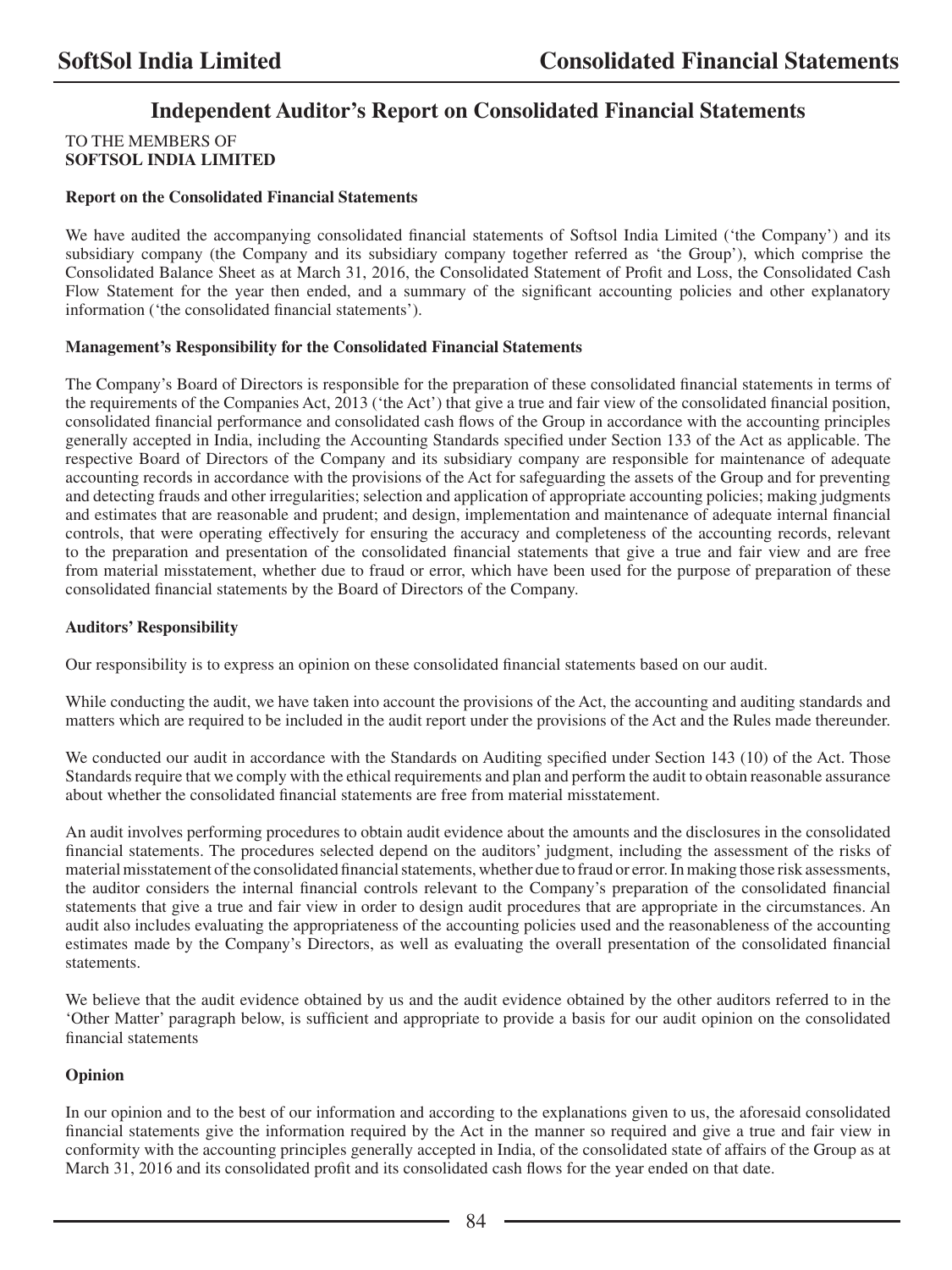#### **Other Matter**

We did not audit the financial statements of Softsol Resources Inc., subsidiary, whose financial statements reflect total assets of Rs.25,01,00,847/- as at March 31, 2016, total revenues of Rs. 55,84,37,220/- and net cash inflows amounting to Rs.70,63,813/- for the year ended on that date, as considered in the consolidated financial statements. These financial statements have been audited by other auditors whose reports have been furnished to us by the Management and our opinion on the consolidated financial statements, in so far as it relates to the amounts and disclosures included in respect of these subsidiary is based solely on the reports of the other auditors.

Our opinion on the consolidated financial statements, and our report on Other Legal and Regulatory requirements below, is not modified in respect of the above matter with respect to our reliance on the work done and the reports of the other auditors.

#### **Report on Other Legal and Regulatory Requirements**

As required by Section 143 (3) of the Act, we report, to the extent applicable, that:

- a) We have sought and obtained all the information and explanations which to the best of our knowledge and belief were necessary for the purposes of our audit of the aforesaid consolidated financial statements.
- b) In our opinion, proper books of account as required by law relating to preparation of the consolidated financial statements have been kept so far as it appears from our examination of those books and the reports of the other auditors.
- c) The Consolidated Balance Sheet, the Consolidated Statement of Profit and Loss, and the Consolidated Cash Flow Statement dealt with by this Report are in agreement with the relevant books of account maintained for the purpose of preparation of the consolidated financial statements.
- d) In our opinion, the consolidated financial statements comply with the Accounting Standards specified under Section 133 of the Act.
- e) On the basis of the written representations received from the Directors of the Holding Company as on March 31, 2016, taken on record by the Board of Directors of the Holding Company, none of the Directors of the Group companies, incorporated in India is disqualified as on March 31, 2016 from being appointed as a director in terms of Section 164 (2) of the Act.
- f) With respect to the adequacy of the internal financial controls over financial reporting and the operating effectiveness of such controls, refer to our report in "Annexure A". Our report expresses an unmodified opinion on the adequacy and operating effectiveness of the internal financial controls over financial reporting of the Company and its subsidiary company incorporated in India.
- g) With respect to the other matters to be included in the Auditors' Report in accordance with Rule 11 of the Companies (Audit and Auditor's) Rules, 2014, in our opinion and to the best of our information and according to the explanations given to us:
	- i) There were no pending litigations which would impact the consolidated financial position of the Group.
	- ii) The Group did not have any material foreseeable losses on long term contracts including derivative contracts.
	- iii) There were no amounts which were required to be transferred to the Investor Education and Protection Fund by the Group.

For J V S L & ASSOCIATES Chartered Accountants (Firm Regn No. 15002S)

Place: Hyderabad Date: 30.05.2016

> J. VENKATESWARLU Partner ICAI Ms. No. 022481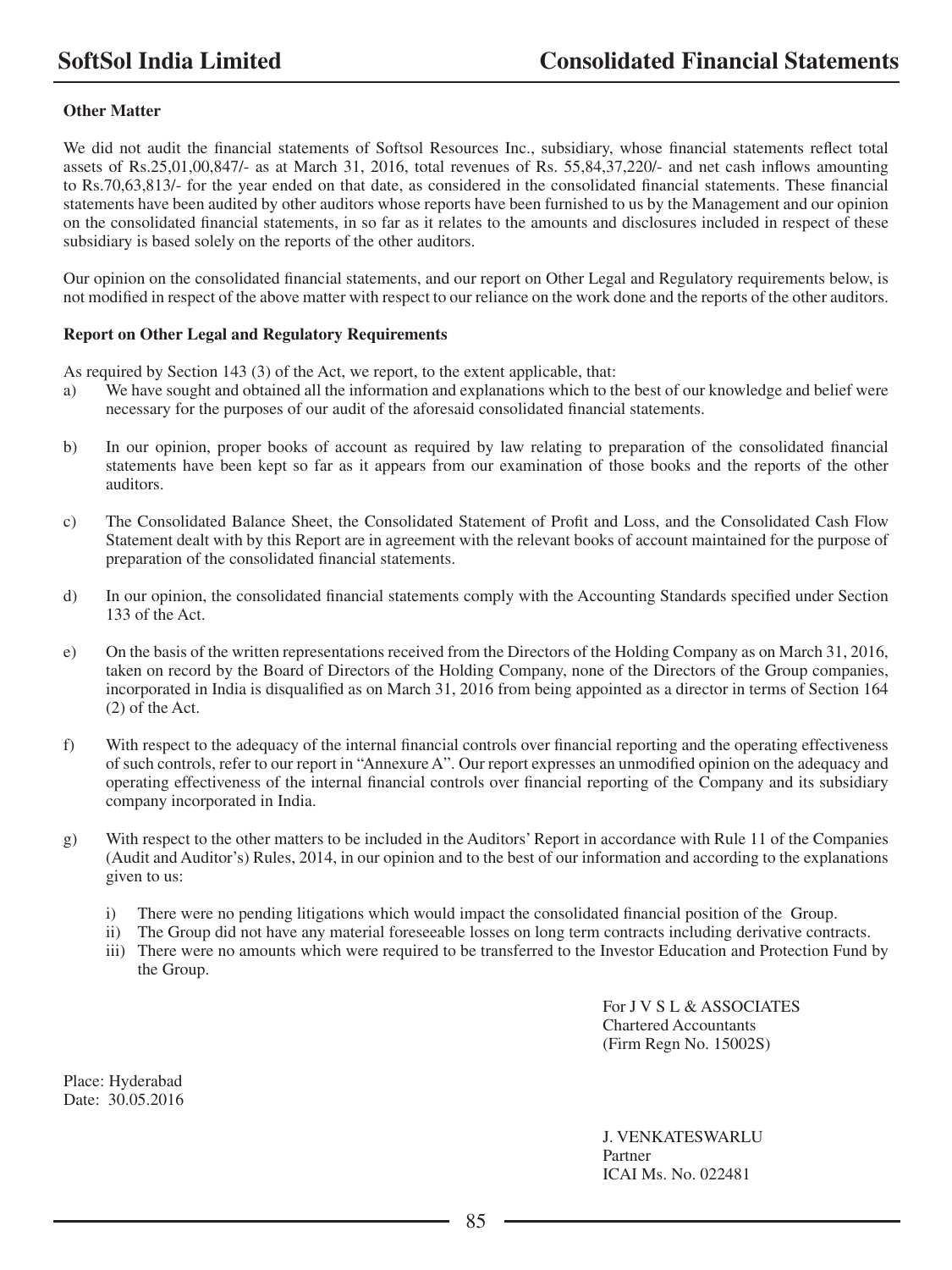# **ANNEXURE 'A' TO THE INDEPENDENT AUDITORS' REPORT**

## **(Referred to in paragraph (f) under 'Report on Other Legal and Regulatory Requirements' section of our report of even date)**

## **Report on the Internal Financial Controls Over Financial Reporting under Clause (i) of Sub-section 3 of Section 143 of the Companies Act, 2013 ('the Act')**

We have audited the internal financial controls over financial reporting of Softsol India Limited ('the Company') and its subsidiary company as at March 31, 2016 in conjunction with our audit of the consolidated financial statements of the Company for the year ended and as on that date.

## **Management's Responsibility for Internal Financial Controls**

The respective Board of Directors of the Company and its subsidiary company, are responsible for establishing and maintaining internal financial controls based on the respective internal control over financial reporting criteria established by the Company and its subsidiary company considering the essential components of internal control stated in the Guidance Note on Audit of Internal Financial Controls Over Financial Reporting issued by the Institute of Chartered Accountants of India (the 'Guidance Note'). These responsibilities include the design, implementation and maintenance of adequate internal financial controls that were operating effectively for ensuring the orderly and efficient conduct of its business, including adherence to the respective company's policies, the safeguarding of its assets, the prevention and detection of frauds and errors, the accuracy and completeness of the accounting records, and the timely preparation of reliable financial information, as required under the Act.

## **Auditors' Responsibility**

Our responsibility is to express an opinion on the Company's internal financial controls over financial reporting based on our audit. We conducted our audit in accordance with the Standards on Auditing prescribed under Section 143(10) of the Act and the Guidance Note, to the extent applicable to an audit of internal financial controls over financial reporting. Those Standards and the Guidance Note require that we comply with the ethical requirements and plan and perform the audit to obtain reasonable assurance about whether adequate internal financial controls over financial reporting was established and maintained and if such controls operated effectively in all material respects.

Our audit involves performing procedures to obtain audit evidence about the adequacy of the internal financial controls system over financial reporting and their operating effectiveness. Our audit of internal financial controls over financial reporting included obtaining an understanding of internal financial controls over financial reporting, assessing the risk that a material weakness exists, and testing and evaluating the design and operating effectiveness of internal control based on the assessed risk. The procedures selected depend on the auditors' judgment, including the assessment of the risks of material misstatement of the financial statements, whether due to fraud or error.

We believe that the audit evidence we have obtained and the audit evidence obtained by the other auditors of the subsidiary company, in terms of their reports referred to in the Other Matter paragraph below, is sufficient and appropriate to provide a basis for our audit opinion on the Company's internal financial controls system over financial reporting.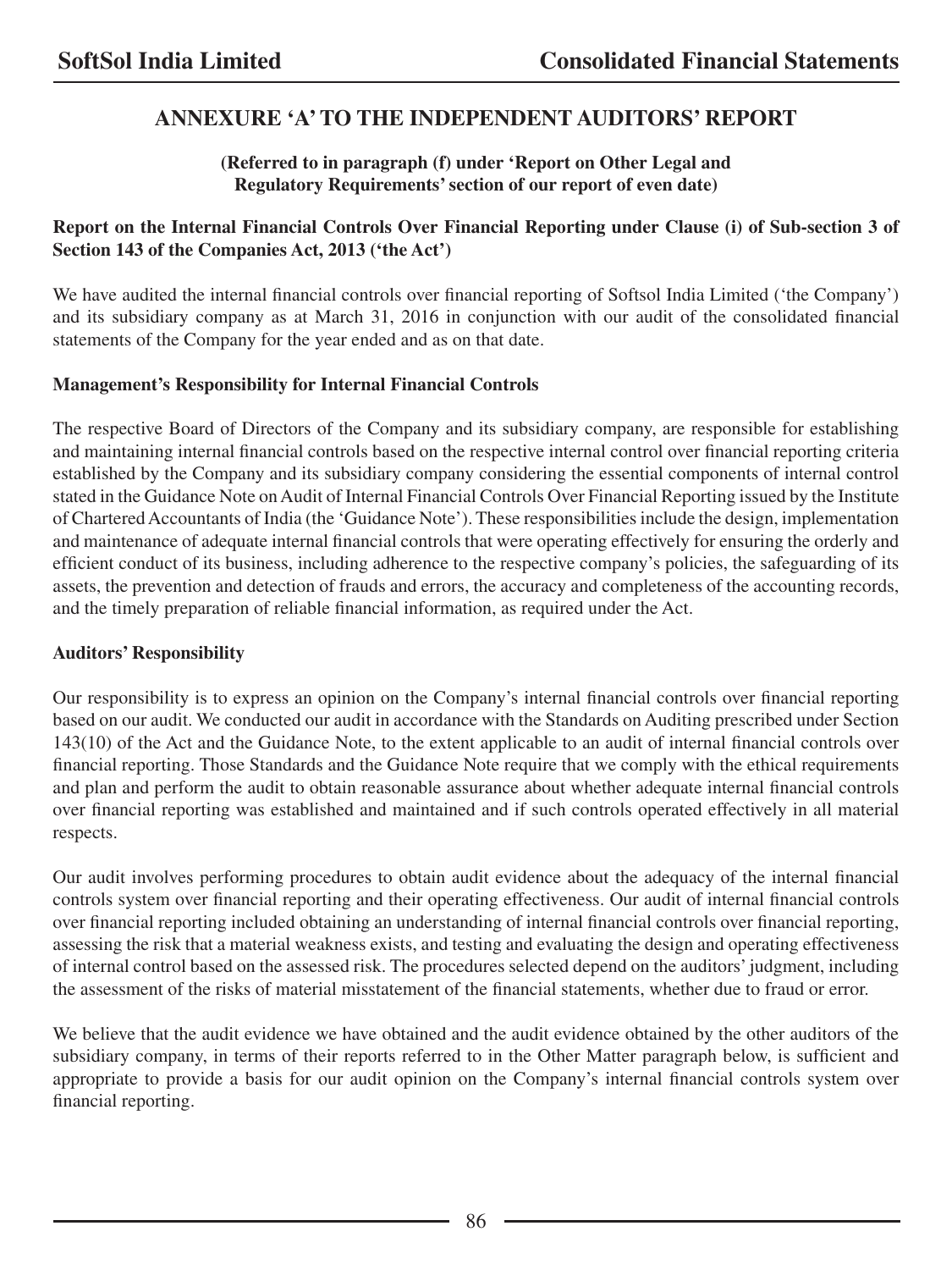## **Meaning of Internal Financial Controls Over Financial Reporting**

A company's internal financial control over financial reporting is a process designed to provide reasonable assurance regarding the reliability of financial reporting and the preparation of financial statements for external purposes in accordance with generally accepted accounting principles. A company's internal financial control over financial reporting includes those policies and procedures that (1) pertain to the maintenance of records that, in reasonable detail, accurately and fairly reflect the transactions and dispositions of the assets of the company; (2) provide reasonable assurance that transactions are recorded as necessary to permit preparation of financial statements in accordance with generally accepted accounting principles, and that receipts and expenditures of the company are being made only in accordance with authorisations of management and directors of the company; and (3) provide reasonable assurance regarding prevention or timely detection of unauthorised acquisition, use, or disposition of the company's assets that could have a material effect on the financial statements.

#### **Inherent Limitations of Internal Financial Controls over Financial Reporting**

Because of the inherent limitations of internal financial controls over financial reporting, including the possibility of collusion or improper management override of controls, material misstatements due to error or fraud may occur and not be detected. Also, projections of any evaluation of the internal financial controls over financial reporting to future periods are subject to the risk that the internal financial control over financial reporting may become inadequate because of changes in conditions, or that the degree of compliance with the policies or procedures may deteriorate.

## **Opinion**

In our opinion to the best of our information and according to the explanations given to us, the Company and its subsidiary company, have, in all material respects, an adequate internal financial controls system over financial reporting and such internal financial controls over financial reporting were operating effectively as at March 31, 2016, based on the internal control over financial reporting criteria established by the Company and its subsidiary company considering the essential components of internal control stated in the Guidance Note.

#### **Other Matter**

Our aforesaid report under Section 143(3)(i) of the Act on the adequacy and operating effectiveness of the internal financial controls over financial reporting insofar as it relates to subsidiary company, is based on the corresponding reports of the auditors of such subsidiary company.

> For J V S L & ASSOCIATES Chartered Accountants (Firm Regn No. 15002S)

Place: Hyderabad Date: 30.05.2016

> J. VENKATESWARLU Partner ICAI Ms. No. 022481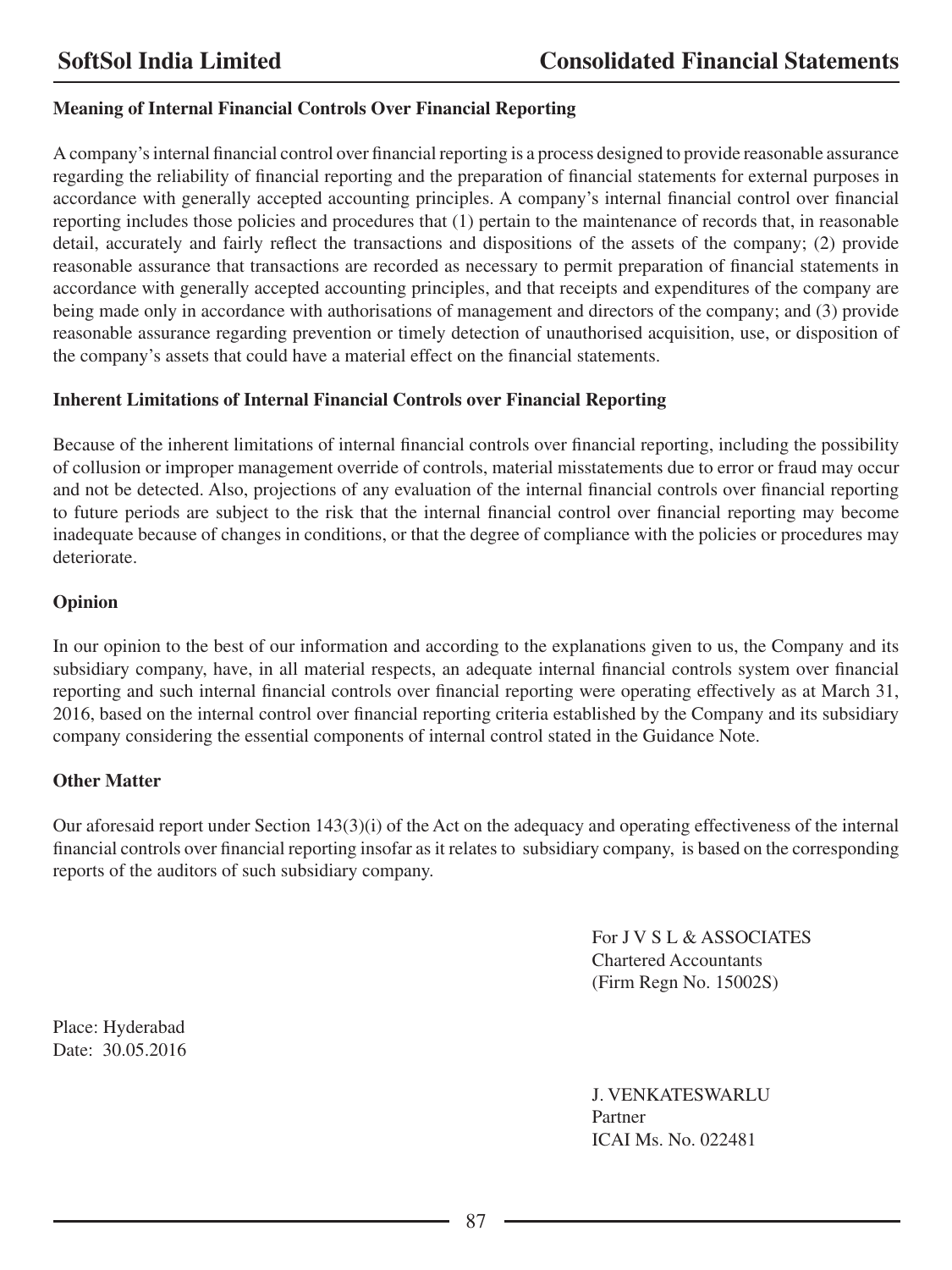## **CONSOLIDATED BALANCE SHEET AS AT 31st MARCH 2016**

| <b>Particulars</b>                                                   | Note No |                           | As at 31-03-2016                        | As at 31-03-2015        |               |
|----------------------------------------------------------------------|---------|---------------------------|-----------------------------------------|-------------------------|---------------|
|                                                                      |         | ₹                         | ₹                                       | ₹                       | ₹             |
| <b>I.EQUITY AND LIABILITIES</b>                                      |         |                           |                                         |                         |               |
| (1) Shareholders' funds                                              |         |                           |                                         |                         |               |
| (a) Share capital                                                    | 01      | 172,365,240               |                                         | 172,365,240             |               |
| (b) Reserves and surplus                                             | 02      | 1,747,297,352             |                                         | 1,748,753,262           |               |
|                                                                      |         |                           | 1,919,662,592                           |                         | 1,921,118,502 |
| (2) Non-current liabilities                                          |         |                           |                                         |                         |               |
| (a) Other Long term liabilities                                      | 03      | 36,390,125                |                                         | 33,747,224              |               |
| (b) Long-term provisions                                             | 04      | 2,266,730                 |                                         | 2,323,019               |               |
|                                                                      |         |                           | 38,656,855                              |                         | 36,070,243    |
|                                                                      |         |                           |                                         |                         |               |
| (3) Current liabilities                                              |         |                           |                                         |                         |               |
| (a) Trade payables                                                   | 05      | 15,503,208                |                                         | 34,629,887              |               |
| (b) Other current liabilities                                        | 06      | 57,862,683                |                                         | 65,756,762              |               |
| (c) Short-term provisions                                            | 07      | 796,241                   |                                         | 729,330                 |               |
|                                                                      |         |                           | 74,162,132                              |                         | 101,115,979   |
| <b>Total</b>                                                         |         |                           | 2,032,481,579                           |                         | 2,058,304,724 |
| <b>II. ASSETS</b>                                                    |         |                           |                                         |                         |               |
|                                                                      |         |                           |                                         |                         |               |
| (1) Non-current assets                                               |         |                           |                                         |                         |               |
| (a) Fixed assets                                                     |         |                           |                                         |                         |               |
| (i)Tangible assets                                                   | 08      | 309,349,748               |                                         | 340,848,998             |               |
| (ii)Intangible assets                                                |         | 878,911,444               |                                         | 879,028,206             |               |
| (b) Non-current investments                                          | 09      | 228,980,000               |                                         | 186, 134, 052           |               |
| (c) Deferred tax assets (net)                                        |         | 4,768,397                 |                                         | 4,000,502               |               |
| (d) Long-term loans and advances                                     | 10      | 29,017,286                |                                         | 18,868,153              |               |
| (e) Other non-current assets                                         | 11      | 1,405,872                 |                                         | 1,405,872               |               |
| (2) Current assets                                                   |         |                           | 1,452,432,747                           |                         | 1,430,285,783 |
| (a) Current Investments                                              | 12      | 289,270,172               |                                         | 298,256,344             |               |
| (b) Trade receivables                                                | 13      | 185,594,251               |                                         | 228,270,299             |               |
| (c) Cash and Bank Balances                                           | 14      | 86,008,987                |                                         | 76,102,687              |               |
| (d) Short-term loans and advances                                    | 15      | 5,093,176                 |                                         | 14,631,619              |               |
| (e) Other current assets                                             | 16      | 14,082,245                |                                         | 10,757,992              |               |
|                                                                      |         |                           | 580,048,832                             |                         | 628,018,941   |
| <b>Total</b>                                                         |         |                           | 2,032,481,579                           |                         | 2,058,304,724 |
|                                                                      |         |                           |                                         |                         |               |
| Significant accounting policies and<br>notes on financial statements | 22      |                           |                                         |                         |               |
| Per our report of even date                                          |         |                           | For and on behalf of Board of Directors |                         |               |
| for J V S L & Associates                                             |         |                           |                                         |                         |               |
| <b>Chartered Accountants</b>                                         |         |                           |                                         |                         |               |
| (Firm Regn.No:015002S)                                               |         |                           |                                         |                         |               |
| J. Venkateswarlu                                                     |         | Bhaskara Rao Madala       |                                         | Dr. T. Hanuman Chowdary |               |
| Partner                                                              |         | (DIN: 00474589)           |                                         | (DIN:00107006)          |               |
| <b>ICAI Ms.No.022481</b>                                             |         | <b>Wholetime Director</b> |                                         | Director                |               |
| Place: Hyderabad                                                     |         | B. Laxman                 |                                         | Srinivas Mandava        |               |
| Date: 30.05.2016                                                     |         | Company Secretary         |                                         | Chief Financial Officer |               |
|                                                                      |         |                           |                                         |                         |               |

88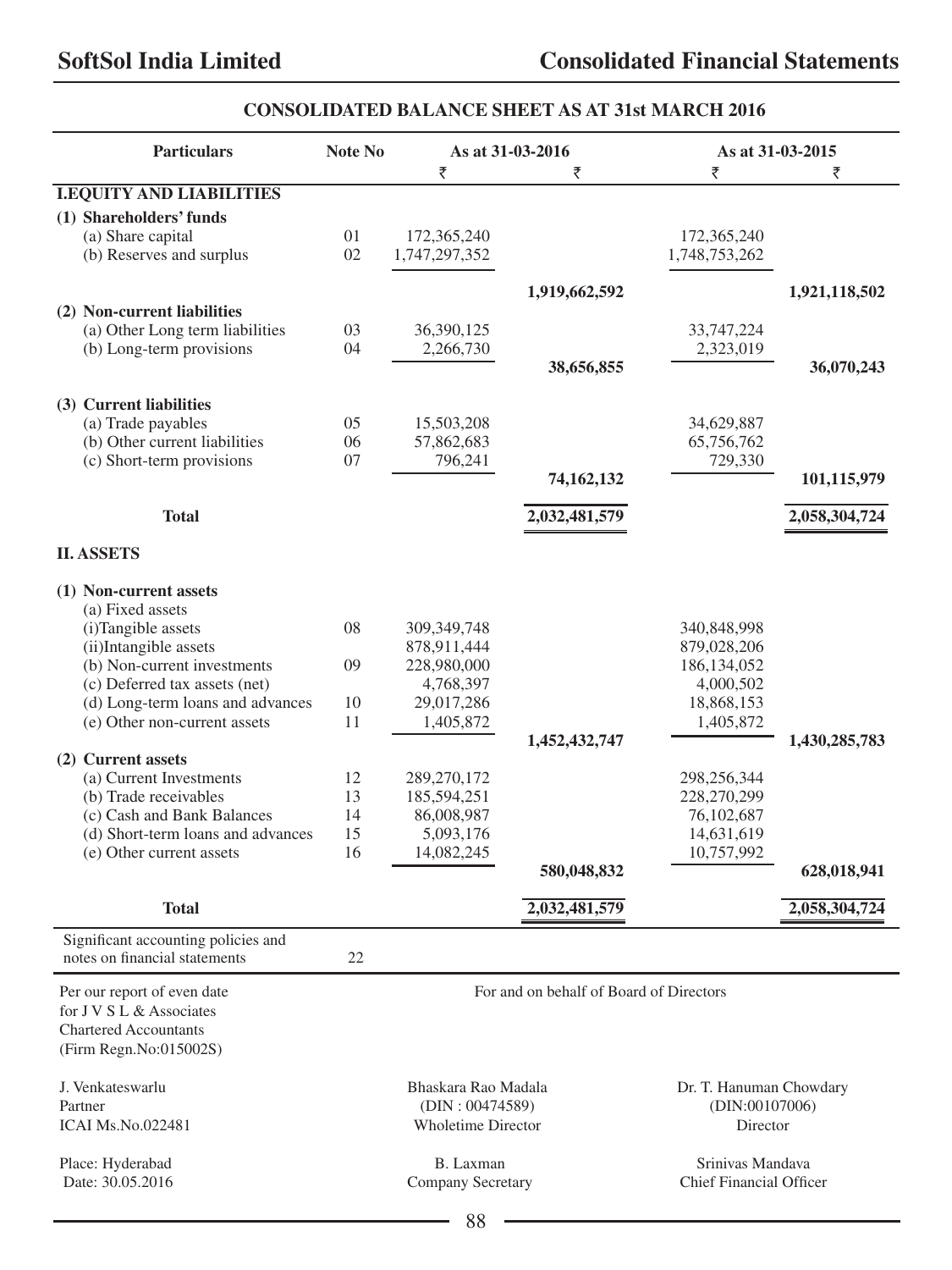## **CONSOLIDATED STATEMENT OF PROFIT AND LOSS FOR THE YEAR ENDED 31.03.2016**

| <b>Particulars</b>                                                                      | Note No | <b>Year Ended</b><br>31.03.2016<br>₹    | <b>Year Ended</b><br>31.03.2015<br>₹ |
|-----------------------------------------------------------------------------------------|---------|-----------------------------------------|--------------------------------------|
| <b>Revenue from operations</b>                                                          | 17      | 585,516,338                             | 657,703,494                          |
| Other income                                                                            | 18      | 111,619,672                             | 106, 437, 138                        |
| <b>Total Revenue</b>                                                                    |         | 697,136,010                             | 764,140,631                          |
| <b>Expenses</b>                                                                         |         |                                         |                                      |
| Employee benefits expense                                                               | 19      | 500,430,373                             | 519,507,818                          |
| Finance costs                                                                           | 20      | 4,861,633                               | 1,001,600                            |
| Depreciation and amortization expense                                                   | 08      | 34,021,947                              | 47,084,581                           |
| Other expenses                                                                          | 21      | 144,202,325                             | 171,716,986                          |
| <b>Total expenses</b>                                                                   |         | 683,516,278                             | 739,310,985                          |
| Profit before exceptional and extraordinary items and tax                               |         | 13,619,733                              | 24,829,646                           |
| Exceptional items                                                                       |         |                                         |                                      |
| Profit before extraordinary items and tax                                               |         | 13,619,733                              | 24,829,646                           |
| <b>Extraordinary Items</b><br>Profit before tax                                         |         | 13,619,733                              | 24,829,646                           |
| Tax expense:                                                                            |         |                                         |                                      |
| $(1)$ Current tax                                                                       |         | 3,444,271                               | 6,119,400                            |
| (2) Prior Period Taxes                                                                  |         | (904, 667)                              | 1,157,323                            |
| Profit / (Loss) after tax for the year                                                  |         | 11,080,128                              | 17,552,923                           |
| Earnings per equity share                                                               |         |                                         |                                      |
| (i) Basic                                                                               |         | 0.66                                    | 1.04                                 |
| (ii) Diluted                                                                            |         | 0.66                                    | 1.04                                 |
| Significant accounting policies and                                                     |         |                                         |                                      |
| 22<br>notes on financial statements                                                     |         |                                         |                                      |
| Per our report of even date<br>for J V S L & Associates<br><b>Chartered Accountants</b> |         | For and on behalf of Board of Directors |                                      |

J. Venkateswarlu Bhaskara Rao Madala Dr. T. Hanuman Chowdary Partner (DIN : 00474589) (DIN:00107006)

(Firm Regn.No:015002S)

ICAI Ms.No.022481 Wholetime Director Director

Place: Hyderabad B. Laxman B. Laxman Srinivas Mandava Date: 30.05.2016 Srinivas Mandava Company Secretary Chief Financial Office Chief Financial Officer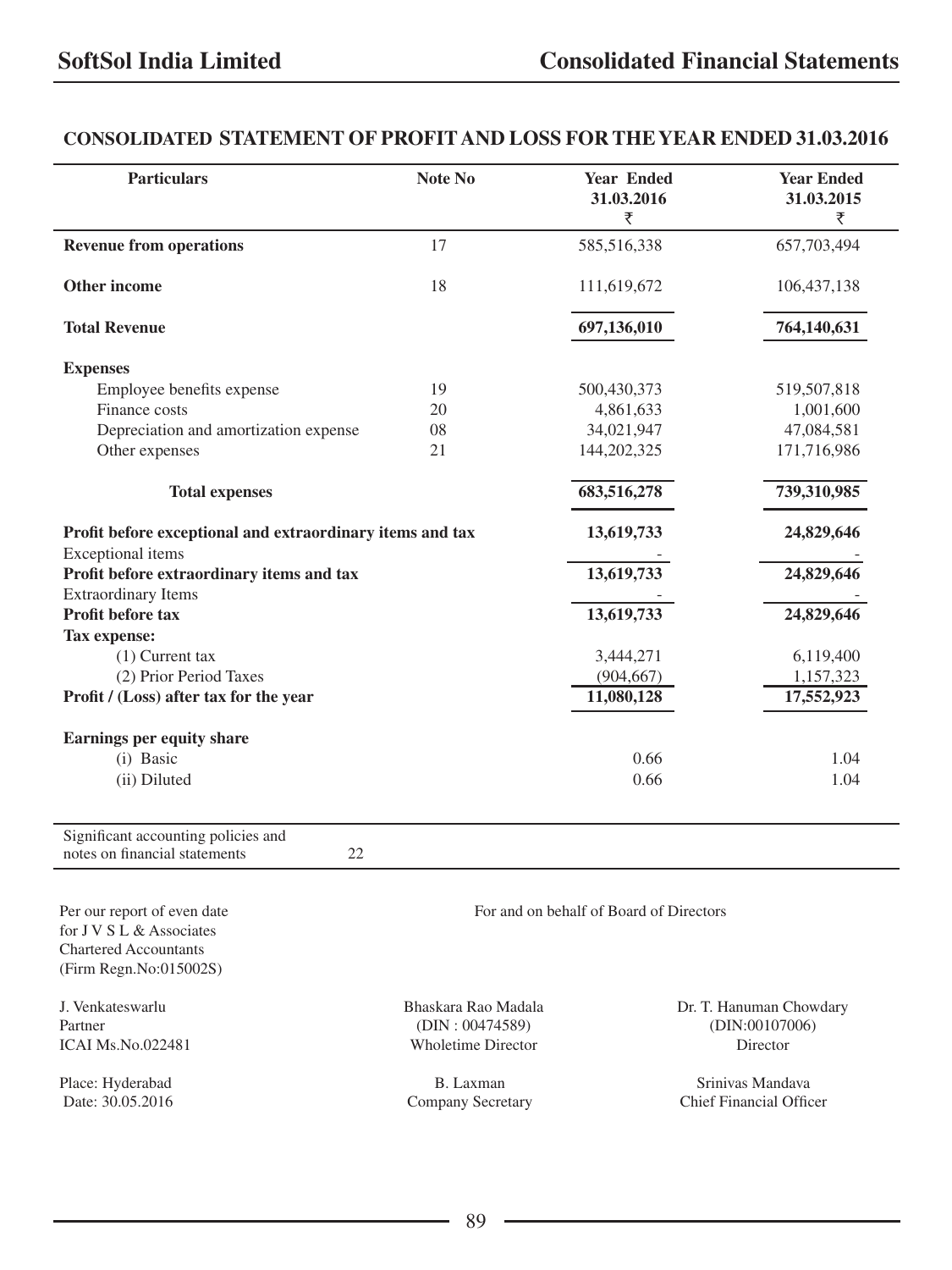| CASH FLOW STATEMENT FOR THE YEAR ENDED 31ST MARCH, 2016                                             |                                 |                           |
|-----------------------------------------------------------------------------------------------------|---------------------------------|---------------------------|
|                                                                                                     | <b>Year ended</b><br>31-03-2016 | Year ended<br>31-03-2015  |
|                                                                                                     | ₹                               | ₹                         |
| A CASH FLOW FROM OPERATIANG ACTIVITIES:                                                             |                                 |                           |
| Net Profit before Tax and Extraordinary Items                                                       | 13,619,733                      | 24,829,646                |
| <b>Adjustments for:</b>                                                                             |                                 |                           |
| Profit for the switch over period gap                                                               | 1,960,976                       |                           |
| Depreciation                                                                                        | 34,021,947                      | 47, 109, 452              |
| Provision for Bad and Doutful debts<br>Interest (Net)                                               | (2,529,638)                     | (838, 894)<br>(7,600,145) |
| Provision for Leave Encashment                                                                      | 20.788                          | (7,052)                   |
| Provision for Gratuity                                                                              | (10, 167)                       | (1,146,665)               |
| Gain on redemption of units of Mutual Funds                                                         | (13, 111, 626)                  | (8,580,763)               |
| Excess Provision/Credit Balnces Written back                                                        | (17,078)                        | (86,650)                  |
| Fireign exchange fluctuation gain                                                                   | 9,787,573                       | 2,347,683                 |
| <b>Interest Expenses</b>                                                                            | 2,025,462                       | 1,001,600                 |
| Dividend Received                                                                                   |                                 | (134, 052)                |
| <b>Operating Profit before Working Capital changes</b>                                              | 45,767,969                      | 56,894,160                |
| <b>Adjustments for Working Capital:</b>                                                             |                                 |                           |
| Increase/(Decrease) in trade payables                                                               | (19, 126, 679)                  | (9, 282, 993)             |
| Increase/(Decrease) in other current liabilities                                                    | (7,894,079)                     | 3,352,991                 |
| Increase/(Decrease) in shorterm provisions                                                          | 56,290                          | 1,289,218                 |
| Increase/(Decrease) in other long term liabilities                                                  | 2,659,979                       | 726,636                   |
| Increase/(Decrease) in long term provisions                                                         | (56, 289)                       | 1,018,216                 |
| (Increase)/Decrease in trade receivables                                                            | 42,676,048                      | (59,682,589)              |
| (Increase)/Decrease in Short term loand and advances<br>(Increase)/Decrease in other current assets | 9,538,443<br>(4,879,888)        | (8,127,684)<br>417,761    |
| (Increase)/Decrease in Loans and advances                                                           | (1,289,581)                     | (571, 615)                |
| (Increase)/Decrease in Deferred tax asset                                                           | (767, 895)                      |                           |
| (Increase)/Decrease in Other non-current assets                                                     |                                 | 255,460                   |
| Net Cash generated from operations                                                                  | 66,684,318                      | (13,710,439)              |
| Direct Taxes Paid                                                                                   | (11,399,160)                    | (10,053,904)              |
| Net Cash from operating activities $(A)$                                                            | 55,285,158                      | (23, 764, 343)            |
| <b>B. CASH FLOW FROM INVESTING ACTIVITIES:</b>                                                      |                                 |                           |
| Interest received                                                                                   | 4,085,274                       | 23,634,381                |
| Purchase of Fixed Assets                                                                            | (2,393,902)                     | (2,963,545)               |
| Purchase of Investments                                                                             | (154, 879, 776)                 | (402, 804, 784)           |
| Sale of Investments                                                                                 | 121,020,000                     | 118,917,250               |
| Gain on redemption of units of Mutual Funds                                                         | 13,111,626                      | 8,580,763                 |
| Dividend paid                                                                                       | (20, 187, 016)                  |                           |
| Dividend Tax paid                                                                                   | (4,109,602)                     |                           |
| Dividend Received                                                                                   |                                 | 134,052                   |
| Net Cash flow from Investing Activities(B)                                                          | $\overline{(43,353,396)}$       | (254, 501, 883)           |
| <b>C. CASH FROM FINANCING ACTIVITIES</b>                                                            |                                 |                           |
| Advance from line of credit                                                                         |                                 | 46,942,500                |
| Interest paid                                                                                       | (2,025,462)                     | (1,001,600)               |
| Net Cash flow from Financing Activities (C)                                                         | (2,025,462)                     | 45,940,900                |
|                                                                                                     |                                 |                           |
| Net Increase in Cash and Cash Equivalents $(A+B+C)$                                                 | 9,906,300                       | (232, 325, 326)           |
| Cash and cash Equivalants as at beginning of the year                                               | 76,102,687                      | 308,428,013               |
| Cash and cash Equivalants as at end of the year                                                     | 86,008,987                      | 76,102,687                |

Per our report of even date For and on behalf of Board of Directors for J V S L & Associates Chartered Accountants (Firm Regn.No:015002S)

Partner (DIN : 00474589) (DIN : 00474589) (DIN : 00474589) (DIN : 00474589) (DIN : 00474589) (DIN : 001070 Wholetime Director

Company Secretary

J. Venkateswarlu Bhaskara Rao Madala Dr. T. Hanuman Chowdary

Place: Hyderabad B. Laxman B. Laxman Srinivas Mandava Srinivas Mandava Date: 30.05.2016 Company Secretary Chief Financial Officer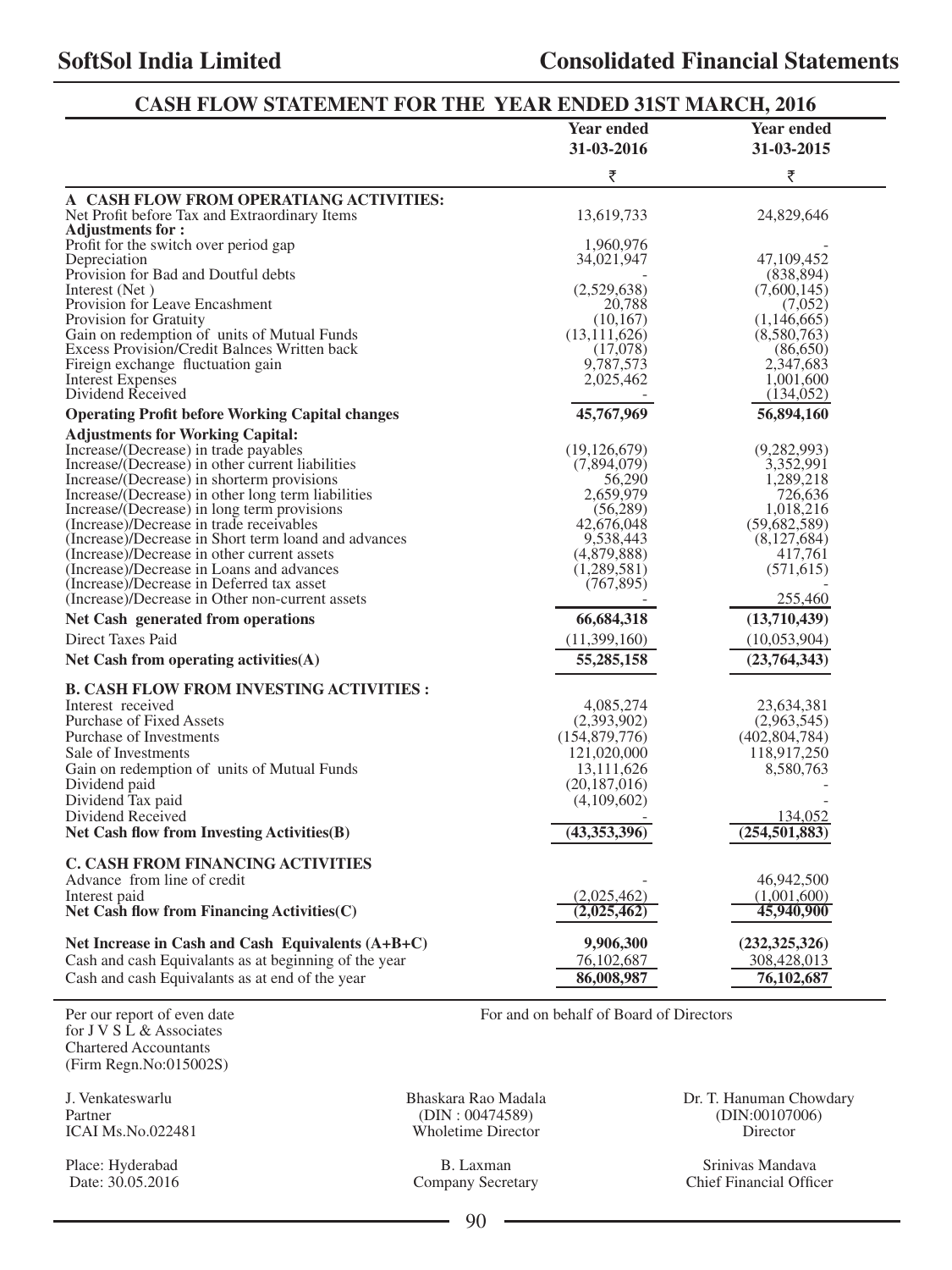|                                               | As at 31-03-2016 |             |               | As at 31-03-2015 |
|-----------------------------------------------|------------------|-------------|---------------|------------------|
| <b>Particulars</b>                            | <b>Number</b>    | Amount      | <b>Number</b> | Amount           |
|                                               | of shares        | ₹           | of shares     | ₹                |
| <b>1. Share Capital</b><br>Authorised:        |                  |             |               |                  |
| Equity Shares of Rs 10/- each.                | 50,000,000       | 500,000,000 | 50,000,000    | 500,000,000      |
| Issued, subscribed and paid up:               |                  |             |               |                  |
| Equity Shares of Rs 10/- each fully paid up   | 16.822.513       | 168,225,130 | 16.822.513    | 168,225,130      |
| ADD:                                          |                  |             |               |                  |
| Equity Shares of Rs. 10/-each, Rs. 5/-Paid up | 28,200           | 141,000     | 28,200        | 141,000          |
| Forfeited shares (amount originally paidup)   | 799,822          | 3.999.110   | 799,822       | 3,999,110        |
| <b>Closing Balance</b>                        | 17,650,535       | 172,365,240 | 17,650,535    | 172,365,240      |

## **(a) Details of share holders holding more than 5% of total number of shares**

| Name of the Share Holder                              | As at 31-03-2016            |             |                             | As at 31-03-2015 |
|-------------------------------------------------------|-----------------------------|-------------|-----------------------------|------------------|
|                                                       | <b>Number of</b>            | $%$ to paid | Number of                   | $%$ to paid      |
|                                                       | <b>Shares</b> held          | up capital  | <b>Shares</b> held          | up capital       |
| Durga VLK Madala                                      | 9,557,408                   | 56.81%      |                             |                  |
| Softsol Technologies Inc.                             |                             |             | 8,875,444                   | 52.76%           |
| Sambasiya Rao Madala                                  | 918,400                     | 5.46%       | 904,715                     | 5.38%            |
| Sriniyasa Rao Madala                                  | 980,691                     | 5.83%       | 840,000                     | 4.99%            |
| <b>Adalat Corporation</b>                             | 1,755,370                   | 10.43%      | 1,755,370                   | 10.43%           |
| Radhakrishna Ghanta (Trustee of AAM Trust)            | 1,250,000                   | 7.43%       | 1,250,000                   | 7.43%            |
| Radhakrishna Ghanta (Trustee of SSM Trust)            | 1,250,000                   | 7.43%       | 1,250,000                   | 7.43%            |
| <b>Total</b>                                          | 15,711,869                  | 93.39%      | 14,875,529                  | 88.42%           |
| (b) Reconciliation of Number of Shares fully paid up: |                             |             |                             |                  |
| <b>Particulars</b>                                    | As at 31-03-2016            |             |                             | As at 31-03-2015 |
|                                                       | <b>No. of Equity Shares</b> |             | <b>No. of Equity Shares</b> |                  |
|                                                       | <b>Rs. 10/- each</b>        | ₹           | <b>Rs. 10/- each</b>        | ₹                |
| Shares of fully paid up outstanding at the            |                             |             |                             |                  |
| beginning of the year                                 | 16,822,513                  | 168,225,130 | 16,822,513                  | 168,225,130      |
| Shares outstanding at the end of the year             | 16,822,513                  | 17,030,710  | 16,822,513                  |                  |
|                                                       |                             |             |                             | 17,030,710       |
| (c) Calls unpaid on equity shares:                    |                             |             |                             |                  |
| <b>Particulars</b>                                    | As at 31-03-2016            |             |                             | As at 31-03-2015 |
|                                                       | Number of                   |             | Number of                   |                  |
|                                                       | <b>Equity Shares</b>        | ₹           | <b>Equity Shares</b>        | ₹                |
| (i) Calls unpaid by Directors and Officers            |                             |             |                             |                  |
| (ii) Others                                           | 28,200                      | 141,000     | 28,200                      | 141,000          |
| <b>Total</b>                                          | 28,200                      | 141.000     | 28,200                      | 141,000          |
| (d) Forfeited Shares (Amount originally paid up):     |                             |             |                             |                  |
| <b>Particulars</b>                                    | As at 31-03-2016            |             |                             | As at 31-03-2015 |
|                                                       | Number of                   |             | Number of                   |                  |
|                                                       | <b>Equity Shares</b>        | ₹           | <b>Equity Shares</b>        | ₹                |
| Equity shares of partly paid Forfeited                |                             |             |                             |                  |
| in earlier Years                                      | 799,822                     | 3,999,110   | 799,822                     | 3,999,110        |
| <b>Total</b>                                          | 799,822                     | 3,999,110   | 799,822                     | 3,999,110        |
|                                                       |                             |             |                             |                  |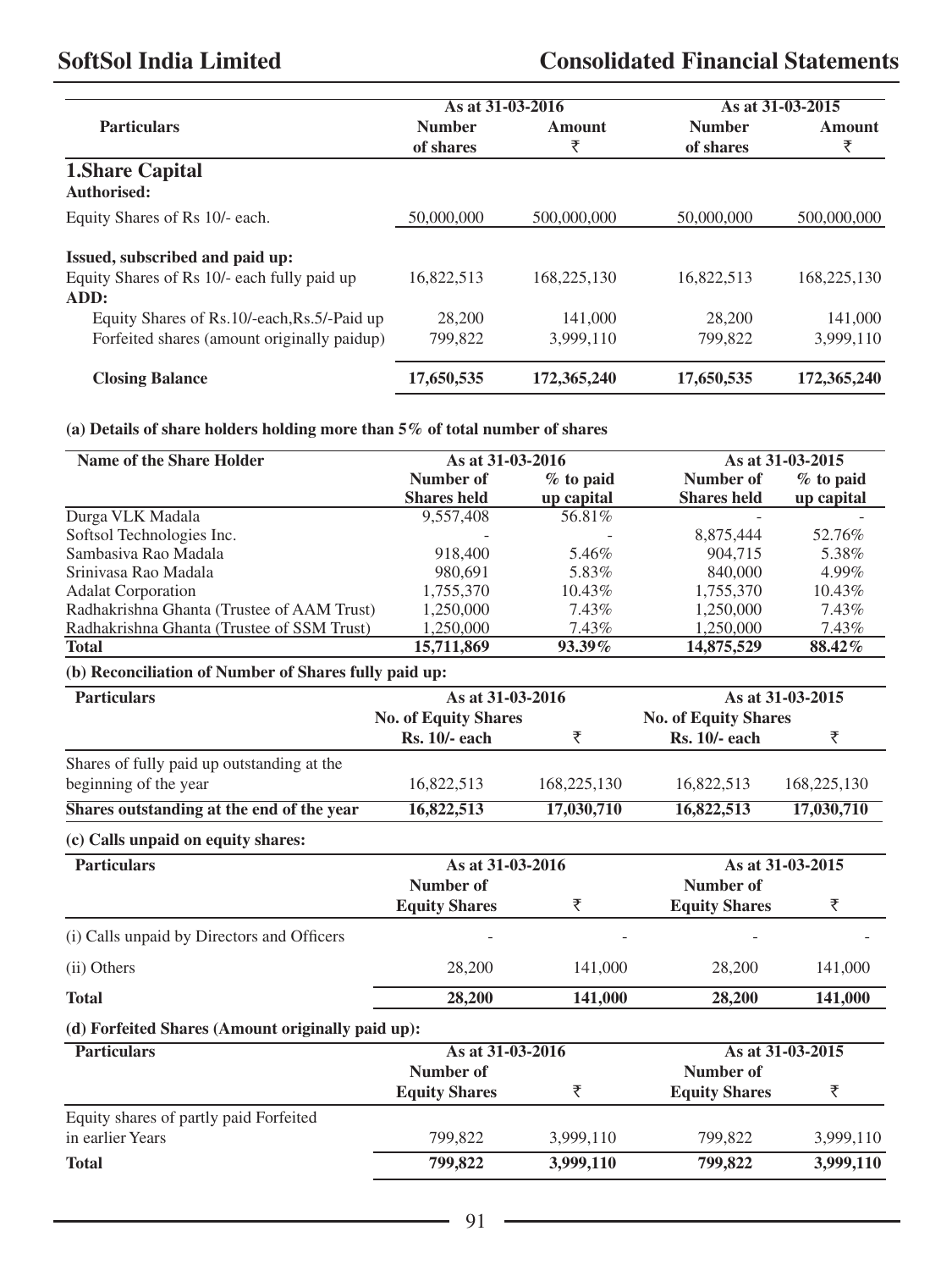| <b>Particulars</b>                                         | As at<br>31-03-2016<br>₹ | As at<br>31-03-2015<br>₹ |
|------------------------------------------------------------|--------------------------|--------------------------|
| 2. Reserves and Surplus                                    |                          |                          |
| (a) Capital Redemption Reserve                             |                          |                          |
| Balance as per last Balance sheet                          | 18,050,950               | 18,050,950               |
|                                                            |                          |                          |
| $\text{Closing Blance}(a)$                                 | 18,050,950               | 18,050,950               |
| (b) Securities Premium Reserve                             |                          |                          |
| Balance as per last Balance sheet                          | 670, 113, 578            | 670,113,578              |
| <b>Closing Blance(b)</b>                                   | 670,113,578              | 670, 113, 578            |
|                                                            |                          |                          |
| (c) General Reserve                                        |                          |                          |
| Balance as per last Balance sheet                          | 69,690,129               | 69,690,129               |
| $\text{Closing Blance}(c)$                                 | 69,690,129               | 69,690,129               |
|                                                            |                          |                          |
| (d) Foreign Currency Transilation Reserve                  |                          |                          |
| Balance as per last Balance sheet                          | 36,370,182               | 29,987,574               |
| Add: Additions during the year                             | 9,799,604                | 6,382,608                |
| <b>Closing Blance(d)</b>                                   | 46,169,786               | 36,370,182               |
| (e) Surplus in Statement of Profit and Loss                |                          |                          |
| Balance as per last Balance sheet                          | 954,528,423              | 943,310,940              |
| Add : Profit for the switch over period gap                | 1,960,976                |                          |
| : Profit for the year                                      | 11,080,128               | 17,552,923               |
| Less : Depreciation on assets whose useful life is expired |                          | 6,335,440                |
| : Interim dividend                                         | 20,187,016               |                          |
| : Tax on Interim dividend                                  | 4,109,602                |                          |
| <b>Closing Blance(e)</b>                                   | 943,272,909              | 954,528,423              |
| Total $(a+b+c+d+e)$                                        | 1,747,297,352            | 1,748,753,262            |
|                                                            |                          |                          |
| 3. Other Long Term Liabilities                             |                          |                          |
| Deposits Payable                                           | 35,162,426               | 33,718,844               |
| Liabilities for Capital Goods                              | 1,227,699                | 28,380                   |
| Total                                                      | 36,390,125               | 33,747,224               |
| 4. Long-term provisions                                    |                          |                          |
| <b>Provision for:</b>                                      |                          |                          |
| <b>Employee retirement benefits:</b>                       |                          |                          |
| Gratuity                                                   | 2,086,830                | 2,164,841                |
| Leave Encashment                                           | 179,900                  | 158,178                  |
|                                                            |                          |                          |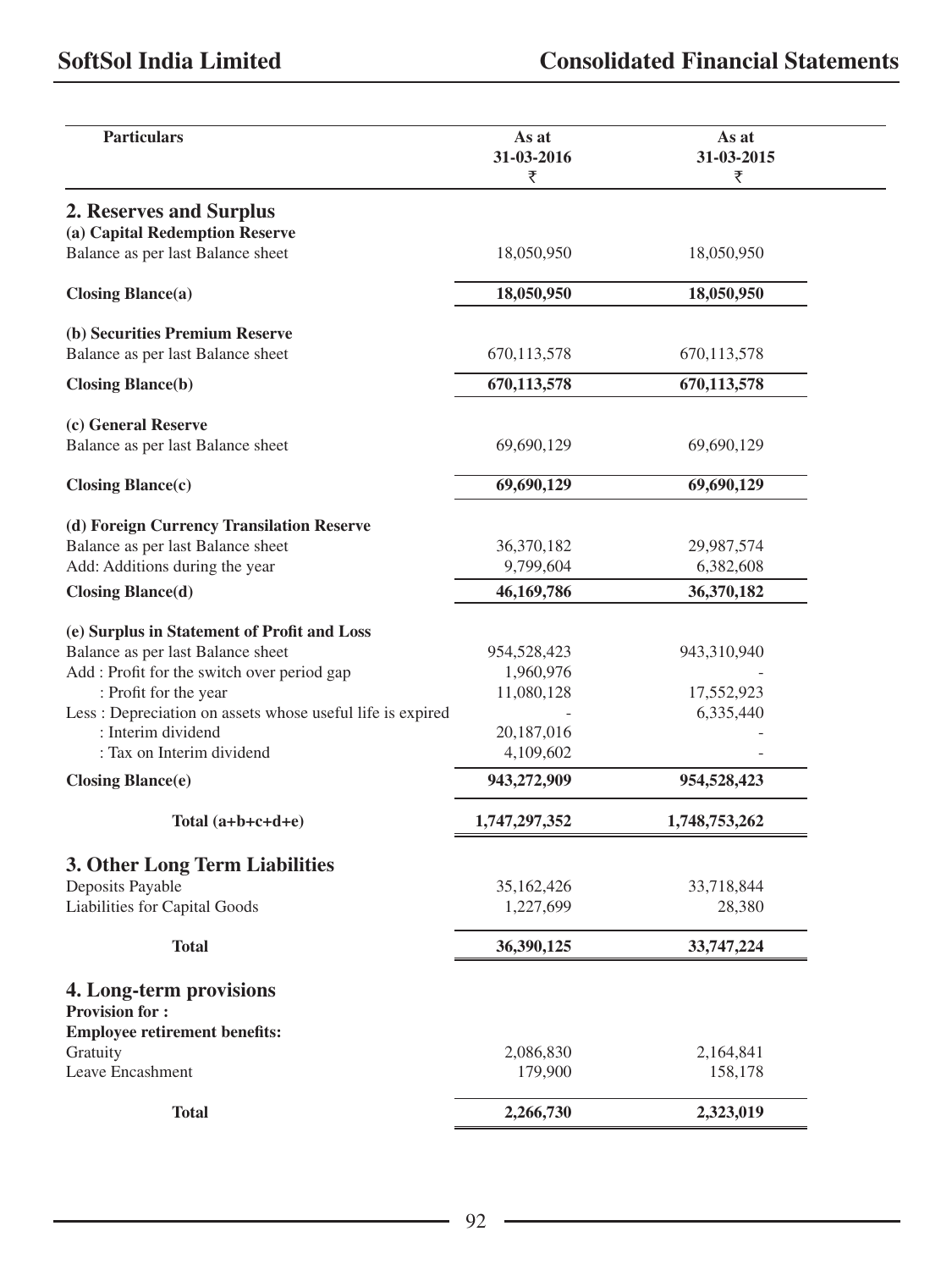|            | <b>Particulars</b>                                                                                                                                                                                                                                     | As at<br>31-03-2016<br>₹ | As at<br>31-03-2015<br>₹ |
|------------|--------------------------------------------------------------------------------------------------------------------------------------------------------------------------------------------------------------------------------------------------------|--------------------------|--------------------------|
|            | <b>5. Trade Payables</b><br><b>Trade Payables-Unsecured</b><br>(a) Due to Micro, Small and Medium enterprises                                                                                                                                          |                          |                          |
|            | (Refer sub-note(i) below)                                                                                                                                                                                                                              |                          |                          |
| (b) Others |                                                                                                                                                                                                                                                        | 15,503,208               | 34,629,886               |
|            | <b>Total</b>                                                                                                                                                                                                                                           | 15,503,208               | 34,629,886               |
| (i)        | There are no defaults as on the balance sheet<br>date repayment of the trade payables.                                                                                                                                                                 |                          |                          |
| (ii)       | Micor, Small and Medium Enterprises as defined<br>in the Micro, Small and Medium Enterprise<br>Development Act, 2006 have been determined to<br>the extent such parties have been identified on the<br>basis of information available with the company |                          |                          |
| (iii)      | Disclosure relating to Micro, Small<br>and Medium Enterprises are as under                                                                                                                                                                             |                          |                          |
|            | Principal amount due and remaining unpaid                                                                                                                                                                                                              |                          |                          |
|            | Interest due on above and the unpaid interest                                                                                                                                                                                                          |                          |                          |
|            | <b>Interest Paid</b><br>Payments made beyond the appointment day                                                                                                                                                                                       |                          |                          |
|            | suring the year                                                                                                                                                                                                                                        |                          |                          |
|            | Interest due and payable for the period of delay                                                                                                                                                                                                       |                          |                          |
|            | Interest accrued and remaining unpaid                                                                                                                                                                                                                  |                          |                          |
|            | Amount of further interest remaining due &payable in succeeding years                                                                                                                                                                                  |                          |                          |

# **6.Other current liabilities**

| <b>Total</b>                              | 796,241    | 729,330    |
|-------------------------------------------|------------|------------|
| Leave Encashment                          | 37,589     | 38,522     |
| Gratuity                                  | 758,652    | 690,808    |
| <b>Provision for employee benefits:</b>   |            |            |
| 7. Short-term provisions                  |            |            |
| <b>Total</b>                              | 57,862,683 | 65,756,762 |
| Amount received against claims receivable |            | 2,500,000  |
| Income Tax Liability                      | 145,992    | 1,783,690  |
| <b>Bankline Credit</b>                    | 49,747,500 | 46,942,500 |
| <b>Unclaimed Dividend</b>                 | 70,053     |            |
| Liabilities for Other Finance             | 464,937    | 639,850    |
| <b>Expenses Payable</b>                   | 7,434,201  | 13,890,723 |
| <b>Other Payables:</b>                    |            |            |

<u> 1989 - Johann Barn, mars an t-Amerikaansk ferskeider (</u>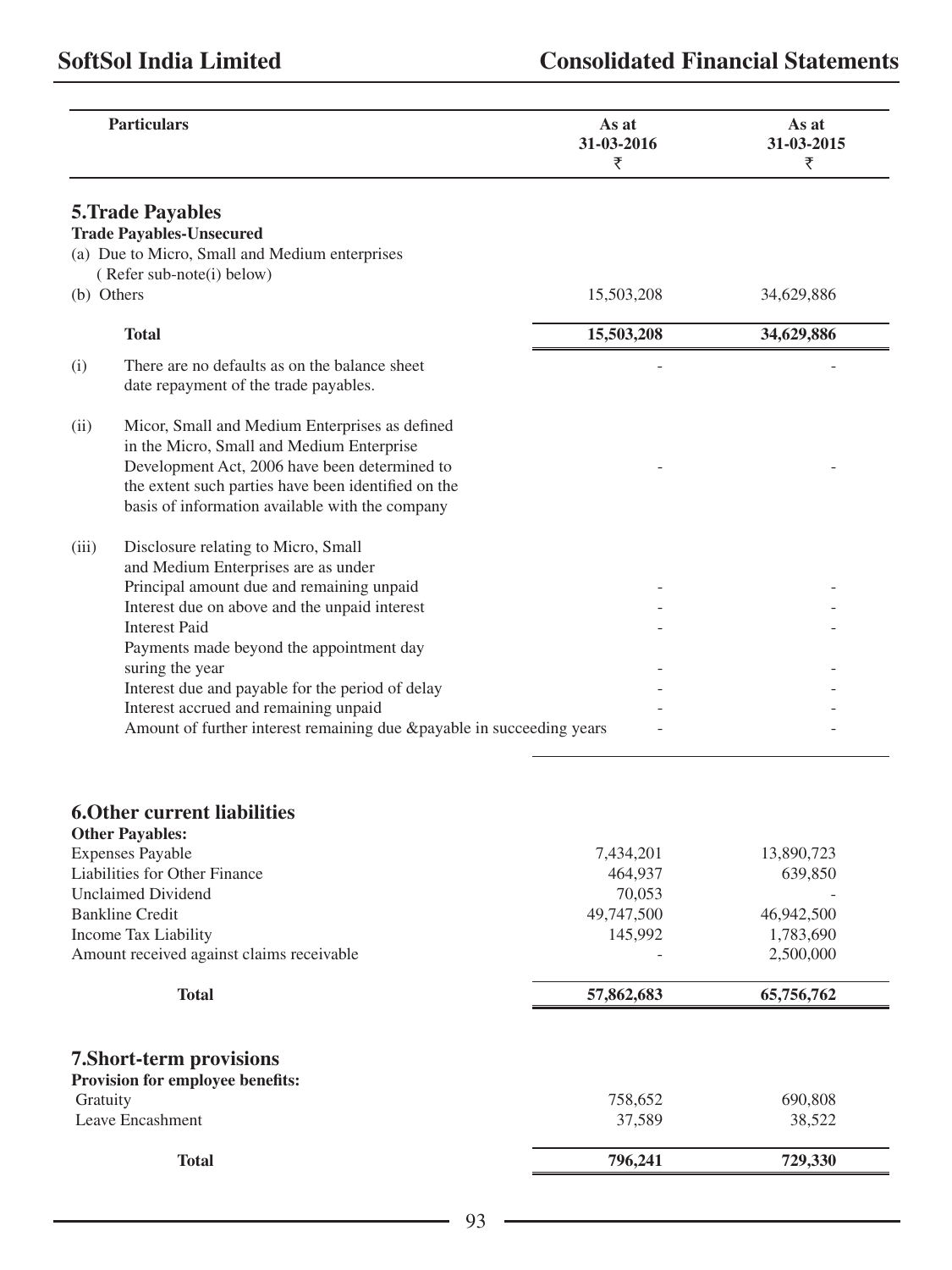|                      | 8. FIXED ASSETS                 |                     |                    |                                 |                                                             |                     |                 |                            |                                             |                                 |                     |                     |
|----------------------|---------------------------------|---------------------|--------------------|---------------------------------|-------------------------------------------------------------|---------------------|-----------------|----------------------------|---------------------------------------------|---------------------------------|---------------------|---------------------|
|                      |                                 |                     | <b>GROSS BLOCK</b> |                                 |                                                             |                     |                 | <b>DEPRECIATION</b>        |                                             |                                 |                     | <b>NET BLOCK</b>    |
| $\overrightarrow{a}$ | Particulars                     | 01.04.2015<br>As at | Additions          | exchange<br>Foreign             | $\begin{array}{c}\n\text{As at} \\ 31.03.2016\n\end{array}$ | 31.03.2015<br>As at | For the<br>year | Amortisation<br>During the | exchange<br>Foreign                         | <b>TOTAL</b><br>$\Delta S\,A T$ | 31.03.2016<br>AS AT | 31.03.2015<br>AS AT |
|                      |                                 | ⊮                   | ₩                  | adjustment<br>$\overline{\tau}$ | ⊮                                                           | ₩                   | ₩               | year<br>₹                  | adjustments<br>$\overline{\overline{\tau}}$ | 31.03.2016<br>$\,$              | ₩                   | ₩                   |
| ∢                    | TANGIBLE ASSETS:                |                     |                    |                                 |                                                             |                     |                 |                            |                                             |                                 |                     |                     |
|                      | $\mathop{\text{Land}}$ :        |                     |                    |                                 |                                                             |                     |                 |                            |                                             |                                 |                     |                     |
|                      | Own                             | 13,918,307          |                    |                                 | 13,918,307                                                  |                     |                 |                            |                                             |                                 | 13,918,307          | 13,918,307          |
|                      | Leasehold (see note no.22.10.1) | 5,540,142           |                    |                                 | 5,540,142                                                   | 391,728             | 56,000          | ï                          |                                             | 447,728                         | 5,092,414           | 5,148,414           |
| $\sim$               | Building                        | 355,763,121         |                    |                                 | 355,763,121                                                 | 94,321,070          | 14,020,253      | $\bar{1}$                  |                                             | 108,341,323                     | 247,421,798         | 261,442,051         |
| $\tilde{\epsilon}$   | Plant & Equipment               |                     |                    |                                 |                                                             |                     |                 |                            |                                             |                                 |                     |                     |
|                      | a) Computers                    | 31,038,592          |                    |                                 | 31,038,592                                                  | 30,781,847          | 162,977         | ï                          |                                             | 30,944,824                      | 93,768              | 256,745             |
|                      | b) Others                       | 38,676,754          | 454,848            |                                 | 139,131,602                                                 | 97,069,984          | 11,385,354      |                            |                                             | 108,455,338                     | 30,676,264          | 41,606,770          |
| $\overline{a}$       | Furniture & Fixtures            | 71,828,583          | 1,924,554          |                                 | 73,753,137                                                  | 55,420,043          | 7,322,231       |                            |                                             | 62,742,274                      | 11,010,863          | 16,408,540          |
| $\sqrt{2}$           | Office Equipment                | 11,968,042          | 14,500             |                                 | 11,982,542                                                  | 11,541,141          | 125,231         |                            |                                             | 11,666,372                      | 316,170             | 426,901             |
| $\circ$              | Vehicles                        | 9,664,368           |                    |                                 | 9,664,368                                                   | 8,713,967           | 501,817         |                            |                                             | 9,215,785                       | 448,583             | 950,401             |
| $\overline{r}$       | Library Books                   | 18,592              |                    |                                 | 18,592                                                      | 18,592              |                 |                            |                                             | 18,592                          |                     |                     |
| $^{\circ}$           | Subsidiary's Assets             | 18,111,919          |                    | 1,082,258                       | 19,194,177                                                  | 17,421,050          | 280,337         |                            | 1,081,636                                   | 18,783,022                      | 371,581             | 690,868             |
|                      | TOTAL-A                         | 656,528,420         | 2,393,902          | 1,082,258                       | 660,004,580                                                 | 315,679,422         | 33,854,199      |                            |                                             | 350,615,258                     | 309,349,748         | 340,848,998         |
|                      | <b>PREVIOUS YEAR</b>            | 600,702,710         | 54,812,061         | 1,013,649                       | 656,528,420                                                 | 262,063,542         | 46,788,243      | 6,157,151                  | 670,485                                     | 315,679,422                     | 340,848,998         | 338,639,168         |
| $\approx$            | INTANGIBLE ASSETS:              |                     |                    |                                 |                                                             |                     |                 |                            |                                             |                                 |                     |                     |
|                      | Computer Software               | 3,109,217           |                    | f,                              | 3,109,217                                                   | 3,059,203           | 38,827          |                            | ï                                           | 3,098,030                       | 11,187              | 50,014              |
|                      |                                 |                     |                    |                                 |                                                             |                     |                 |                            |                                             |                                 |                     |                     |
| $\sim$               | Goodwill                        | 877,507,327         |                    |                                 | 877,507,327                                                 |                     |                 | ł,                         |                                             |                                 | 877,507,327         | 877,507,327         |
|                      |                                 |                     |                    |                                 |                                                             |                     |                 |                            |                                             |                                 |                     |                     |
| $\tilde{\epsilon}$   | Subsidiary's Assets             | 1,877,700           |                    | 112,200                         | 1,989,900                                                   | 406,835             | 128,920         | í.                         | 35,671                                      | 596,970                         | 1,392,930           | 1,470,865           |
|                      | TOTAL-B                         | 882,494,244         |                    |                                 | 112,200 882,606,444                                         | 3,466,038           | 167,747         |                            |                                             | 3,695,000                       | 878,911,444         | 879,028,206         |

879,441,820

879,028,206

3,466,038

13,685

178,291

296,338

 **PREVIOUS YEAR 882,419,544 - 74,700 882,494,244 2,977,724 296,338 178,291 13,685 3,466,038 879,028,206 879,441,820** 

142,494,288

74,700

l,

882,419,544

PREVIOUS YEAR

2,977,724

Foreign exchange adjustments represents exchange differences resulting from translation of fixed assets relating to non-integral foreign operations.

Foreign exchange adjustments represents exchange differences resulting from translation of fixed assets relating to non-integral foreign operations.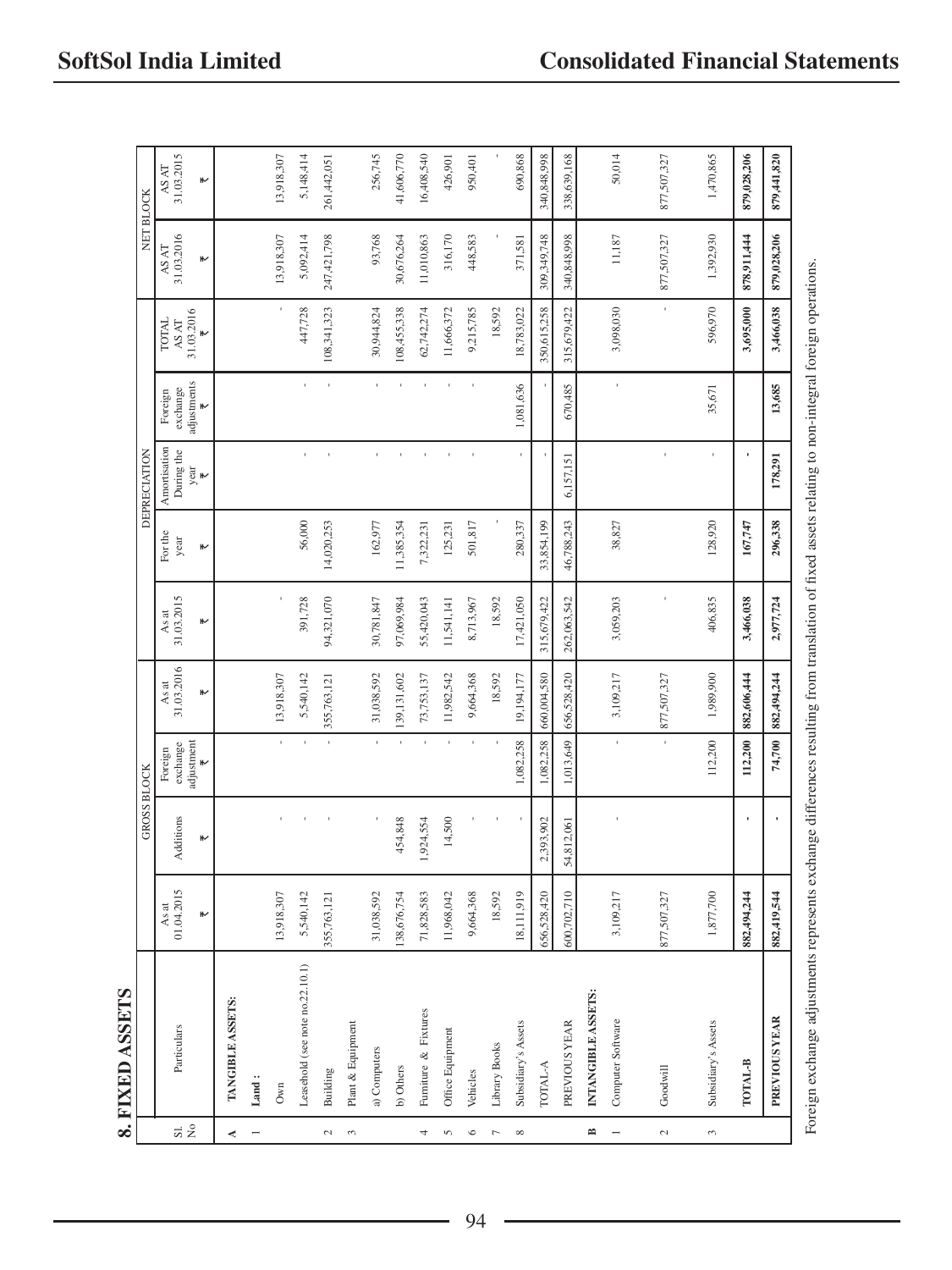| 09. Non-current investments<br><b>Investments in Mutual Funds-(Trade-quoted):</b><br>Axis Mutual Fund (Previous year 6760746 Units of Rs.10/- Each) |             | 67,607,460  |
|-----------------------------------------------------------------------------------------------------------------------------------------------------|-------------|-------------|
|                                                                                                                                                     |             |             |
|                                                                                                                                                     |             |             |
|                                                                                                                                                     |             |             |
| Reliance Mutual Fund (Previous year 50,02,659.152 Units of                                                                                          |             |             |
| $Rs.10/-$ Each)<br>L & T Mutual Fund -3755424.25 Units of Rs.13.98 Each                                                                             | 52,500,000  | 50,026,592  |
| ICICI Prudencial Mutual Fund 9406568.29 Units of Rs.16.90                                                                                           |             |             |
| Each(Previous year 3034142.60 Units of Rs.20.59 each)                                                                                               | 159,000,000 | 62,500,000  |
| Blume Ventures Fund 1 & IA-1748 Units of Rs10,000/- Each                                                                                            |             |             |
| (Previous year 600 Units of Rs.10,000/- each)                                                                                                       | 17,480,000  | 6,000,000   |
|                                                                                                                                                     |             |             |
| <b>Total</b>                                                                                                                                        | 228,980,000 | 186,134,052 |
| Aggregate amount of market value of quoted investments                                                                                              | 253,401,806 | 110,415,110 |
| Aggregate provision for diminution in value of investments                                                                                          |             |             |
| 10. Long-term loans and advances<br>(a) Unsecured, Considered Good                                                                                  |             |             |
| Capital Advances                                                                                                                                    | 287,360     |             |
| <b>Earnest Money Deposits</b>                                                                                                                       | 510,000     | 10,000      |
| <b>Security Deposits</b>                                                                                                                            | 6,374,176   | 5,871,956   |
| Advance Income Tax( Net of provisions)                                                                                                              | 21,845,749  | 12,986,197  |
| <b>Total</b>                                                                                                                                        | 29,017,285  | 18,868,153  |
| Note: Due by Directors or other officers of the company or any of<br>them either severally or jointly with any persons or due by firms/             |             |             |
| private companies in which any director is a partner or a director or a member                                                                      | <b>NIL</b>  | NIL.        |
| <b>11. Other Non-Current Assets</b><br>(a) Secured, Considered Good<br>Fixed Deposits with Banks held as margin money for Bank                      |             |             |
| Guarantees-maturity of more than 12 months                                                                                                          | 1,405,872   | 1,405,872   |
| <b>Total</b>                                                                                                                                        | 1,405,872   | 1,405,872   |

<u> 1989 - Johann Barn, mars an t-Amerikaansk ferskeider (</u>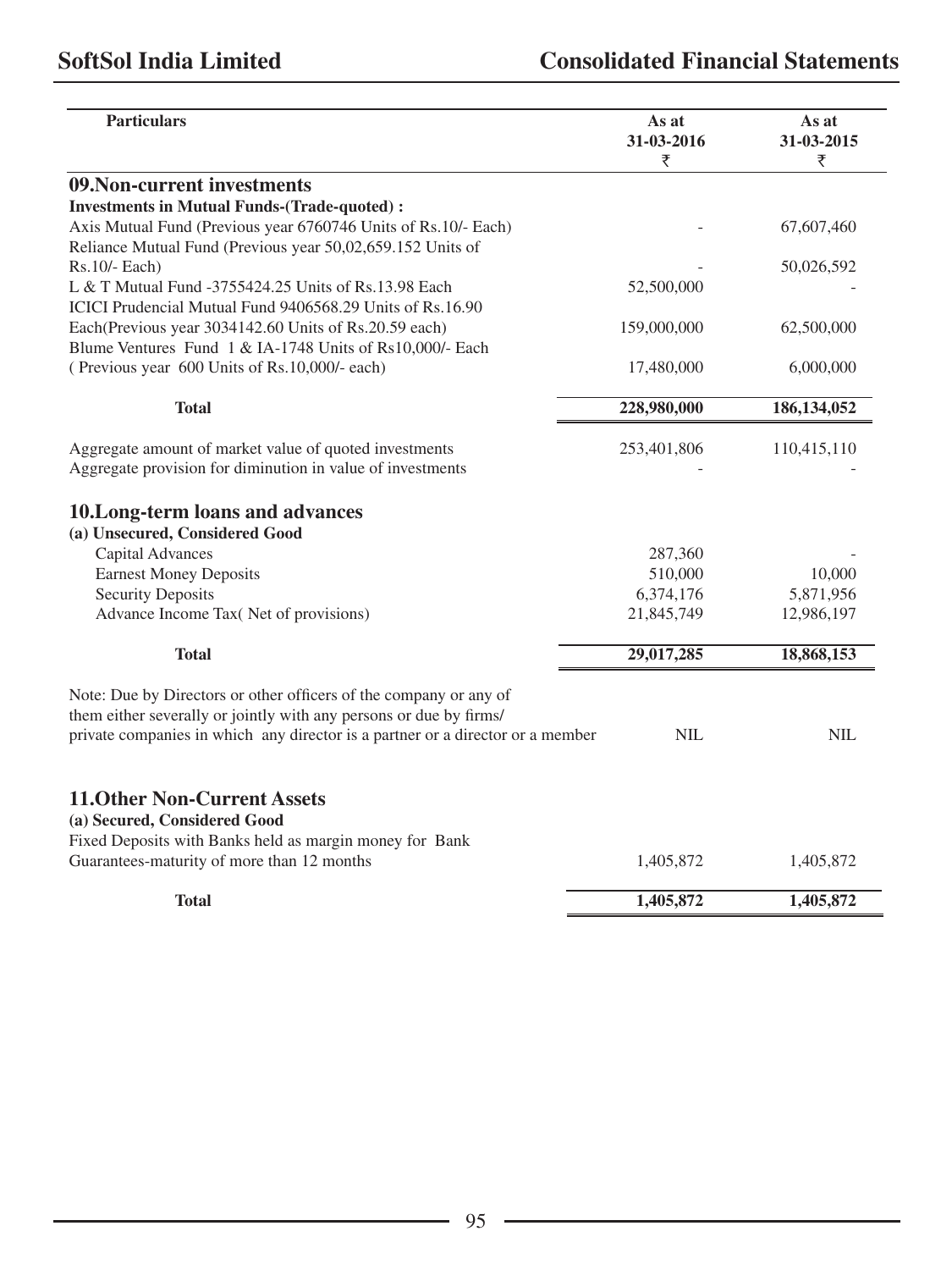| <b>Particulars</b>                                                                                                    | As at<br>31-03-2016<br>₹ | As at<br>31-03-2015<br>₹ |
|-----------------------------------------------------------------------------------------------------------------------|--------------------------|--------------------------|
| <b>12. Current Investments</b>                                                                                        |                          |                          |
| <b>Investments in Mutual Funds: (Trade-quoted)</b>                                                                    |                          |                          |
| Axis Mutual Fund -6760746 Units of Rs.10/- Each                                                                       |                          |                          |
| (Previous year 52,50,000 units of Rs.10/- each)                                                                       | 67,607,460               | 52,500,000               |
| Reliance Mutual Fund -5002659.15 Units of Rs.10/- Each                                                                |                          |                          |
| (Previous year 5,50,000 Units of Rs.10/- each)                                                                        | 50,026,592               | 5,500,000                |
| TATA Mutual Funds(Previous year 6,00,286 Units of Rs.10/- each)                                                       |                          | 6,002,862                |
| L & T Mutual Fund -6893935.81 Units of Rs.15.62 Each                                                                  |                          |                          |
| (Previous year Units of 1,03,91,584.81 Units of Rs.12.51 each)<br>Kotak Mutual Fund-4295025.99 Units of Rs.10.76 Each | 107,682,172              | 130,000,000              |
| (Previous year 35,99,250.62 Units of Rs.11.11 each)                                                                   | 46,200,467               | 40,000,000               |
| ICICI Prudencial Mutual Fund -1168287.65 Units of Rs.15.63 Each                                                       |                          |                          |
| (Previous year 46,11,533.26 Units of Rs.13.93 each)                                                                   | 17,753,482               | 64,253,482               |
| (Out of the above units 40,82,877 of ICICI Prudencial Mutual Fund                                                     |                          |                          |
| and units $37,55,424$ of L & T Mutual Fund agregating to                                                              |                          |                          |
| Rs.10,90,00,000/- under lien to Citi bank agianst Bank Guarantee                                                      |                          |                          |
| for arrangement of Loan to M/s Softsol Resources Inc.( Subsidiary)                                                    |                          |                          |
| <b>Total</b>                                                                                                          | 289,270,172              | 298,256,344              |
| Aggregate amount of market value of quoted investments                                                                | 330,811,520              | 3,205,852,515            |
| Aggregate provision for diminution in value of investments                                                            |                          |                          |
|                                                                                                                       |                          |                          |
| <b>13. Trade Receivables</b>                                                                                          |                          |                          |
| <b>Unsecured, Considered Good</b>                                                                                     |                          |                          |
| Outstanding for a period exceeding six months                                                                         |                          |                          |
| from the date they are due for payment                                                                                | 4,656,133                | 15,540,621               |
| Others                                                                                                                | 180,938,118              | 218,845,785              |
| Less: Allowance for bad and doubtful debts                                                                            | 185,594,251              | 234,386,406<br>6,116,107 |
| <b>Total</b>                                                                                                          | 185,594,251              | 228,270,299              |
|                                                                                                                       |                          |                          |
| <b>14. Cash and Bank Balances</b>                                                                                     |                          |                          |
| (a) Cash and Cash Eauivalents                                                                                         |                          |                          |
| I. Cash on hand                                                                                                       | 74,161                   | 26,931                   |
| II. Balance with scheduled banks in India                                                                             |                          |                          |
| (i) In Current Accounts                                                                                               | 84,939,773               | 63,676,536               |
| (ii) In Fixed Deposits maturing less than twelve months                                                               |                          | 11,143,760               |
| (b) Other Bank Blance                                                                                                 |                          |                          |
| (i) In unpaid dividend accounts                                                                                       | 70,053                   |                          |
| (ii) In Fixed Deposits with Banks held as margin                                                                      |                          |                          |
| money for Bank Guarantees-maturity of less than 12 months                                                             | 925,000                  | 1,255,460                |
| <b>Total</b>                                                                                                          | 86,008,987               | 76,102,687               |
| 15. Short-term loans and advances                                                                                     |                          |                          |
| <b>Unsecured, Considered Good</b>                                                                                     |                          |                          |
| <b>Staff Advances</b>                                                                                                 | 1,661,567                | 575,828                  |
| Prepaid Expenses                                                                                                      | 656,577                  | 6,016,419                |
| Advance for Capital Goods                                                                                             | 1,329,452                | 270,182                  |
| Balance with Central Government Departments-CENVAT input credit                                                       | 1,359,870                | 1,179,949                |
| Advance for Expenses                                                                                                  | 85,711                   | 6,589,241                |
| <b>Total</b>                                                                                                          | 5,093,176                | 14,631,619               |
| Note: Due by Directors or other officers of the company or any                                                        |                          |                          |
| of them either severally or jointly with any persons or due by firms/                                                 |                          |                          |
| private companies in which any director is a partner or a director or a member                                        | NIL                      | $\text{NIL}$             |
| 96                                                                                                                    |                          |                          |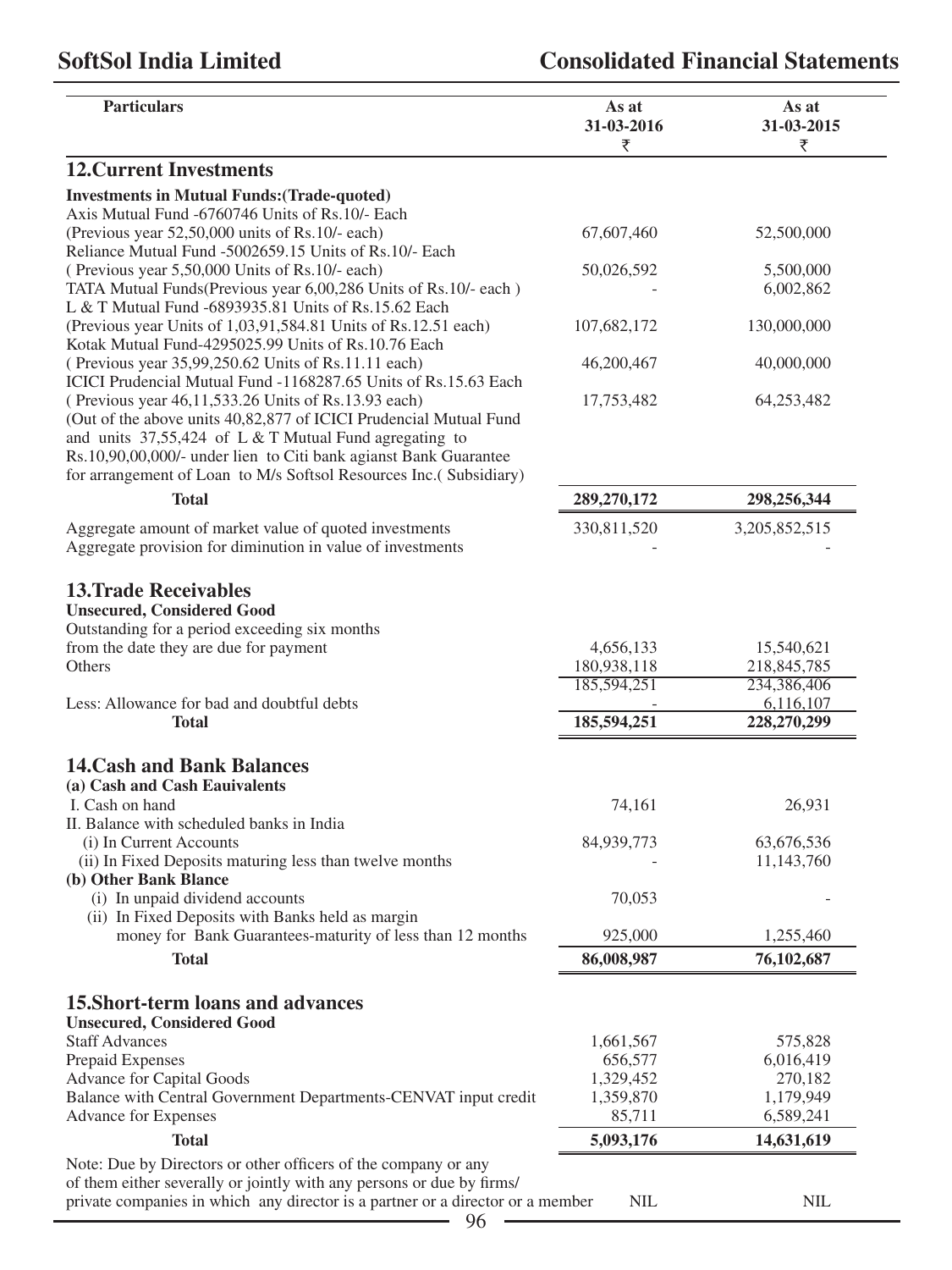| <b>Particulars</b>                        | As at<br>31-03-2016 | As at<br>31-03-2015 |
|-------------------------------------------|---------------------|---------------------|
|                                           | ₹                   | ₹                   |
| 16.0ther current assets                   |                     |                     |
| <b>Rent Receivable</b>                    | 13,547,501          | 8,667,613           |
| <b>Interest Accrued on Deposits</b>       | 534,744             | 2,090,379           |
|                                           |                     |                     |
| <b>Total</b>                              | 14,082,245          | 10,757,992          |
| <b>Particulars</b>                        | Year ended          | Year ended          |
|                                           | 31-03-2016          | 31-03-2015          |
|                                           | ₹                   | ₹                   |
|                                           |                     |                     |
| 17. Revenue from operations               |                     |                     |
| Sale of Software Products/Services:       |                     |                     |
| <b>Exports</b>                            | 568,597,081         | 652, 353, 037       |
| Domestic:                                 |                     |                     |
| Services                                  | 16,919,257          | 5,350,457           |
| <b>Total</b>                              | 585,516,338         | 657,703,494         |
|                                           |                     |                     |
| 18. Other Income                          |                     |                     |
| <b>Interest Income</b>                    | 2,009,190           | 6,577,855           |
| Interest on IT refund                     | 520,448             | 1,022,290           |
| Rental Income                             | 93,758,699          | 85,751,779          |
| Dividend on Mutual Fund                   |                     | 134,052             |
| Excess Provision written back             | 17,078              | 86,650              |
| Gain on redemption of Mutual funds        | 13,111,626          | 8,580,763           |
| Foreign exchange gain(net)                | 2,157,918           | 607,964             |
| Miscellaneous receipts                    | 44,712              | 3,675,785           |
| <b>Total</b>                              | 111,619,672         | 106, 437, 138       |
|                                           |                     |                     |
| <b>19. Employee Benefits</b>              |                     |                     |
| Salaries and Wages                        | 495,992,851         | 513,617,896         |
| Contribution to provident and other funds | 2,228,624           | 2,804,888           |
| Staff welfare expenses                    | 2,208,898           | 3,085,034           |
| <b>Total</b>                              | 500,430,373         | 519,507,818         |
|                                           |                     |                     |
| <b>20. Finance Costs</b>                  |                     |                     |
| Loan Processing Charges                   | 4,861,633           | 1,001,600           |
| <b>Total</b>                              | 4,861,633           | 1,001,600           |

<u> 1989 - Johann Barbara, martxa alemaniar a</u>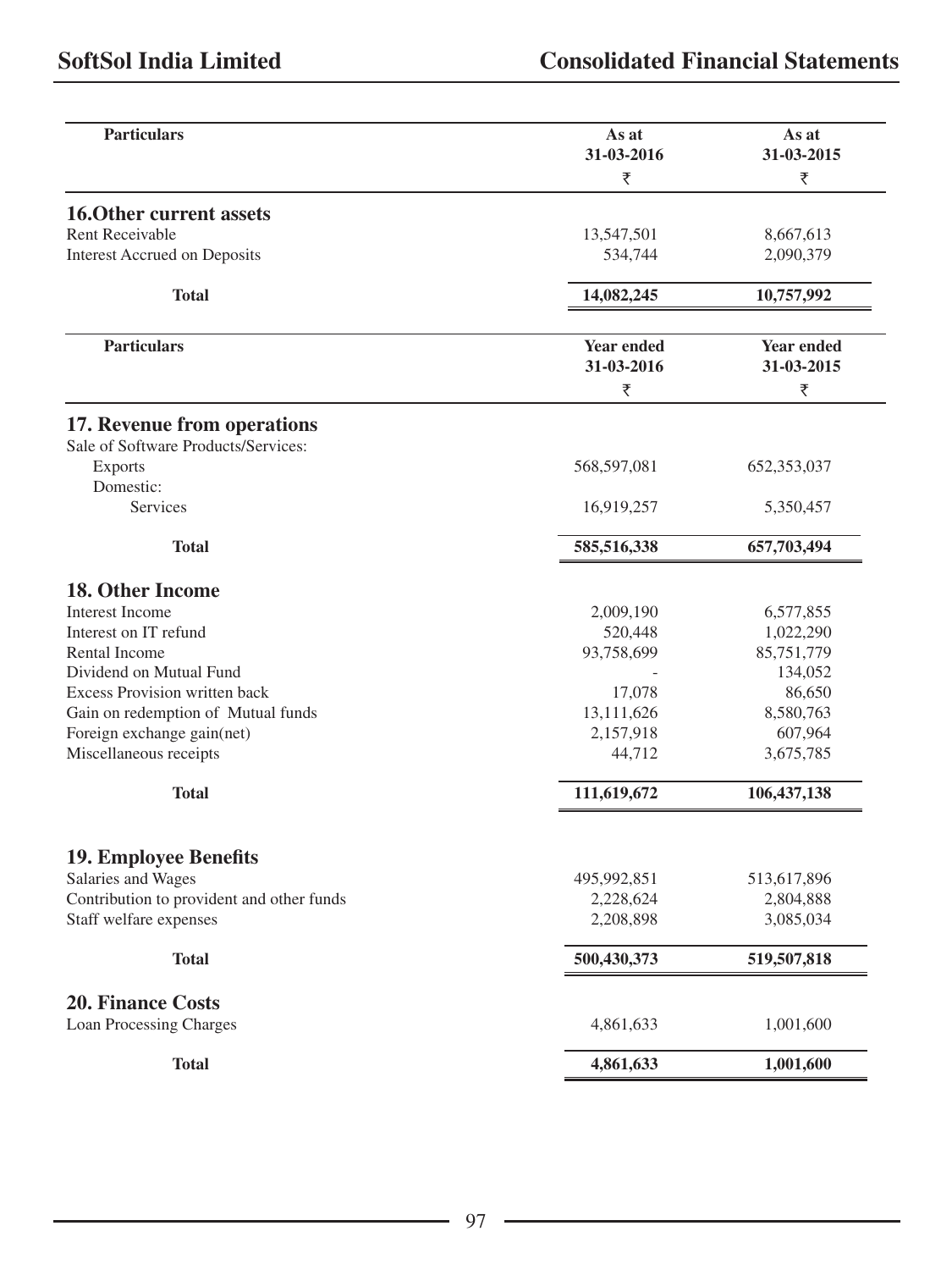| <b>Particulars</b>                    | <b>Year ended</b><br>31-03-2016 | <b>Year ended</b><br>31-03-2015 |
|---------------------------------------|---------------------------------|---------------------------------|
|                                       | ₹                               | ₹                               |
| 21. Other Expenses                    |                                 |                                 |
| Power and fuel                        | 5,687,007                       | 5,812,011                       |
| Rent                                  | 6,341,575                       | 7,661,817                       |
| Repairs to: buildings                 | 8,200,428                       | 1,906,741                       |
| : machinery                           | 7,545,940                       | 5,795,658                       |
| : Others                              | 2,616,749                       | 1,414,860                       |
| <b>Consulting Outsource</b>           | 71,255,449                      | 114,807,009                     |
| Insurance                             | 5,783,785                       | 3,527,084                       |
| Rates and taxes                       | 4,713,425                       | 5,105,750                       |
| Payments to Auditor: as auditor       | 113,965                         | 84,270                          |
| : for taxation matters                | 148,350                         | 46,068                          |
| : for other services                  | 34,350                          |                                 |
| Legal and Professional Charges        | 12,201,636                      | 8,610,868                       |
| Director's Sitting Fee                | 170,544                         | 123,596                         |
| Internet & Communication Expenses     | 4,451,263                       | 4,647,691                       |
| Fees and Subscriptions                | 333,236                         | 192,276                         |
| <b>Travelling Expenses</b>            | 1,966,312                       | 2,179,211                       |
| Staff trainning & Recruitment Charges |                                 | 695,739                         |
| <b>Advertisement Charges</b>          | 71,635                          | 53,054                          |
| Commission                            | 147,146                         | 171,090                         |
| Printing & Stationery                 | 230,082                         | 304,265                         |
| <b>STPI</b> Charges                   | 197,220                         | 70,787                          |
| Security vice Charges                 | 2,380,179                       | 2,127,387                       |
| <b>Bad Debts</b>                      | 3,667,387                       |                                 |
| Donations                             |                                 | 9,203                           |
| Miscellaneous expenses                | 5,944,663                       | 6,370,551                       |
| Total                                 | 144,202,325                     | 171,716,986                     |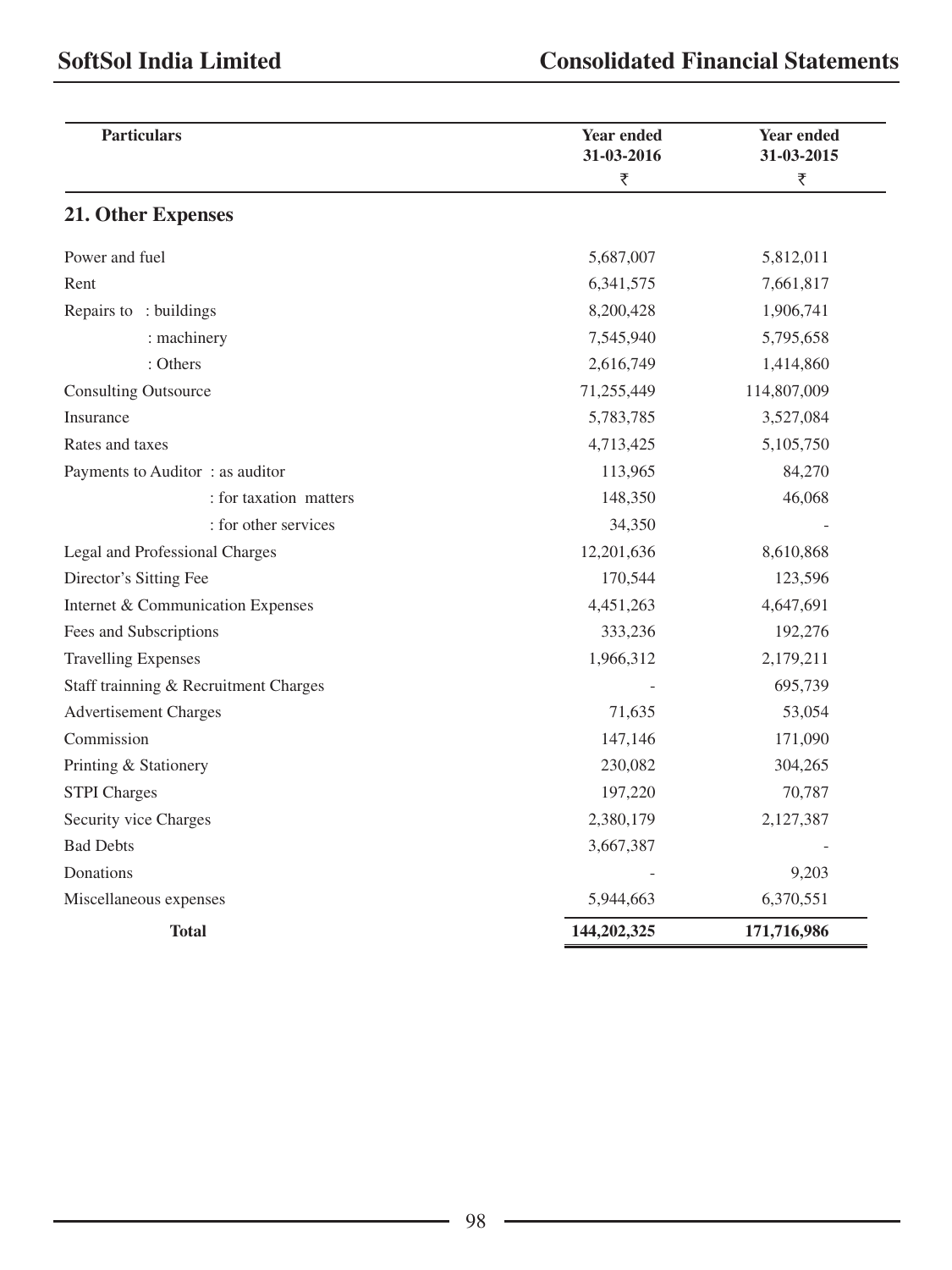# **22. SIGNIFICANT ACCOUNTING POLICIES AND OTHER NOTES TO THE CONSOLIDATED FINANCIAL STATEMENTS**

**22.1.** Consolidated Financial Statements have been prepared to meet the requirements of Clause 32 of the Listing Agreement with the Stock Exchange.

#### **i) Basis of Consolidation:**

The Consolidation of accounts is done in accordance with the requirements of Accounting Standard (AS 21) "Consolidation of financial Statements" notified under Sec.133 of the Act, read with Rule 7 of the Companies (Accounts) Rules, 2014. Financial statements of subsidiary was prepared for the year ended 31st March 2016 and the same have been adopted for consolidation.

#### **ii) Companies included in Consolidation:**

The Consolidated Financial Statements include the financial statements of SoftSol India Limited as at 31.03.2016 and SoftSol Resources Inc. USA, A wholly owned subsidiary, incorporated in United State of America as at 31.03.2016.

#### **iii) Principles of Consolidation:**

The Consolidated Financial statements have been prepared based on a line by line consolidation of Statement of profit and loss and balance sheet. All inter-company balances and transactions have been eliminated on consolidation.

The excess / deficit of cost to the parent company of its investment in the subsidiaries over its portion of equity at the respective dates on which investment in such entities were made is recognized in the financial statements as goodwill / capital reserve. The parent company's portion of equity in such entities is determined on the basis of the book values of assets and liabilities as per the financial statements of such entities as on the date of investment and if not available, the financial statements for the immediately preceding period adjusted for the effects of significant transactions, up to the date of investment.

The consolidated financial statements are presented, to the extent possible, in the same format as that adopted by the parent company for its separate financial statements.

The consolidated financial statements are prepared using uniform accounting policies for like transactions and other events in similar circumstances.

## **22.2 Significant Accounting Policies – (AS-1):**

## **A. Basis of Preparation of Financial Statements :**

Financial statements have been prepared and presented under historical cost convention in accordance with the accounting principles generally accepted in India (GAAP). GAAP comprises the mandatory accounting standards as specified U/s 133 of the Companies Act, 2013 read with rule 7 of the Companies (Accounts) rules 2014 and other applicable provisions of the Act. All incomes and expenditures, having a material bearing on the financial statements, are recognized on an accrual basis.

## **B. Use of Estimates:**

The preparation of financial statements in conformity with the GAAP requires that the management make estimates and assumptions that affect the reported amounts of assets and liabilities, disclosure of contingent liabilities as at the date of the financial statements, and the reported amounts of incomes and expenses during the reporting year. Such estimates include, estimate of useful life of fixed assets, provision for doubtful debts etc. Actual results could differ from those estimates. Changes in estimates are reflected in financial statements in the year in which changes are made and, if material, their effects are disclosed in the financial statements.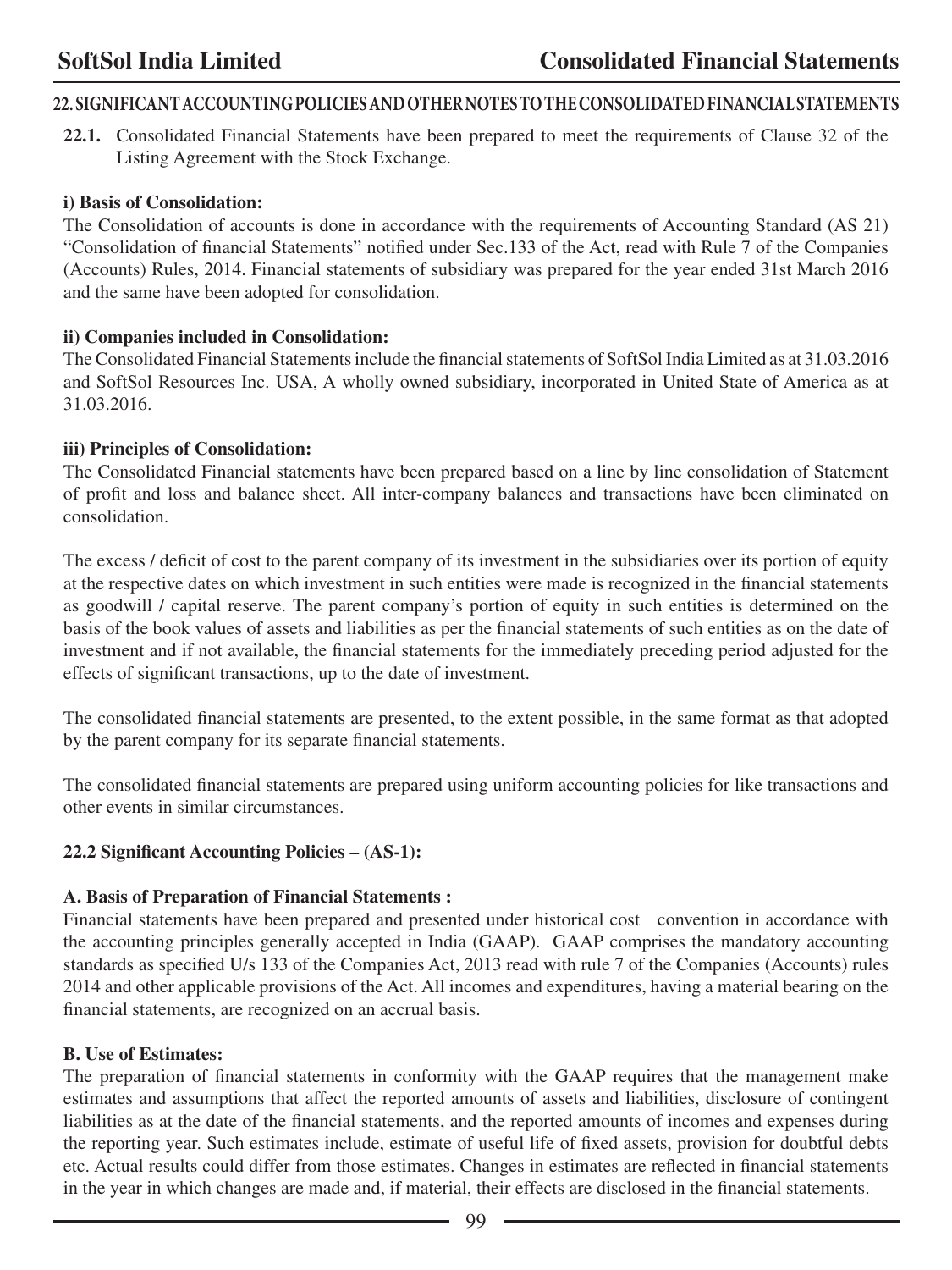## **C. Revenue recognition:**

- i) Revenue from software services is recognised under proportionate completion method for the services rendered and delivered as per the contracts entered.
- ii) Revenue from sale of products is recognised when significant risks and rewards in respect of ownership of products are transferred to customers. Revenue from products is stated exclusive of sales tax.
- iii) Interest income on deposits with banks is recognized on time proportion basis taking into account the amount outstanding and the rate applicable and interest on IT refund is recognized on receipt basis.
- iv) Rental income is recognised on accrual basis.
- v) Insurance Claims are recognised as and when they are settled / admitted.

## **D. Fixed Assets:**

i) Fixed assets are carried at cost of construction or acquisition less accumulated depreciation. Cost includes non-refundable taxes, duties, freight, borrowing costs and other incidental expenses related to the acquisition and installation of the respective assets.

Assets under installation or under construction as at the Balance sheet date are shown as Capital work–inprogress. Advances paid towards acquisition of assets are included under Capital Advances.

Fixed assets which are found to be not usable or retired from active use or when no further benefits are expected from their use are removed from the books of account and the difference if any, between the cost of such assets and the accumulated depreciation thereon is charged to Statement of Profit & Loss.

ii) Computer software is classified as an "Intangible Asset".

## **E. Depreciation:**

- i) Depreciation on Tangible assets is provided under Written down value method over the useful lives of assets estimated by the management. Depreciation on additions/deletions during a period is charged on prorata basis from the date of addition or deletion, as the case may be.
- ii) The Management estimated the useful life of fixed assets as follows.

| <b>Buildings</b>              | 60 Years |
|-------------------------------|----------|
| Plant and Machinery           | 10 Years |
| Office Equipment              | 5 Years  |
| Computers                     | 3 Years  |
| <b>Furniture and Fixtures</b> | 10 Years |
| Vehicles - Motor cars         | 8 Years  |

- iii) Intangible assets are amortized over their estimated useful life of asset.
- iv) Leasehold land is amortised equally over the lease period. The lease rentals are charged to revenue.

## **F. Foreign Currency Transactions:**

- i) Initial Recognition: Transactions in foreign currencies are initially recorded at the exchange rates prevailing on the date of the transaction.
- ii) Conversion: Foreign currency monetary items are reported at the closing exchange rates on Balance Sheet date.
- iii) Exchange Differences:
- a) Exchange differences, arising on reporting of long-term foreign currency monetary items at rates different from those at which they were initially recorded during the period, or reported in previous financial statements, in so far as they relate to the acquisition of depreciable capital assets, are added to or deducted from the cost of assets and are depreciated over the balance life of the assets.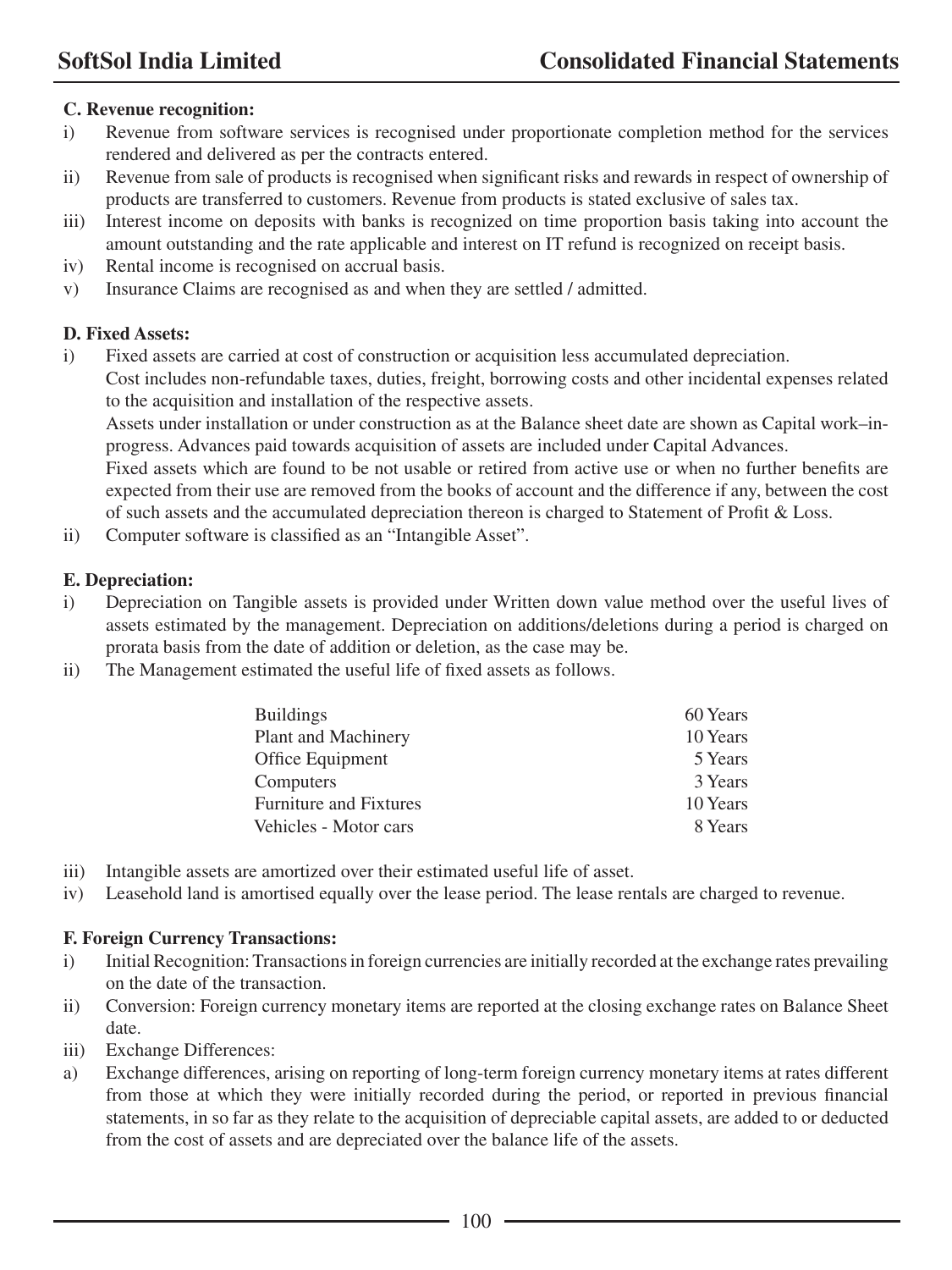b) Exchange differences arising on the settlement of monetary items not covered above, or on reporting such monetary items at rates different from those at which they were initially recorded during the year, or reported in previous financial statements, are recognized as income or expense in the year in which they arise.

#### **Foreign operations**

In accordance with AS – 11 (Revised 2003) "The Effect of Changes in Foreign Exchange rates", the financial statements of non-integral foreign operations are translated into Indian rupees as follows:

All assets and liabilities, both monetary and non-monetary, are translated using the closing rate; Income and expense items are translated at average rate.

The resulting net exchange difference is credited or debited to a foreign currency translation reserve.

#### **G. Investments:**

Investments intended to be held for more than one year are treated as long term and others as short-term. Shortterm investments are carried at the lower of cost or quoted / fair value, computed category wise and long term investments are stated at cost. Provision for diminution in the value of long-term investments is made only if such a decline is other than temporary.

#### **H. Retirement benefits:**

- i) Defined Contribution Plan: Company's contribution paid/payable during the year to Provident Fund and Employees State Insurance Corporation are recognized in the Statement of Profit and Loss.
- ii) Defined Benefit Plan: At each reporting date, company's liability towards gratuity and leave encashment is determined by independent actuarial valuation using the projected unit credit method which considers each period of service as giving rise to an additional unit of benefit entitlement and measures each unit separately to build up the final obligation which is measured at the present value of estimated future cash flows using a discount rate. Actuarial gain/ losses are recognized in the Statement of Profit and Loss as income or expense.

## **I. Earnings per share:**

- i) Basic earnings per share is calculated by dividing the net profit or loss for the year attributable to equity shareholders by weighted average number of equity shares outstanding during the year.
- ii) Diluted earnings per share is calculated by dividing the net profit or loss for the financial year attributable to equity shareholders by the weighted average number of equity shares outstanding including equity shares which would have been issued on the conversion of all dilutive potential equity shares unless they are considered anti-dilutive in nature.

## **J. Taxes on Income:**

Tax expense, comprising of current and deferred tax have been determined and charged to statement of Profit & Loss.

#### **i) Current Tax:**

Provision is made for income tax liability estimated to arise on profit for the year at the current rate of tax in accordance with the Income tax Act, 1961.

#### **ii) Deferred Tax:**

In accordance with the Accounting Standard – 22 (AS 22) "Accounting for Taxes on income, the company recognizes the deferred tax liability in the accounts, Deferred tax resulting from timing difference between book and tax profits is accounted for at the current rate of tax. Deferred tax asset is recognized only when there is virtual certainty, supported by convincing evidence, that such assets will be realised.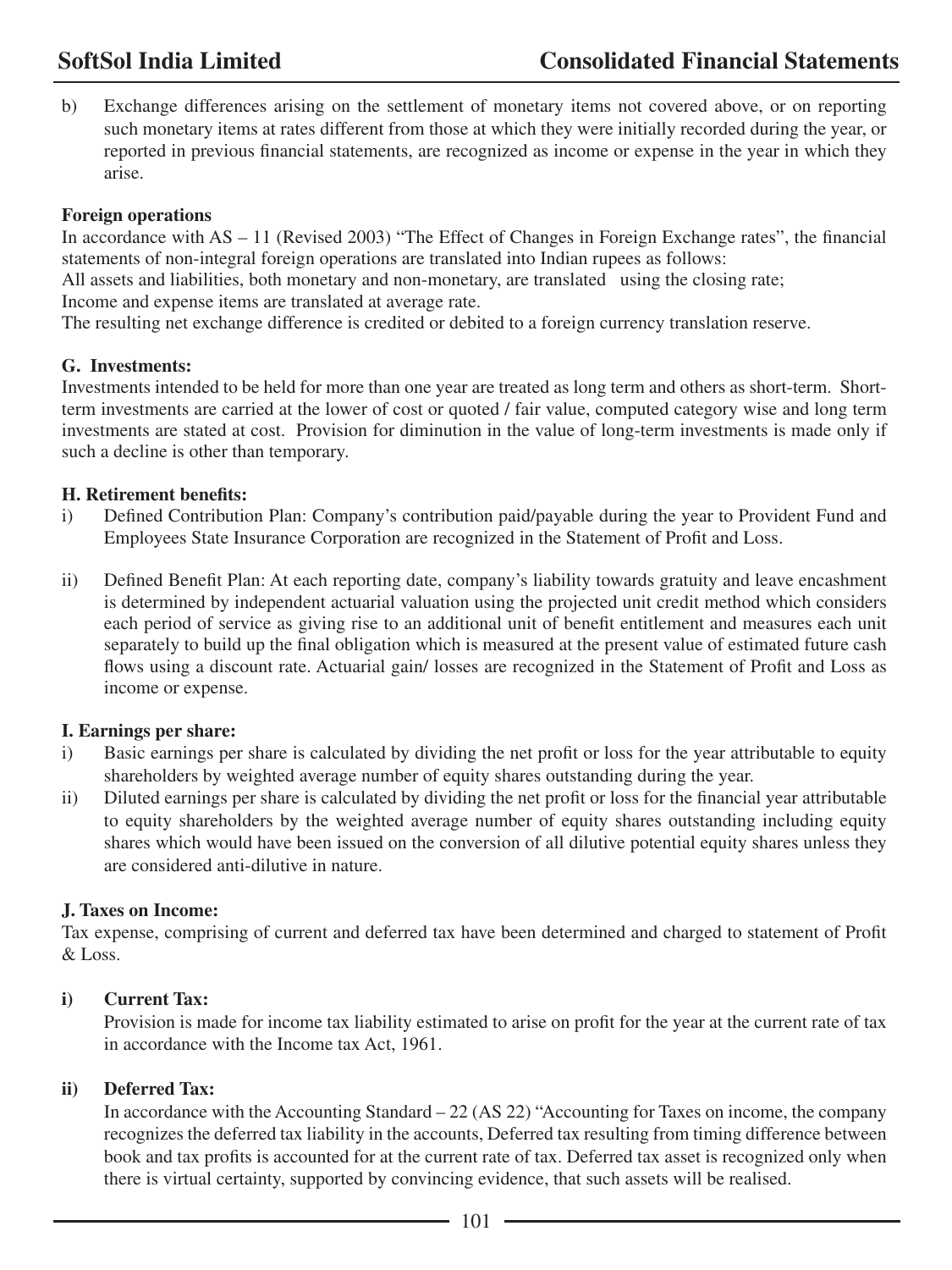## **iii) Minimum Alternate Tax (MAT) Credit:**

MAT credit is recognised as an asset only when and to the extent there is convincing evidence that the company will pay normal tax within the specified period and the MAT credit available can be utilised. Such asset is reviewed at each Balance Sheet date and the carrying amount is written down if considered not recoverable within the specified period.

#### **K. Impairment of Assets:**

The Company assesses at each balance sheet date whether there is any indication that an asset may be impaired. If any such indication exists, the Company estimates the recoverable amount of the asset. If such recoverable amount of the asset or the recoverable amount of the cash generation unit to which the asset belongs is less than its carrying amount, the carrying amount is reduced to its recoverable amount. The reduction is treated as an impairment loss and is recognized in the Statement of profit and loss account. If at the balance sheet date there is an indication that if previously assessed impairment loss no longer exists, the recoverable amount is reassessed and the asset is reflected at the recoverable amount subject to a maximum of depreciated historical cost.

#### **L. Business / Geographical Segments:**

The Company is engaged in the business of Software development and service. Since the inherent nature of development of software and services all types are integrated and govern by the same set of risks and returns and operating in the same economic environment, these are treated as a single Business and Geographical Segment. The said treatment is in accordance with the Accounting Standard – 17, Segment Reporting.

#### **M. Provisions and Contingent Liabilities:**

- i) A provision is recognised when the Company has a present obligation as a result of past event it is probable that an outflow of resources will be required to settle the obligation, in respect of which a reliable estimate can be made. Provisions are not discounted to their present value and are determined based on best estimate required to settle the obligation at the balance sheet date. These are reviewed at each balance sheet date and adjusted to reflect the current best estimates.
- ii) Contingent liabilities are disclosed when there is a probable obligation arising from past events, the existence of which will be confirmed only by the occurrence or non occurrence of one or more uncertain future events not wholly within the control of the company or a present obligation that arises from past events where it is either not probable that an outflow of resources will be required to settle or a reliable estimate of the amount cannot be made, and such liability that may arise is termed as a contingent liability.

## **N. Prior Period Expense/Income:**

The company follows the practise of making adjustments through "Expenses/Income under/ over provided "in previous years in respect of material transactions pertaining to in that period prior to the current accounting year.

## **O. General:**

Accounting policies not specifically referred to above are in consistent with the generally accepted accounting principles followed in India.

#### **22.3. Employee benefits (AS-15):**

The following tables summarizes the components of expense / benefit recognized in the Statement of Profit and Loss and Balance Sheet for the respective employee benefit plans.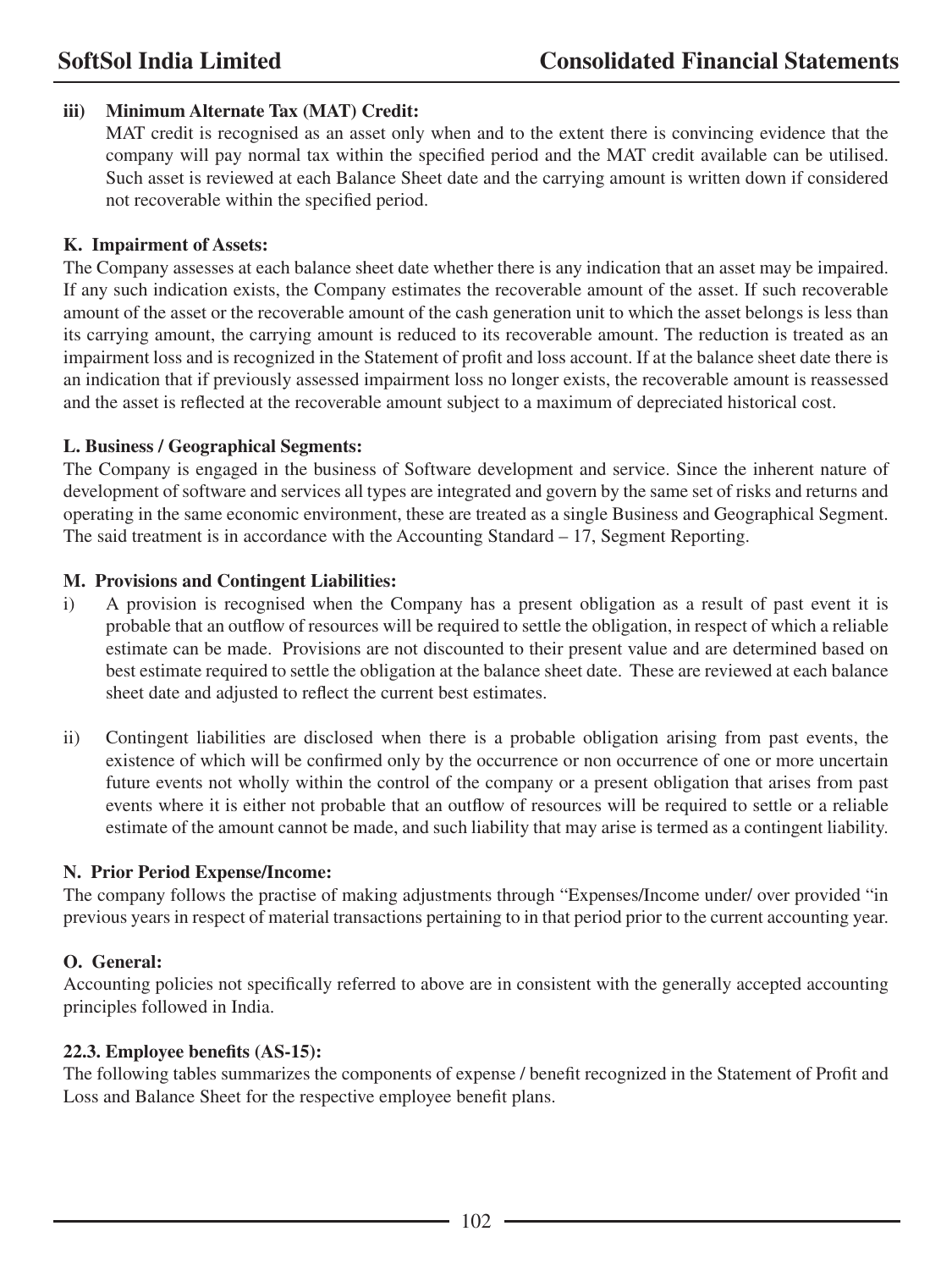#### **a. Statement of Profit and Loss**

| <b>Particulars</b>                                   |                     | <b>Gratuity</b>                   |            | <b>Leave Encashment</b> |
|------------------------------------------------------|---------------------|-----------------------------------|------------|-------------------------|
|                                                      | <b>Current Year</b> | <b>Previous Year Current Year</b> |            | <b>Previous Year</b>    |
| <b>Current Service Cost</b>                          | 8,01,431            | 11,77,763                         | 53,279     | (64, 417)               |
| Interest Cost on benefit obligation                  | 2,04,813            | 1,57,226                          | 15,343     | 25,420                  |
| Net Actuarial (Gain)/Loss Recognized<br>in the year  | (5,56,724)          | (1,88,324)                        | (47, 854)  | (40,601)                |
| Past Service Cost                                    | <b>NIL</b>          | <b>NIL</b>                        | <b>NIL</b> | <b>NIL</b>              |
| Expenses recognized in Statement of<br>Profit & Loss | 4,49,250            | 11,46,665                         | 20,768     | (79,598)                |

#### **b. Balance Sheet**

| <b>Particulars</b>                  | <b>Leave Encashment</b><br><b>Gratuity</b> |              |              |              |
|-------------------------------------|--------------------------------------------|--------------|--------------|--------------|
|                                     | As at                                      | As at        | As at        | As at        |
|                                     | Mar 31, 2016                               | Mar 31, 2015 | Mar 31, 2016 | Mar 31, 2015 |
|                                     |                                            |              |              |              |
| Opening defined benefit obligation  | 28,55,649                                  | 17,08,984    | 1,96,700     | 2,76,298     |
| <b>Interest Cost</b>                | 2,04,813                                   | 1,57,226     | 15,343       | 25,420       |
| Current service cost                | 8,01,431                                   | 11,77,763    | 53,279       | (64, 417)    |
| Benefits paid                       | (4,59,687)                                 |              |              |              |
| Actuarial (Gain)/Loss on obligation | (5,56,724)                                 | (1,88,324)   | (47, 854)    | (40,581)     |
| Closing defined benefit obligation  | 28,45,482                                  | 28,55,649    | 2,17,468     | 1,96,700     |

The principal assumptions used in determining gratuity and leave benefit obligation in the above plans are as under:

| <b>Particulars</b>  | <b>Current Year</b>   | <b>Previous Year</b>  |
|---------------------|-----------------------|-----------------------|
| Discount Rate       | 7.80%                 | 7.80%                 |
| Employee turnover   | <b>NIL</b>            | NIL.                  |
| Further salary rise | $7.00\%$              | $7.00\%$              |
| Mortality           | Indian Assured Lives  | Indian Assured Lives  |
|                     | Mortality(2006-08)Ult | Mortality(2006-08)Ult |

The estimates of future salary increases, considered in actuarial valuation, take account of inflation, seniority, promotion and other relevant factors, such as supply and demand in the employment market.

#### **22.4. Segment Reporting (AS-17):**

The Company is engaged in the business of Software. Since the inherent nature of all software jobs are integrated and govern by the same set of risks and returns and operating in the same economic environment, these are treated as a single Business and Geographical Segment. The said treatment is in accordance with the Accounting Standard – 17, Segment Reporting.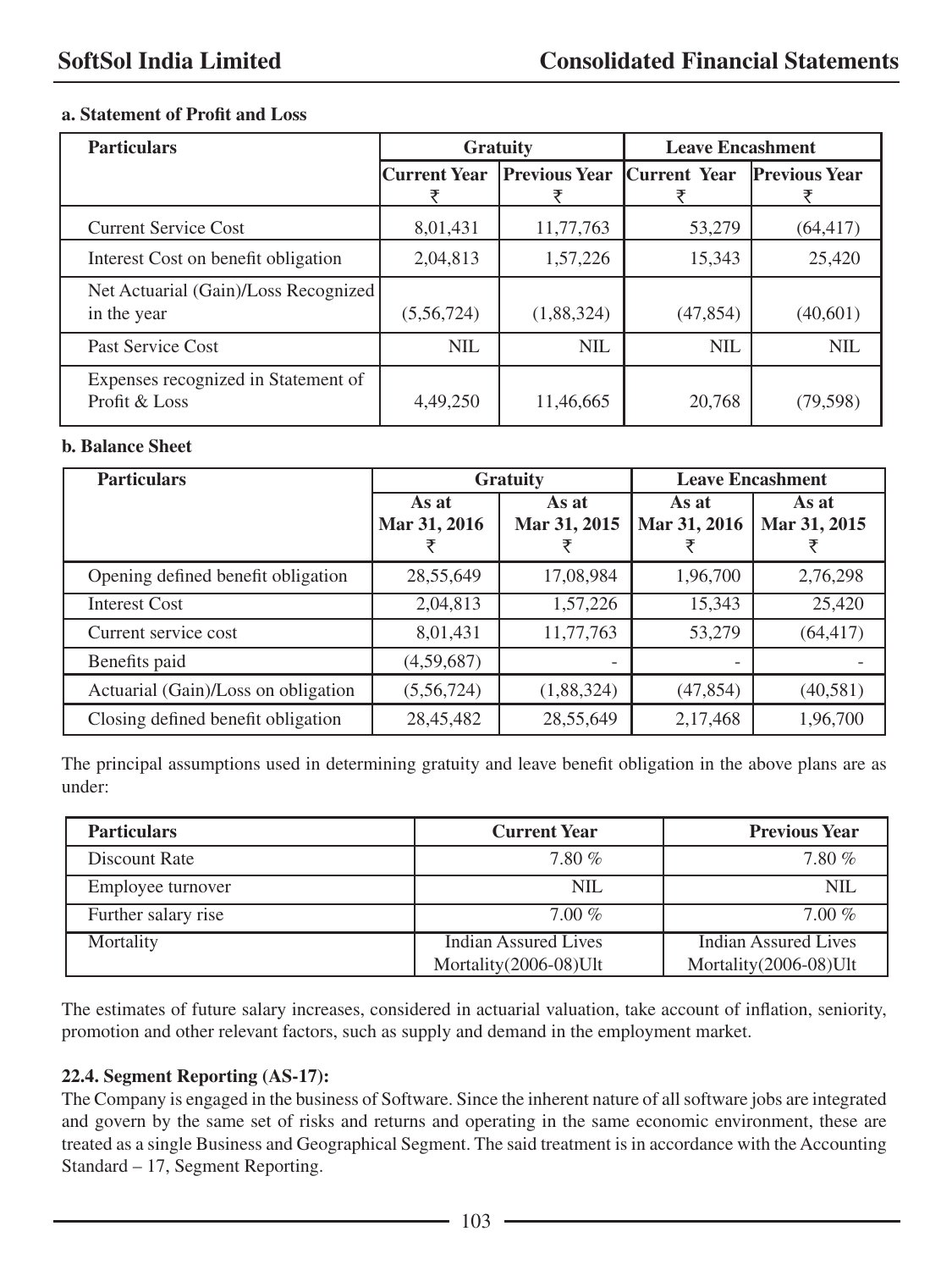## **22.5. Related Party Disclosures (AS-18):**

Names of the related parties and nature of relationships and particulars of transactions with the said related parties during the year are as follows:

a) Name of related parties and description of relationship:

| $\left(1\right)$ | Key Management Personnel | Sri. Madala Srinivasa Rao, Chairman |
|------------------|--------------------------|-------------------------------------|
|                  |                          | Sri. Madala Bhaskara Rao, WTD       |
|                  |                          | Sri. Mandava Srinivas, CFO          |
|                  |                          | Sri. B.Laxman, Company Secretary    |
|                  |                          |                                     |

ii) Holding Company SoftSol Technologies Inc., USA (upto 21-09-2015)

Note: Information of related parties and the relationship is as identified by the Company on the basis of information available with them and relied upon by the auditors.

#### b) Aggregate Related Party transactions

|                                                                     | <b>Current Year</b> | <b>Previous Year</b> |
|---------------------------------------------------------------------|---------------------|----------------------|
| Remuneration to Key Management<br>Personnel (Incl. PF Contribution) | 28, 21, 200         | 23,67,600            |
| Sales to Holding Company                                            | 1,01,59,861         | 2,35,09,095          |
| Trade receivables from Holding Company                              | 70,24,654           | 2, 34, 71, 550       |

Note: As the liability for Gratuity is provided on actuarial basis for all the employees of the company as a whole, the amount pertaining to the Key Management Personnel is not ascertainable and therefore not included in the above.

## **22.6. Earnings per Equity Share (AS-20):**

|                                                         | <b>Current Year</b> | <b>Previous Year</b> |
|---------------------------------------------------------|---------------------|----------------------|
| Net profit after tax $(\bar{\zeta})$                    | 1,10,80,128         | 1,75,52,923          |
| Weighted average number of equity shares                | 1,68,36,613         | 1,68,36,613          |
| Basic Earnings per equity share $\bar{\tau}$            | 0.66                | 1.04                 |
| Nominal value of shares (fully paid up) $(\bar{\zeta})$ | 10                  | 10                   |

## **22.7. Accounting for Taxes on Income (AS-22):**

In terms of Accounting Standard 22, there are no deferred tax liabilities (Prev. year–Nil-) Following prudence, no deferred tax asset has been recognized (Previous year -Nil -). However, deferred tax asset has been recognised in the subsidiary company.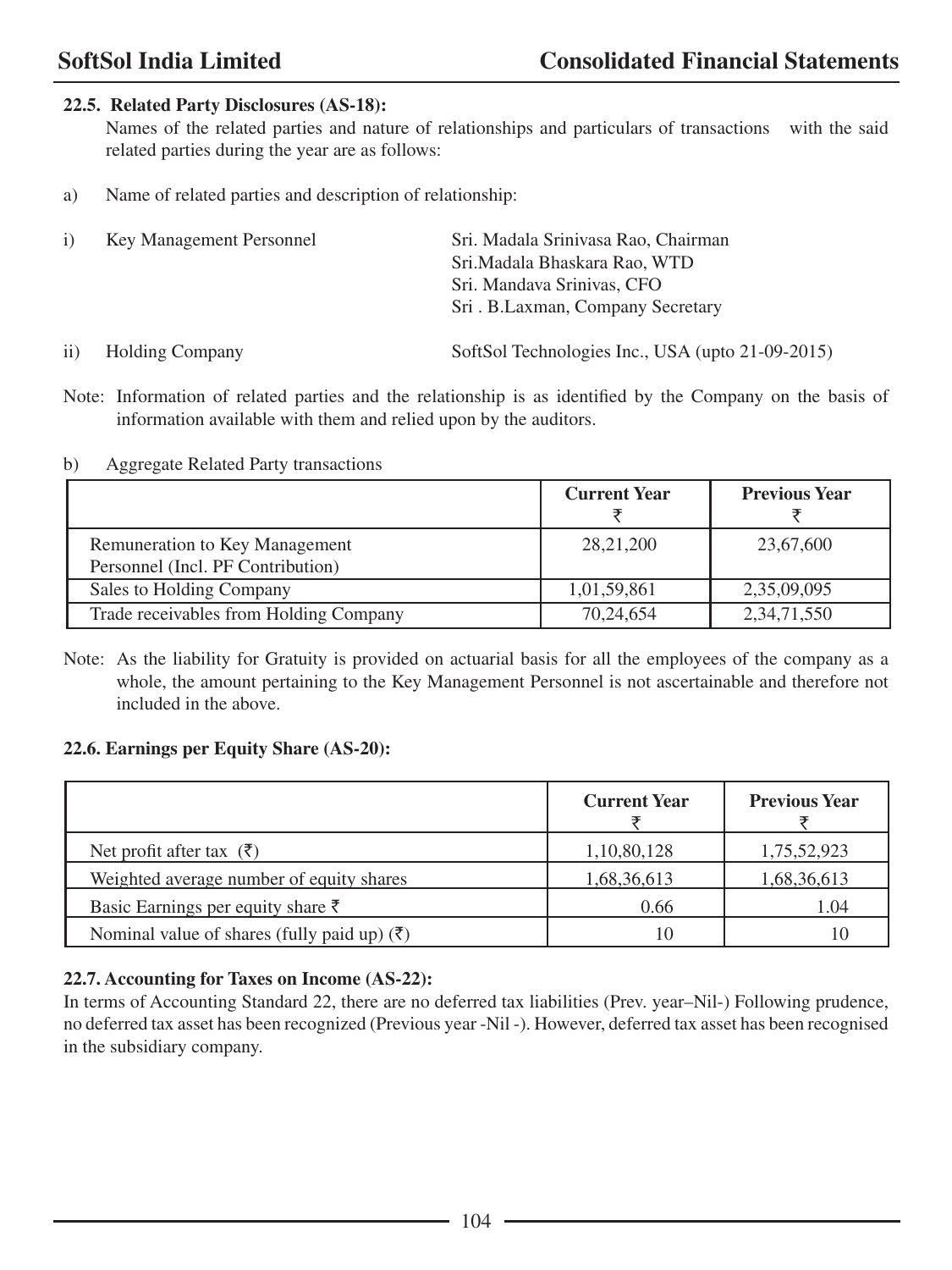#### **22.8. Impairment of Assets (AS-28):**

|                  |                                              | <b>Current Year</b> | Prev. Year |
|------------------|----------------------------------------------|---------------------|------------|
|                  |                                              |                     |            |
| $\mathbf{i}$     | Amount of impairment losses recognized       |                     |            |
|                  | in the Statement of Profit & Loss            | Nil                 | Nil.       |
| $\rm ii)$        | Amount of reversal of impairment losses      |                     |            |
|                  | recognized in the Statement of Profit & Loss | Nil                 | Nil.       |
| $\overline{iii}$ | Amount of impairment losses recognized       |                     |            |
|                  | directly against revaluation surplus         | Nil                 | Nil.       |
| iv)              | Amount of reversals of impairment losses     |                     |            |
|                  | recognized directly in revaluation surplus   | Nil                 | Nil        |

#### **22.9. Contingent liabilities and commitments (AS-29):**

*(to the extent not provided for)*

|              | <b>Particulars</b>                                   | As at<br><b>31st March 2016</b> | As at<br><b>31st March 2015</b> |
|--------------|------------------------------------------------------|---------------------------------|---------------------------------|
| $\mathbf{A}$ | <b>Contingent liabilities:</b>                       |                                 |                                 |
| (i)          | Claims against the company not                       |                                 |                                 |
|              | acknowledged as debt                                 |                                 |                                 |
|              | Service tax demand for the period from 2007-08 to    |                                 |                                 |
|              | 2011-12, against which Rs. 2,23,544/- was paid       |                                 |                                 |
|              | under protest and company filed appeal before        |                                 |                                 |
|              | <b>CESTAT Bangalore</b>                              | 6,18,962                        | 6,18,962                        |
| (11)         | Guarantees given by the bankers                      | 23,30,812                       | 26,61,332                       |
| (iii)        | Other money for which the company is                 |                                 |                                 |
|              | contingently liable:                                 |                                 |                                 |
|              | Guarantee given to Citi Bank, N.A., for giving       |                                 |                                 |
|              | Stand by letter of credit (SBLC) to the wholly       |                                 |                                 |
|              | owned subsidiary of the company                      | 10,90,00,000                    | 9,00,00,000                     |
| B)           | Commitments:                                         |                                 |                                 |
|              | Capital commitments for investments in venture funds | 1,20,00,000                     | <b>NIL</b>                      |

## **22.10 Other explanatory information:**

**22.10.1** During the financial year 2005-06, the Govt. of A.P. allotted a land of one acre to the company, bearing Plot No.6, in Sy.No.408/1, I.T. Industries Layout, Madhurawada Village, Visakhapatnam District on outright sale basis under its ICT policy 2005-10 at a consideration of Rs.10.00 lakhs per acre vide MOU dt.13.06.2005 and Agreement for sale of land dt.23.02.2006. Accordingly, the company has paid the consideration and took possession of the same and started developing the same for its IT facility. Subsequently, on getting the permission from the Govt. of India for developing, operating and maintaining IT / ITES SEZ in the said land, the Govt. of A.P. converted the above sale of land into lease and fixed a one time lease payment of Rs.10.00 lakhs per acre and further fixed an annual lease rental of Rs.1,000/- per acre vide lease deed dated 05.02.2009. As per the above, the GOAP adjusted the amount of Rs.10.00 lakhs paid by the company towards sale consideration for the one time lease premium.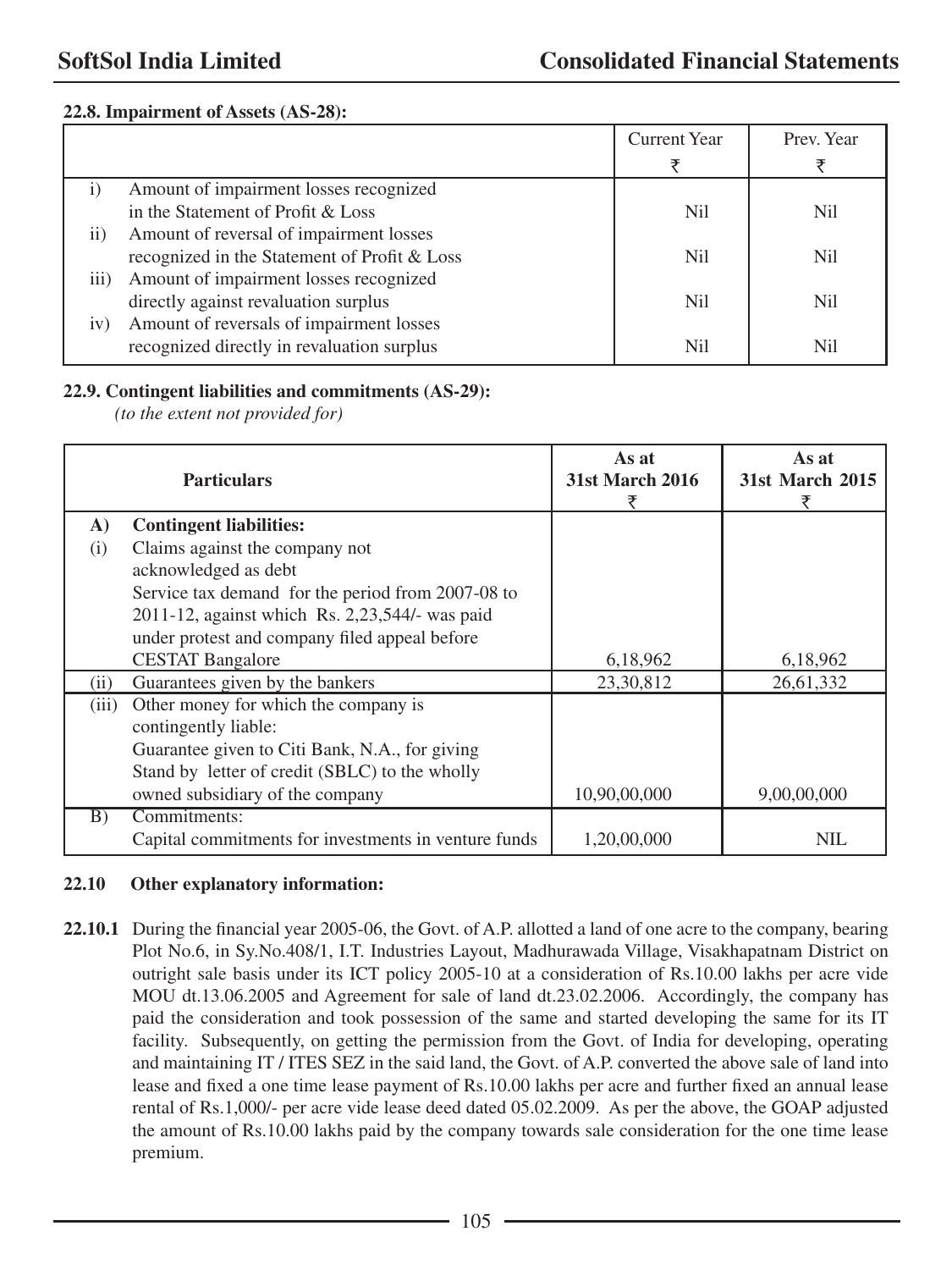As per the lease deed, the land will be converted from leasehold to freehold after a period of 10 years from the execution of the above lease deed, subject to provisions of the SEZ Act, 2005 / SEZ Rules, 2006.

As the period of 10 years from the execution of the lease deed is not yet completed, the company is continuing to pay the annual lease rental of Rs.1,000/- and showing the said land as a leasehold land in the fixed asset schedule.

- **22.10.2.** In the opinion of the board, the assets other than fixed assets and non–current investments, have a value on realization in the ordinary course of business of atleast equal to the amount at which they are stated in the balance sheet.
- **22.10.3.** Previous year's figures have been regrouped wherever necessary to conform to the layout adopted in the current year.

Per our report of even date For and on behalf of Board of Directors for J V S L & Associates Chartered Accountants (Firm Regn.No:015002S)

ICAI Ms.No.022481 Wholetime Director Director

J. Venkateswarlu Bhaskara Rao Madala Dr. T. Hanuman Chowdary Partner (DIN : 00474589) (DIN : 00474589) (DIN : 00107006)

Place: Hyderabad B. Laxman Srinivas Mandava Date: 30.05.2016 Company Secretary Chief Financial Officer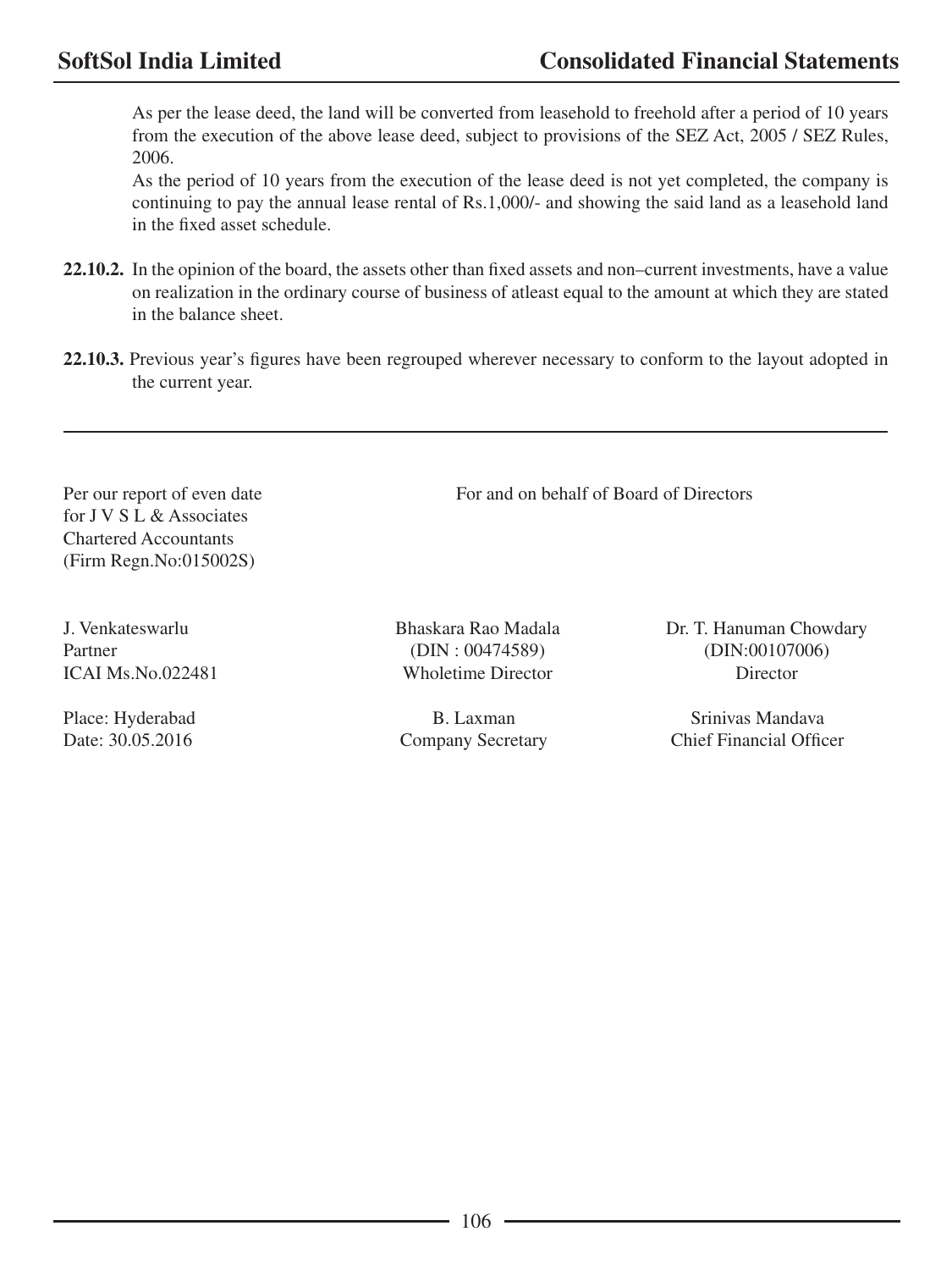## **SOFTSOL INDIA LIMITED (CIN: L7220TG1990PLC011771)**

#### **Regd. Off.: Plot No. 4, Software Units Layout, Madhapur, Hyderabad – 500 081. Telephone: +91 (40) 30719500, Facsimile: + 91 (40) 30784306 E-mail: cs@softsol.com, Website: www.softsolindia.com**

**Share Transfer Agent:** M/s. Karvy Computershare Private Limited, Karvy Selenium Tower B, Plot No 31-32, Gachibowli, Financial District, Nanakramguda, Hyderabad - 500 032 CIN : U74140TG2003PTC041636

## **ATTENDANCE SLIP**

#### **26th Annual General Meeting**

I hereby state that I am a registered shareholder/proxy for the registered shareholder of the Company. I hereby record my presence at the Annual General Meeting of the Company held on Friday, the 30th day of September, 2016 at 10.00 a.m. at the Registered Office of the Company at Plot No. 4, Software Units Layout, Infocity, Madhapur, Hyderabad – 500 081, Telangana, India, or/any adjournment thereof.

| (in block letters)                 |
|------------------------------------|
| (to be filled in if proxy attends) |
|                                    |
|                                    |
|                                    |
|                                    |

#### Note:

1. Shareholders/proxy holders are requested to bring the Attendance Slips with them duly completed when they come to the meeting and hand them over at the entrance, affixing their signature on them.

107

2. Members are informed that no duplicate attendance slips will be issued at the venue of the meeting.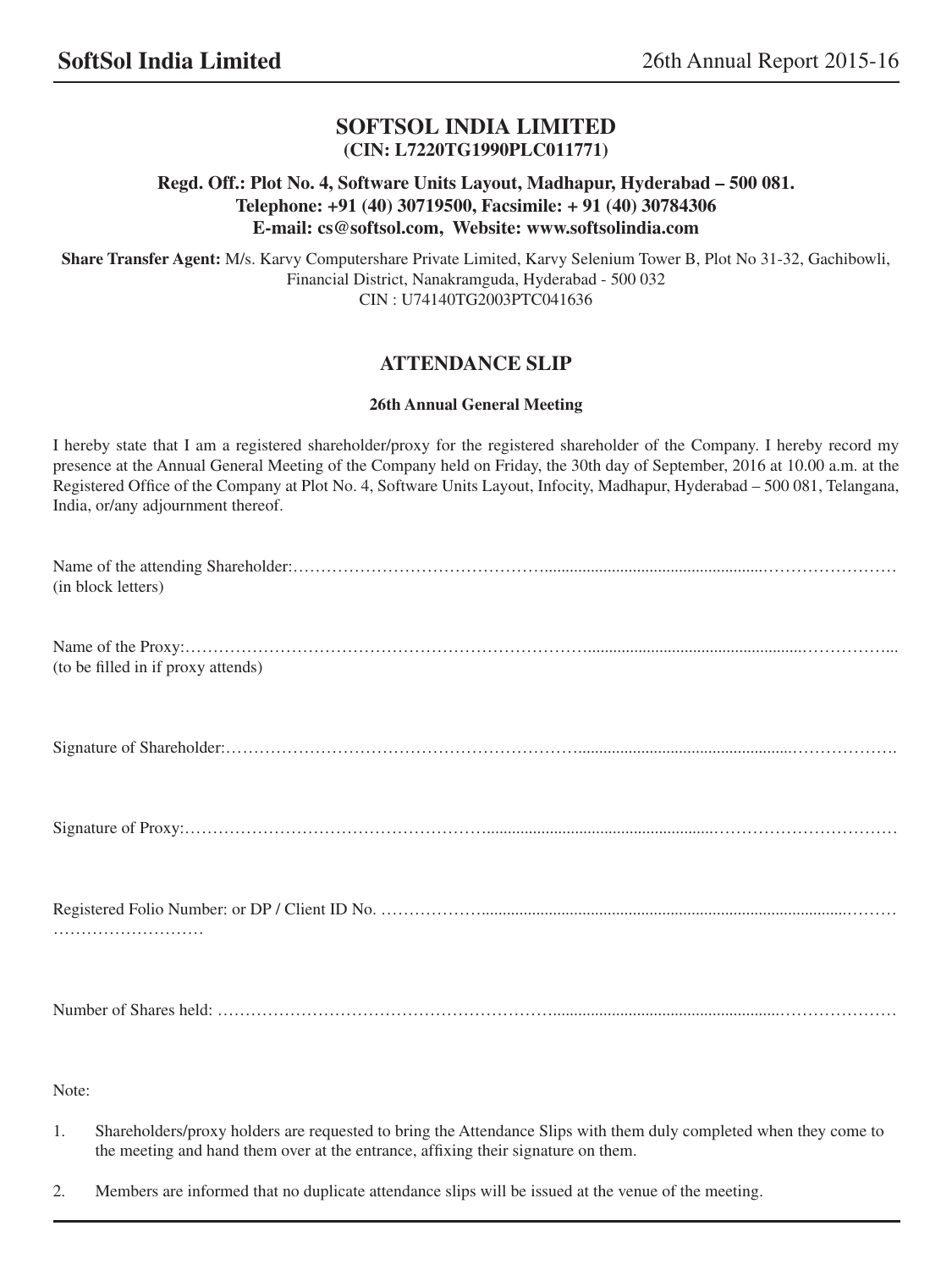## **SOFTSOL INDIA LIMITED (CIN: L7220TG1990PLC011771)**

## **Regd. Off.: Plot No. 4, Software Units Layout, Madhapur, Hyderabad – 500 081. Telephone: +91 (40) 30719500, Facsimile: + 91 (40) 30784306 E-mail: cs@softsol.net, Website: www.softsolindia.com**

**Share Transfer Agent:** M/s. Karvy Computershare Private Limited, Karvy Selenium Tower B, Plot No 31-32, Gachibowli, Financial District, Nanakramguda, Hyderabad - 500 032 CIN : U74140TG2003PTC041636

## **PROXY FORM**

(Pursuant to Section 105(6) of the Companies Act, 2013 and Rule 19(3) of the Companies (Management and Administration) Rules, 2014)

| $1_{-}$ |  |
|---------|--|
|         |  |
|         |  |
| 2.      |  |
|         |  |
|         |  |
|         |  |
| 3.      |  |
|         |  |
|         |  |
|         |  |

As my/our proxy to attend and vote (on a poll) for me/us and on my/our behalf at the 26th Annual General Meeting of the company at Friday, the 30th day of September, 2016 at 10.00 a.m. at the Registered Office of the Company at Plot No. 4, Software Units Layout, Infocity, Madhapur, Hyderabad – 500 081, Telangana, India, or/ any adjournment thereof in respect of such resolutions as are indicated below:

- 1. To receive and adopt the audited financial statements of the Company (both standalone and consolidated) for the financial year ended on 31 March 2016 and together with the reports of the board of directors and auditors thereon.
- 2. To appoint a Director in place of Mr. Bhaskara Rao Madala (DIN: 00474589), who retires by rotation and does not, offer him for re-appointment.
- 3. To re-appoint M/s. JVSL & Associates, Chartered Accountants (FRN: 015002S), as auditors of the company.

Signed this………………….......................................day of September 2016 (Affix Revenue Stamp)

Signature of Shareholder…………………………………………………Signature of Proxy holder(s)…………………………

108 **Note:** The proxy form must be deposited at the Registered Office of the Company not less than 48 hours before the Meeting.